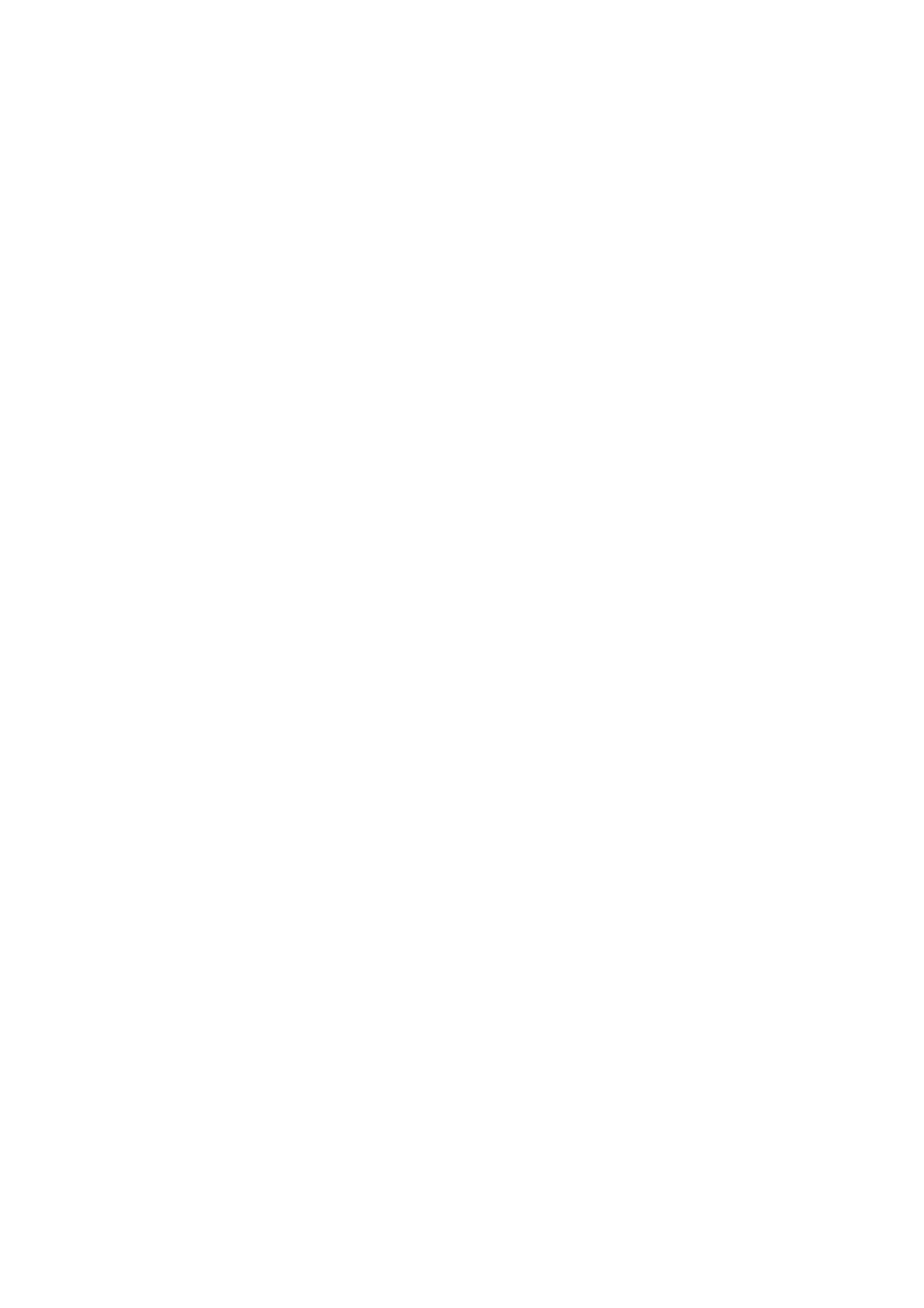# **Transforming Social Care**

## Changing the future together

**Peter Beresford and Frances Hasler**

Report of the findings from an event bringing together service users and policymakers to feed into the Government's Green Paper Consultation

## **ISBN 978-1-902316-62-8**

Copyright: Centre for Citizen Participation

2009

Brunel University Press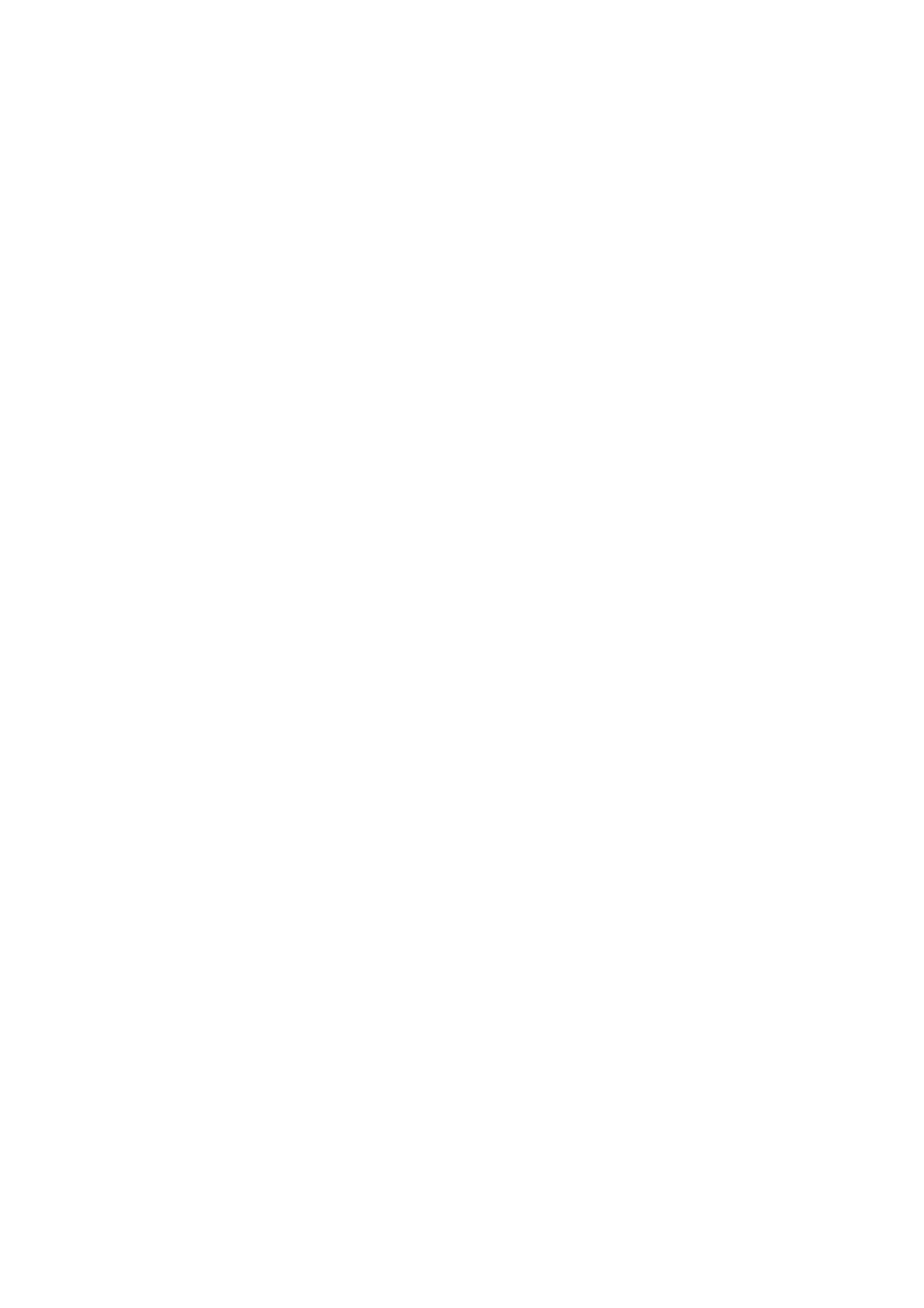# **Contents**

## **Part One: Background**

| 2. An alternative service user view: Peter Beresford  51 |  |
|----------------------------------------------------------|--|

## **Part Two: Findings**

| <b>Appendices</b> |  |
|-------------------|--|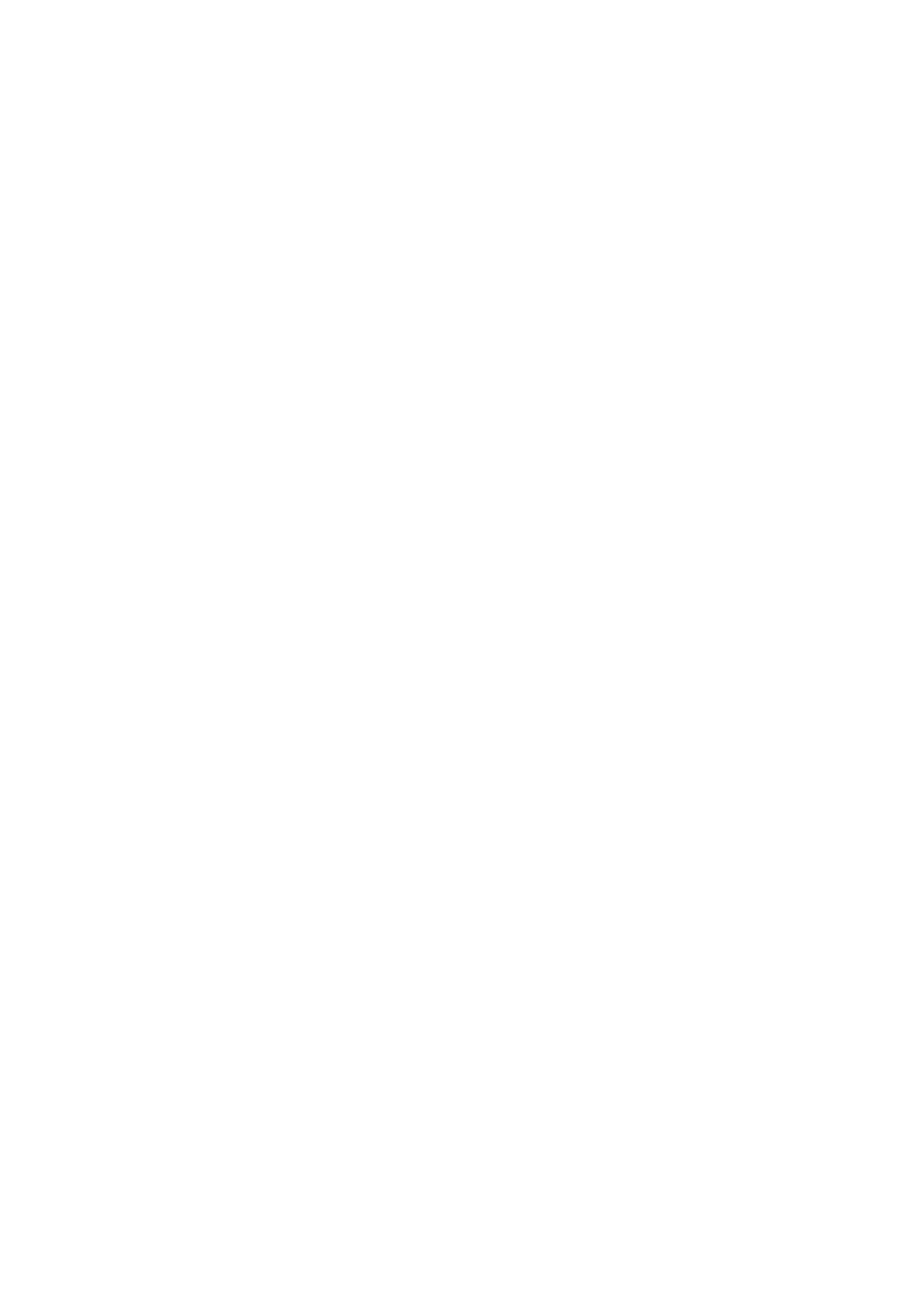# **Summary**

## Introduction

The Report sets out the findings from a national event jointly organised by Brunel University and the Commission for Social Care Inspection bringing together a wide range of service users and policymakers to explore what kind of social care they want for the future and how it can be achieved. The event received wide support from a total of 18 social care organisations, including statutory, independent, third sector, professional, trade union, university and service user organisations. They also provided financial support which made it possible to ensure access for a wide range of service users to take part.

## 1. The government policy context

Social care is being given more political priority. The government is working to improve social care. It wants social care to promote people's independence and citizenship. The present system is too complicated and needs reform. More attention needs to be paid to quality and outcomes rather than money and quantity.

The government believes that social care services need to be based on a model of personalisation, tailored to people's individual needs and making more use of direct payments and individual budgets. Four big changes are needed. First, services must listen more to service users. Local authorities are responsible for all their citizens needing support, not only those the state pays for. Second, there need to be improvements in how services are bought – or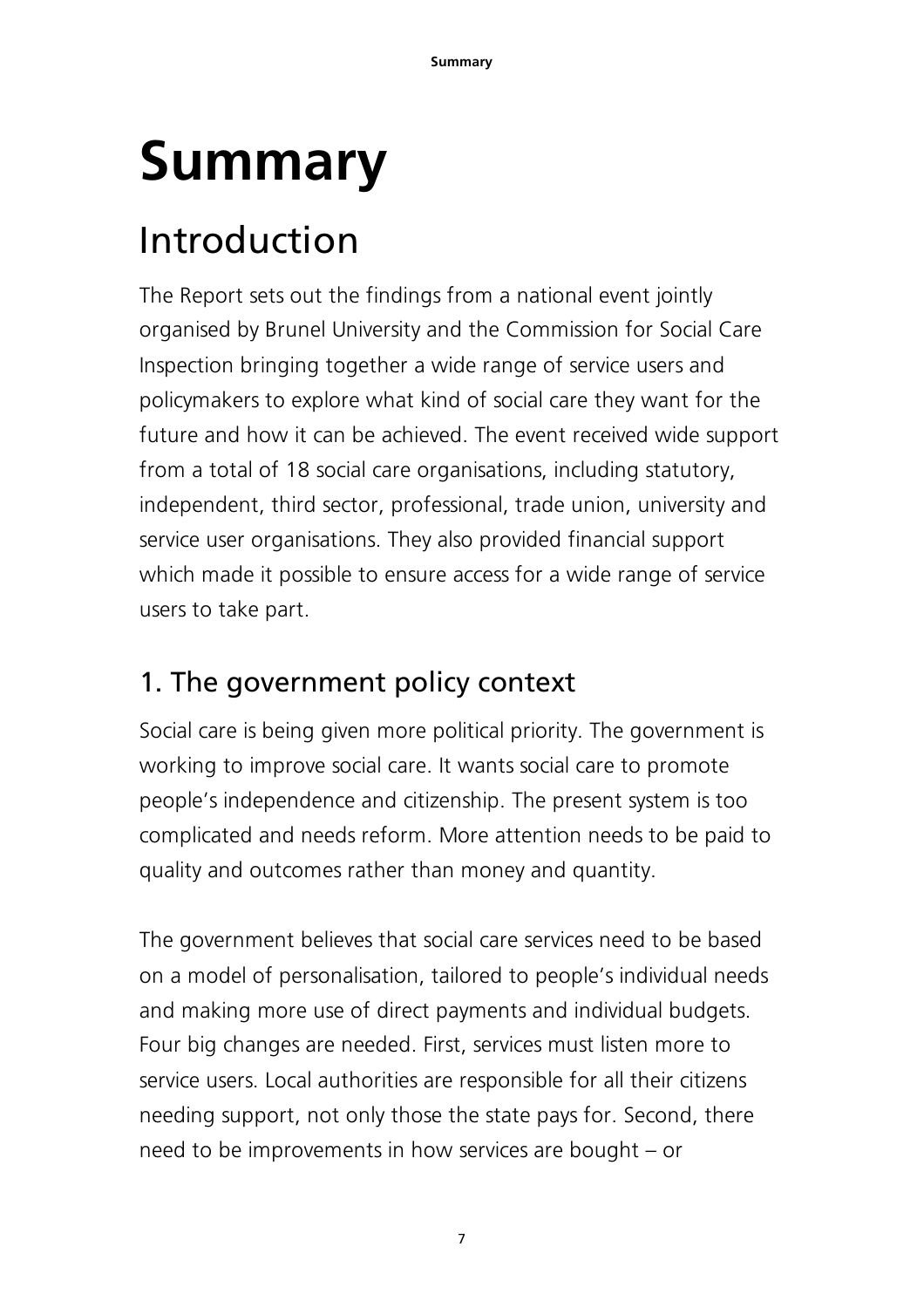commissioned, involving service users. Third, there needs to be better checking of the performance of services. Fourth, workers need good training to have the skills they need.

There are five key policies for improving social care. These are:

- Personalisation
- Early intervention, to prevent problems getting worse
- Improving services for dementia, which is a large and growing problem
- Ensuring people are treated with dignity in services
- Improving help and support for unpaid carers

Discussions and large scale public consultations are being organised to inform these big policy changes.

## 2. An alternative service user view

The transformation of social care through the philosophy of independent living is a major innovation with revolutionary potential. Groups of people who have long been devalued have themselves developed new approaches to services and support which enable them to live and contribute on equal terms with other people.

Social care now has the potential to transform millions of people's lives for the better,. Yet still many people live in institutions and have inadequate, unreliable and sometimes inappropriate support. Service users and their organisations have shown that it is possible for people to live lives of previously unimagined quality and value. Yet this is still not widely known or recognised and social care as a policy is still not well understood or valued.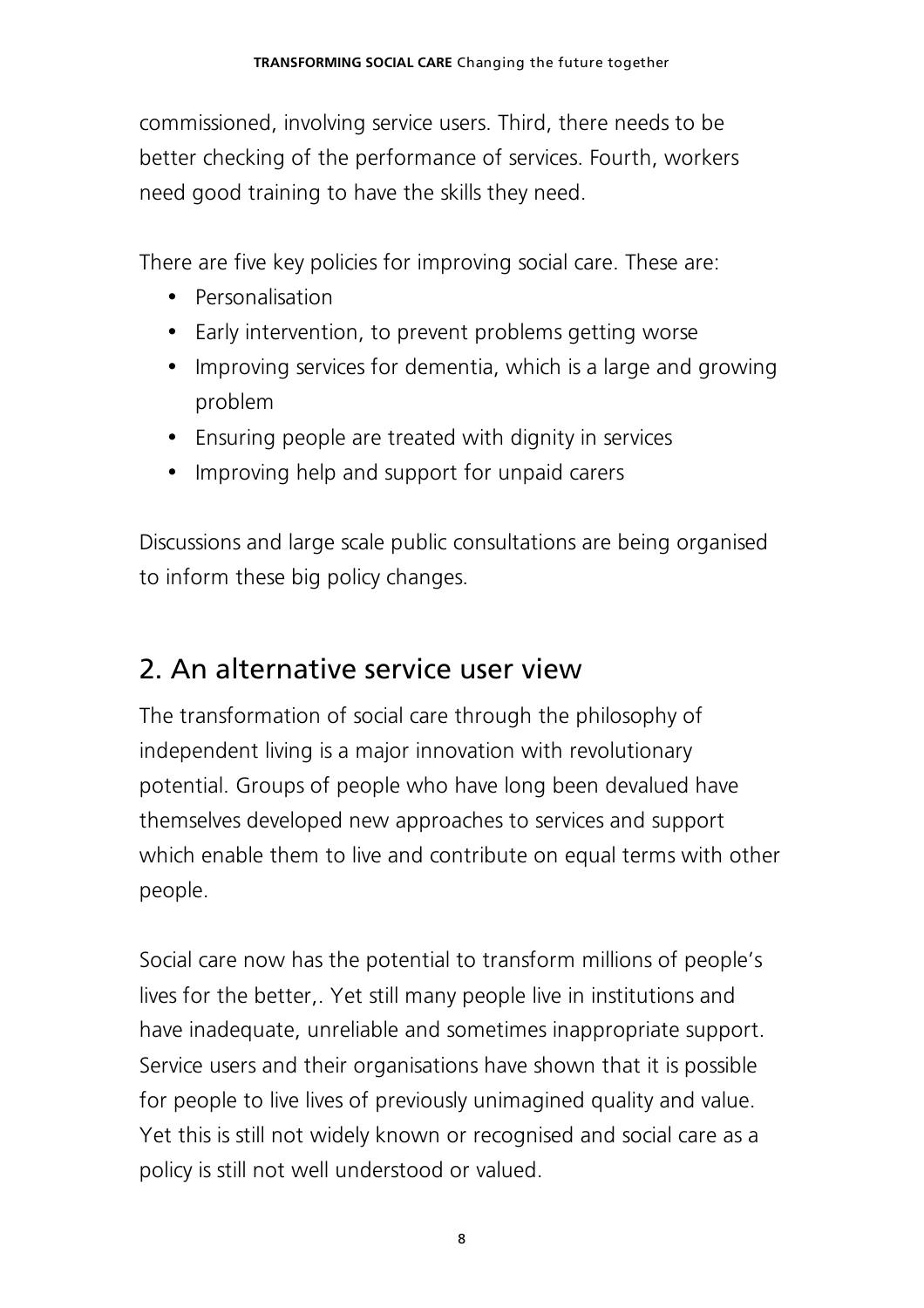This raises big questions for the future.

- 1. Now that we know, particularly from the efforts of service users themselves, how to make it possible for service users to live fuller more equal lives, why is it still the case that many people do not - and many still face massive barriers, prejudice, insecurity, isolation and want?
- 2. How can we what can we do to make it possible for many more people who are service users, to be able to get the support they need and the broader changes that are required in society to live the lives with real choice and control that they are capable of living and should have a right to?

## 3. Strategies for improving social care

Service users and policymakers don't just have views about what better social care should look like. They also have ideas about how to help make this happen. In their discussions, service users and policymakers identify six main ways in which they think better support can be achieved for people in future. In order of priority these are:

### 1. Changing the nature of social care

People think it is important for social care to change and to be seen to be better in a number of ways if it is to gain more support. This includes through social care developing a broader more holistic approach to people and by bringing about culture change in social care; through strengthening its evidence base, raising its status and profile, making it more attractive; by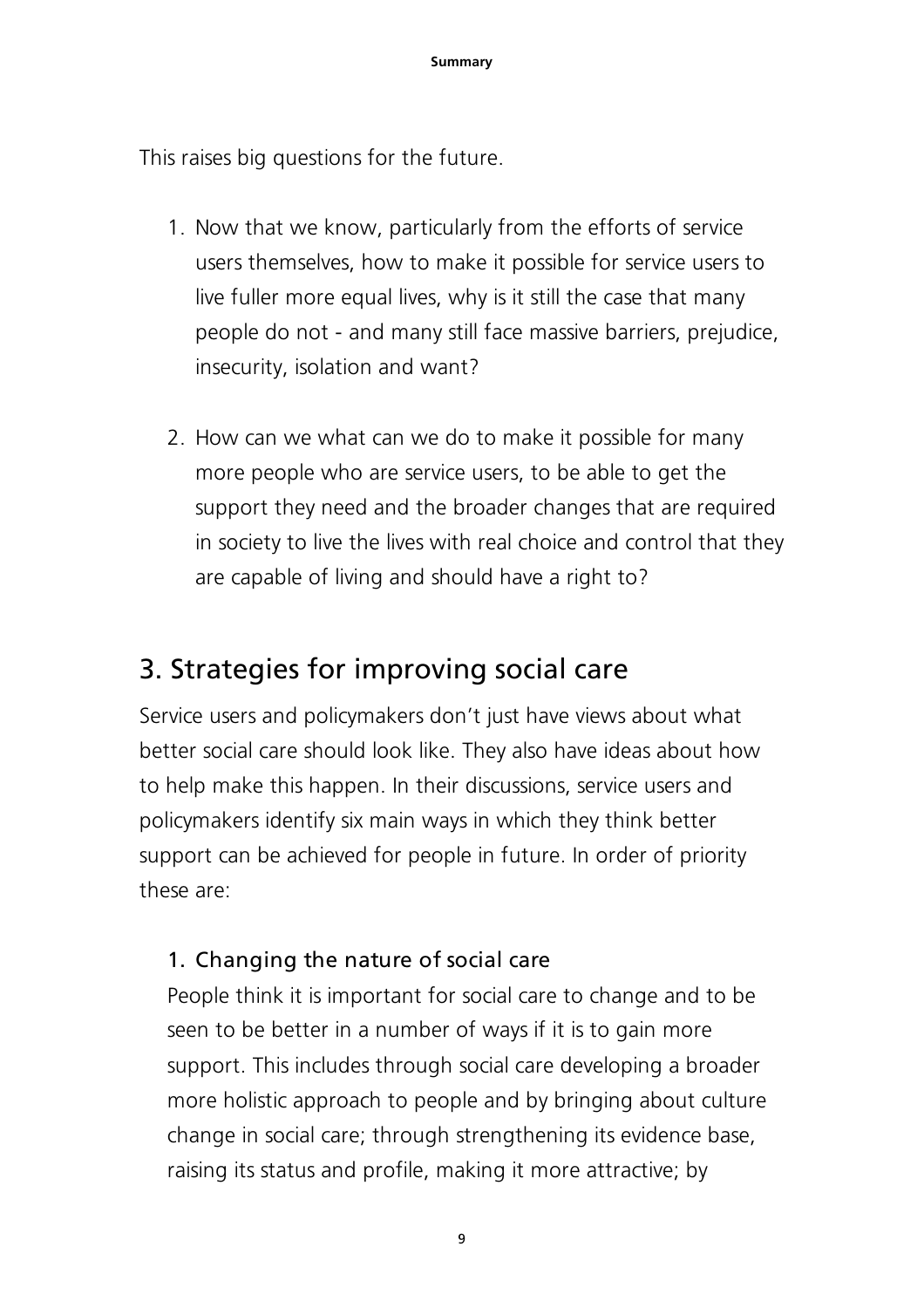improving terminology, introducing new legislation and improving the benefits system.

## 2. Campaigning and lobbying

Campaigning, lobbying, direct action, forming alliances and developing dialogue are the methods most commonly mentioned as ways of getting improved social care, by bringing pressure to bear to achieve it. Service users are seen as having a central part to play in making this happen.

### 3. Education

Educating a wide range of groups is seen as a valuable way of gaining support for social care. This included service users and potential service users and service user organisations. Through education, service providers would offer better support and by educating the general public and children from an early age at school, social care would come to be better understood and supported for the future.

#### 4. The media

The media are also seen as having a vital role to play in raising both the profile of and public interest in social care. They can challenge negative stereotypes and help advance positive values like those of independent living, both through their news reporting and by featuring issues positively in 'soaps'.

## 5. Challenging the stigma and prejudice attached to those associated with social care

While the media are seen as an important means of highlighting social care, they are also seen as playing a part in encouraging the stigma and prejudice which people see as a major problem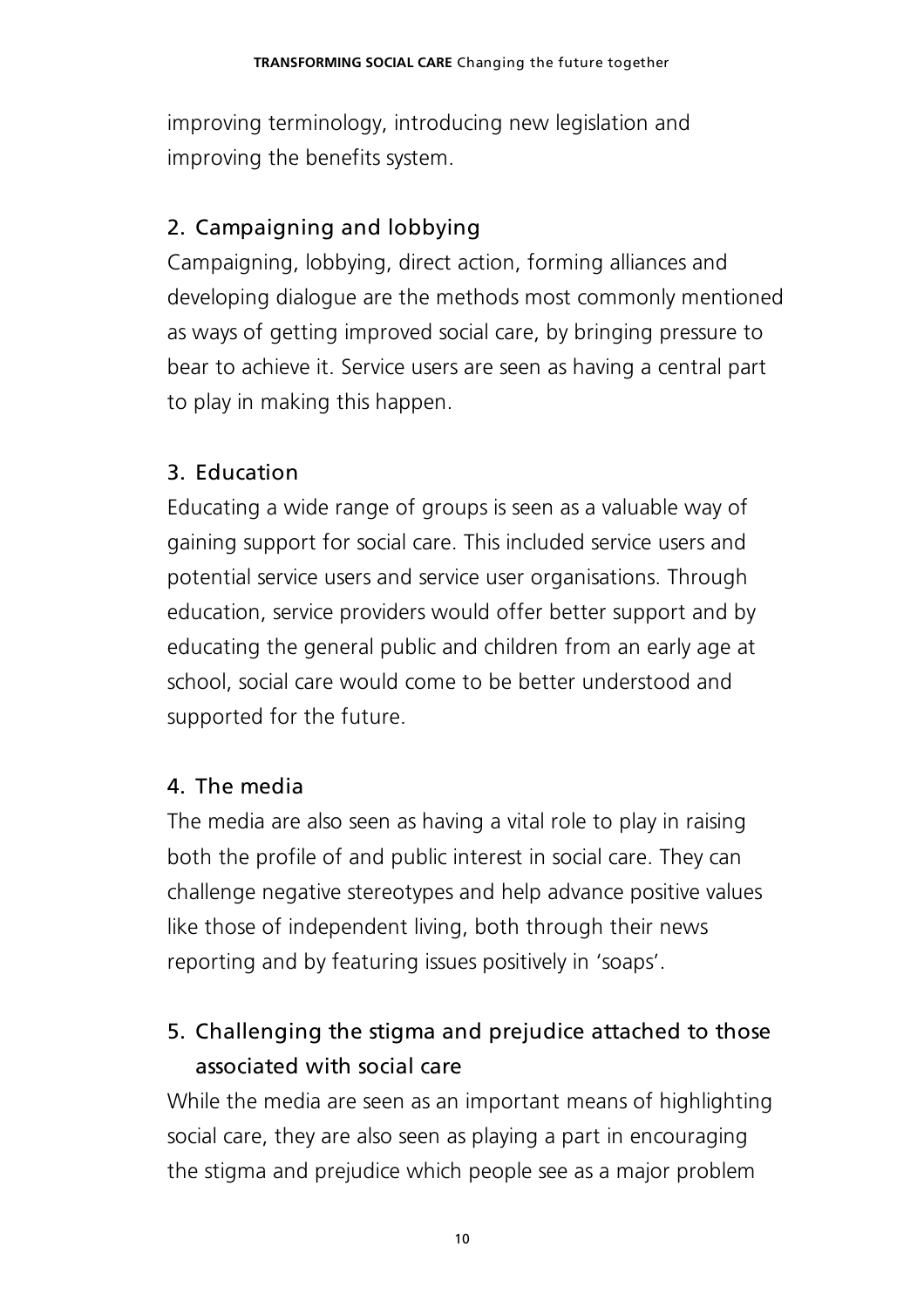facing service users and social care. Ways of counter-acting such negative stereotyping are seen as a valuable means of improving the status of both social care and service users.

#### 6. A stronger voice for service user organisations

The increased involvement of service users is also identified as a key way of improving social care support. There are calls for increased support, including funding support for service users' own organisations, capacity building for such organisations and greater use of support services provided by service user organisations.

## 4. The services and support people want

Service users and policymakers have many suggestions to make about what better social care would look like. Eight main ways to improve social care are identified. In order of priority, these are:

#### 1. Greater user involvement

Greater user involvement emerges as people's top priority for improving social care. Included under this heading are increased involvement for people who use services, more support for service user organisations, more service user training and more user-controlled services. The importance of building service user capacity and developing self-assessment are also highlighted.

#### 2. An improved workforce

Three key areas for improvement of the workforce are identified. These are improving the role, status, pay and conditions of workers; better training for workers and positive changes in the social work role. People want social work that is less bureaucratic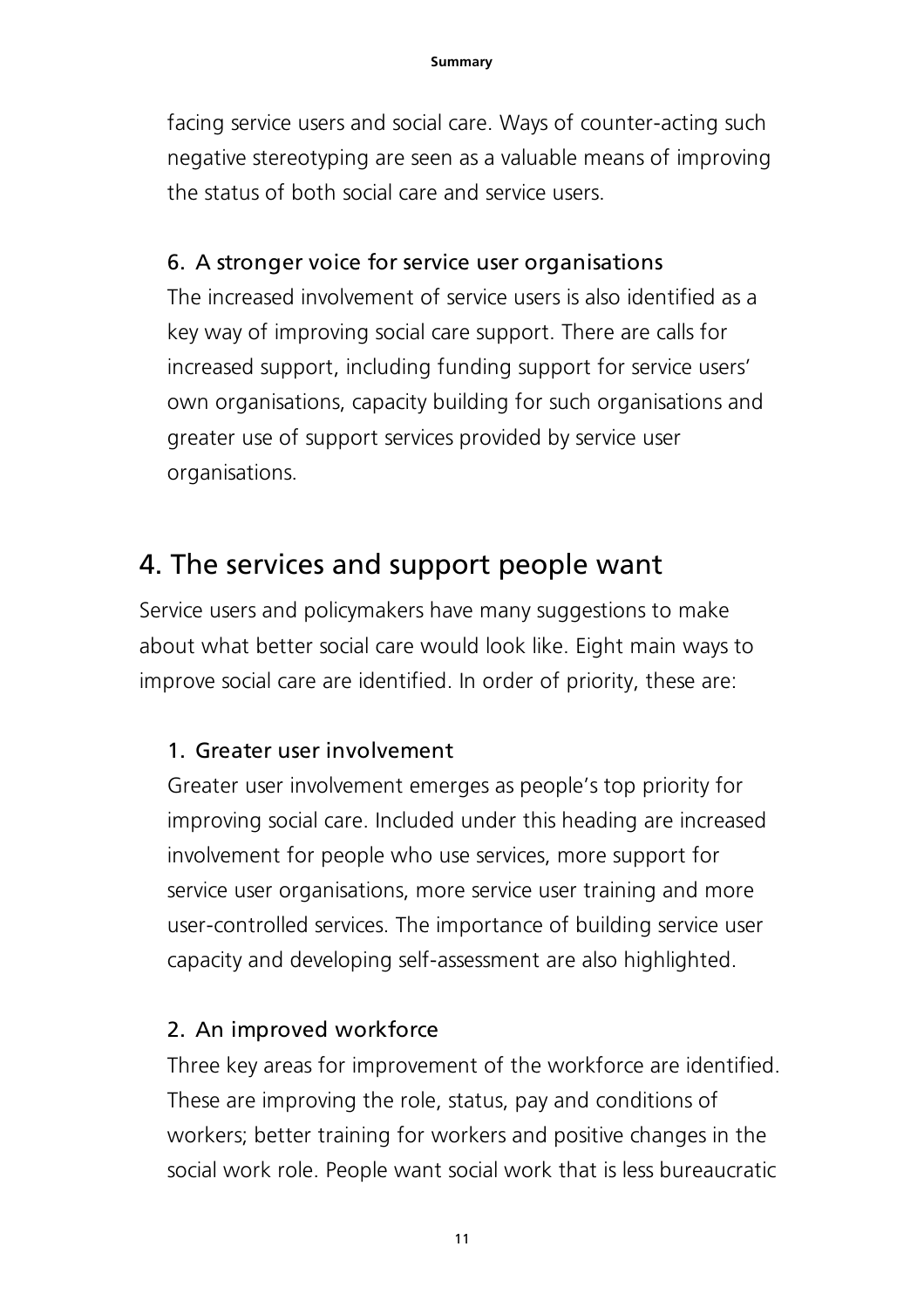and where practitioners are less gatekeepers and more supporters.

#### 3. Better, more appropriate services

People see improvement in services as meaning better access to support and services (including early access to and preventative support), more self-directed support and deinstitutionalisation. Not all comments are supportive of individual budgets and some people stress the need for them to be supported by an adequate infrastructure. Other issues that are highlighted included ensuring good standards, having a positive approach to risk taking and the importance of equity and reliability in service provision.

### 4. Improved funding

At the heart of this concern is the need for more funding for social care and the damaging effects of inadequate funding. People also stress the need for existing funding to be used better and differently.

## 5. Changing from a restricted to an accessible universal service

Related to the last issue, is the call that social care should change from being a means-tested to a universalist service. Participants call for the removal of narrow eligibility criteria and for social care to be available to all as of right.

## 6. Policy and provision based on rights and independent living

Another priority is for social care to be based on values of independent living and human rights, with service users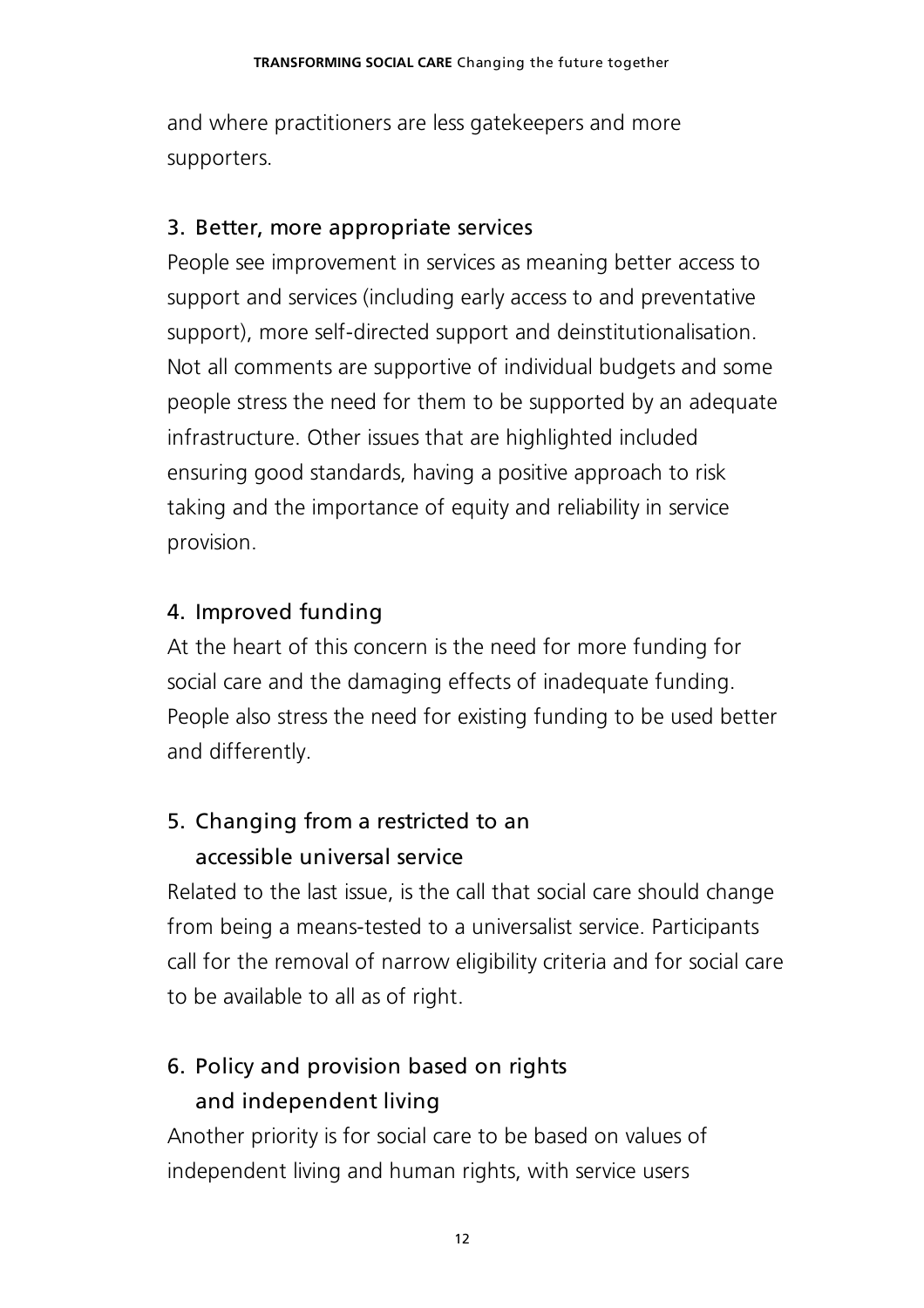supported to live their lives on as equal terms as possible, as an entitlement.

## 7. Policy and provision based on an holistic approach to people

People call for policy and provision which are more locally based, which treat the individual as a whole person, instead of being based on a narrow idea of 'social care' needs and which are connected with the wide range of other policies that affect their lives, like housing, health, benefits, education, planning, justice and so on.

#### 8. Improved social care organisations

Finally people want better social care organisations, particularly organisations which are less bureaucratic and hierarchical, less concerned with profit-making and more accessible.

## 5. Conclusions

There is considerable agreement between what government says it wants for the future of social care and what service users and policymakers call for. Both highlight the importance of user involvement, improving the quality of the workforce, developing more preventative services and ensuring people have choice and control and treating them with dignity and respect. However there is a difference in emphasis between the two. While the government is now committing itself to a policy of personalisation, based on selfdirected support and individual budgets, participants highlight a much broader range of changes they want to see in social care.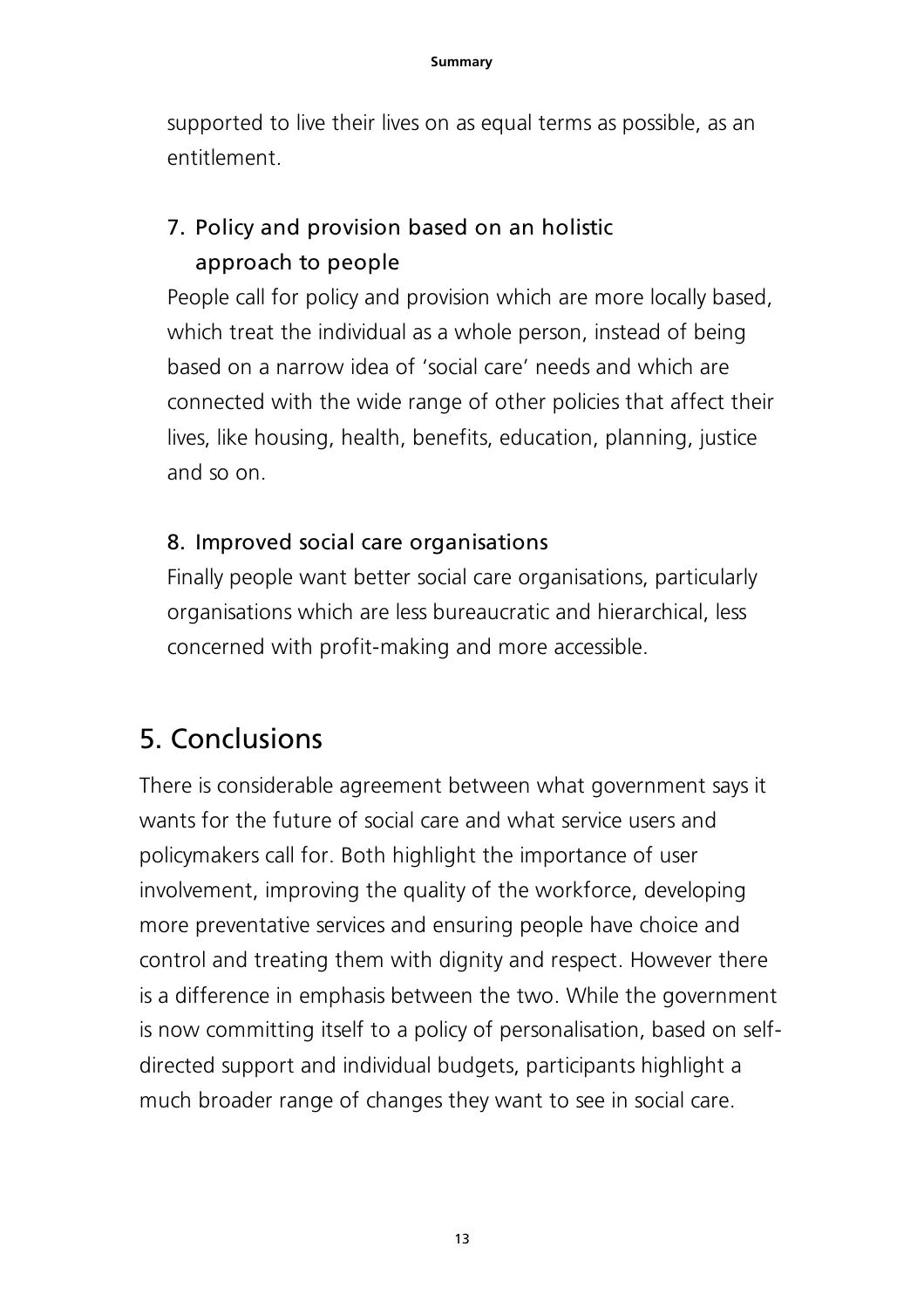There is a more explicit commitment to the need for more funding as well as better use of funding. They offer a vision of social care that is participatory, rights-based and holistic in approach. Their vision is strongly value-based and there are many calls for a rights based, universalist approach to social care, along similar lines to the traditional principles of the NHS (National Health Service). Their ideas for the future of social care are much closer to the broader picture offered by the government's own Independent Living Strategy, than its specific approach to social care. Their ideas for how it is to be achieved rest heavily on the need for more service user and public involvement, campaigning and lobbying, education and positive use of the media. They also emphasis the need for social care to show rapid signs of improvement if it is to gain greater public and political support and understanding and additional funding for the future.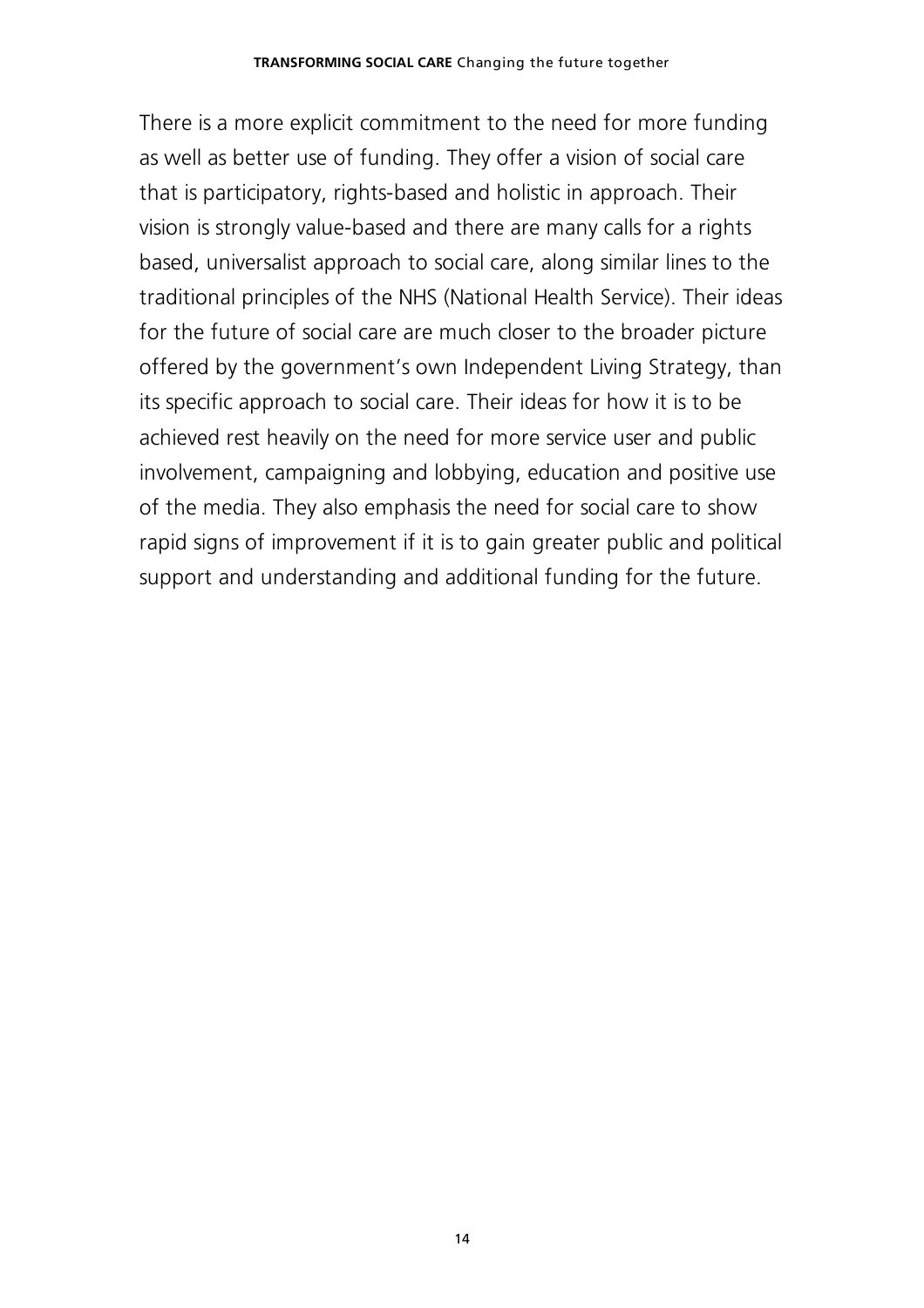# **Transforming Social Care**



## **Illustrated Main Points**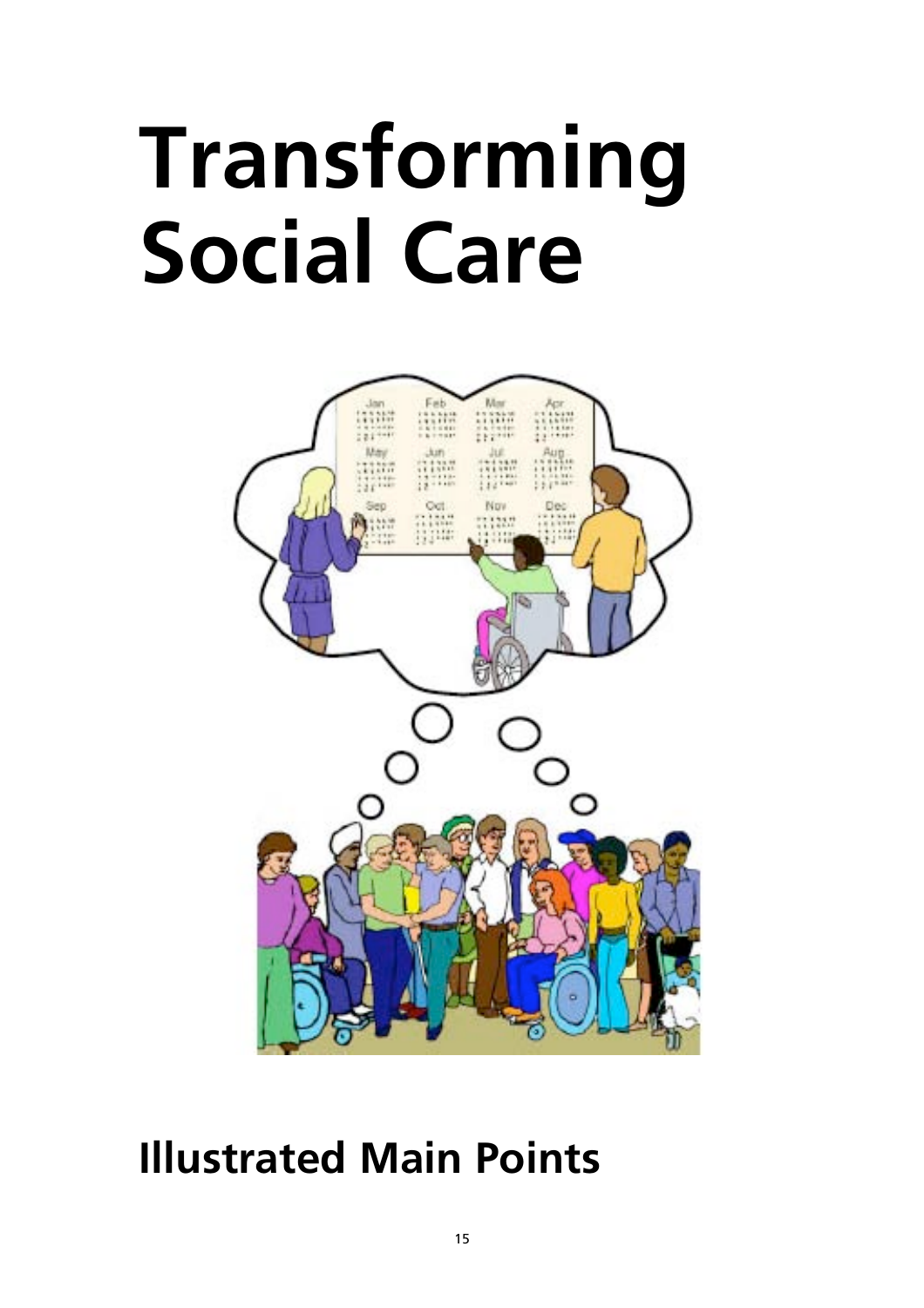



The Commission for Social Care Inspection and Brunel University organised a meeting about social care.

At the meeting, there were:

- people who use services
- people who write plans and policies for Government
- people from social care organisations.

They talked about the kind of social care they want for the future and how to make it happen.



You can get more information about the meeting on the Shaping Our Lives website:

www.shapingourlives.org.uk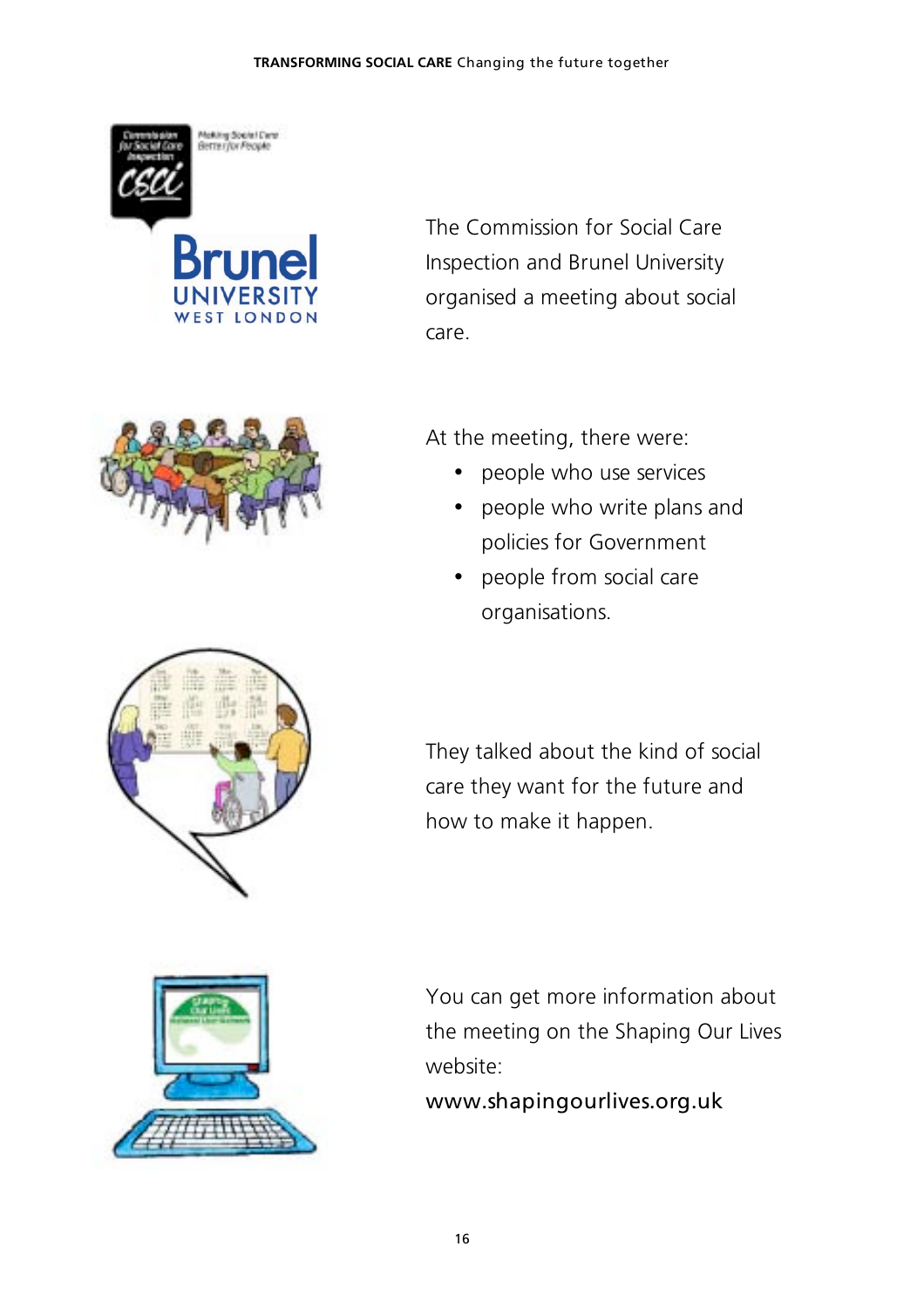

## **Government plans and policies**

The Government is talking a lot about social care. They are asking people what they think.

Social care is difficult to use and understand at the moment.

Social care should make people's lives better.

- Services need to listen more to people who use their services. Councils need to listen to everyone in their area.
- There needs to be better ways of planning, buying and checking services.
- Workers need to have good training.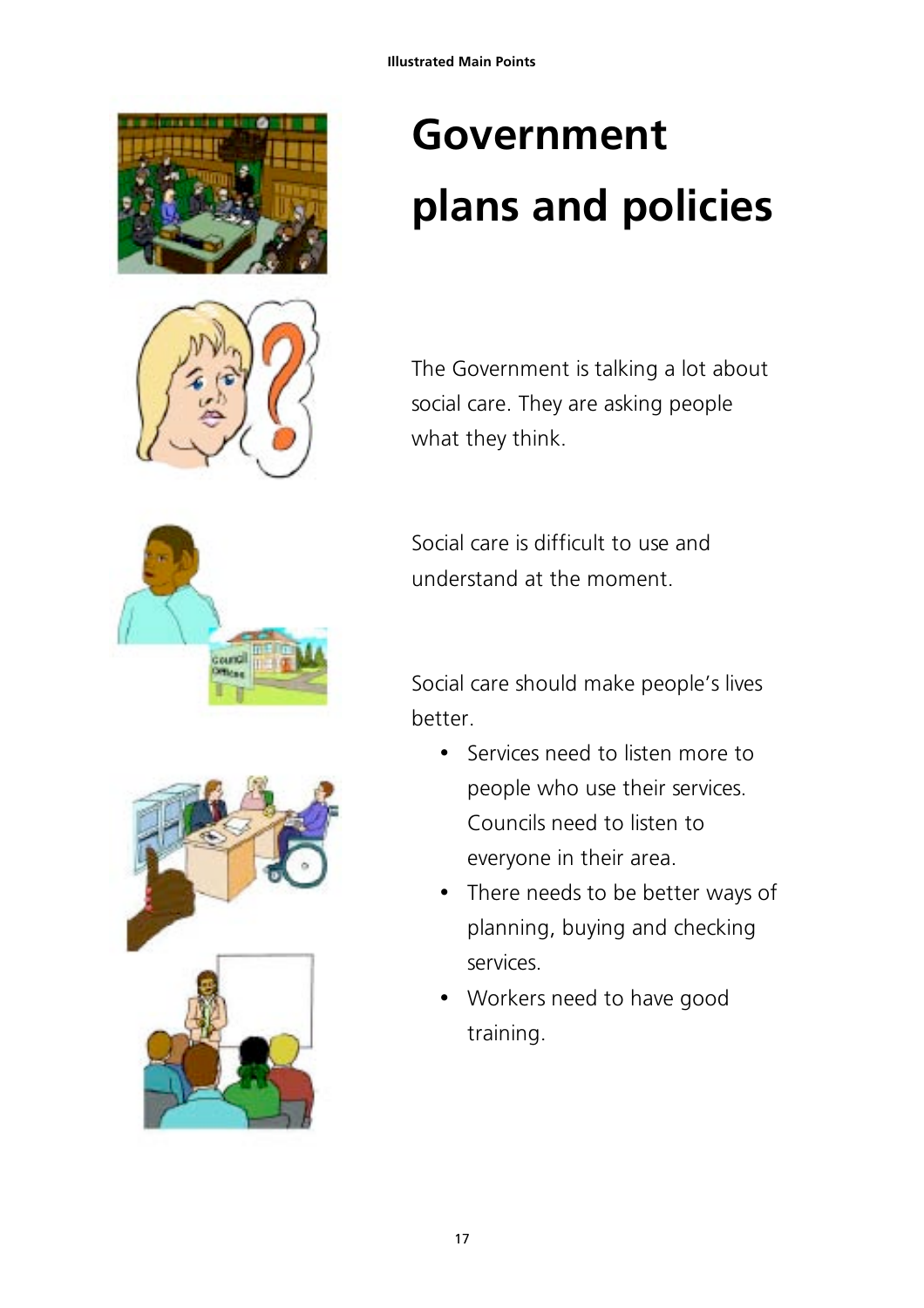









The Government has 5 main plans for making social care better:

- 1. Making services fit people's needs.
- 2. Giving people support when they first need it and not just waiting until things get worse.
- 3. Making support better for people with dementia, which affects the way people remember and do things
- 4. Making sure that people are treated well in services.
- 5. Better help and support for unpaid carers.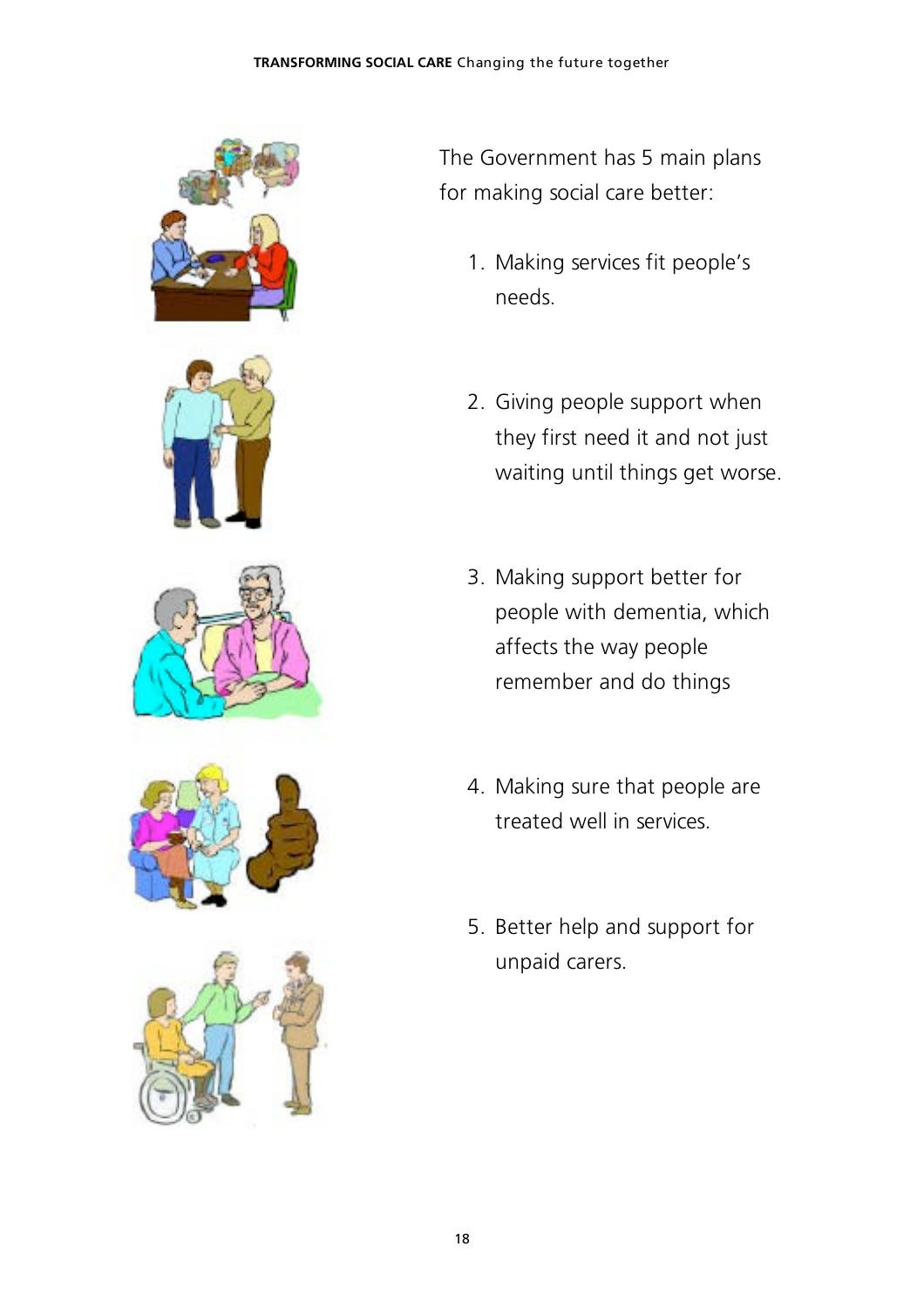

## **Making social care better**

The people at the meeting came up with 6 main ways to make support better in the future:

## 1. Changing the way social care works.

People need to know about social care and want to work in it and use it.

Services need to look at the support that people need to live the lives they want to.

Laws and benefits rules need to be changed.

2. Speaking up about social care.

People need to speak up and work together to make social care better.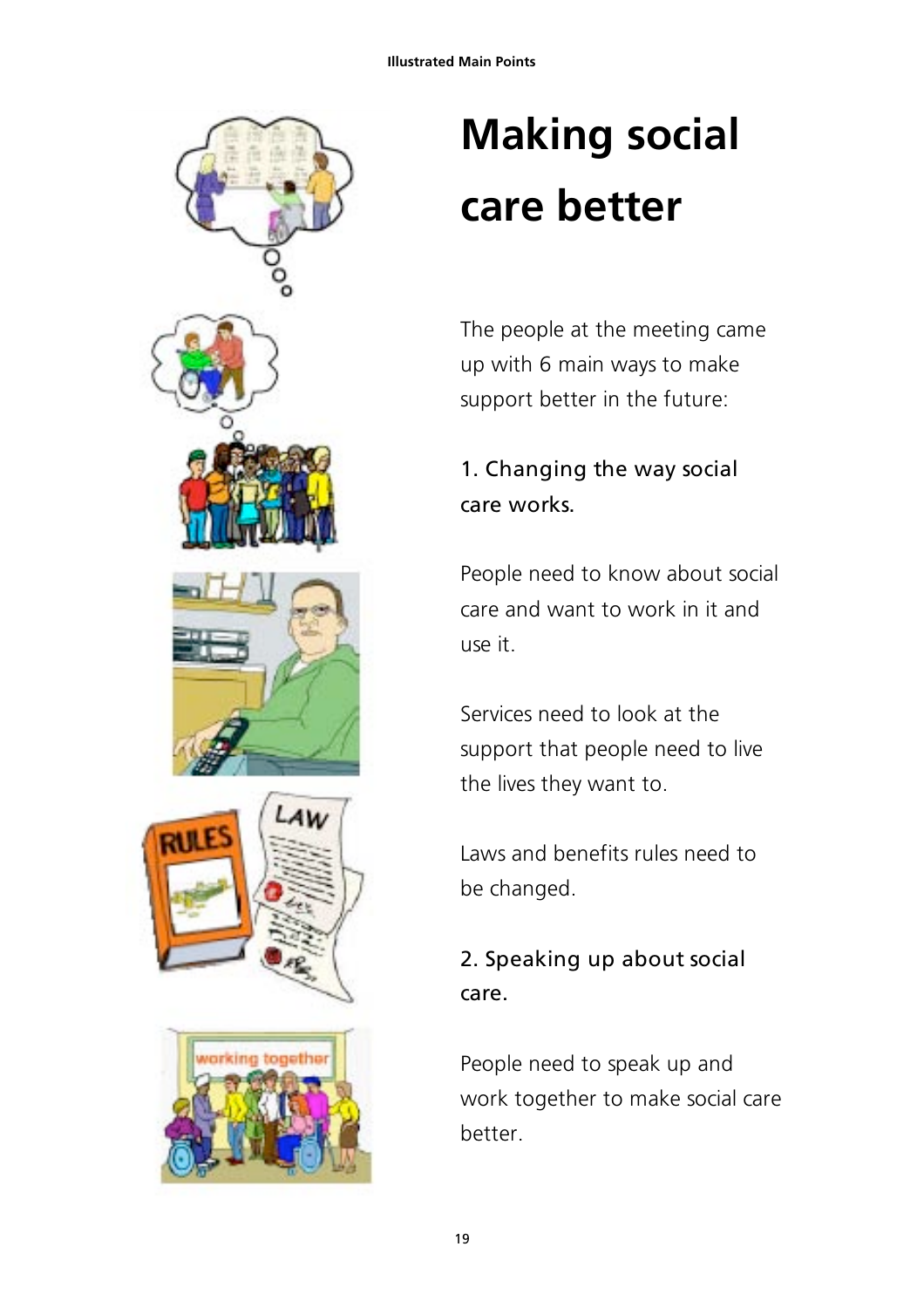

## 3. Learning and giving people information.

Telling people about social care was seen as a good way to get support for social care. People said it was important to talk to children in schools about social care.

## 4. Newspapers, television, radio and the internet.

People said that newspapers, television, radio and the internet are important ways of getting people interested in social care issues.

The news and soaps could tell people about good things in social care, like people having choice and control.



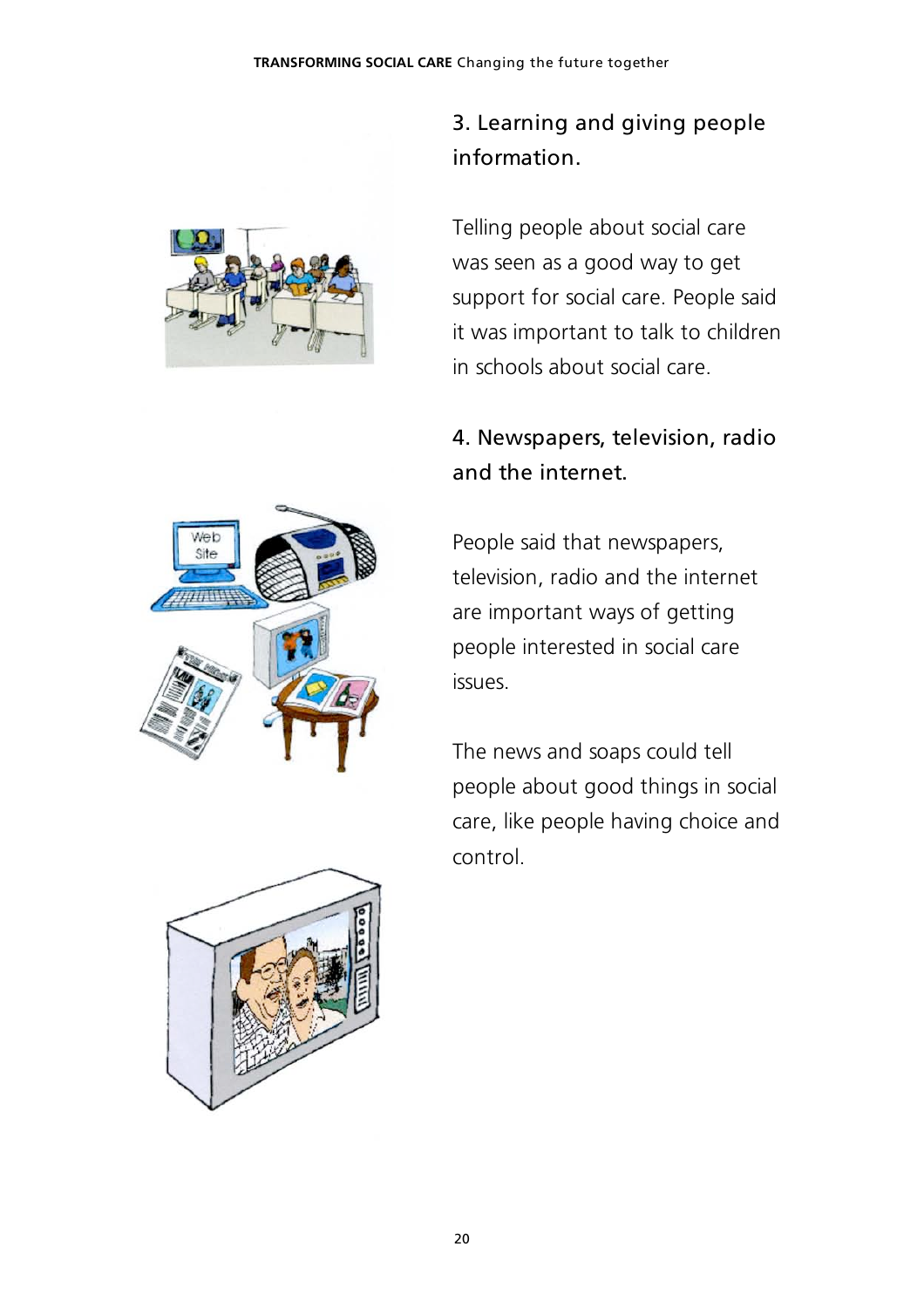

5. Trying to change the bad ways people think about social care and the people who use services.

The ways people think about social care and people who use services can be a problem.

People said that newspapers, television, radio and the internet often make this worse.

## 6. A bigger voice for user-led organisations.

People said that involving the people who use services is an important part of making social care better.

People said there should be more money for organisations run by people who use services.





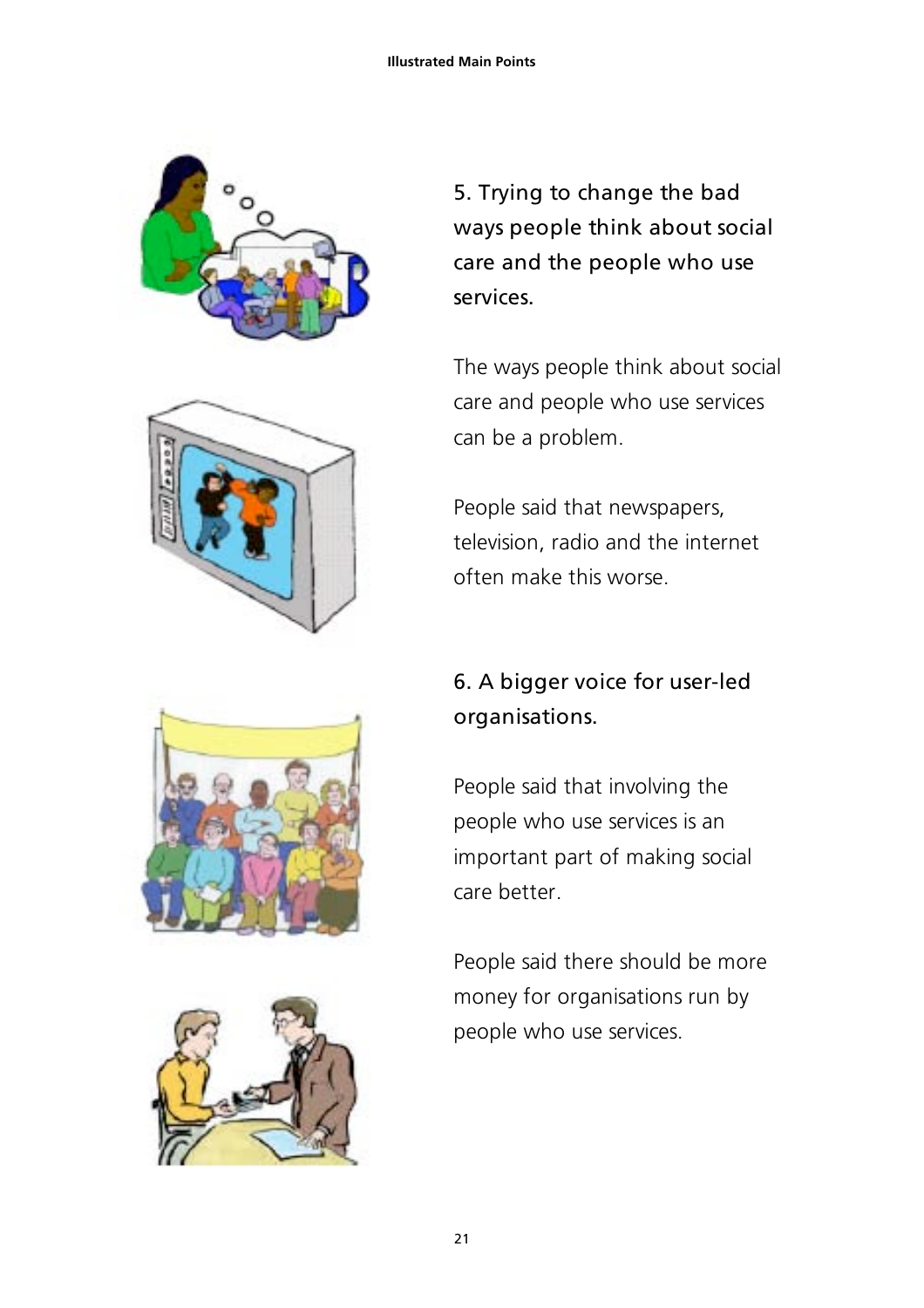

# **The services and support people want**

People talked about 8 ways to make social care better:

## 1. Involve people who use services more.

People said that this was the most important part of making social care better.

Organisations of people who use services should do training and run services. People should be given support to say what their needs are.

### 2. Better workers

People said that social care workers needed better pay, training and working conditions. People said that there are too many forms to fill in in social work.





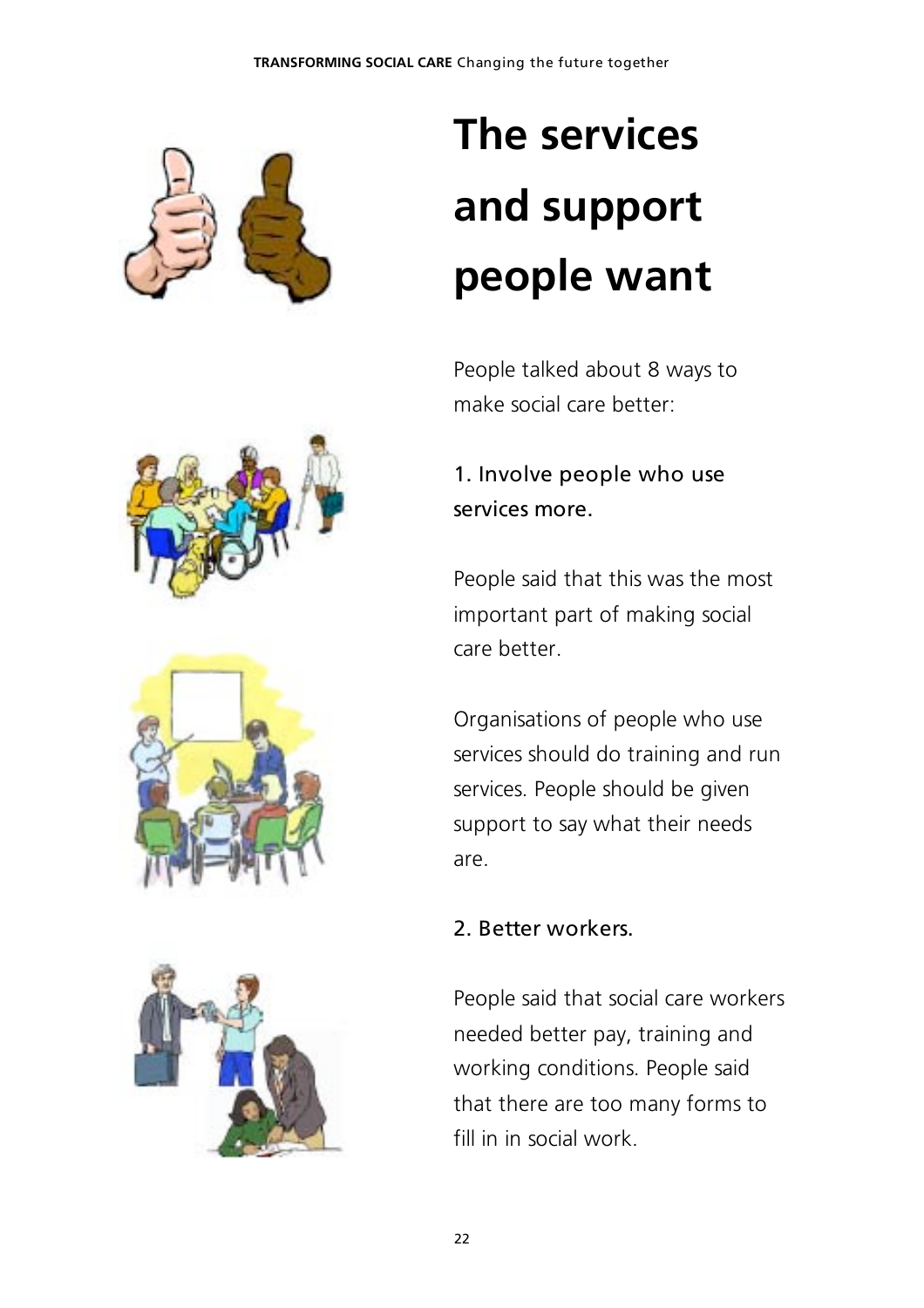



People want to be able to get the support they need when they need it. This means supporting people early and not waiting until things get worse.

Most people said that individual budgets and living in the community are important.

Some people had worries about individual budgets.

#### 4. More money.

People said that there needs to be more money for social care. Money could also be spent in different ways.

## 5. Support for everybody.

People said that everybody should have the right to get social care support when they need it. The rules should not stop people who need support from getting it.

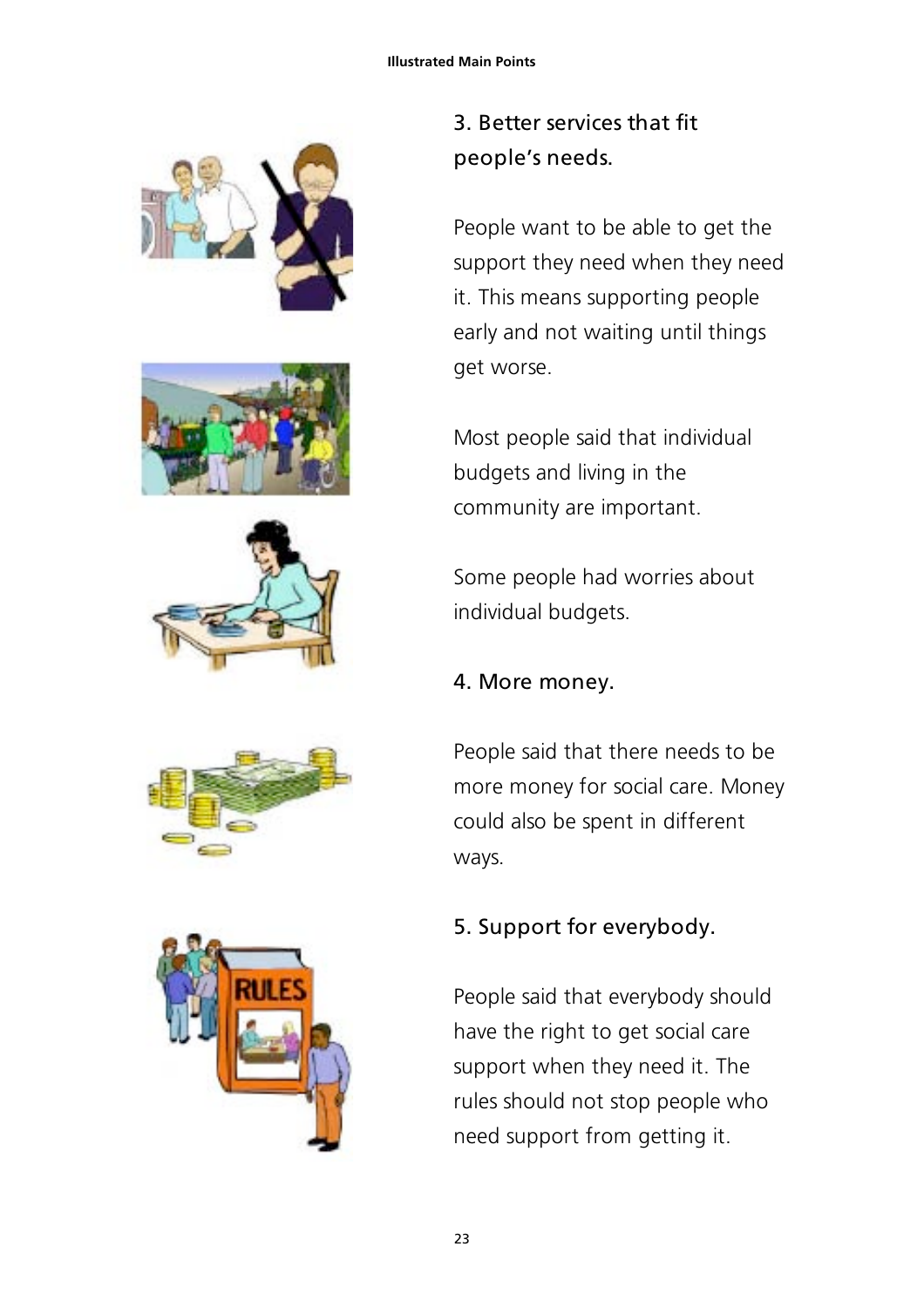



## 6. Support based on rights and independent living.

Social care should be based on human rights and independent living. People who use services should have the right to choice and control in their lives.

## 7. Support based on the whole of a person's life and their needs.

People said support should be local and support a person to live the life they want to.



## 8. Better social care organisations.

Organisations and services should be easy to use and not be about making money.



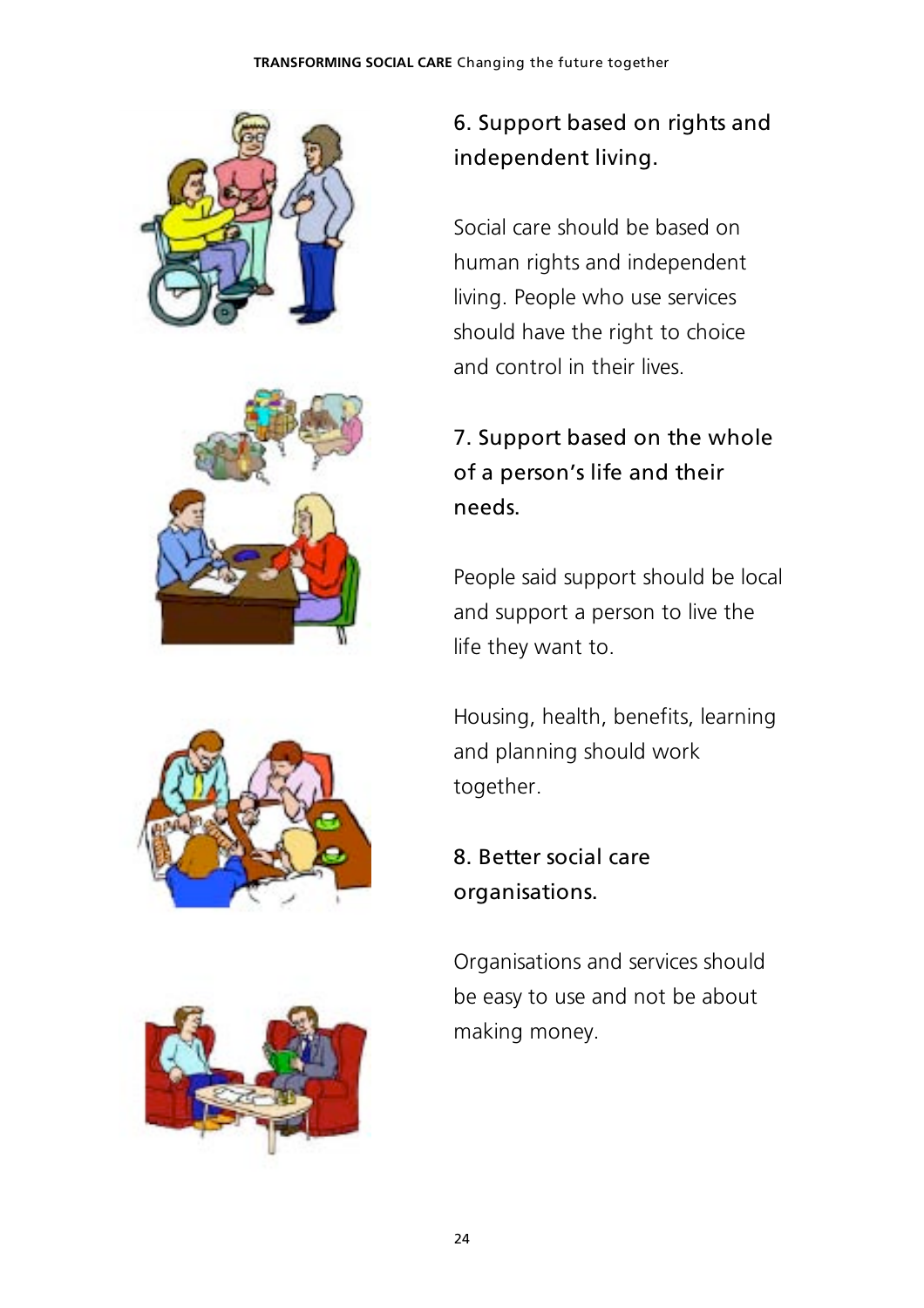

## **Final points**

Government and people who use services want many of the same things in social care.



Government is working on making sure services fit people's needs. But people who use services would also like to see other changes, like more rights, more money for services and choice and control.



Social care needs to get better so that people support in it in the future.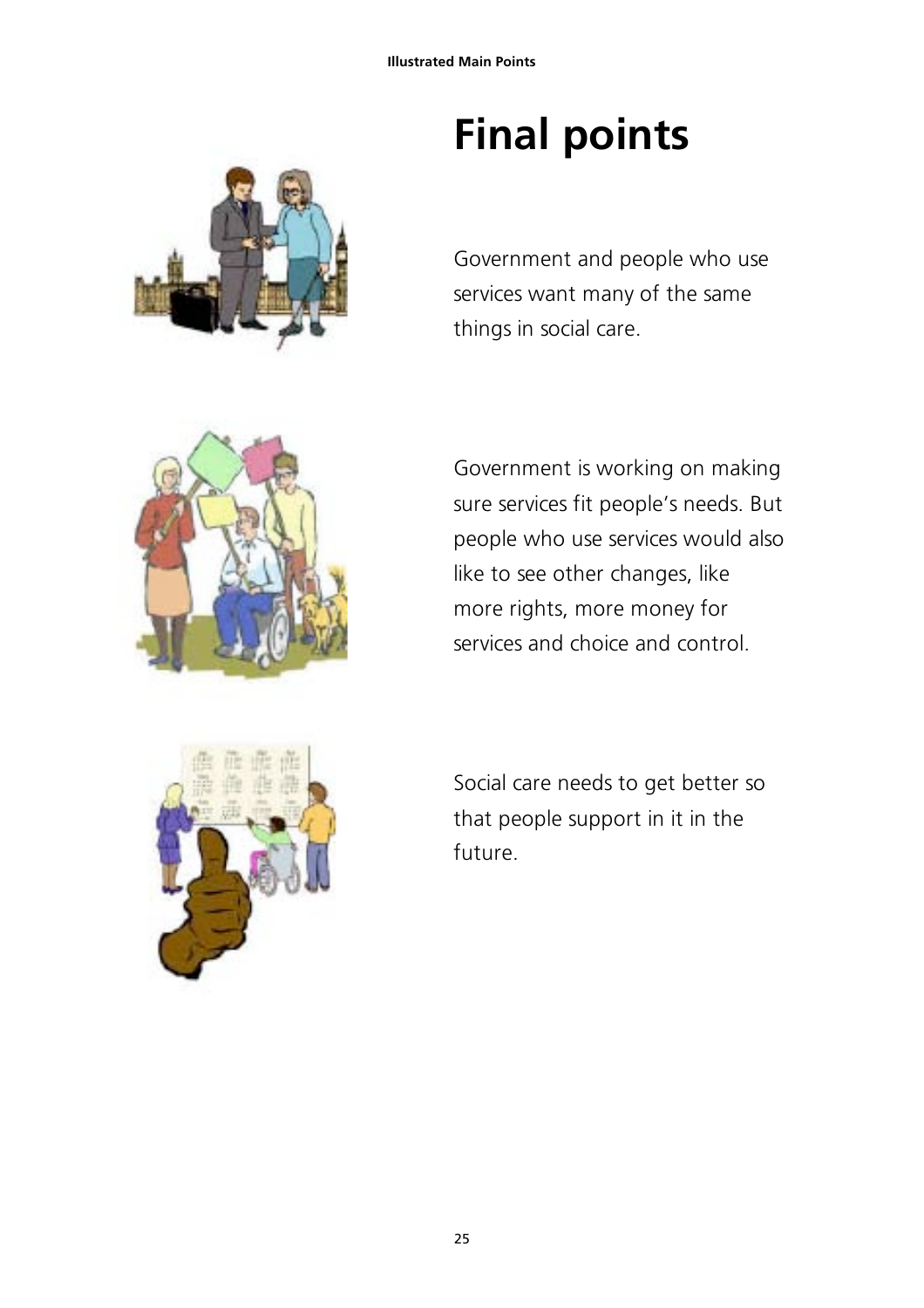## **Credits**

This report has been designed and produced for the CSCI by the 'EasyRead' service at Inspired Services Publishing Ltd. Ref ISL025/08

Artwork is from the Valuing People Clipart collection and cannot be used anywhere else without written permission from Inspired Services.

To contact Inspired Services: www.inspiredservices.org.uk



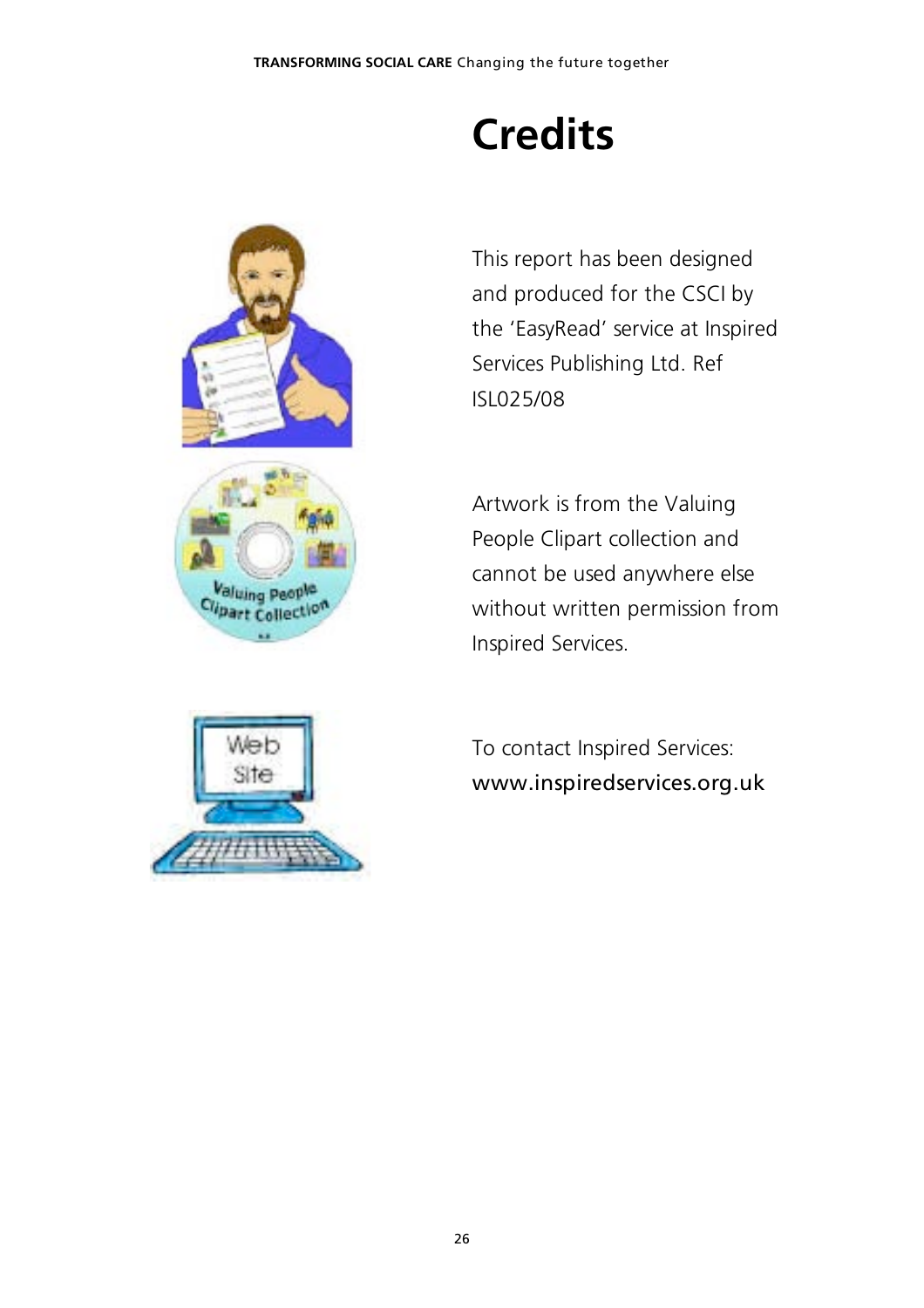# **Acknowledgements**

We have many people to thank for making possible this report and the event it is based upon.

We want to thank Tanya Hosch, Alice Terry, Aileen Hamdan, Michelle, De Araujo and Cathy Brown of the Commission for Social Care Inspection for all their help in organising the event. Also Fran Branfield and Jenny Willis of Shaping Our Lives for all their help in enabling a wide range of service users to take part and for their access needs to be met as well as they were. Thanks also to Ruth Beresford and Suzy Croft for all their help on the day meeting and supporting participants and to Independent Living Alternatives for providing high quality personal assistance.

We would particularly like to thank the speakers for contributing to the event whose findings this publication reports, including Dame Denise Platt, Professor Chris Jenks and David Behan.

Thanks also to Terence Tiernan of Brunel University for his help beyond the call of duty in recording the event and subsequently helping in producing material for this report. Also Richard Mitchell and Andrew Hill of Brunel University Press for help in producing the report and to Michael Atiaya and Barbara Goodhew for their organisational skills and support. We would like to thank the Easyread service at Inspired Services for creating the illustrated main points for this report as well earlier accessible information.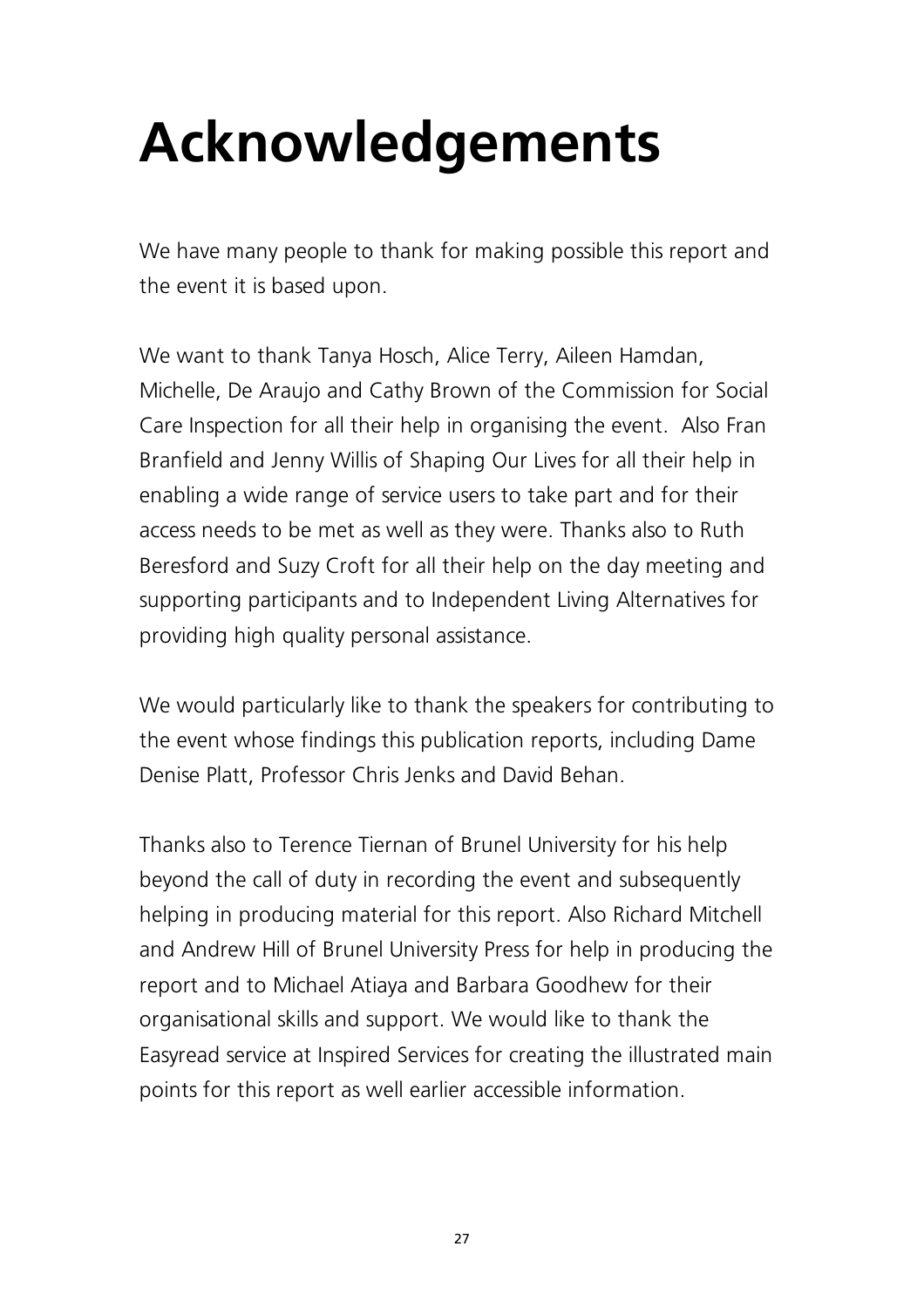We owe a special debt to the eighteen organisations who sponsored the event and provided financial and other support which made it possible to ensure as good access as possible for service users to participate. Most of all we want to say thanks to all the service users and policymakers who took part and whose views, experience and ideas provide the basis for this report. They brought together a valuable and inclusive range of perspectives to inform future discussion and development of support and social care.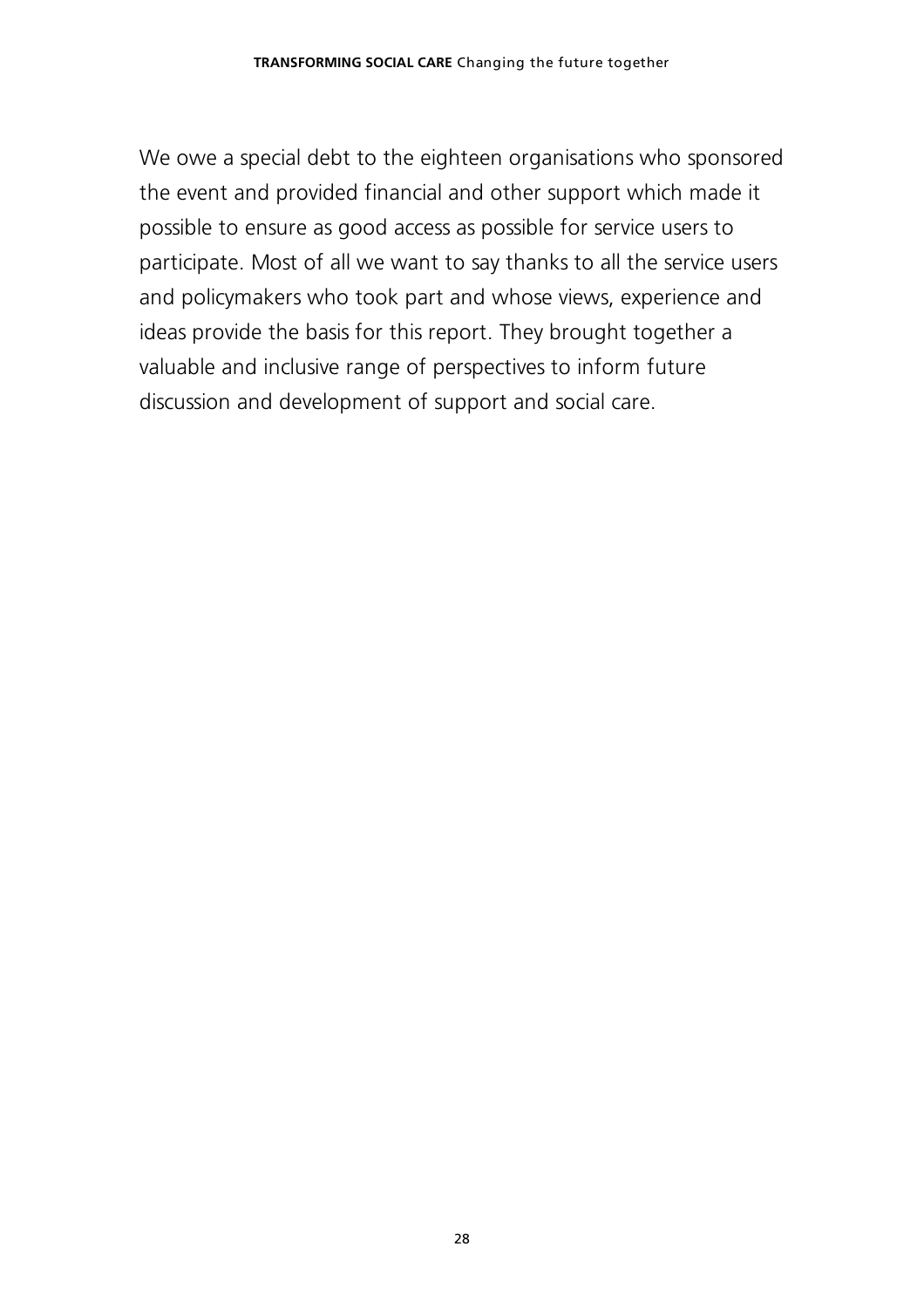# **Foreword**

## Dame Denise Platt. DBE, Chair, Commission for Social Care Inspection

In my job, I frequently visit councils and usually I ask them if they will make an opportunity for me to meet people who use social care services during my day. Not the usual line-up of policy makers, but the people for whom social care is meant to make a real difference in their lives. How councils do this, tells me a lot about their attitudes towards people who use services. Some councils sit me in the town hall all day and bus people in. I once asked a person 'How long have you known this social worker who brought you in today?' they replied 'Oh I've never met them before'.

One council I visited arranged for people who use services to organise the whole day. They took me round the council and they told me about the services. And not only that, they told me about how they had taken the opportunity to have a real influence on what those services looked like and the type of services that were provided.

That's what the real opportunity is for our agenda. Putting people that need these services right back in the centre so they can have a say in what those services do.

And let's think about personalised care. Can we really have personalised care if the person who helping to support someone else to live independently does not know who they are? Doesn't know what they fear? Doesn't know what they want to achieve and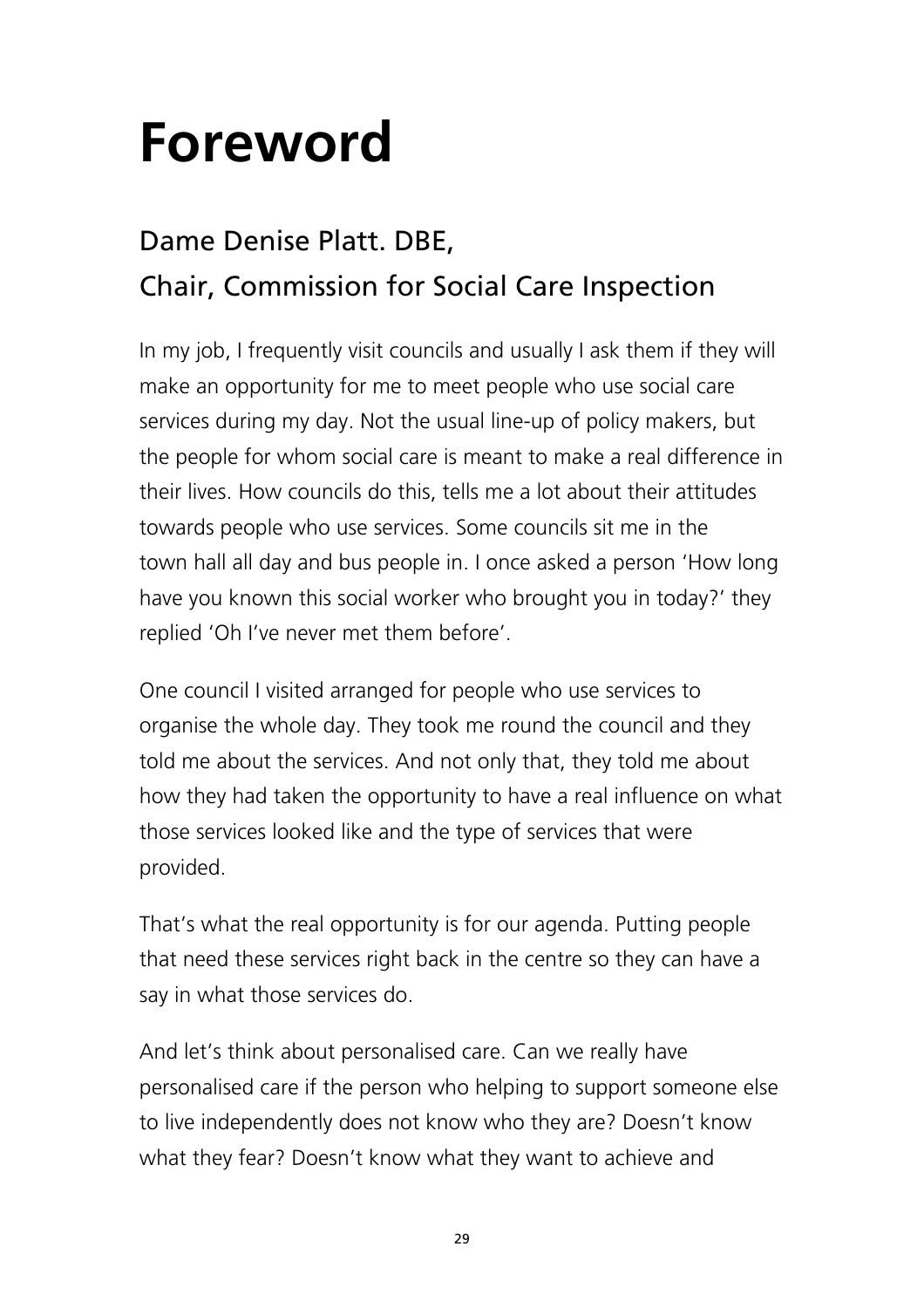doesn't know what their aspirations are? On my visits I often say 'Tell me about the person I am about to meet' and what I get is, 'This is Mrs So and. She has home care four times a week. She has had a stroke, she's got her medication at the side in a special box and people come in and help her to do these things during the day'. What I really want to hear is: 'This is Mrs Jones. This is how she likes to live her life. She is in touch with her daughter. We help her to go out and go to her local club. She loves visiting an art gallery. We keep her in touch. She tells us the things that she wants to do and we help her to do them'.

These are really fantastic times for people working in social care. The new agenda of personalised care and support is what many people who came into social care came into it to do. They came in to help people make a difference to their own lives and in doing that, give a satisfying job, by seeing other people succeed. And that is what this Report and the views it offers are about.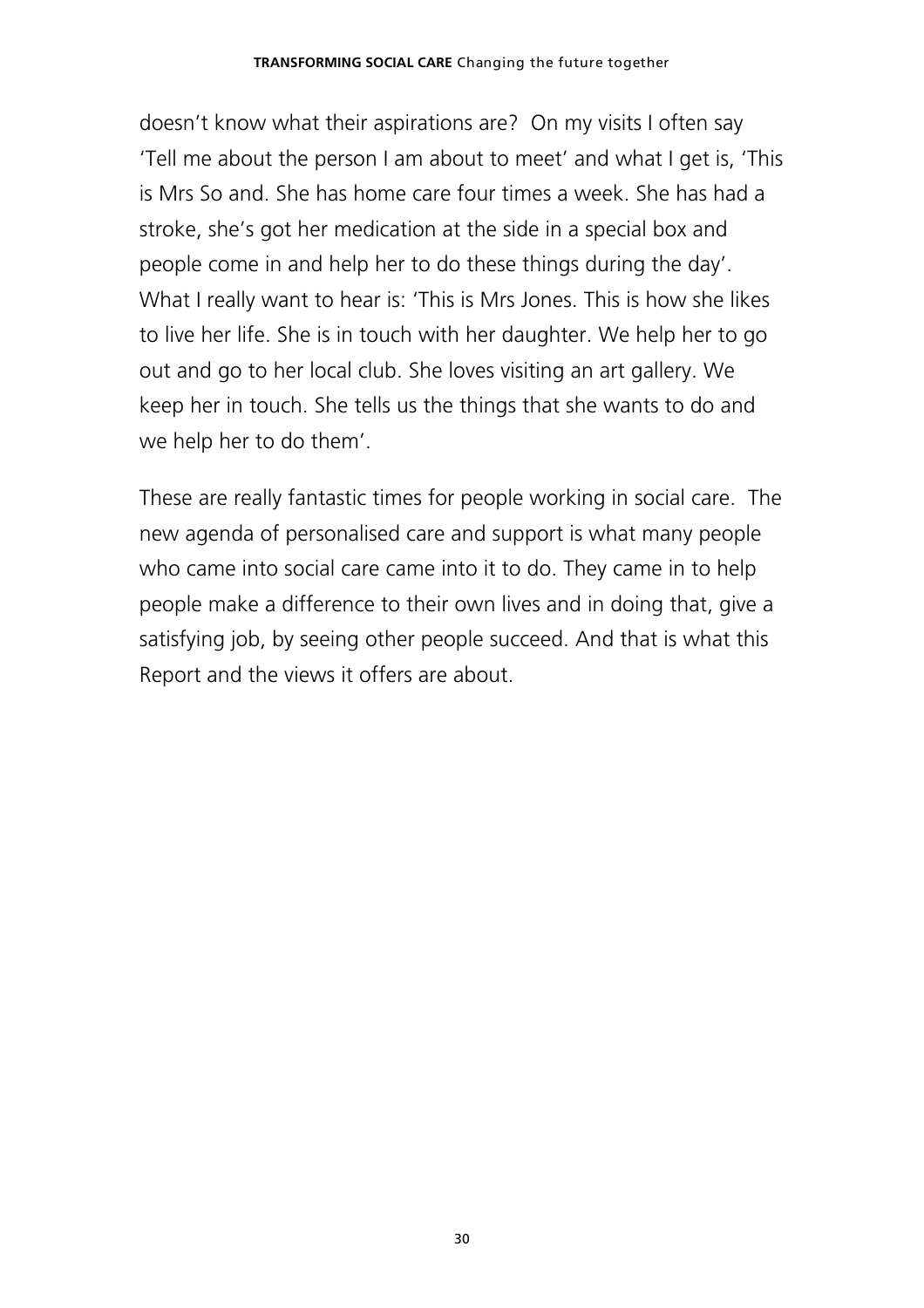## **Foreword**

## Professor Chris Jenks, Vice Chancellor, Brunel University

I am pleased to provide a foreword for this report, as I was to be involved in the event jointly organised by Brunel University and the Commission for Social Care Inspection that contributed to its content. I would also like to extend my thanks to my colleague Professor Peter Beresford for his leadership in this area.

As a Vice Chancellor of a UK University I am concerned to ensure that higher education is delivered to a range of people across the population; I am committed to the two national agendas of freedom of access and broadening participation – this is where our interest in social care comes in.

The two core priorities of contemporary universities are to contribute to the nation's economy and to improve the quality of life of its people. Social care is precisely the area where these two priorities overlap. That people who use social care services should be enabled to contribute to the economy will also ensure an improvement in the quality of their lives – investment in this area will ensure an upward spiral of improvement, neglect will ensure the opposite.

Perhaps because the UK has an early history of industrialisation it also established a long tradition of social care. The industrial revolution, the increased division of labour and the rapid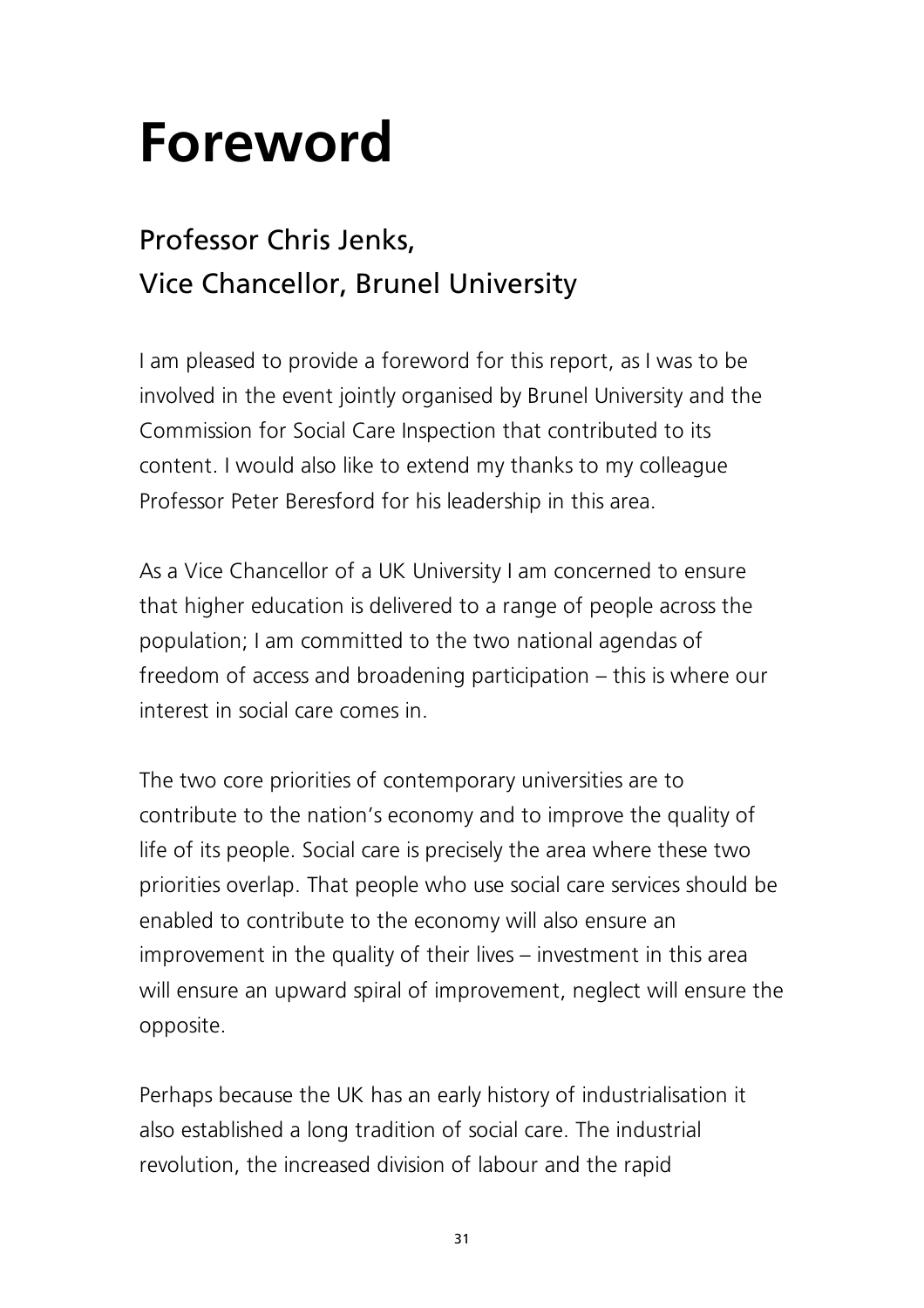development of a capitalist economy created whole strata of casualties and Victorian philanthropy was aimed at either retaining these people within the workforce or managing their exit. Such 'care' was not, then, as benevolent as it at first appeared and indeed, we established charities for the care of sick or injured animals before those to care for poor or unhealthy children or adults.

Such charities were also organised from the top down, they operated through patronage and thus the care was sporadic, isolated and in no sense part of a mind set that permeated the whole society. Later developments like the Beveridge Report of 1942 led to the establishment of the welfare state where there was an official recognition that central government had a statutory obligation and a fiscal commitment to the care of its people. This was a great step forward in provision. The next major transition in thinking came with the Warnock Report on Special Needs Education in 1971 (which contained no financial clauses). Here it was recognised publicly that disability is not simply a characteristic of individuals, but rather the outcome of the collision between individual needs and social structures. If the world is organised in terms of staircases and some of us cannot get up and down staircases, then we are disabled, if a child is put in a classroom where they cannot access the medium of communication, be it oral or visual then they too become disabled.

Universities today have a central place in advancing the knowledge base for social care. We can build links between policy makers and professionals to improve both our understanding of needs and the delivery of support. It is also our political role to keep such issues high up on the national political agenda. This is an issue close to

32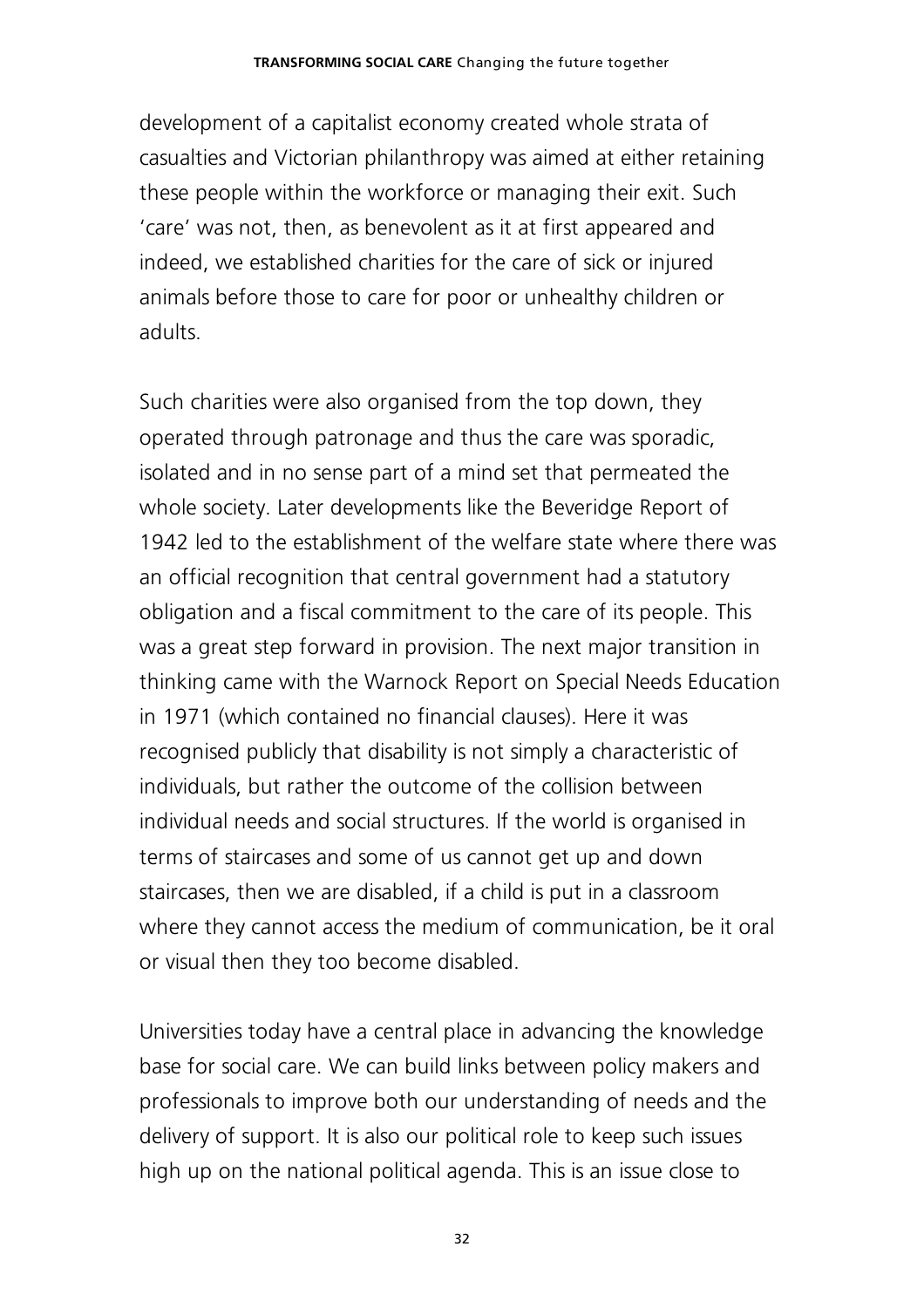Brunel University's heart, with its commitment to widening participation and to including service user groups in both our staff and student bodies. As far as possible we attempt to equalise the higher educational experience for all stakeholders. Universities have a continuing critical and historical role in changing attitudes and altering national priorities through raising awareness.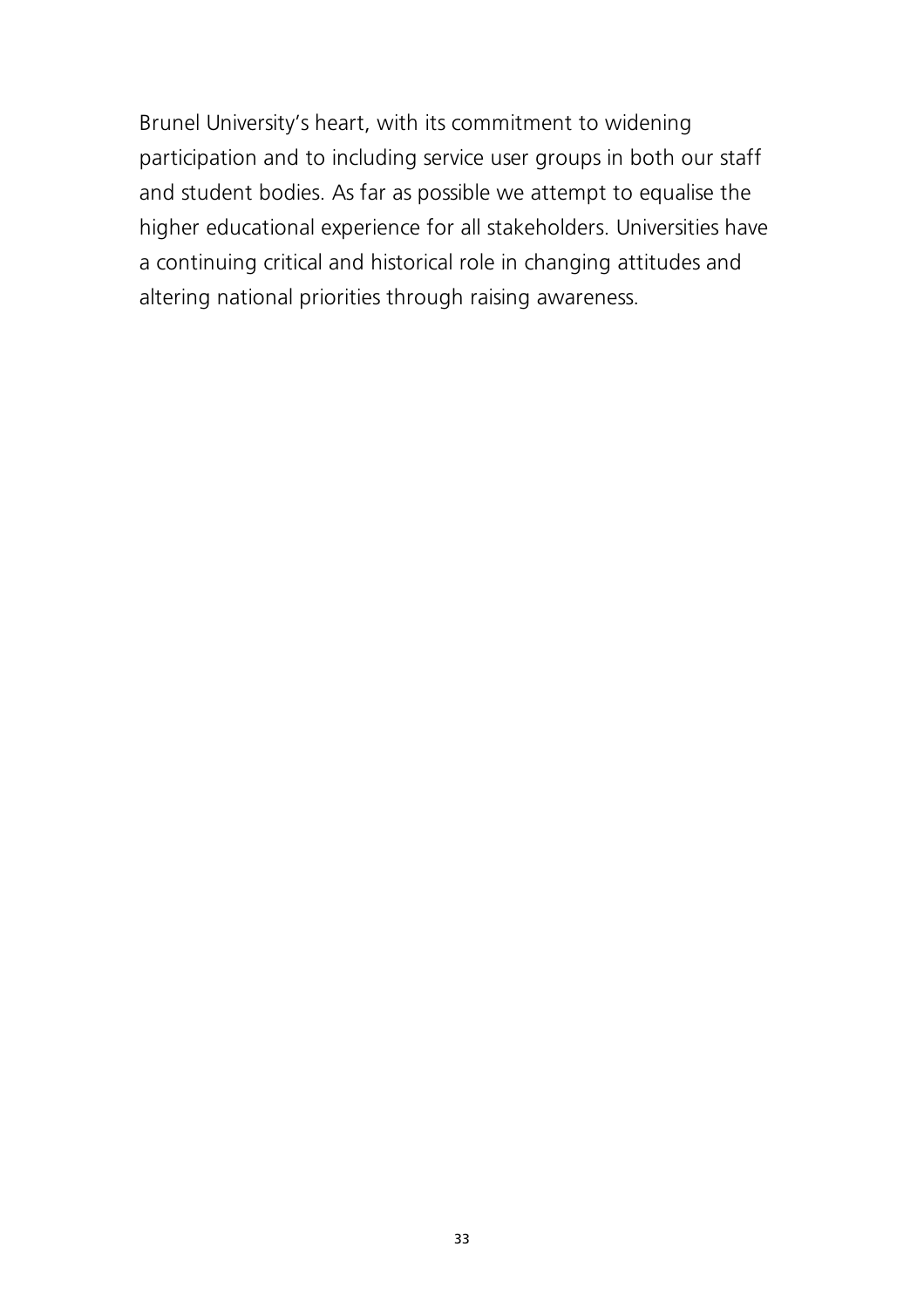**TRANSFORMING SOCIAL CARE** Changing the future together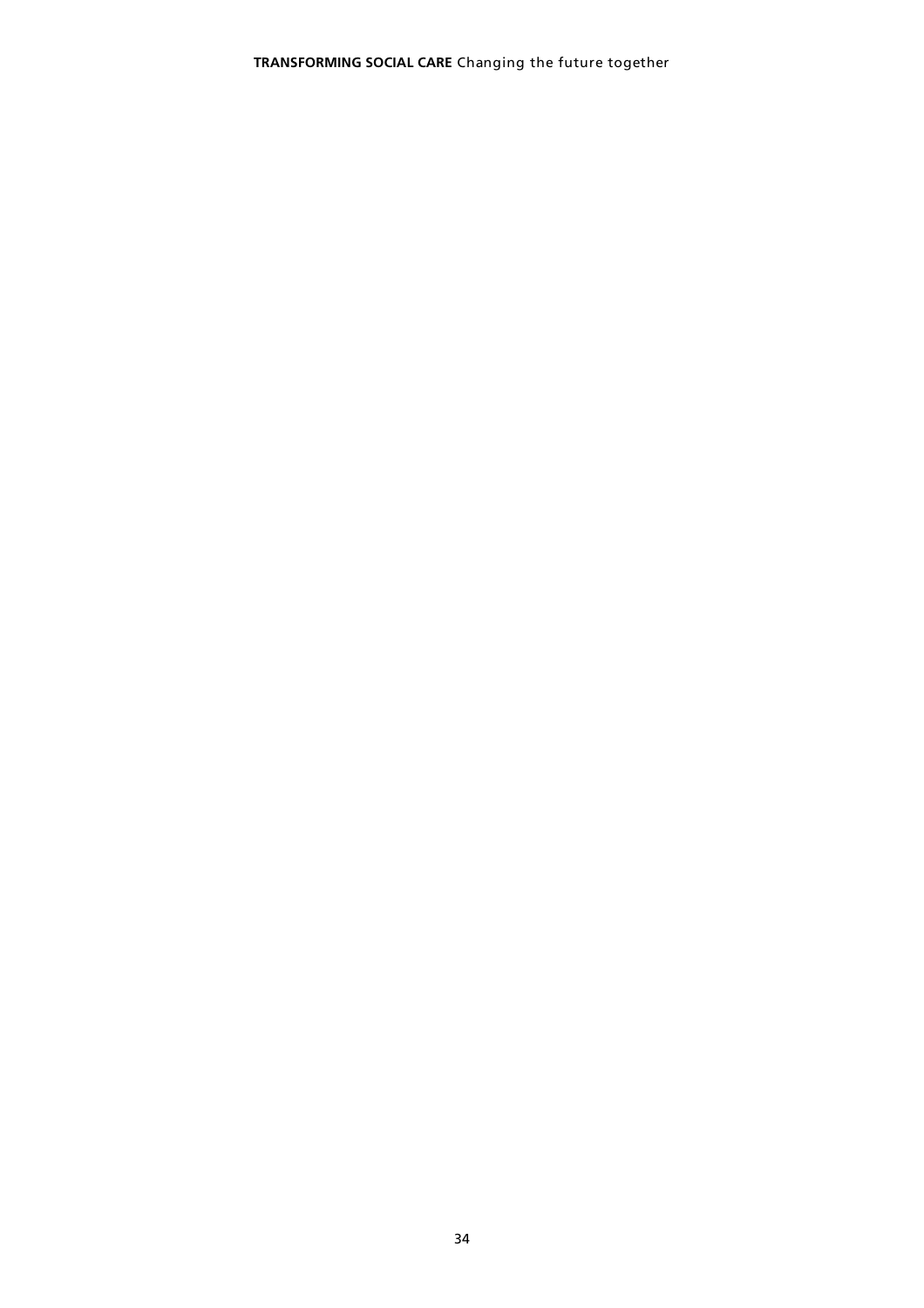# **Part One Background**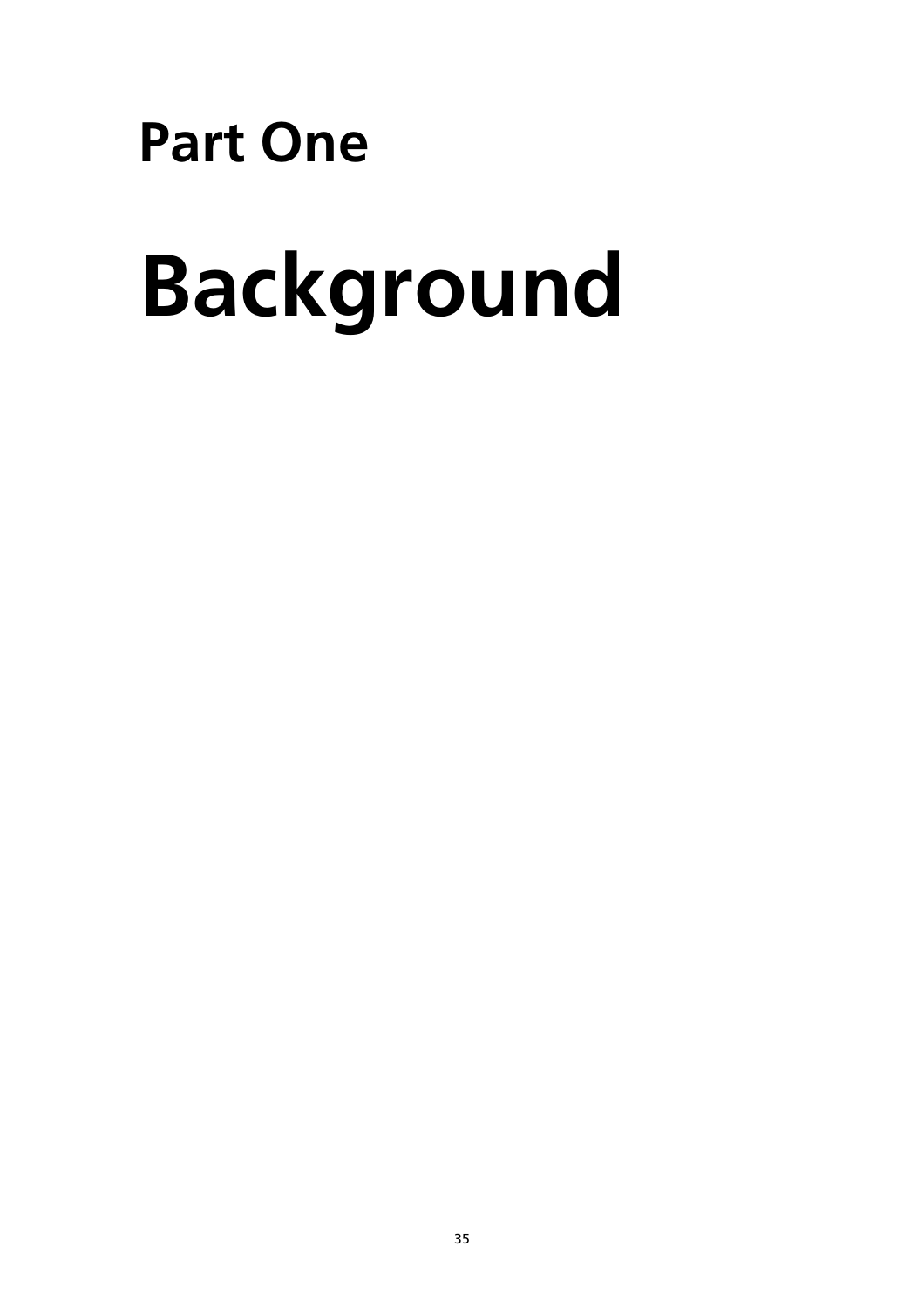# **Introduction**

## A time of change

Big changes are currently taking place in social care. The government is introducing new approaches to policy and practice which will affect who gets support, how people get support, the kind of support that is available, how it is organised and funded and the roles of service users, paid workers and unpaid 'carers'. The aim is to develop social care fit for the twenty first century (Dh, 2005, 2006, 2008; HM Government, 2007; DH and Department for Education and Skills, 2006). The rhetoric is of giving people 'choice and control'. As part of this process, the government is consulting with a wide range of people, including service users, carers, workers and others.

The aim of this report is to bring together the views of just such a wide range of people who have a special interest in social care to be part of this consultation, to help inform it with their experience, knowledge, views and ideas.

This report draws on a unique event, *Recasting the Future of Social Care Together: From existence to living*, which brought together key policy makers and also a diverse range of service users. While the scene was set by government policymakers and a service user presentation, the main aim was to enable these two key groups, service users and policymakers together to develop their own focused discussion on social care. There aren't many opportunities for the two groups to meet face to face and have shared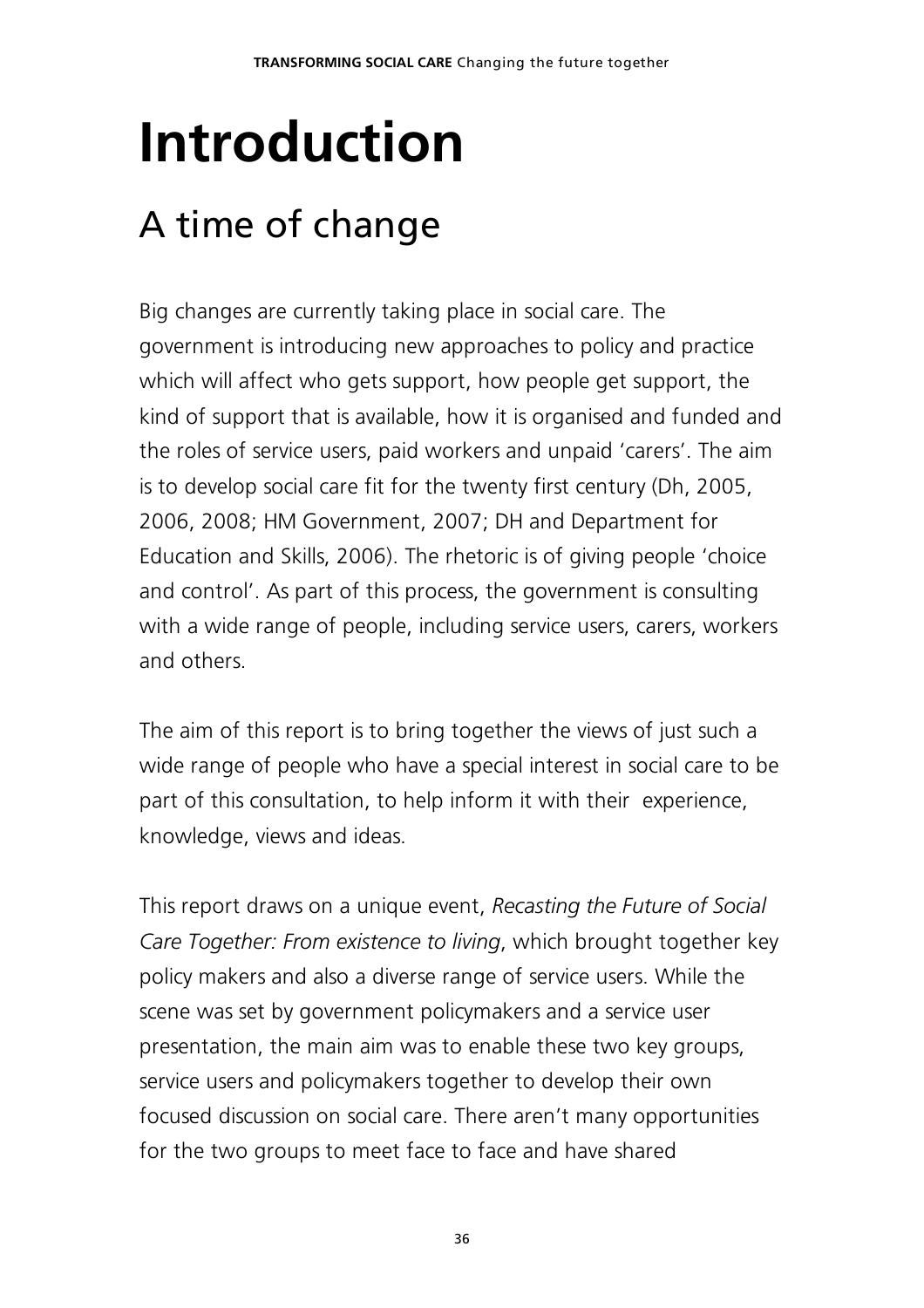discussions, each learning from the other. The goal was to pull together their views and ideas about two major issues: how can we achieve better social care and what will it look like.

### Background to the Report

There was something else that made this event unusual. It began as the occasion for a 'professorial lecture'. The usual purpose of these is for senior academics when they are appointed or later in their career to give a lecture in their area of expertise, to share their knowledge, particularly with other academics. Because this academic was a service user, with a special interest in social care and service users being involved to improve policy, practice and their lives, the aim here was to do something different. This was first to highlight and explore the gap there seems to be between what we now know social care can offer and service users' common day to day experience of it. Second, it was to involve policymakers and service users in thinking through how the current situation could be improved. So the aim was for a participative event and one which could help be part of a positive process of change and reform.

Almost a hundred people in all took part in the event. Service users made up the largest group, but policy makers were also strongly represented. Representatives from many social care organisations were present. The chief executives of two of the four large social care organisations (Social Care Institute for Excellence, Commission for Social Care Inspection, General Social Care Council and Skills for Care) took part and the chair of a third opened the event.

The event was widely supported. It was jointly organised by Brunel University and the Commission for Social Care Inspection. However it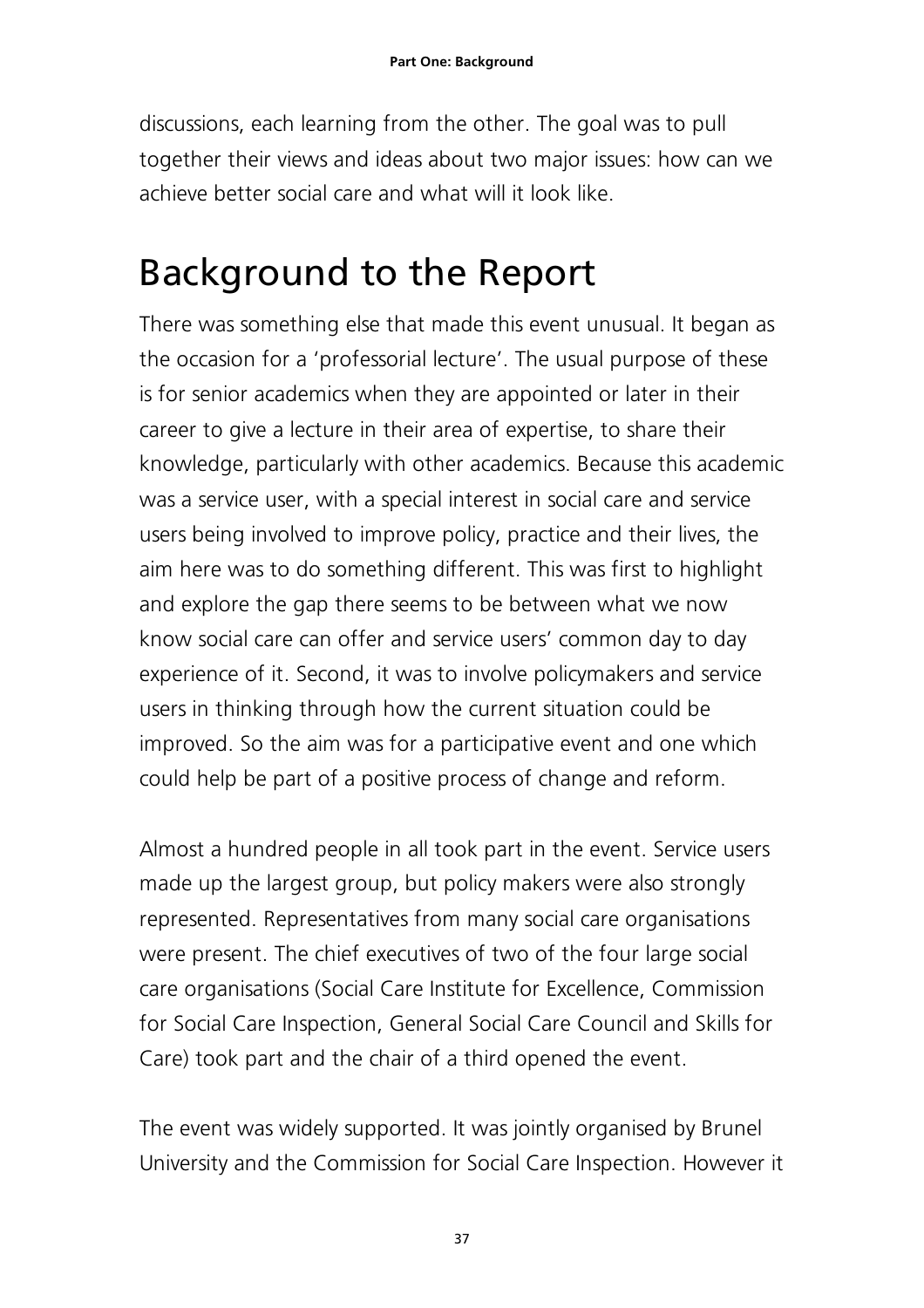also received support from 18 other social care organisations, from the state, voluntary, user-led and commercial sectors, including policy, practice and research organisations and social care journals. The generous financial support that these organisations offered made it possible to meet all the travel and support costs of participating service users and make the event a truly free one for them. Every effort was made to meet the different access needs of the wide range of participating service users and much thanks go to Shaping Our Lives, the national service user network, for all the help they offered here in supporting the involvement of a diverse range of service users.

### How the event was organised

The event was held over an afternoon, so that it was possible for people to come for the day from all over the country and it wouldn't be too tiring for anyone. A quiet room was also made available. When people arrived they were able to have lunch and meet others. Frances Hasler chaired the Event. Dame Denise Platt, Chair of the Commission for Social Care Inspection introduced the afternoon and David Behan, Director General for Social Care at the Department of Health explained government plans for the future of social care, followed by an opportunity for comment and questions. Peter Beresford from the Centre for Citizen Participation at Brunel University set the scene for the afternoon's discussion, focussing on the realities and potential of social care. Then participants, first in small groups and then coming back together, discussed how social care could be improved and what they wanted it to look like. Such open discussion sessions made up the greater part of the event, which was then closed by Chris Jenks, the Vice Chancellor of Brunel University and followed by tea.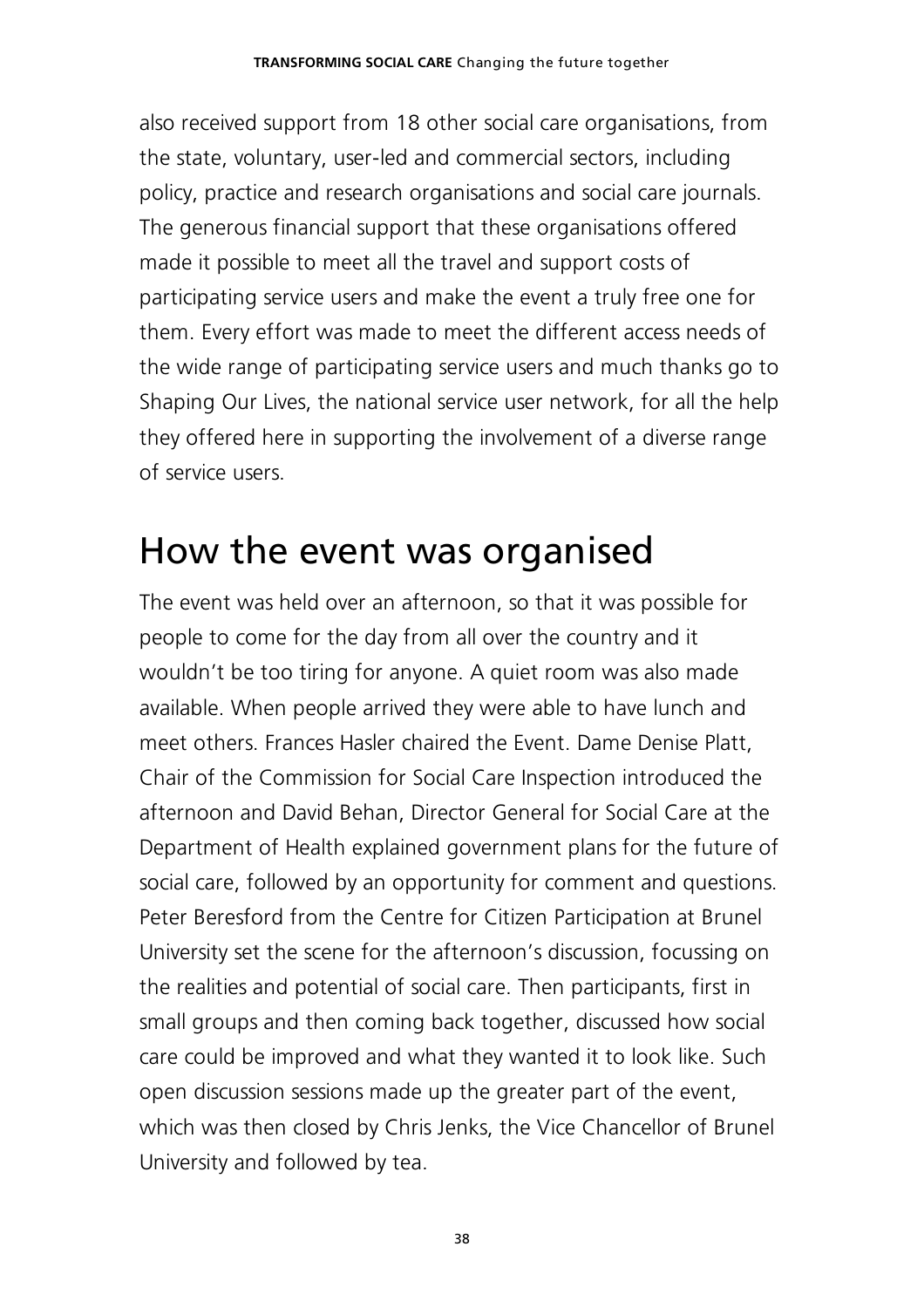## The findings of this Report

The main part of this report is made up of what participants at the event had to say about improving social care. Service users, patients and other members of the public are often encouraged at consultations to produce 'wish lists' of what they would like to see from public policy. In the real world of funding limits, preset policy and party politics, these often cut little ice. The aim here was very different. It was to look at both how improvement might be achieved – what workable strategies could achieve what people wanted – and what that change would actually need to look like. There was also a commitment, both on our part and on the part of the Department of Health to ensure that what people had to say would be included in the government consultation on the future of social care. This Report will be formally offered as evidence to that consultation.

The aim was to bring together a wide range of service users and policymakers, to enable them to exchange their views and understandings, learn from each other and share this more broadly. We are not claiming that this is in any way a report on a representative sample of people. What it is though is a view of what a wide range of service user and policymakers see as key issues for social care reform.

What it is based on are the views of key policymakers and others involved in the production of social care and a wide range of service users with interest and experience in the development of social care and with strong links with other service users.

39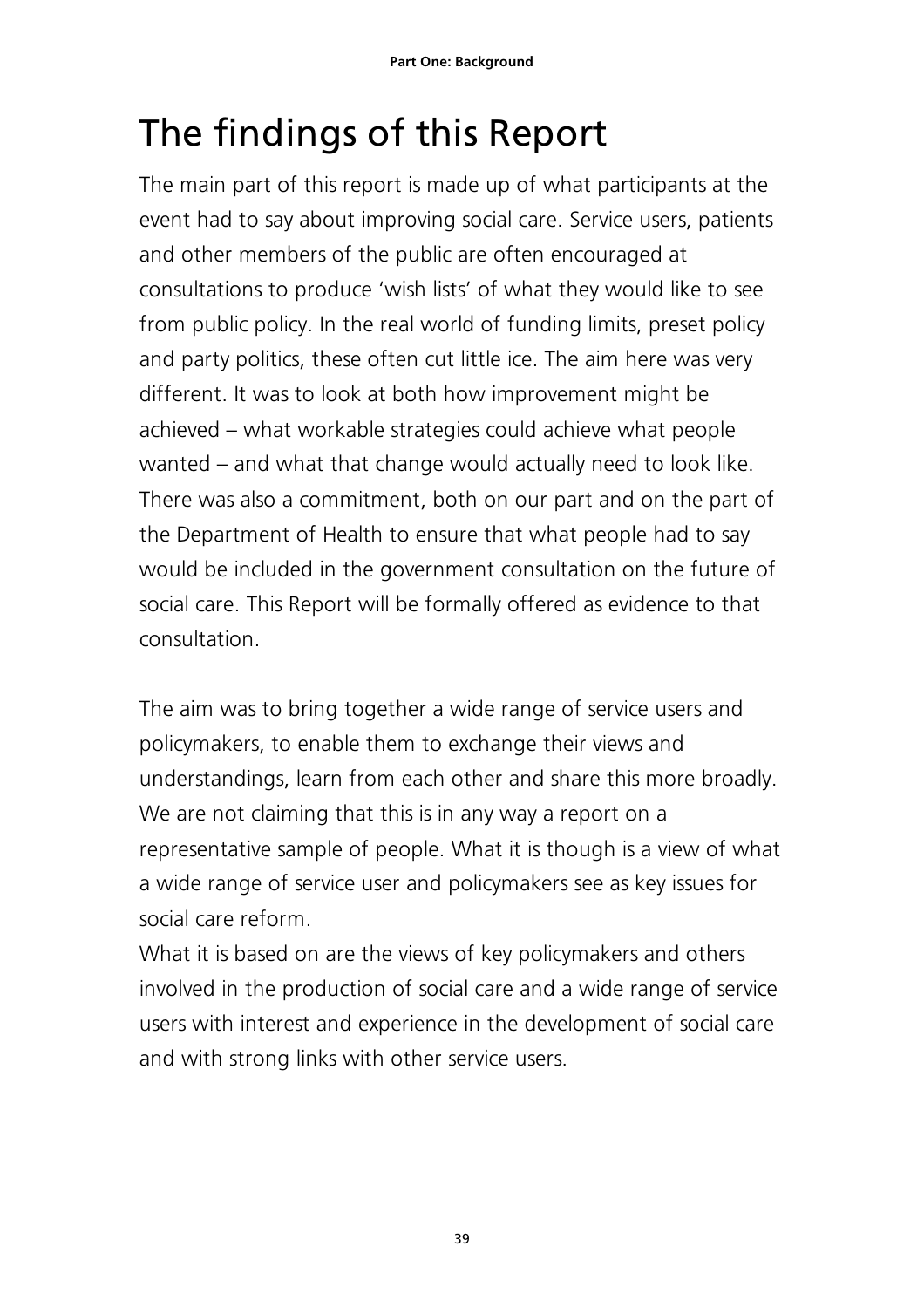This is not a quantitative study. It is not intended to provide statistics or percentages. But it does highlight the range of issues people see as important and how they prioritise them. Significantly what people have to say does not always coincide with conventional views of what needs to happen. Some different priorities emerge here.

We have put together what people have to say about the future of social care by collating the comments that they made at the event through the different opportunities that were available. These include:

- Their written group feedback at the event
- What people wrote on their individual feedback/evaluation forms
- Additional individual written feedback received after the event
- The main issues (up to three) from their group discussions that people fed back verbally about how to get improvement and change in social care
- Additional miscellaneous comments made at the event in plenary sessions and recorded by the palintypist when participants had opportunities to raise questions and make comments.

We have then organised people's comments, identifying headings emerging from the issues people identified, grouping them together where appropriate and scoring the number of mentions that they made of them under the five headings listed above. So what we are able to do is report what issues were raised and rank these according to how often they were identified. Again we do not claim that this offers a precise picture of what matters most to people, but it does provide some strong indications of their ideas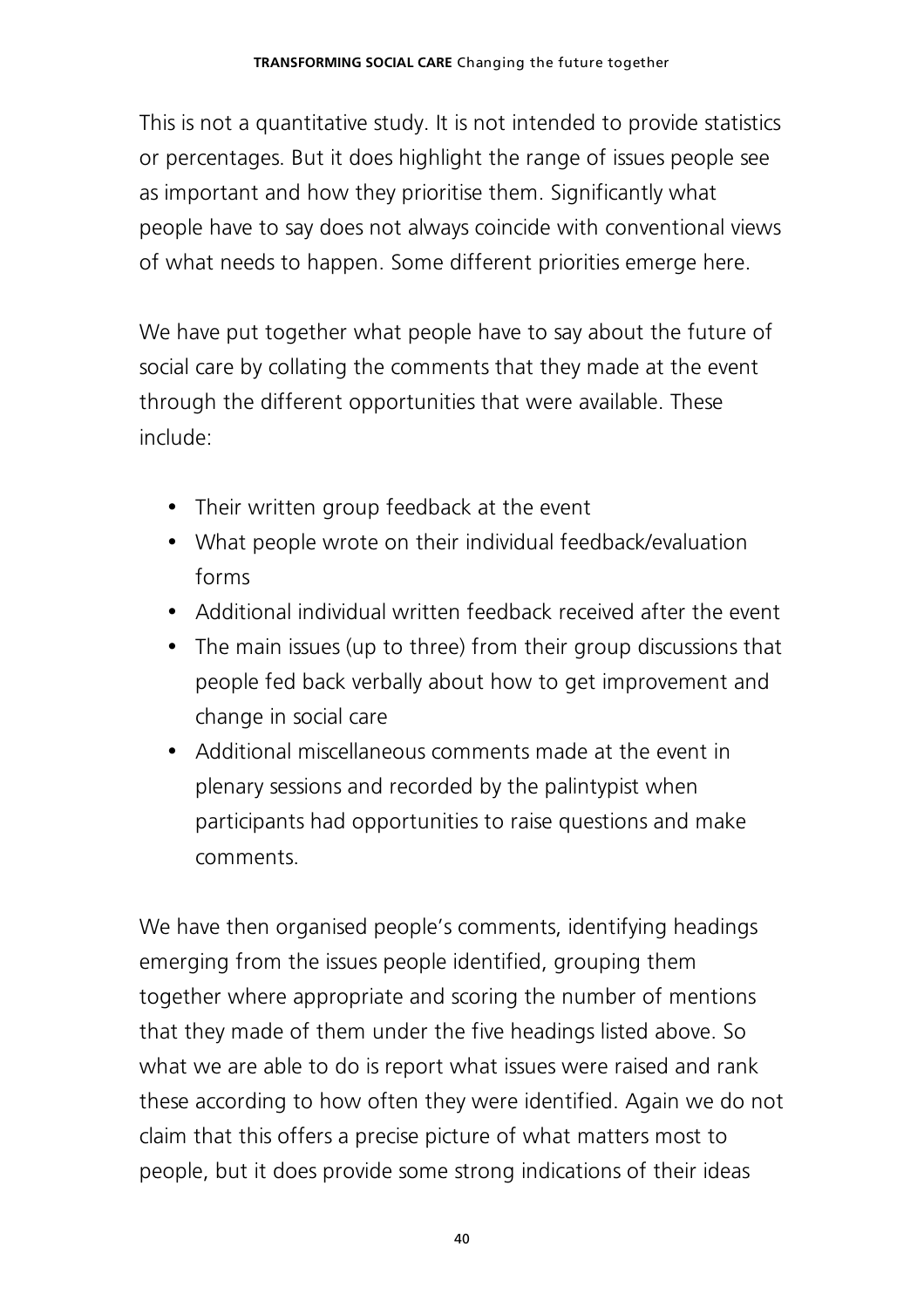and the collective importance attached to them. Again it needs to be said that there are very rarely opportunities for such a wide range of service users to come together to offer their views in this way and even fewer when they and policymakers can do this together.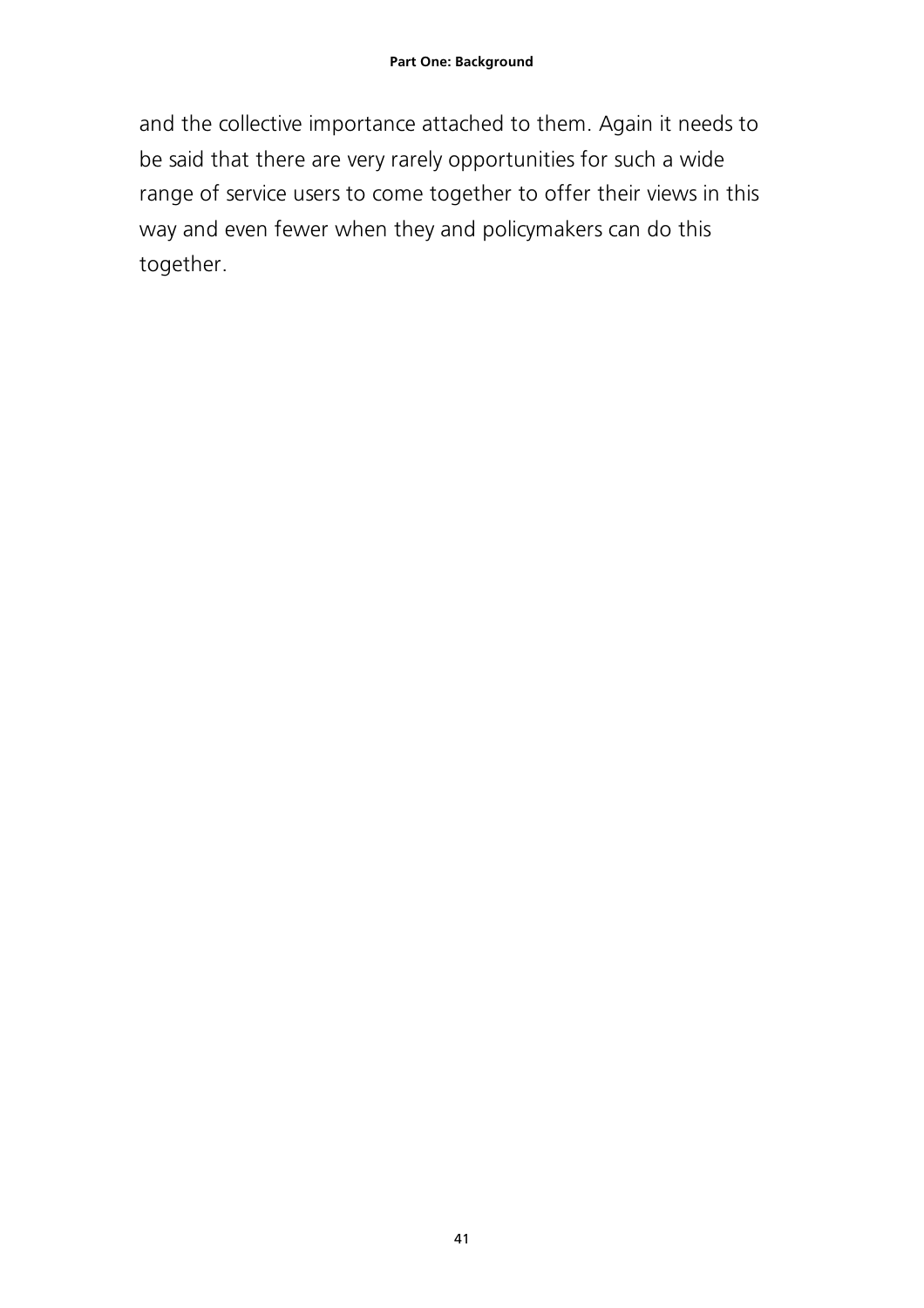## **How this Report is organised**

This Report is organised into five sections, presented in three parts. After this Introduction, the first section by David Behan, Director General of Social Care at the Department of Health, sets out government plans for major change in social care. The second section by Peter Beresford argues that social care in recent times has been the location of some of the most innovative thinking and practice developed by human beings, but that most people's ordinary experience of social care is still often not good. He raises the big questions of why this is and what can be done to get the social care support people want. The third and fourth sections report people's answers to these two questions, looking at their strategies for improving social care and the kind of services and support that they want. A final section looks at the conclusions to be drawn from what people say.

Three appendices provide details of the event on which this Report is based, details of the organisations supporting the event and the easy-read evaluation form we used to gather people's feedback. A pocket at the back of this Report includes a DVD with the main presentations offered on the day.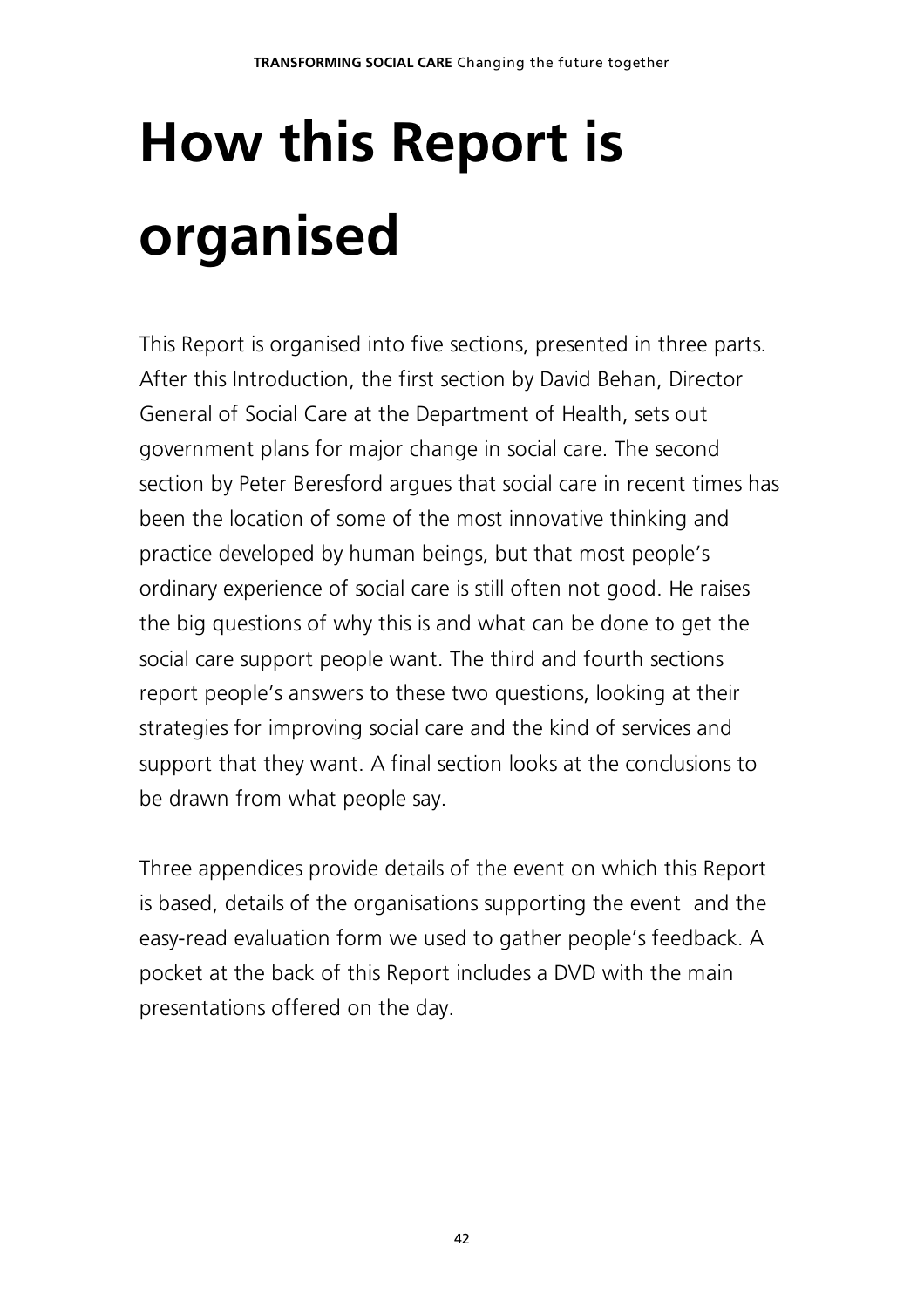## **1. The government policy context** David Behan, Director General for Social Care, Department of Health

I believe social care is rising up the political agenda. The Prime Minister now talks about it, about direct payments and individual budgets in his speeches. He frequently mentions 'personalisation'.

But far fewer people use social care than health services and therefore are less aware of it. Four per cent of us are using social care and 40 per cent of us have someone we know or close to us who is using it, compared with 96 per cent of us who will see our GP (doctor) this year. Less than half of people are even familiar with the term 'social care'. The level of public recognition about social care is very low. So how can we have a debate about the future of social care when many people do not understand what is meant by the term?

This is the definition of social care which is used in the White Paper, Our Health, Our Care, Our Say (DH, 2006), which is concerned with the future of social care. It was produced following discussion with more than 2,000 people using social care services.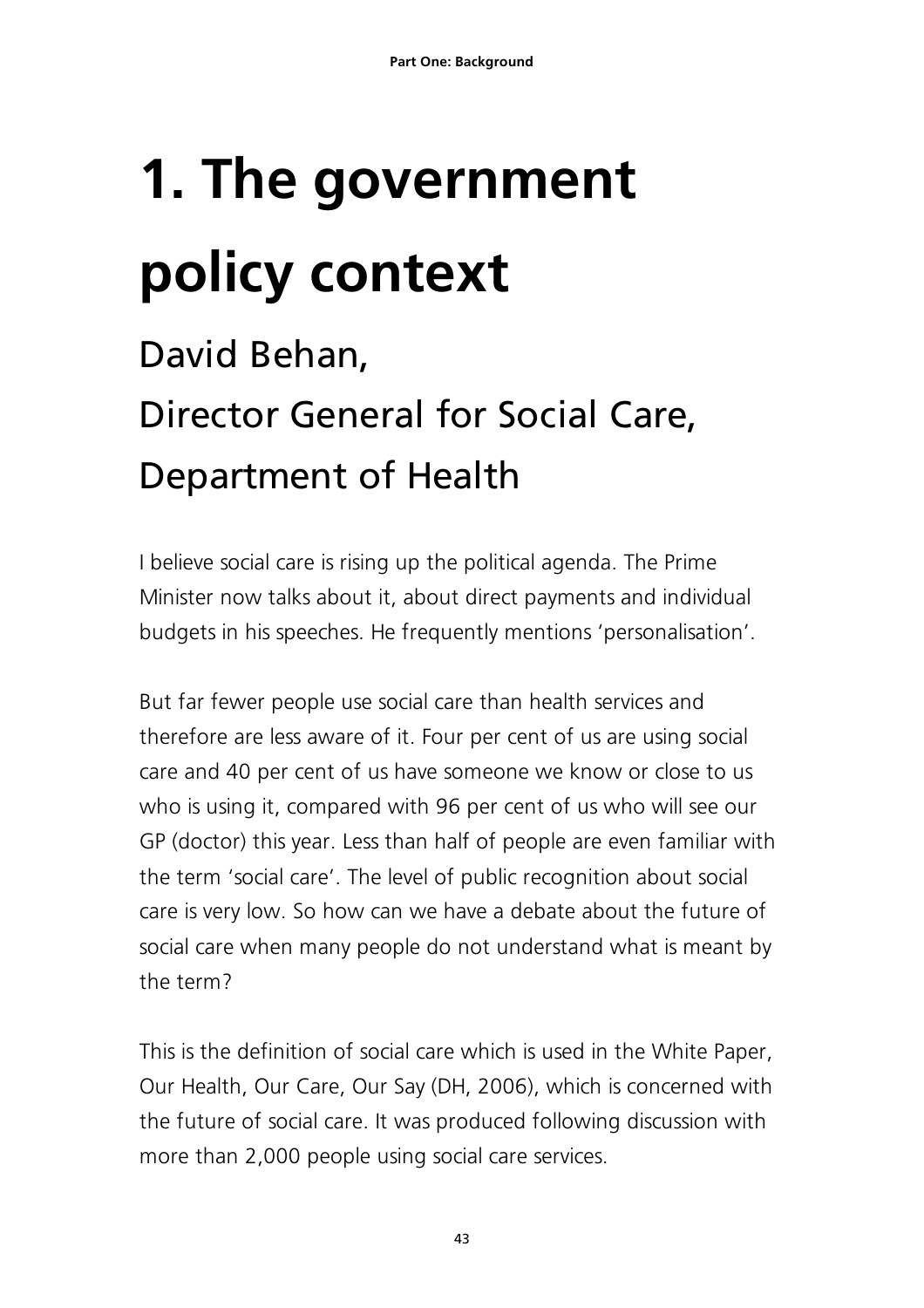The wide range of services designed to support people to maintain their independence; enable them to play a fuller part in society; protect them in vulnerable situations and manage complex relationships.

This is important for discussing the future of social care. There are three big issues in this definition. It means:

- 1. Services are about promoting and maintaining people's independence. The underpinning model is one of supporting people's active citizenship, rather than them being dependent as 'clients';
- 2. It is not people themselves who are vulnerable, but the situations they may find themselves in which can make them vulnerable;
- 3. The system that exists in this country for accessing support services is huge and complicated and getting around it isn't easy.

Current services are also focused on those with most need rather than early intervention and standards across the country vary from one place and from one provider to another dramatically. Services are means tested and people can find they pay more in one authority than another.

So the current system is one that needs some reform, the way services are commissioned focuses more on quantity and cost than on outcomes and quality. The result is that the responsibilities falling on families and people providing unpaid care are ever increasing.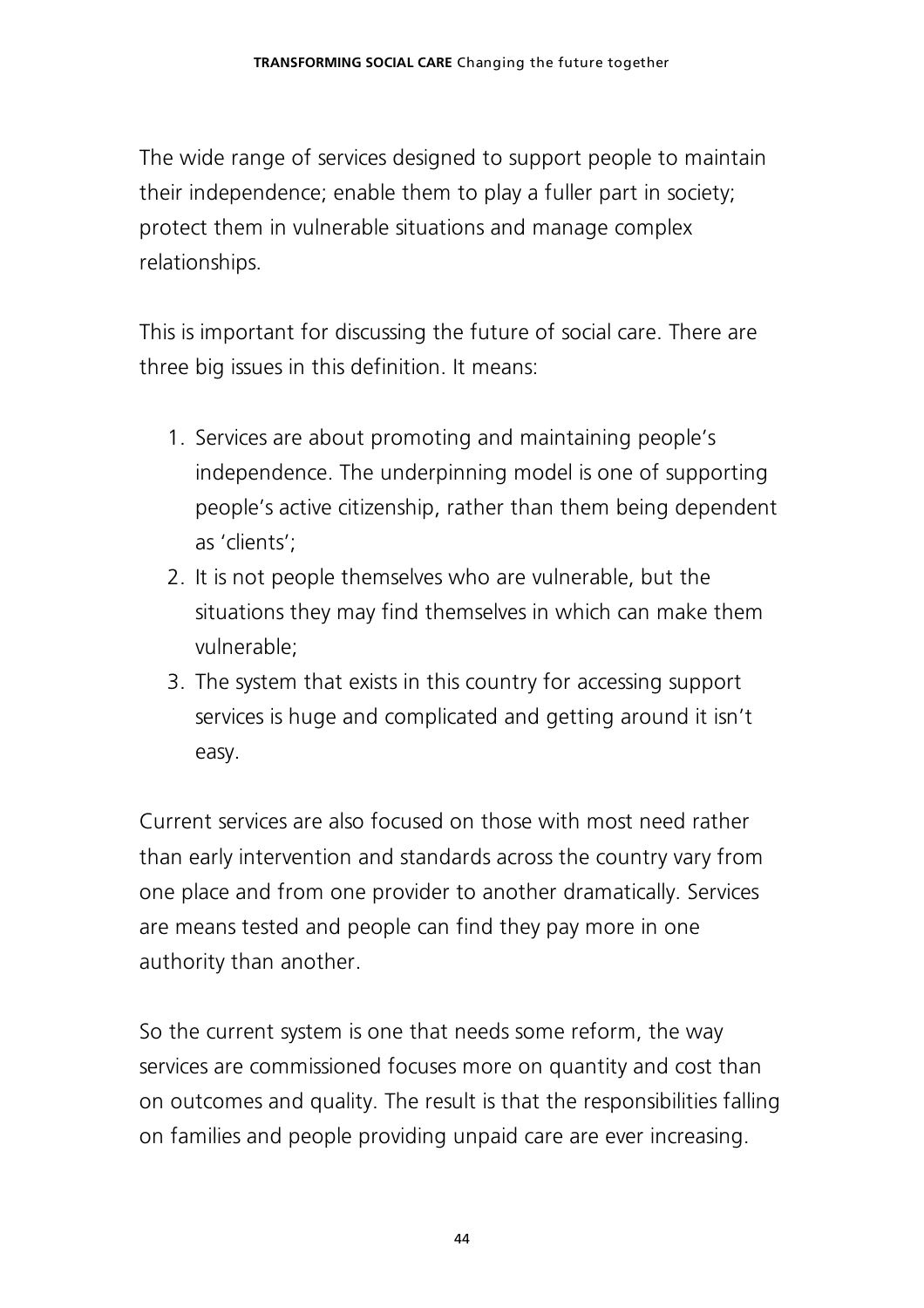Many things are changing. With demographic pressures, particularly increases in the numbers of older people, with rising expectations, people are used to living 24/7, using the internet to access information and to do other things. We have a twentieth century system for delivering help and support in this country, but we have got twenty first century demand and expectations. We need to look to a system that provides twenty first century responses to twenty first century needs. The system for care and support must change. Those services must change in quite a radical and dramatic way.

So my second point is that the current system of social care needs to be transformed, to a new set of arrangements. This is what we are setting out in our vision. It is a transformation in the way that services are commissioned, developed and delivered. This needs to be based on services being 'personalised' around individual needs, so they are tailored to people's particular circumstances and requirements. They will be based on the model of citizenship I talked about to build on what people are able to do, rather than what they can't do.

These are easy words. The real challenge for us is how we change the system we have currently got and what the basis is for the change we make in the system. I want to argue that there are four things we need to change if we are going to develop better care and support for people.

First, we need to do much more about listening to people who use services about how services and support can help individuals and groups live the lives that people want to see. This critical issue is not really about whether the services are in councils or primary care trusts (PCTs) or with providers like the voluntary sector. It applies to

45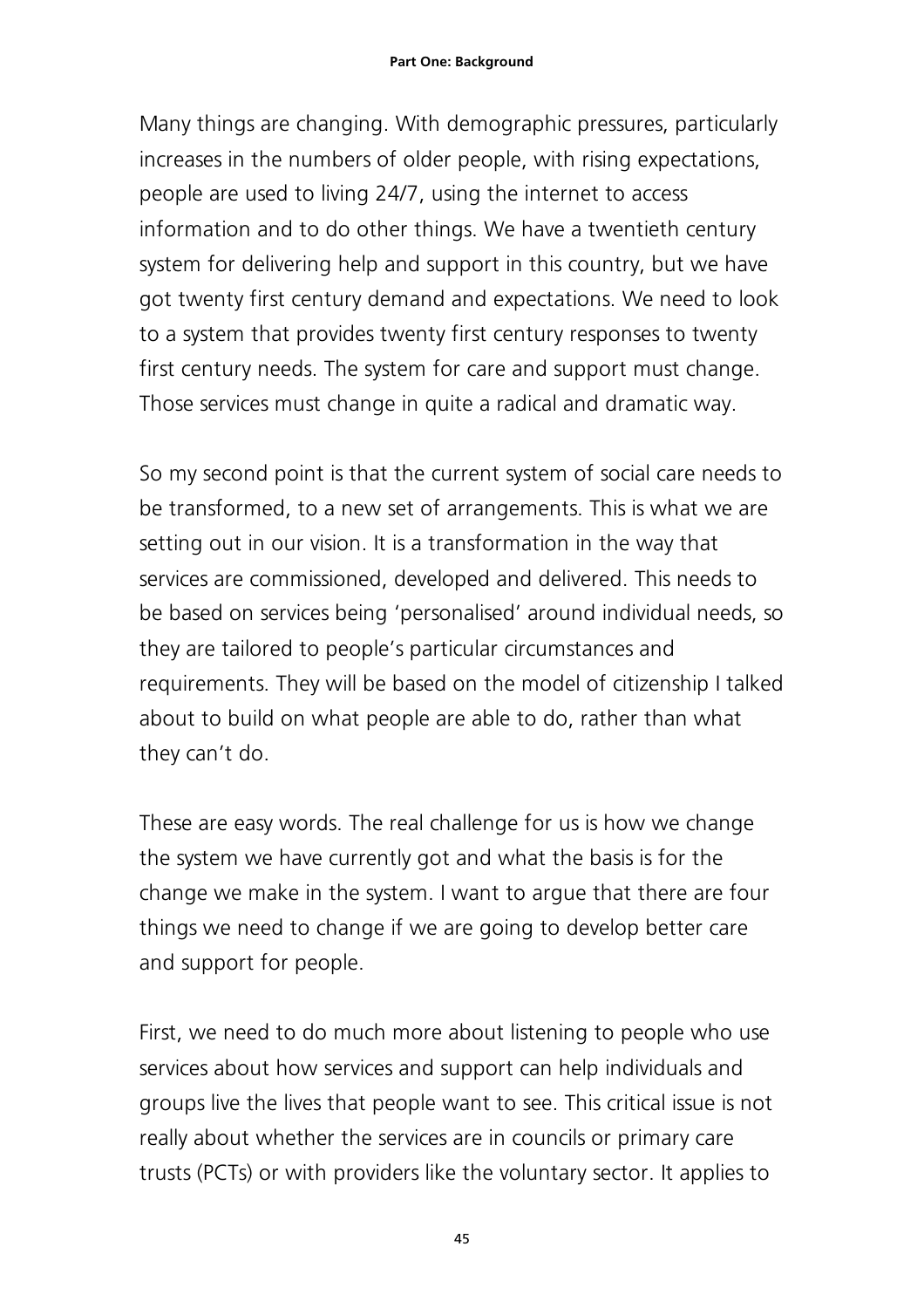everyone. It is not just do you listen to people who use services? Do you have a system to engage with them? It is what are you doing differently as a result of what people are telling you? We need to push beyond saying have you got a system to listen, to what are you doing about what you hear? There are some really important issues here.

Local councils need to take a broader view than just the people they provide funding support for to access their services. They are responsible for all their local population and that includes people with money of their own who might be self-funding their own support. Eighty per cent of the population somewhere like West Sussex receiving care services are paying for them themselves. Only 20 per cent are publicly funded. In other places, it can be the opposite way round. My argument is that councils need to listen to the whole of their population and not only those people who are being publicly funded.

Second, we really need to improve the way we commission services. There are some key challenges relating to how people who use services can actually influence the commissioning plans of local councils. This is not just about people funded to use services being involved with those who provide them, but also people who use services more generally being involved with those who plan and commission services.

Third, we need to look at how we manage the performance of organisations. This doesn't only involve the inspectorates. We also need to use the new performance framework in local government because that can drive changes in the way that services are provided. Do councils and independent organisations know exactly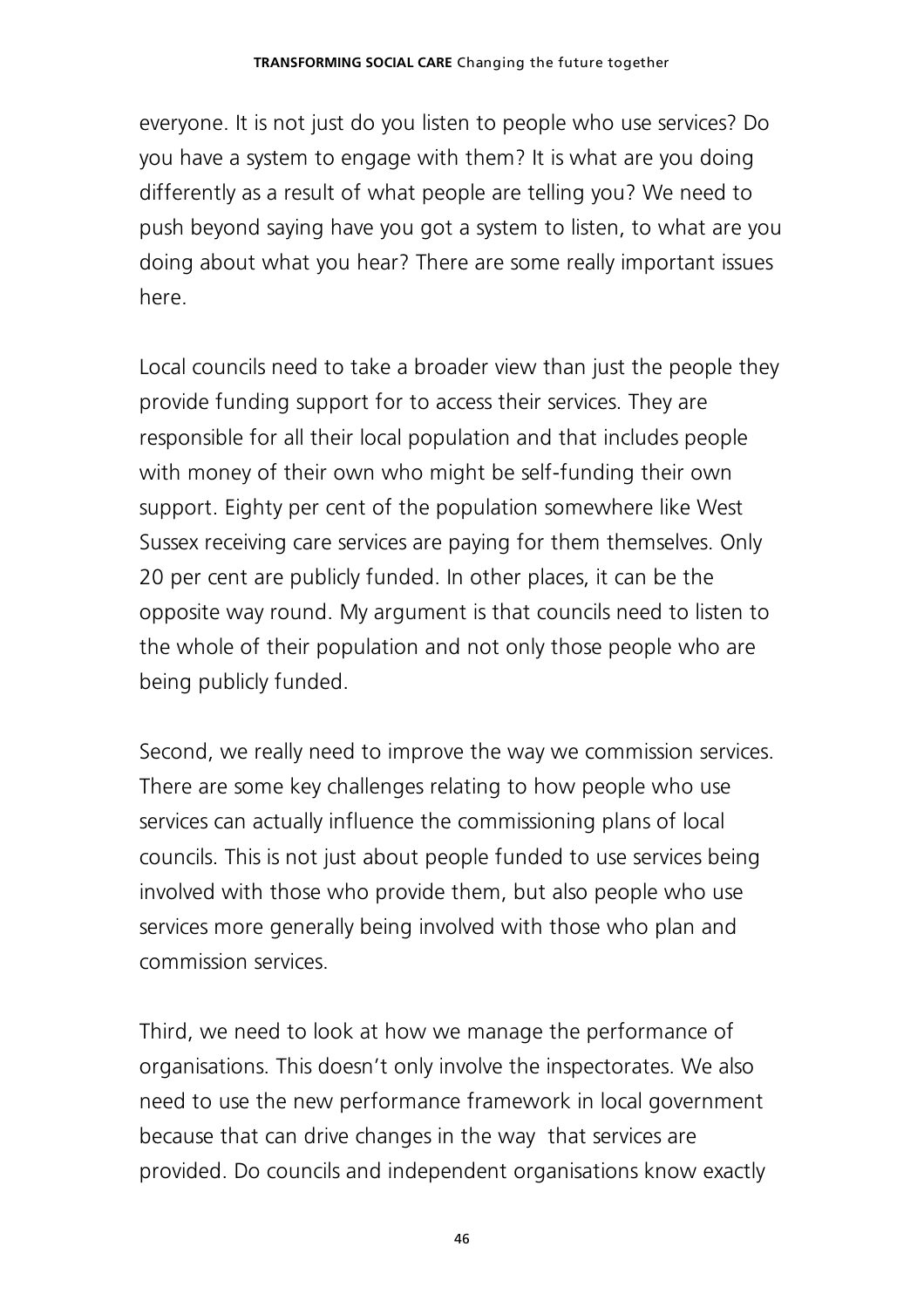what people think of the quality of services – that's important in any performance framework. It's not just about knowing the numbers. Yes, equality impact assessments can be part of checking performance – and surveys – there's probably no one way of doing this.

Fourth, it is essential that the social care and health workforce have good quality training and development to ensure they have the skills to carry out the work they do. It is a paradox to me that if you work in a care home, providing support for people with dementia, you do not need a formal qualification. We need to push beyond this and ensure that the social care workforce has the skills, ability and imagination to provide the support it needs to.

I think it is important to develop a vision for the future which does not distinguish between those people who can pay for social care themselves and those who can be publicly supported by the state. To sum up, If we are going to change the system, we need to:

- listen to people who use it;
- improve the way we commission services;
- improve performance management:
- ensure that staff have the skills needed to do the job asked of them.

If we do not attend to these four areas, we will not get the system changing. If we just attend to one and not the others, change will not happen. If we are really serious about driving forward a reform programme, we need to attend to all four of these.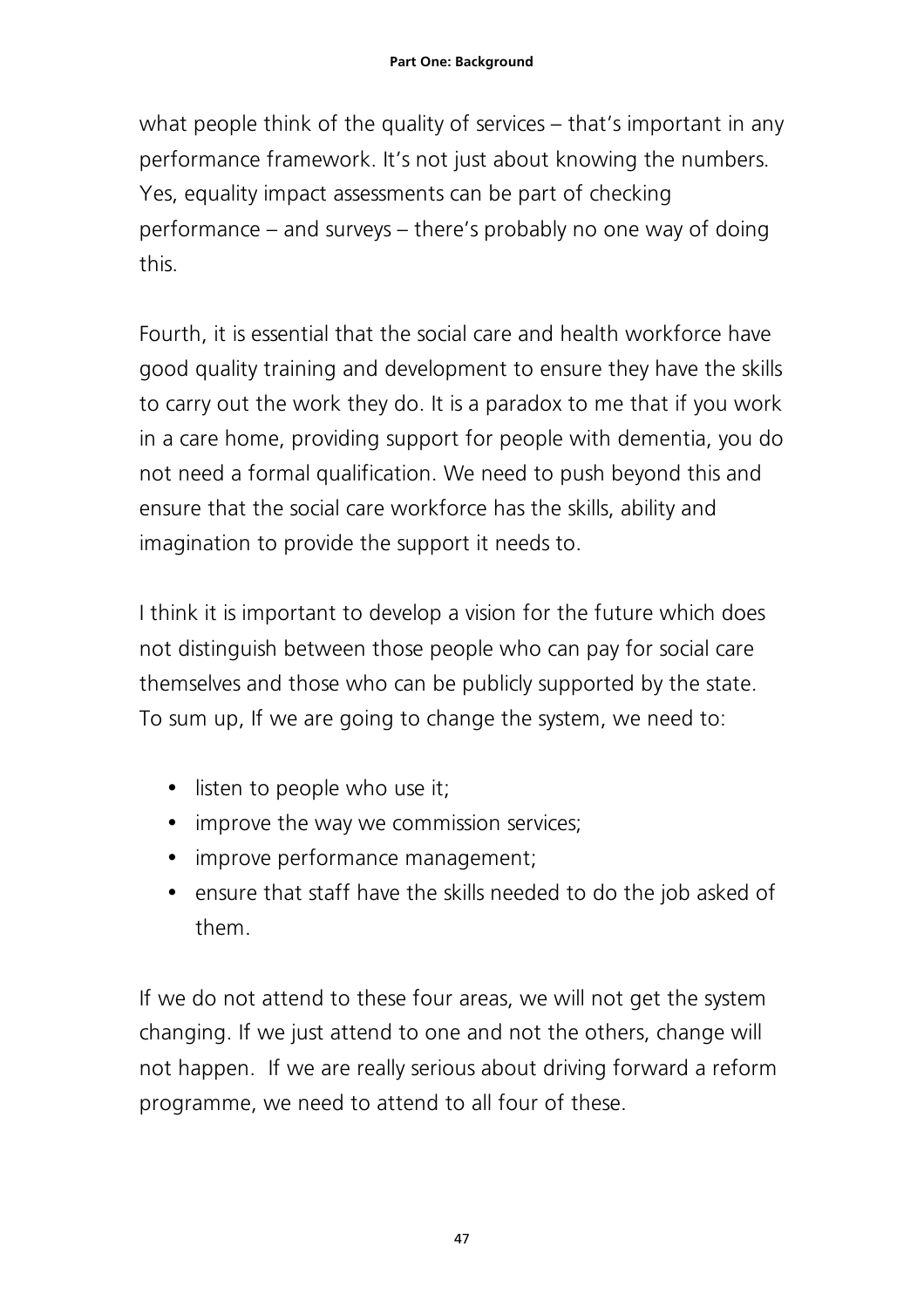What are going to be the next priorities? First, is personalisation. I use the term broadly to mean increasing the take up of direct payments and of individual budgets. These are absolutely at the heart of the strategic shift we need to make in the reform of the present social care system we are operating. They are essential to ensuring that people who use services are in control of the support and assistance they receive. They are essential in shifting the balance of power from professionals to people who use services.

So you will see the social care Minister, Ivan Lewis and other ministers talking a lot about the take up of direct payments and the expansion of individual budgets. We are highlighting how to do this and not whether we are going to do it. Personalisation is here. The only issue is what is the best way to do it?

Personalisation is not just achieved through individual budgets and direct payments. It is as much about the way that you can tailor care to people in group living settings. I have had discussions about personalisation for people in secure [psychiatric] hospitals where their liberty has been restricted and I have been told how individual budgets can help people who are long term drug users.

We need to think broadly about how this personalisation agenda can drive and reform systems. There are some difficult questions about people's personal capacity and where people's rights are restricted, but I think you will see the personalisation agenda featuring heavily.

The second policy is about early intervention. We have done some work on prevention in pilots with older people. The evidence from this, where people are at risk of having to go into hospital is that if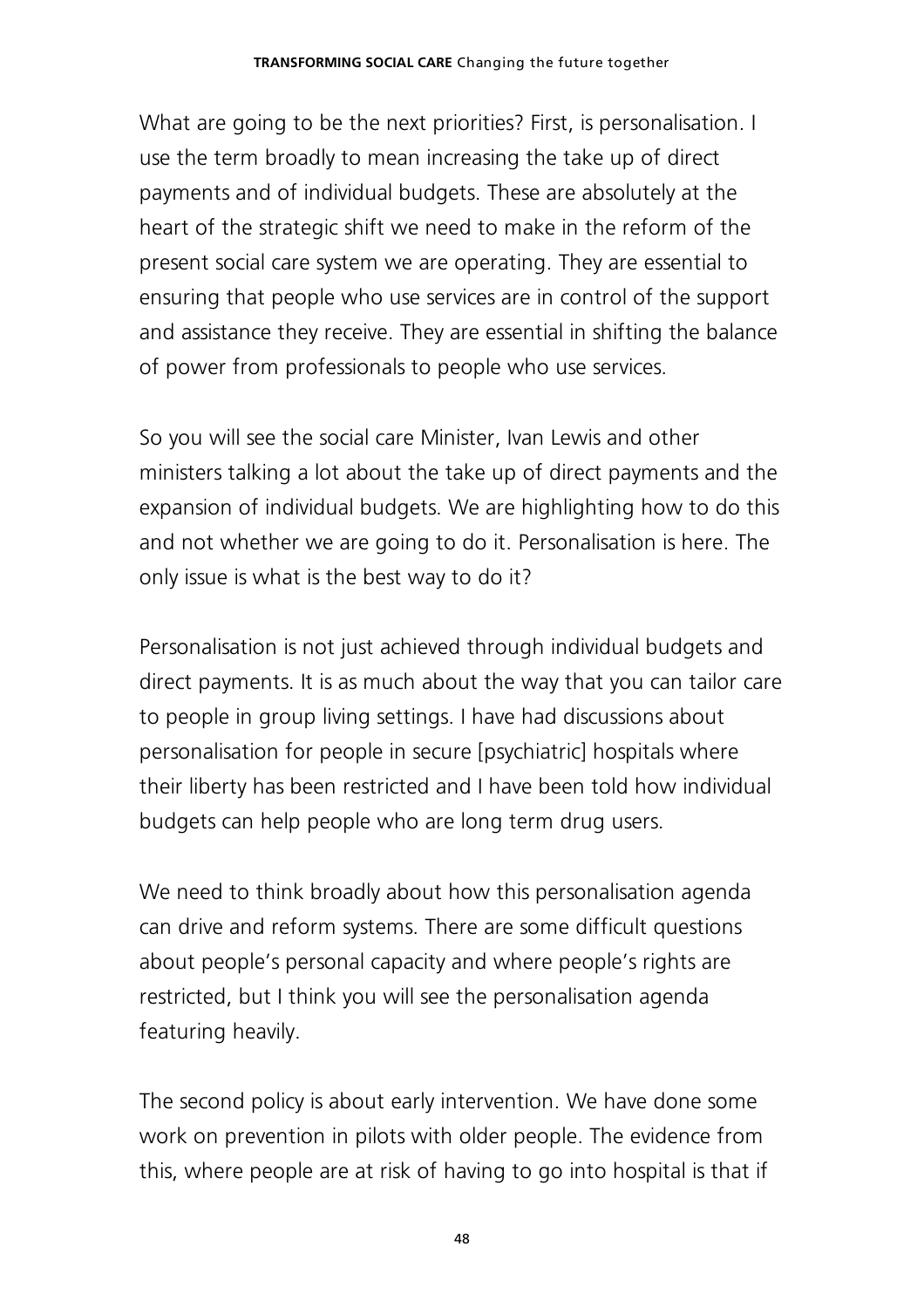money is invested in targeted prevention, it can result in quite dramatic saving, preventing people having unnecessarily going into hospital and making possible a better outcome for individuals and better use of money.

The third issue we are driving forward relates to dementia. We have some 600,000 people with dementia in this country and by 2020 it is likely to rise to over a million. We know that the quality of services is not good enough and we need to prioritise improvements.

Fourth, we need to look at the way people are treated in services to ensure that they are treated with dignity.

Fifth and finally, we are developing our thinking in relation to the support and help that we give to unpaid carers, launching a review of the Prime Minister's Carers' Strategy in spring 2008. We are speaking to people who are caring about their experience so we can build on that for the future.

So the key policies are about:

- Personalisation
- Early intervention
- Dementia
- Dignity
- Carers

From the beginning of 2008 we launched discussion on the reform of the care and support system. This is a nationwide discussion because we think it needs to take place across society – and not just across professional groups – about the future of the care system and its funding. The outcome of that discussion is to produce a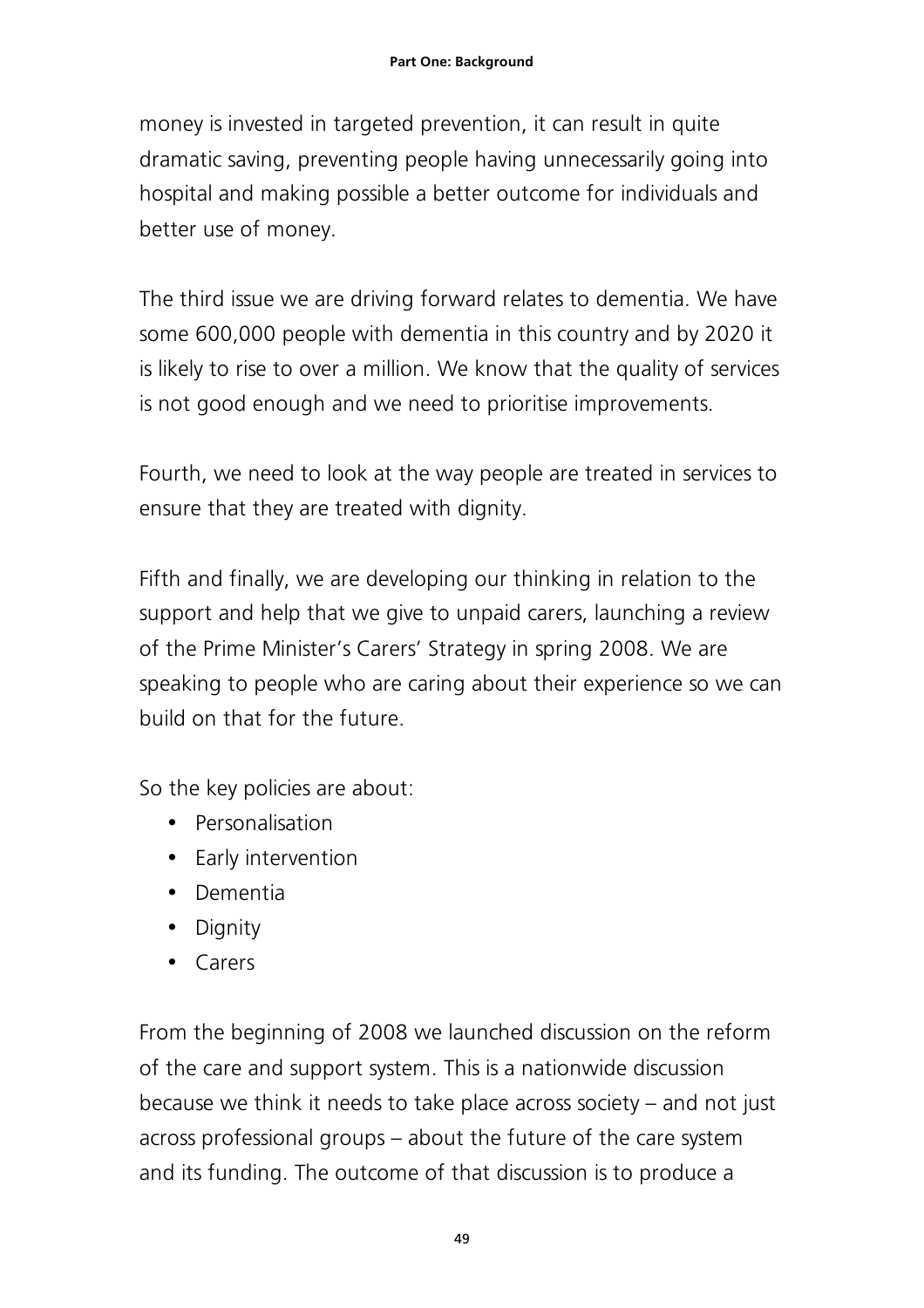Green Paper on the future funding of social care. So there are some real opportunities, moving forward, to look at how we change the current system and base it on personalisation.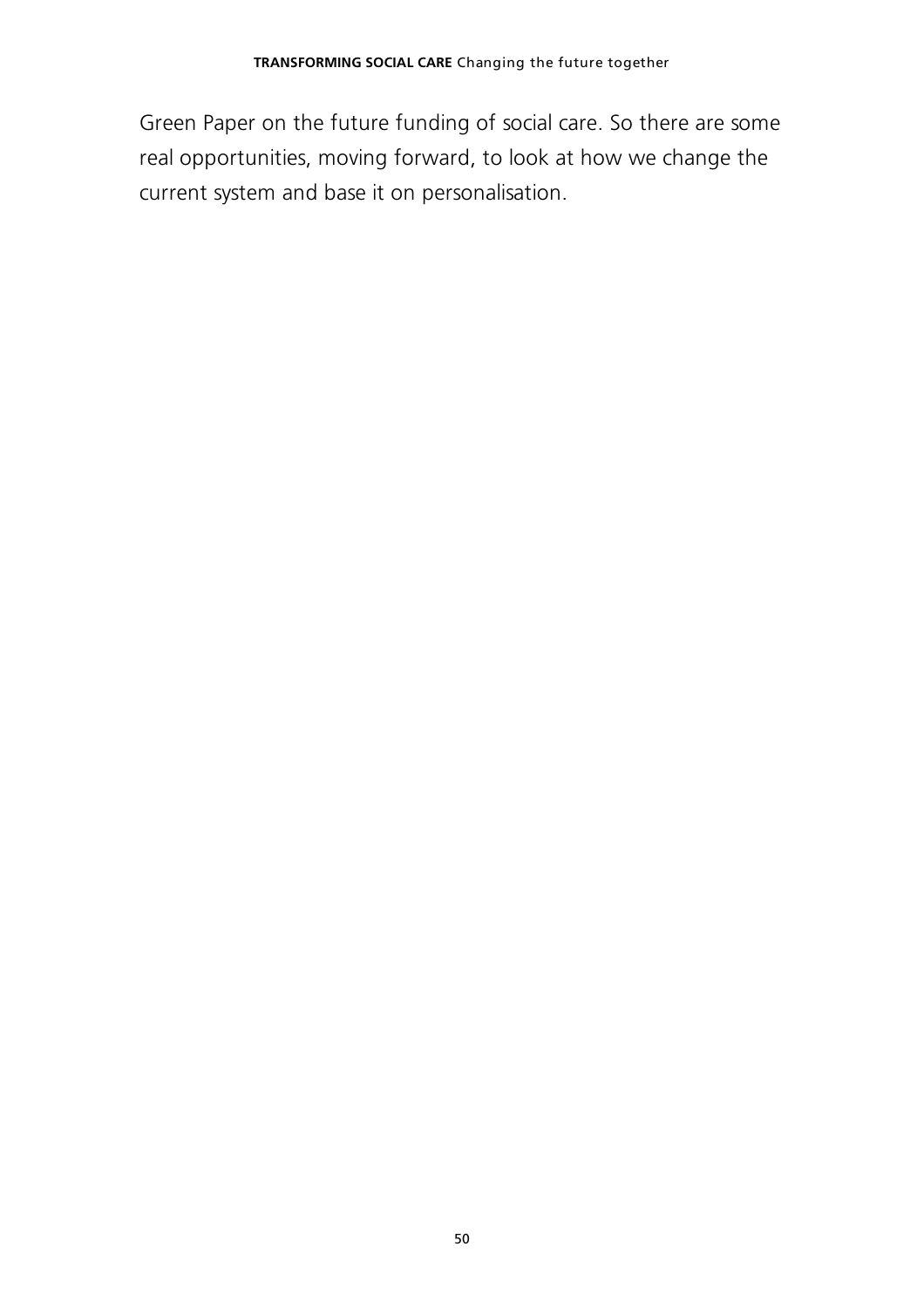## **2. An alternative service user view**

Peter Beresford, Professor of Social Policy, Brunel University, Chair of Shaping Our Lives

I want to focus here on a wonderful human invention. It is perhaps the greatest invention of our age. Yet no one ever talks about it like that. In fact it doesn't get talked about much at all!

In 2007 a large group of important people got together to identify humanity's greatest innovations. They talked about DNA technology, the world wide web and rockets (Randerson, 2007). It's not surprising that they highlighted achievements like these. When people talk about important new ideas and discoveries, they tend to talk about science, rockets, outer space and sometimes the internet. But what is so special about rocket science – it's just a matter of making something go fast and far and in the right direction? And most rockets are made to destroy things.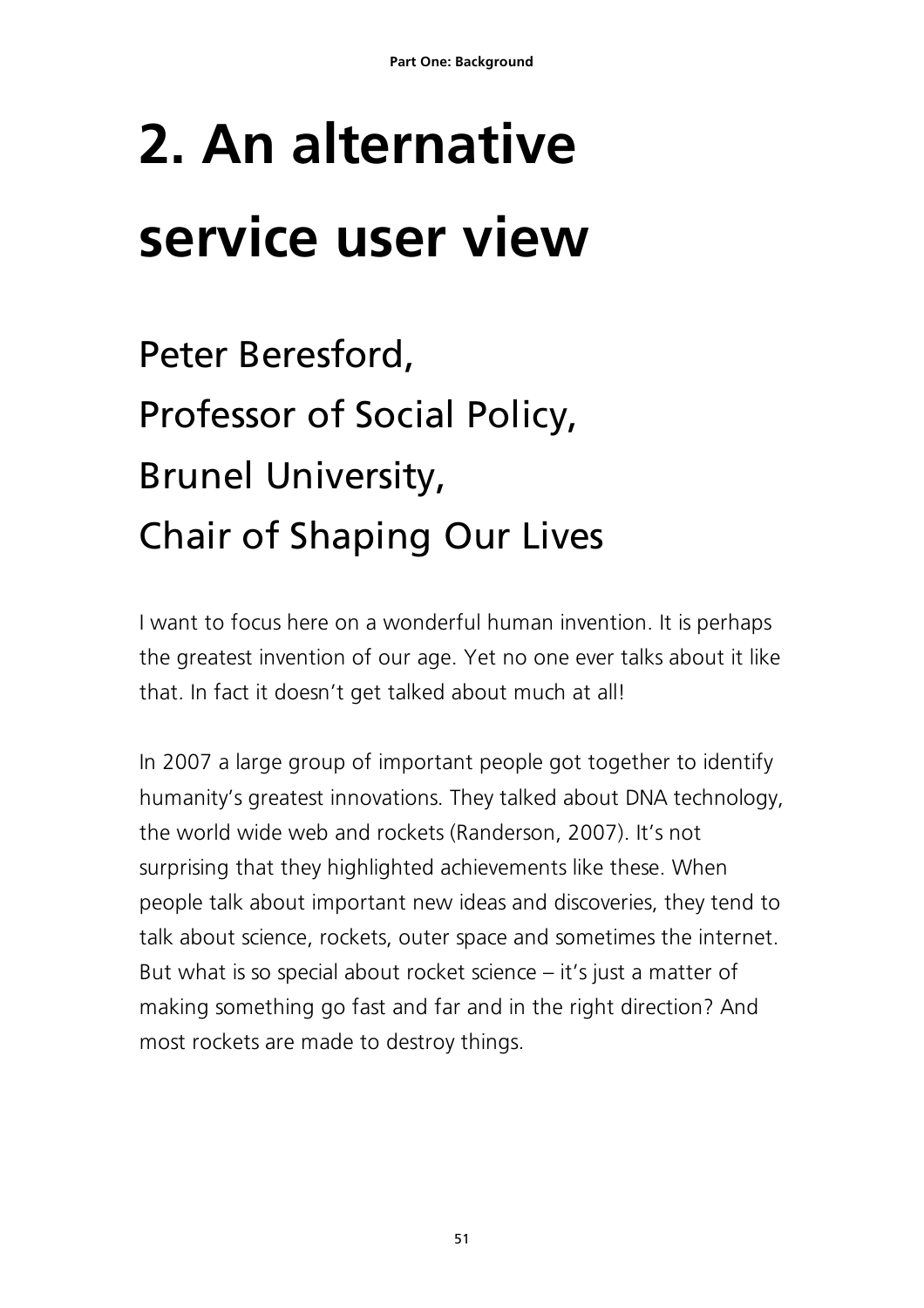## Independent living – a truly revolutionary idea

What I want to look at isn't rocket science. It is much more complex than that. That's because it is concerned with us as human beings, our lives and how we live – and that's much more complicated and exciting than any space rocket. What I want to look at is what people have called social care or independent living or supported living. Something new has been growing. I think it is the greatest discovery of the late twentieth and early twenty first century. We are part of this discovery and living through it now. I want to argue that this represents the most pioneering human development of modern times.

People who talk about important inventions and discoveries often don't think of social care or supported living. I think that may be because they mostly think of scientific discoveries which men have been concerned with and interested in, while what I am talking about has often been ignored because it has been thought of as women's work and treated as if it is unimportant. But I think that in recent years we have developed new approaches to what people have called social care that are truly revolutionary, radical and groundbreaking – not just in public policy – but also in human development more broadly.

## Why independent living is so important

So why do I think independent/supported living is important?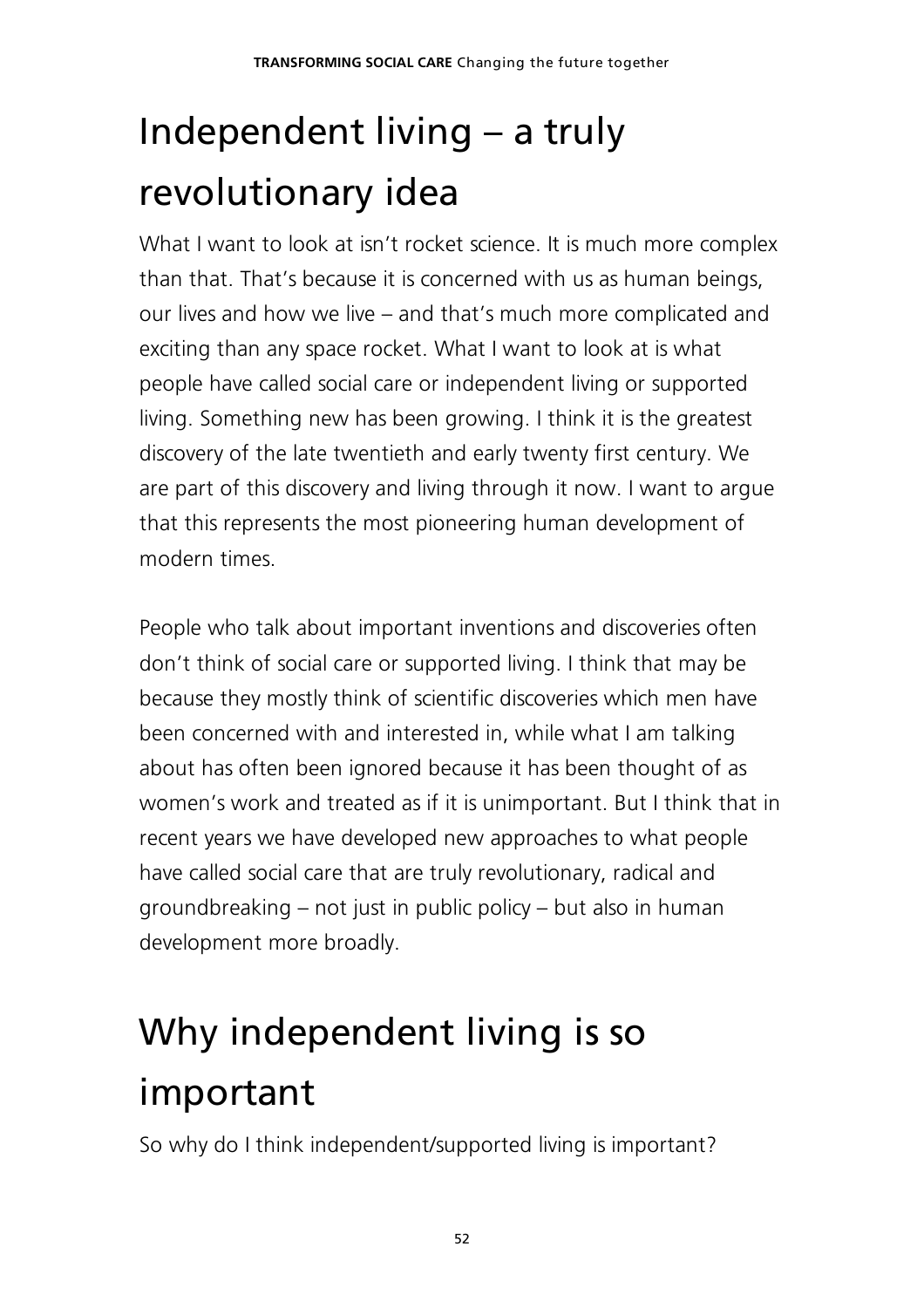- Because it is radically different. It can transform millions of people's lives and make it possible for them to live much better, more equal lives, where they can contribute and have rights and responsibilities. There are many groups of people, who are often now called 'service users' that this is true of. It includes disabled people, older people, mental health service users/survivors, Deaf people, people with learning difficulties, with life limiting illnesses and conditions, and many more. They make up a large proportion and number of the population.
- Because it makes it possible for us to include the strengths and contribution of everybody in society and to understand and value our diversity as human beings.

And why do I think what has been happening in recent years in social care or supported living is an important discovery and innovatory?

- Because in many societies, particularly in the west, many of these groups have been treated as inferior, abnormal, defective and useless. This new approach provides evidence to show that this is wrong and not true. It gives the lie to this discriminatory way of thinking. It shows that people have things to offer instead of needing to be treated as 'dependent'.
- Because as the evidence shows, this idea works much better than old ones, like charity which did things to people 'for their own good' or to be 'kind'. Or the state, which did things to control people, or kept them separate, often in bad conditions. Or the market or private sector, which did things mainly to make a profit out of people.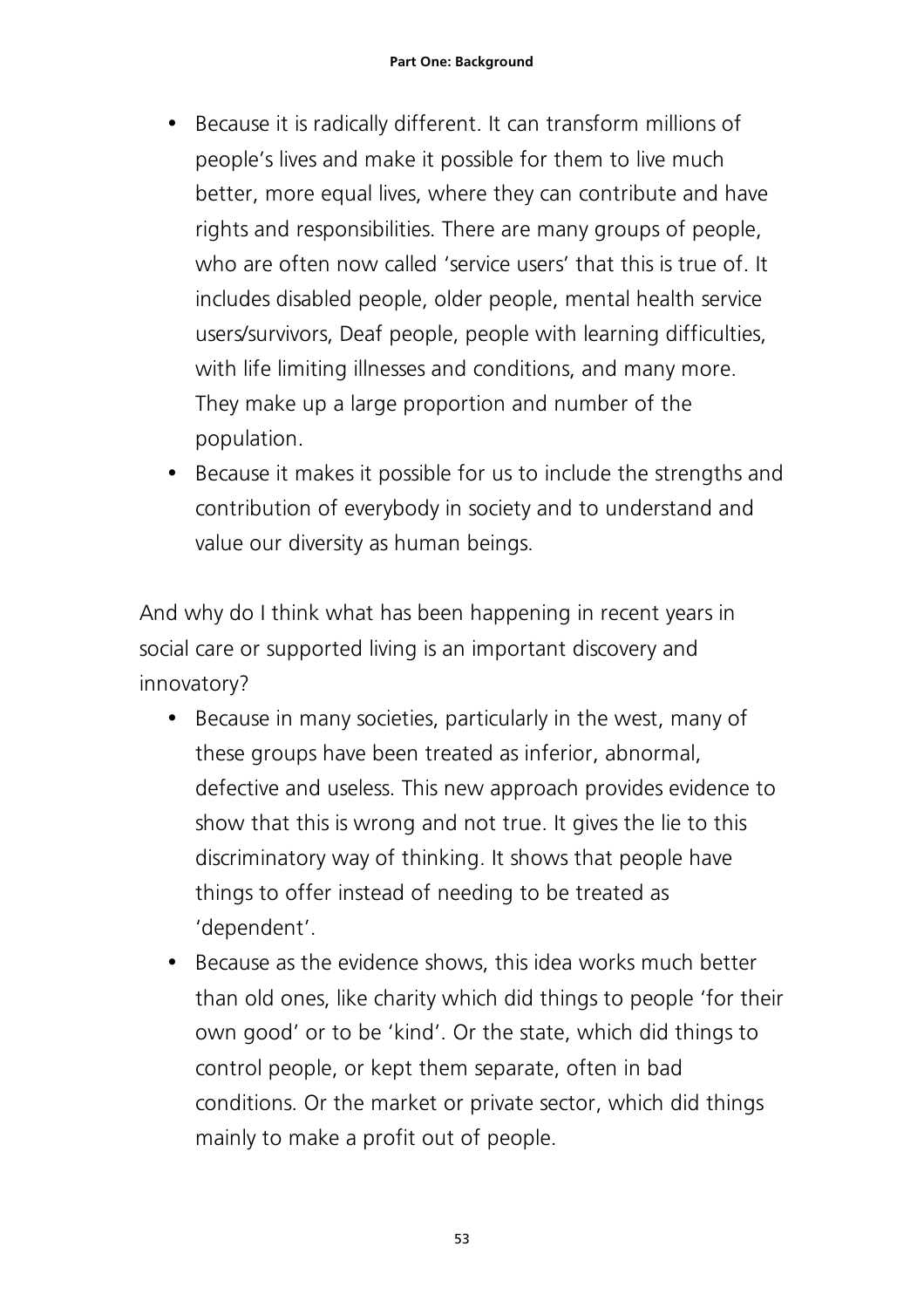• Because this idea came from service users themselves, people who have often been written off as incapable and inadequate. Service users, their organisations and movements created these new ideas and new ways of doing things, which see people as equal, able to speak and act for themselves and with rights to live alongside and on equal terms with other people. Service users have got together in their own organisations and movements to do this, organising in new and inclusive ways. They have got together with progressive workers to do so. They have developed new democratic and participatory ways of supporting people.

At the heart of this new development are two important ideas. First, that if people have the kind of support that they want, which they are in control of, then it can become possible for them to find out what they might truly be capable of doing and then be able to do it. They can live their life much more like they want to; for example, get more education and training, have relationships, families and children, get decent paid work if they want to, be active citizens in society, learn different things (Office for Disability Issues, 2008).

Second, is the important idea that for people to be able to live their lives on equal terms, then barriers: physical, cultural, in attitudes and communication, must be removed; discriminatory and oppressive attitudes and structures must be challenged, people's human and civil rights must be valued and safeguarded.

This is a revolution that has crept up on us and because people mainly think of discovery as meaning rockets, science, new medical drugs, surgery and electronics, it hasn't got much public attention. People are much less likely to understand something truly new when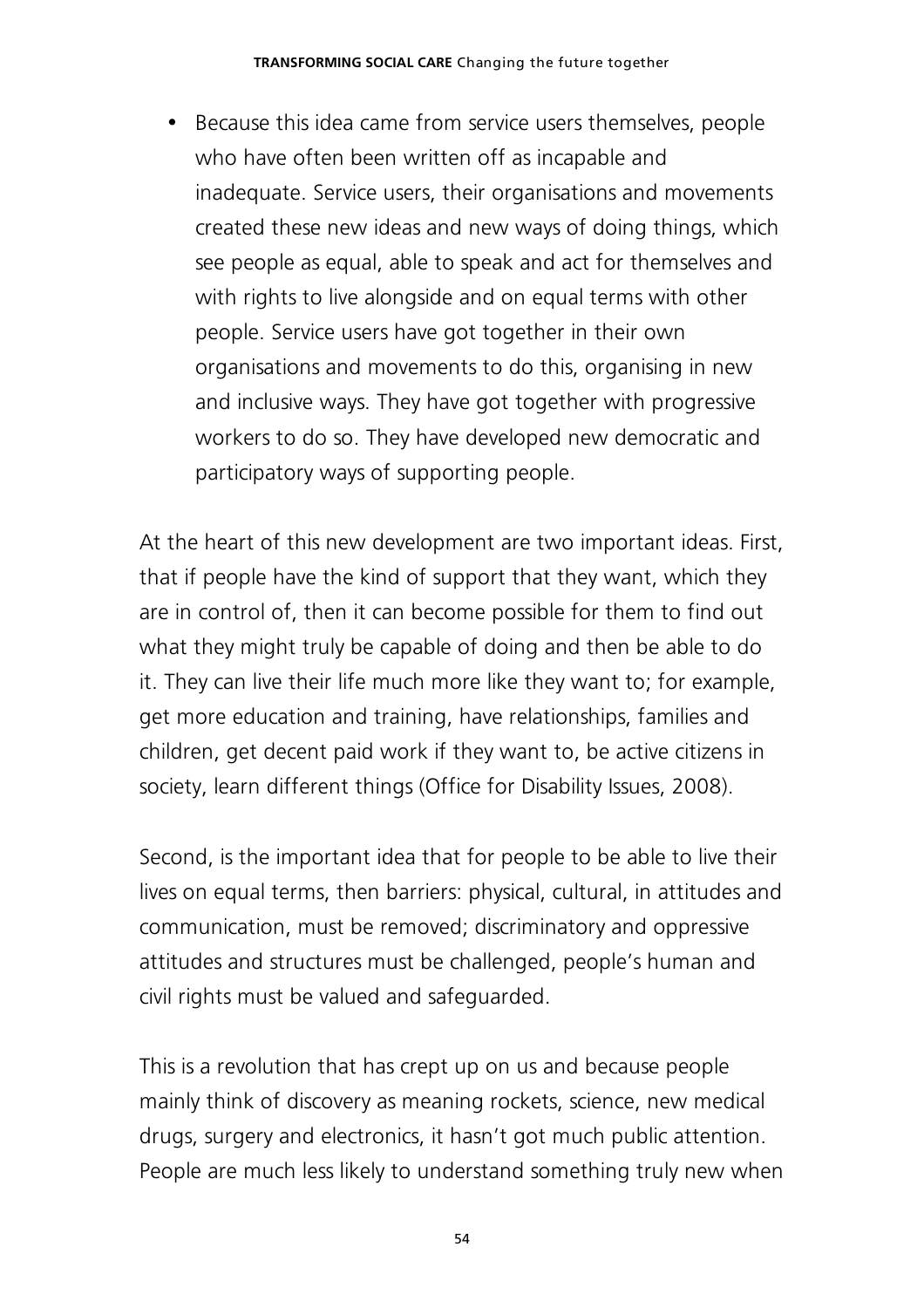it is about changed understandings of each other, new evidence of what previously excluded groups can really do and the major contributions that they have made to this and to society more generally, than when the newspapers have headlines about an expedition, the breaking of a record, the activities of celebrities or some new scientific invention, even though these may have little importance in, or impact on their lives.

### Important new developments

Yet we have seen revolutionary developments making it possible for people to take control of their lives and lead lives that until very recently it was felt that they were incapable of - by people seen as experts. Let me give some key examples:

- Service users designing and running their own schemes of support through direct payments and individual budget schemes;
- Service user organisations providing the infrastructure to enable a wide range of service users to access such selfdirected-support schemes;
- Service users creating new forms of support, for example, peer support schemes, non-medicalised crisis houses for mental health service users, self-advocacy schemes, advice and information services, self-management schemes, user-led help lines to meet people's needs as they want;
- Recognition of the importance of addressing diversity in relation to age, gender, culture, class, sexuality, ethnicity, belief, disability and so on, and the development of ways of doing so;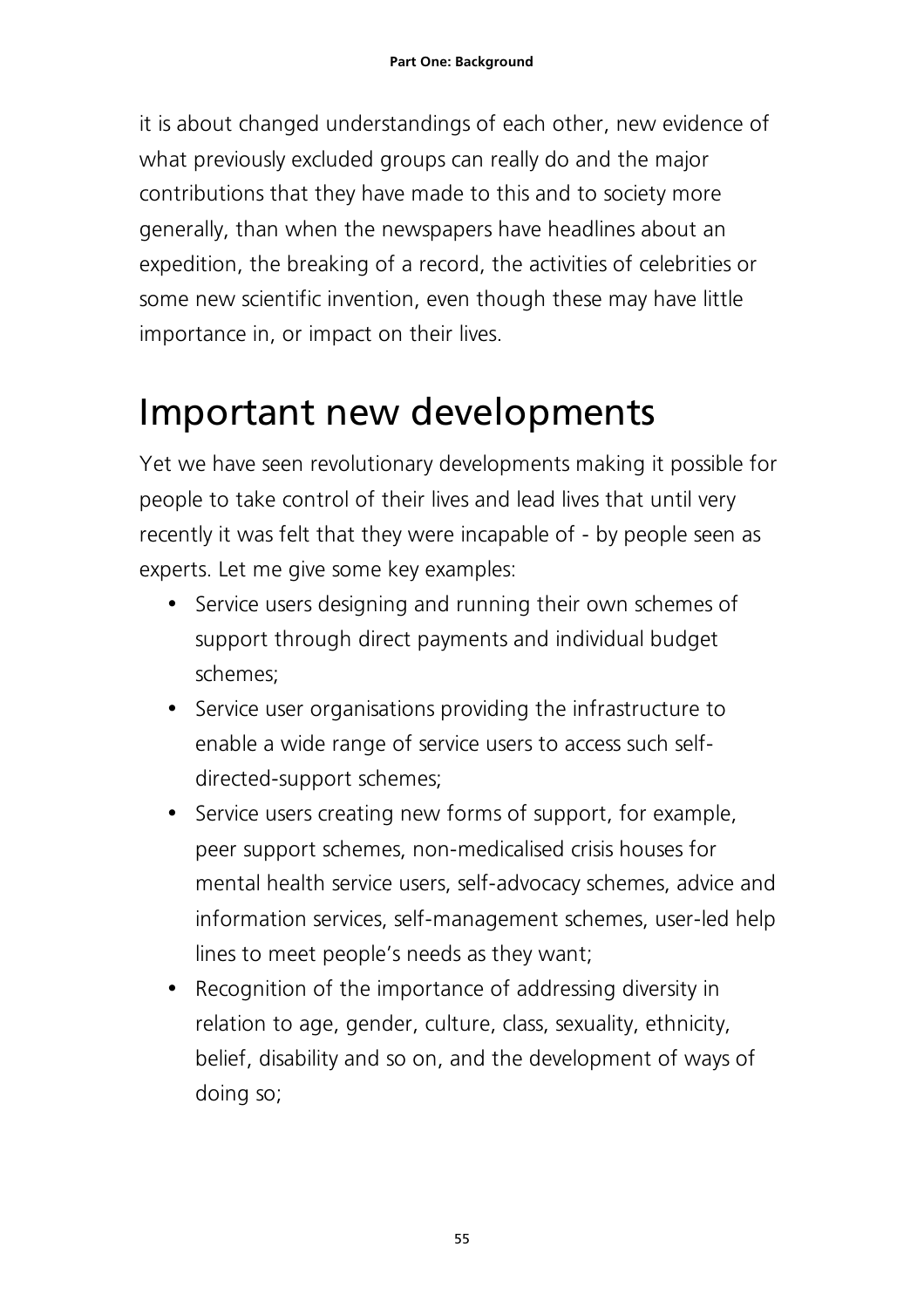- Service user organisations providing new forms of collective services which are particularly valued by service users who receive them;
- The development of new theories like the social model of disability and the philosophy of independent living developed by service users themselves;
- The systematic involvement of service users in all aspects of professional education and training (social work);
- New research approaches developed by service users, the development of research projects by and involving service users; user controlled research, including such research undertaken by people with learning difficulties.

So we really do know how to do things different and better. This has been a real break with the past. It is based not on state, or market, or charity, not on paternalism or doing things for profit, but making things democratic, involving people; being reciprocal – two-way - under people's individual and collective control. How much of this is known in the wider world? Probably not much. Yet it highlights a coherent, far-reaching and probably unprecedented human development with global implications.

And we shouldn't forget that these are important, ground-breaking developments by groups of people who historically, in the west at least, have been written off as inferior, less able, pathological and defective.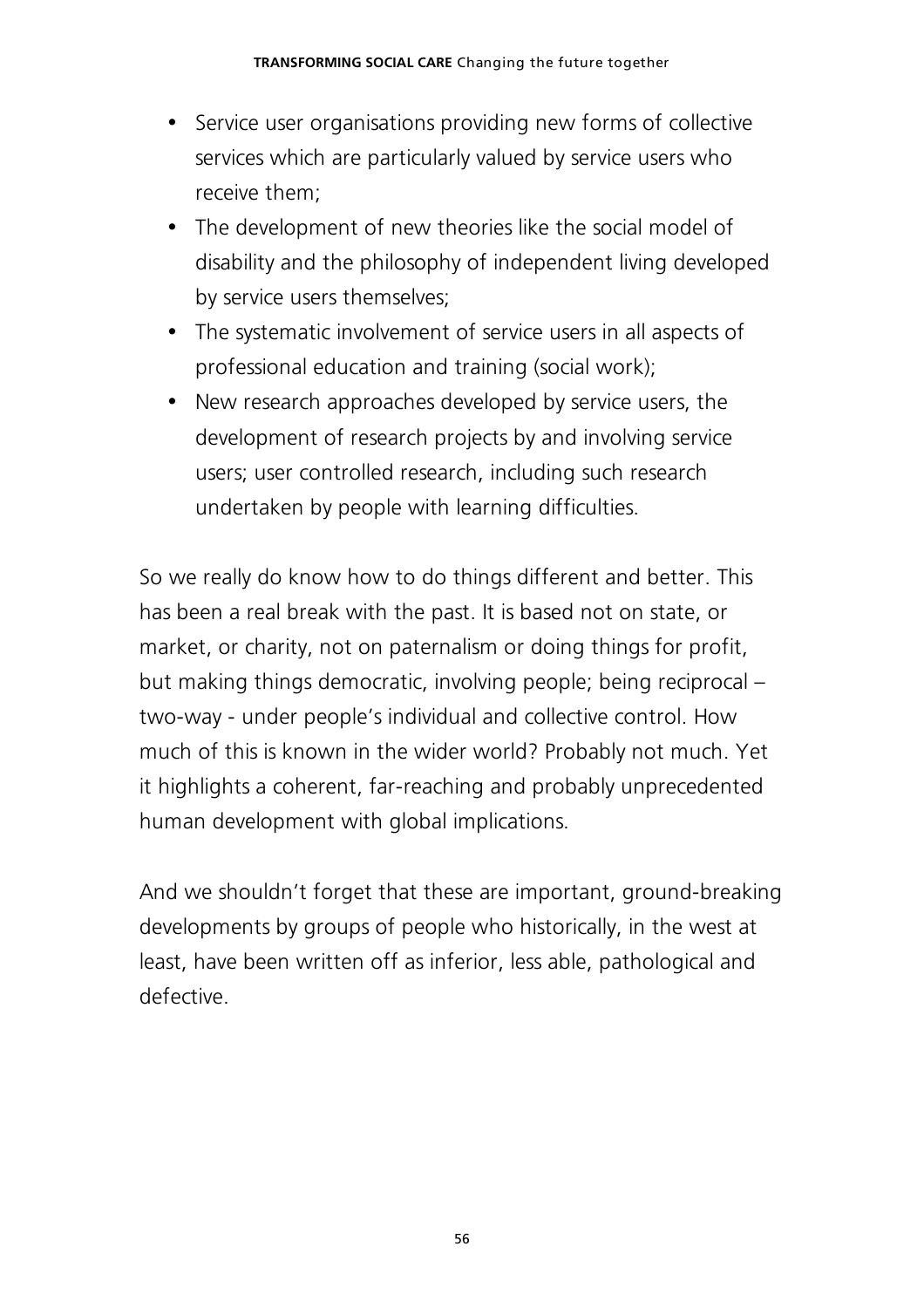## The continuing barriers and oppressions

These are also groups who internationally over time have been subjected to:

- Programmes of enforced sterilisation
- Restrictions on having sexual relationships
- The removal of their children
- Routine institutionalisation and segregation
- Programmes of euthanasia
- Involuntary medical interventions and 'treatments'
- Restrictions on their human and civil rights

Many of these things are continuing to happen. But there are also much more general problems, despite all that we now know about how people included in these groups as service users; mental health service users/survivors, older people, disabled and Deaf people, people with learning difficulties and so on, can be supported to live full and valuable lives in mainstream society (Shaping Our Lives, 2008; Shaping Our Lives and others, 2003, 2007).

This is because the reality still is that despite the groundbreaking revolution in support that I have described, many people, perhaps the majority of service users, still face problems, exclusions and disadvantages that we might associate more with the nineteenth century than with the twenty first century. Many – most people, perhaps – who use services, still experience the same old problems that limit their lives. Despite the revolutionary progress that has been made in understanding and provision in this field, social care remains a marginal policy in many societies, given low political,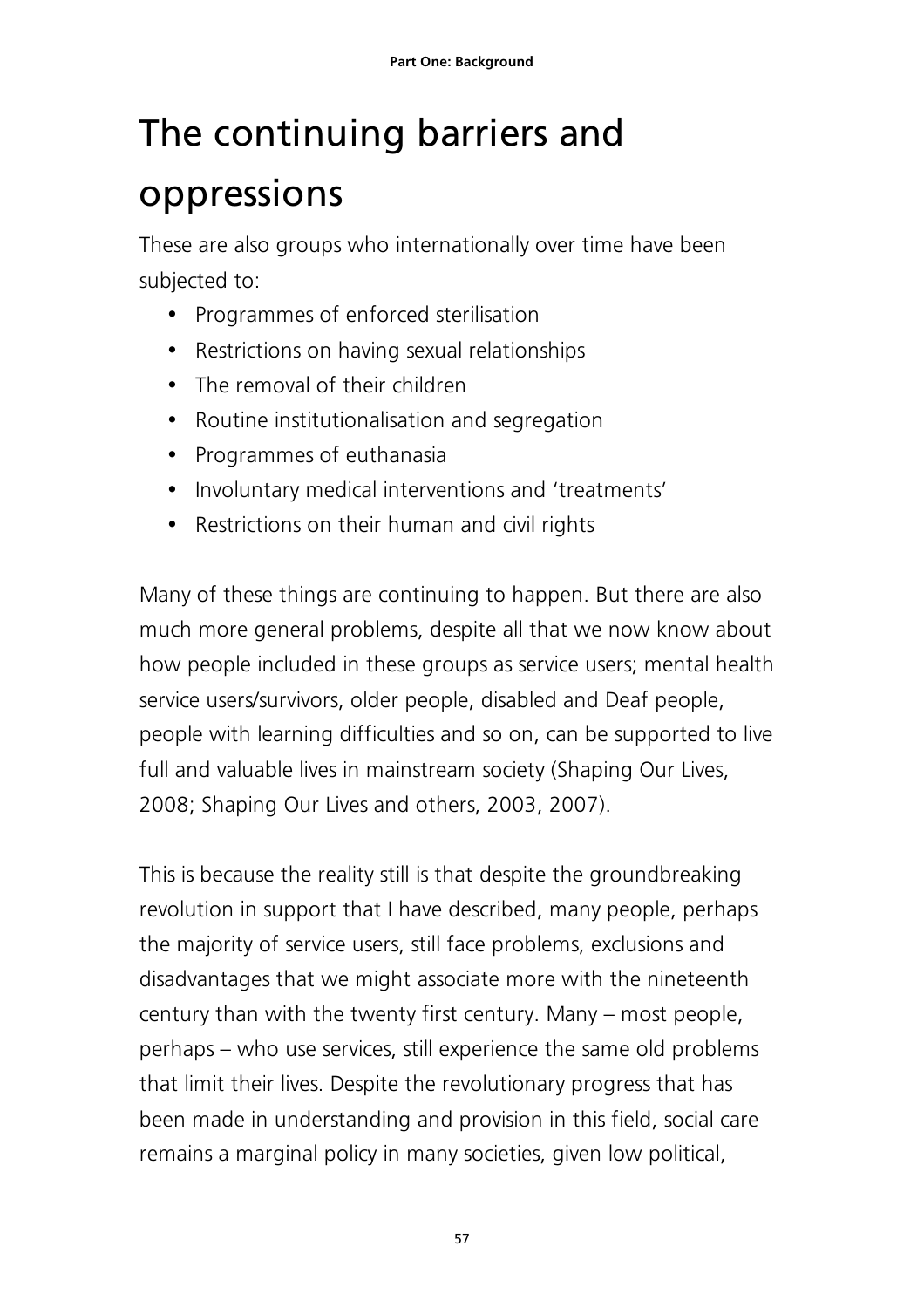economic and public priority. People whose horizons and possibilities might be limitless, still live in large numbers on the edge of things (CSCI, 2008 and 2009).

So, for example:

- While here only a relatively small number of service users access direct payments or individual budgets that can offer them much more control over their lives, nearly 500,000, mostly older people are estimated still to be living in institutions. Yet we know that this is far from what most people want. One in four of us can expect to end our days in such an institution.
- Examples of the most appalling neglect and abuse continue to be reported regularly and routinely in Britain. In 2007, for example, appalling examples were reported against people with learning difficulties in Cornwall.
- Service users repeatedly report the inadequacy of the support offered them in their homes through domiciliary support. They talk of an under-skilled, under-funded workforce frequently lacking in respect and understanding.
- Wider attitudes in society to service users still often oppressive and destructive. In 2007 there were murder trials relating to two men with learning difficulties who were bullied and killed and a woman with a disabled daughter was reported as so terrorised and bullied by teenagers that she set fire to her car burning the two of them to death. People still face the most terrible stigma, hostility and prejudice.
- Perhaps the most common problem is that service users are denied reliable, adequate, appropriate, good quality, affordable support, frequently either receiving none or not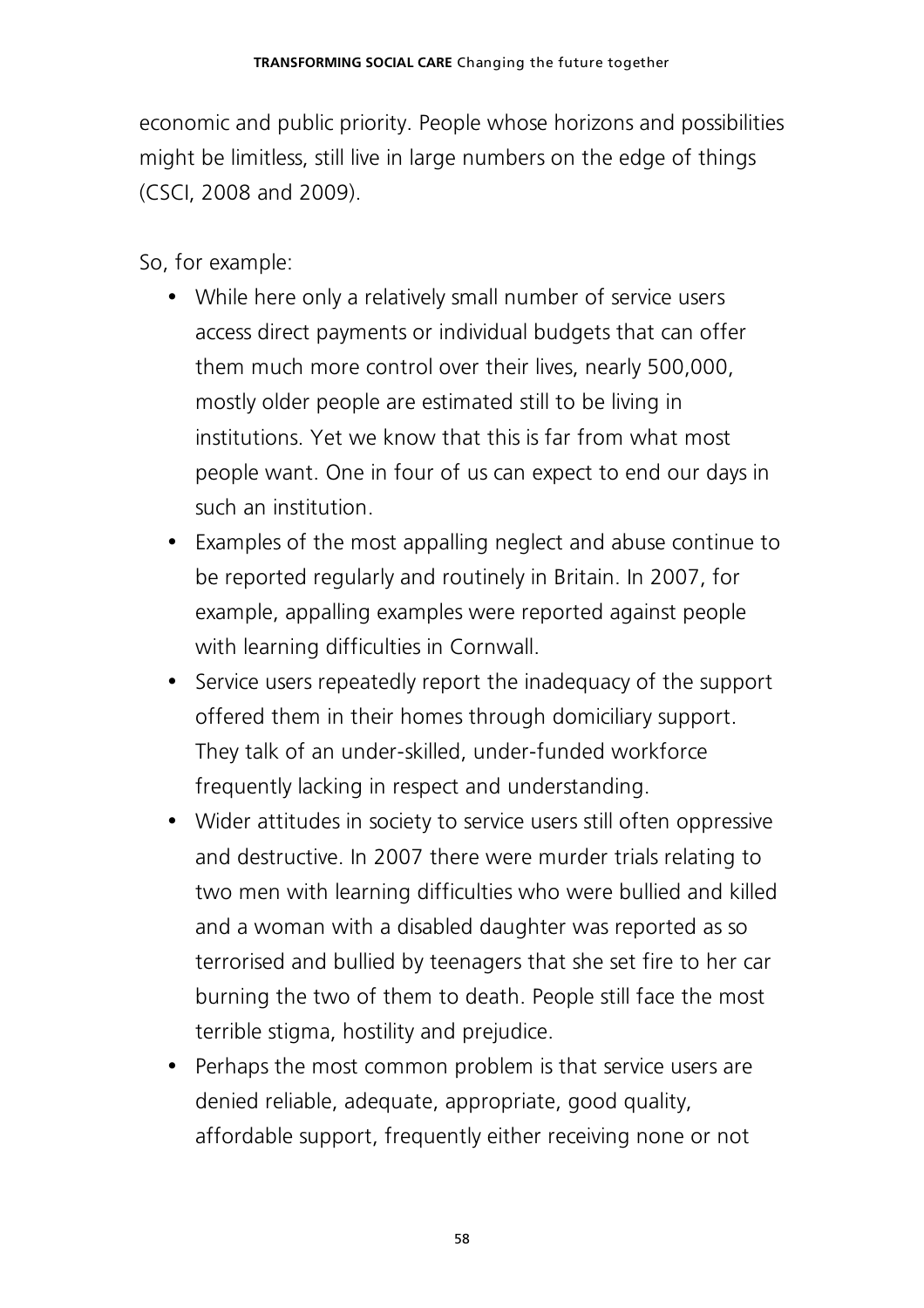enough to live their life to their proper potential. Many are still frequently left poor and deprived.

Perhaps there are things about social care itself; how it is organised, its culture and how it has been led, that may result in these problems. But it also makes us think about broader problems that there may be in society. What might these tell us about the value that is attached to people who use social care services, or indeed who work with them, and to social care generally? What does this tell us about a society, where this still is what can and frequently does happen?

### Big questions for the future

All this raises two big questions. First, when we now know, particularly from the efforts of service users themselves, how to make it possible for service users to live fuller more equal lives, why is it still the case that many people do not - and many still face massive barriers, prejudice, insecurity, isolation and want? Why is this? (PMSU, 2005; Glynn, Beresford, and others, 2008) Are we really less interested in our own and other people's wellbeing than we are in buying and consuming things; in military hardware, space rockets and celebrities? Who is getting it wrong: the state, the market, or the rest of us?

What might all this say, for example, about:

- How people generally think about themselves?
- How people and policymakers see service users?
- What is seen as important in our society?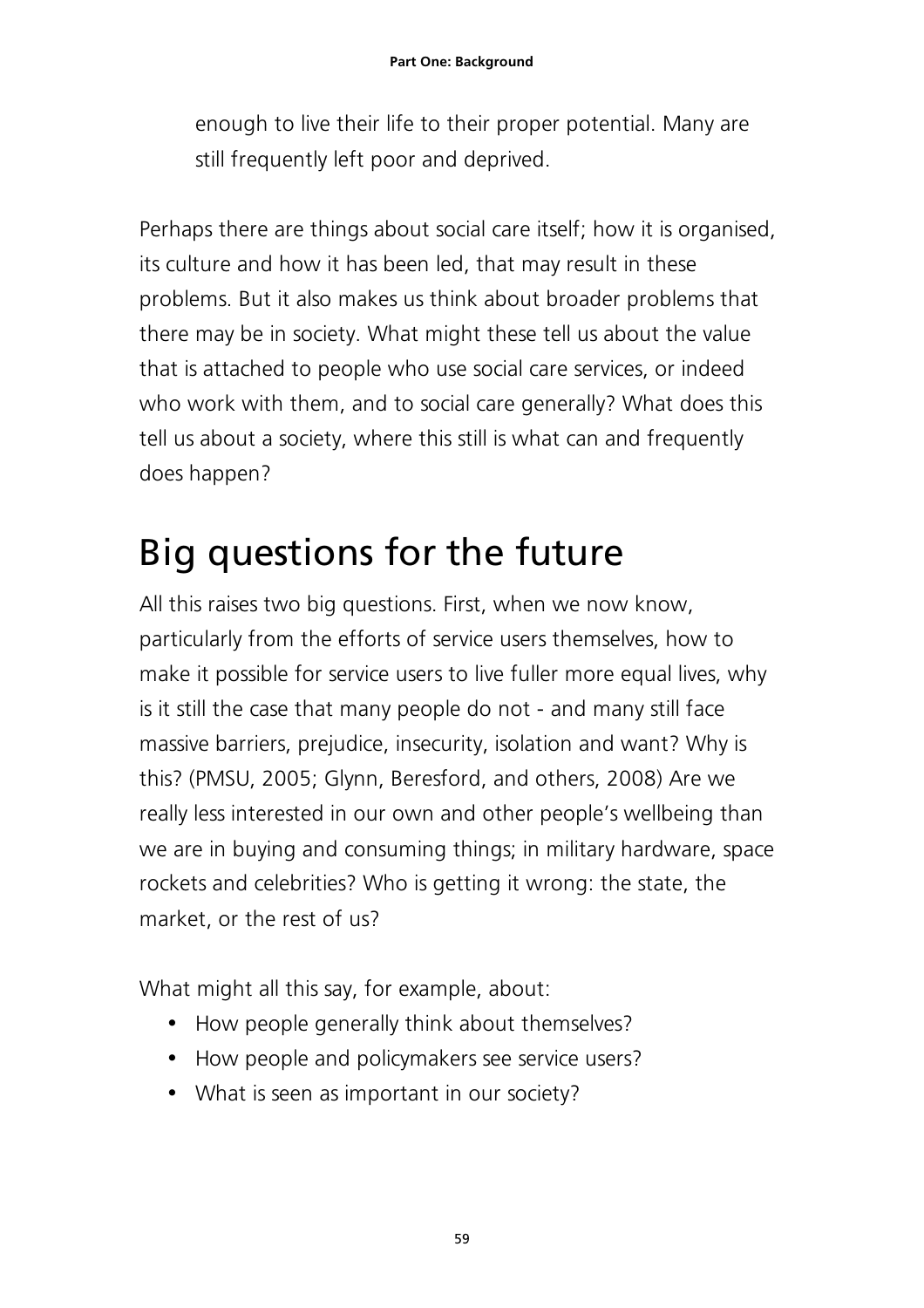Second and most important, what can we do to make it possible for many more people who are service users, to be able to get the support they need and the broader changes that are required in society to live the lives with real choice and control that they are capable of living and should have a right to? How do we get this big and important change? How can we ensure that the blueprint for change we now have in our hand, which I described here, becomes the day to day reality for the many thousands of people who can be helped by supported living?

- What would challenge the limited priority this now seems to have?
- What new evidence might help change things for the better?
- How can we get more money than before for independent living and social care?
- What different ways of campaigning might help?
- Are there new alliances that need to be developed?
- Are there new ways of influencing policymakers and politicians?
- Are there new and better ways of highlighting these issues?

Time is long overdue for a wake-up call to make things different. That's what this report and the event it is based on are concerned with. By raising these issues and giving a wide range of people the chance to offer and share their views about them, hopefully we will all be able to make better progress for the future.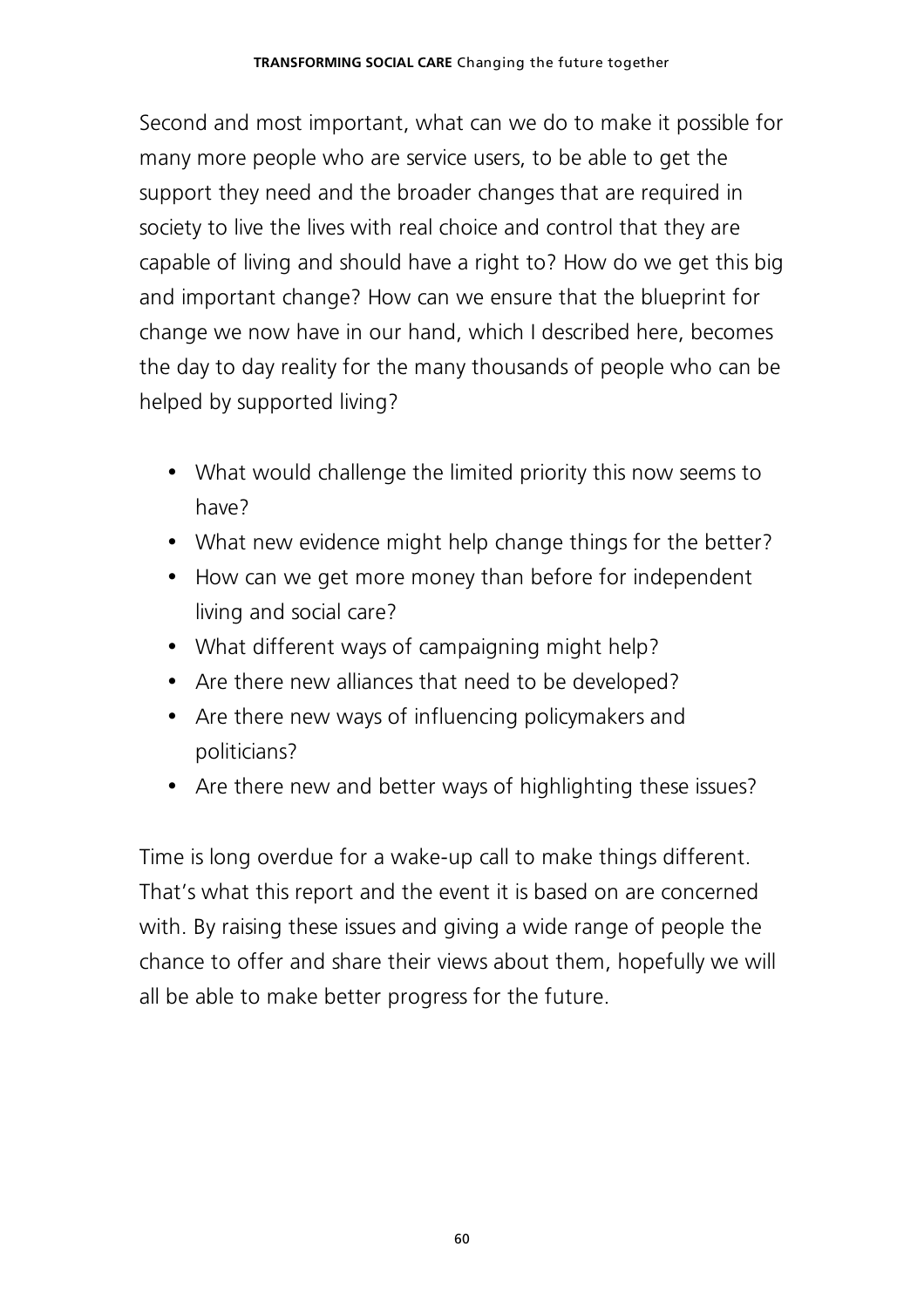# **Part Two Findings**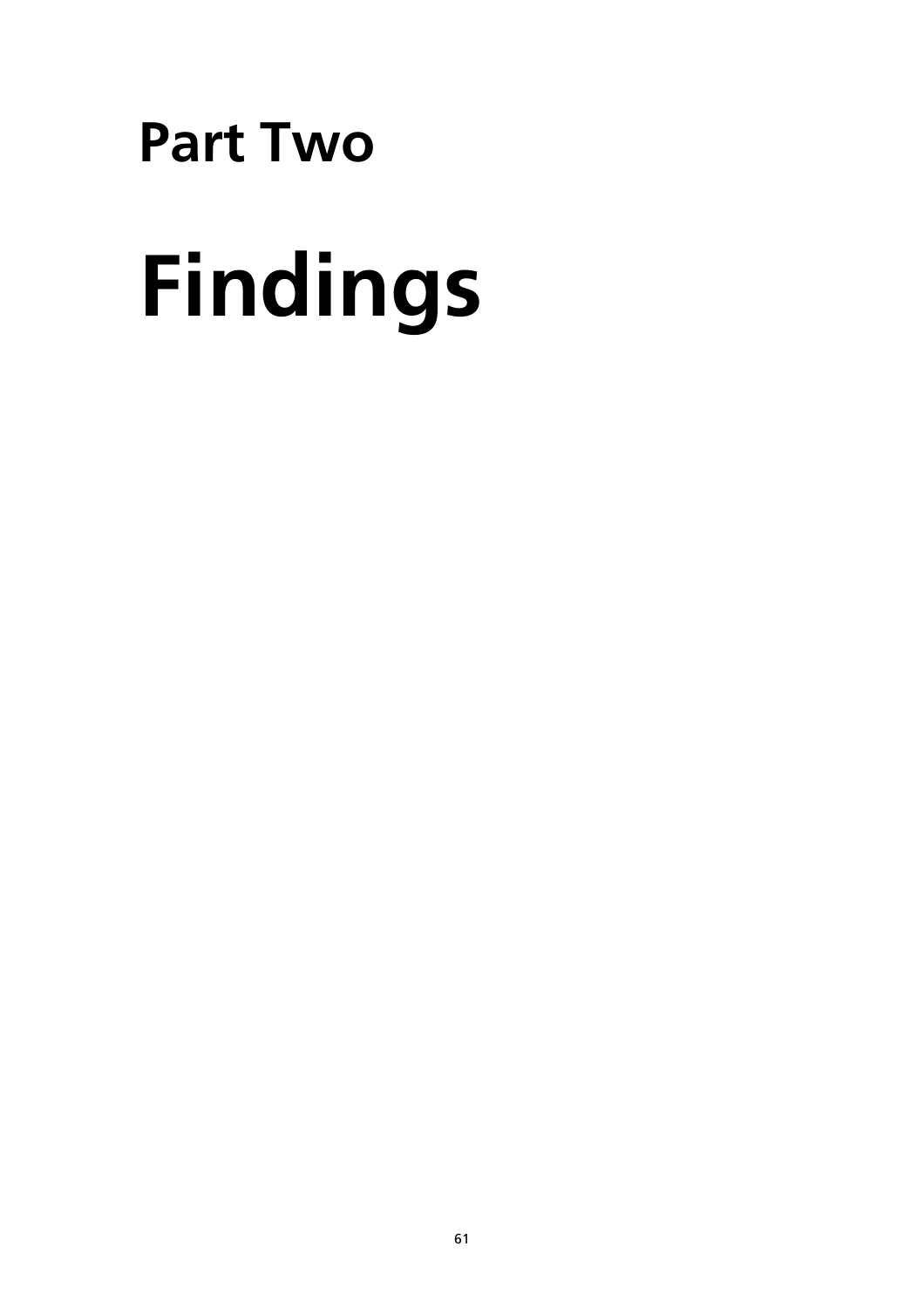## **3. Strategies For Improving Social Care**

*How would we know that what we have put forward will actually have an effect or actually influence anything?*

*Move beyond the rhetoric into practical approaches to the implementation of 'real' needs. Real choices, that are based on self-assessment, that you don't have to wait a lifetime to be met, which causes more suffering and pain, which is inhuman and degrading and a violation of basic human rights.*

*No quick fix. It needs to be right.*

### Introduction

A key aim in organising this consultation and get-together was to enable a wide range of policymakers and service users to think through together how change can be achieved in social care. For example:

- What will raise its profile and priority?
- How can we get improved support and services?
- What would be effective strategies to achieve these aims?
- Who would need to be involved?

Much of the discussion about improving social care has been about what it would need to look like to make it better – for it to provide better support for service users. But this has tended to overlook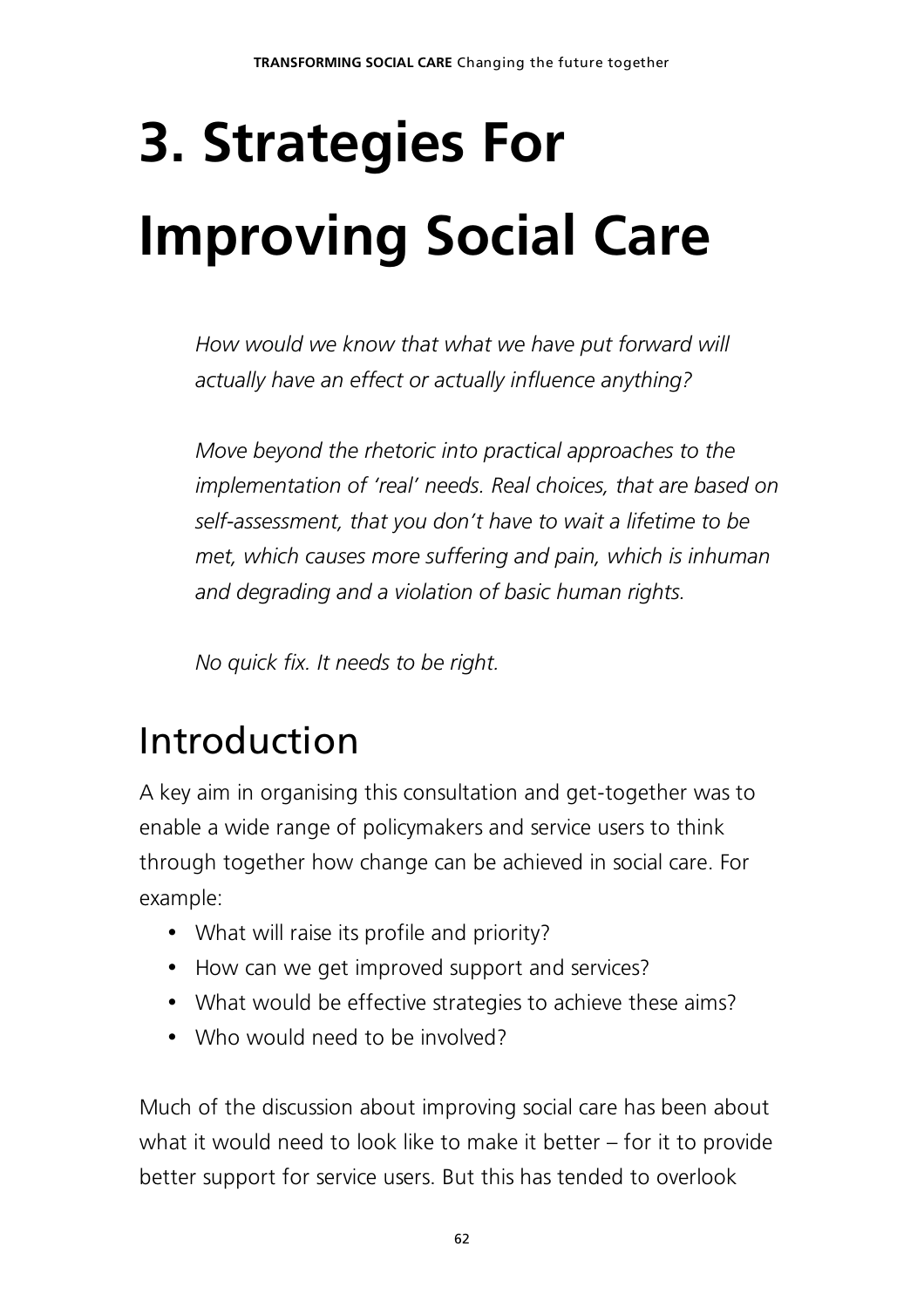how this is ever to be achieved. Meanwhile governments have often moved on with their own proposals. In the end such discussions can end up just producing wish lists. The real point has to be to work out possible and effective ways to achieve positive reform and improvement in the real world. That was one of the key purposes of this initiative.

Participants generally seem quite capable of identifying ways forward to improve social care and distinguishing this from what kind of improvements they would like to see in social care. But there is some overlap between the two of these concerns. it is important to be aware that the distinction between the two can be blurred.

Thus people noticeably talk about some issues which could clearly be seen as representing an improvement in social care, when why they mention them is because they also see them as a means of bringing about such change. This is particularly true, for example of calls for:

- More user involvement
- More funding
- Making social care a universal service

But there are other examples of seeing what some might regard as an end, also as a means. Sometimes it is not clear which, as it were, comes first and which is chicken and which egg. Sometimes routes to improving social care and what a changed social care would need to look like can be the same.

We have tried in organising material to reflect people's own understandings of whether they see things as means or ends (or sometimes both).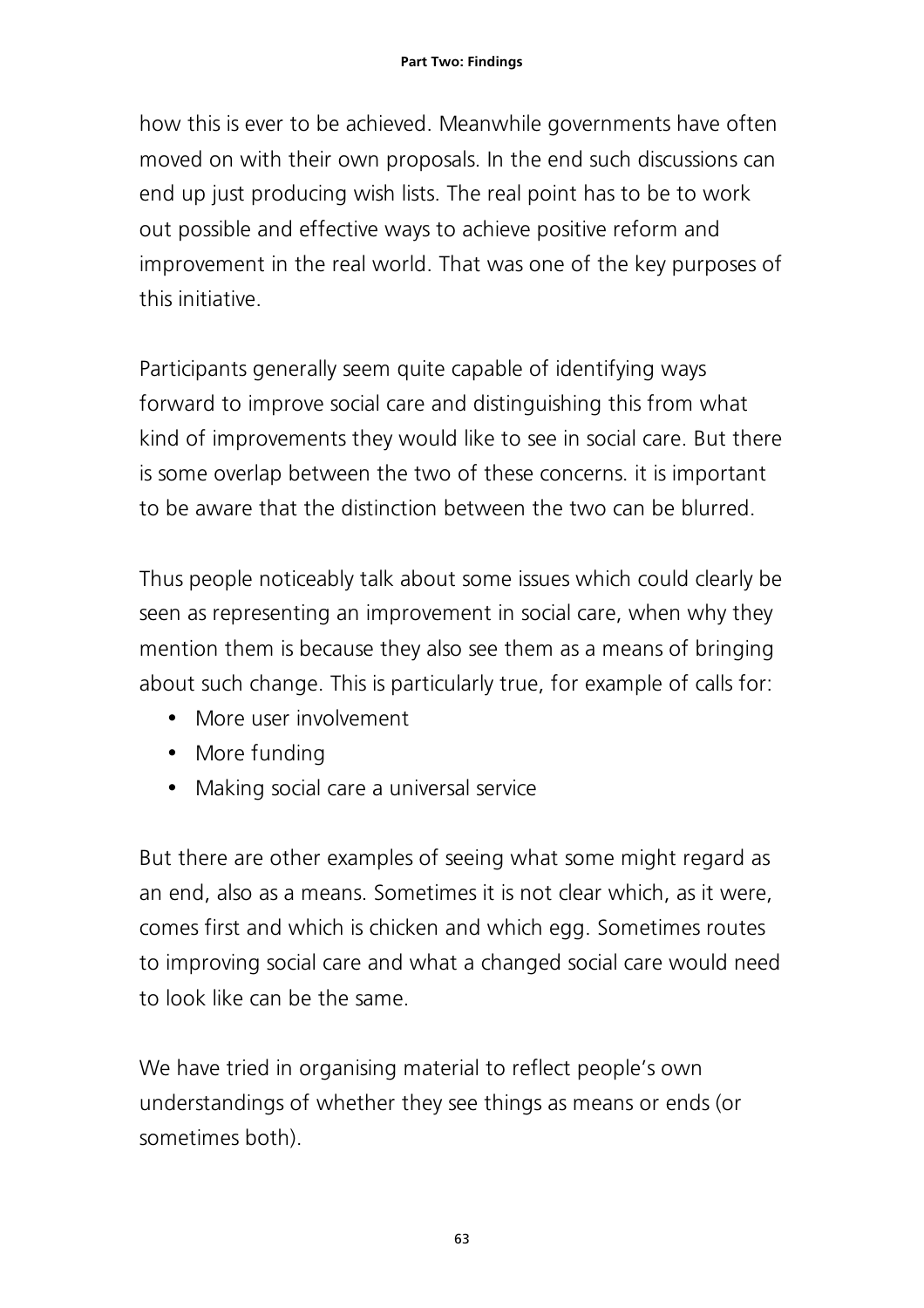Taken together participants suggestions for how to get improvement in social care can be grouped in six main headings. In our view their proposals for achieving change are not necessarily what might have been expected and do not reflect conventional approaches to improving the role and status of social care. We have ordered these in accordance with the priority people attached to them as was reflected in the number of comments that they made about them. Changing the *nature* of social care emerged as the most important for people, with more than twice the number of comments of any other issue.

- 1. Changing the nature of social care
- 2. Campaigning and lobbying
- 3. Education
- 4. The media
- 5. Challenging the stigma and prejudice attached to those associated with social care
- 6. A stronger voice for service user organisations

Some comments are very broad, suggesting that to achieve any real change in social care will require a broad strategic approach. For example:

True involvement, better funding, respect.

Roll out individualised budgets. Funding of groups such as self-advocacy [groups] to support people to develop skills and knowledge. Improve value based training for support…

Recognition that the transformation required demands real resources and is not cost neutral.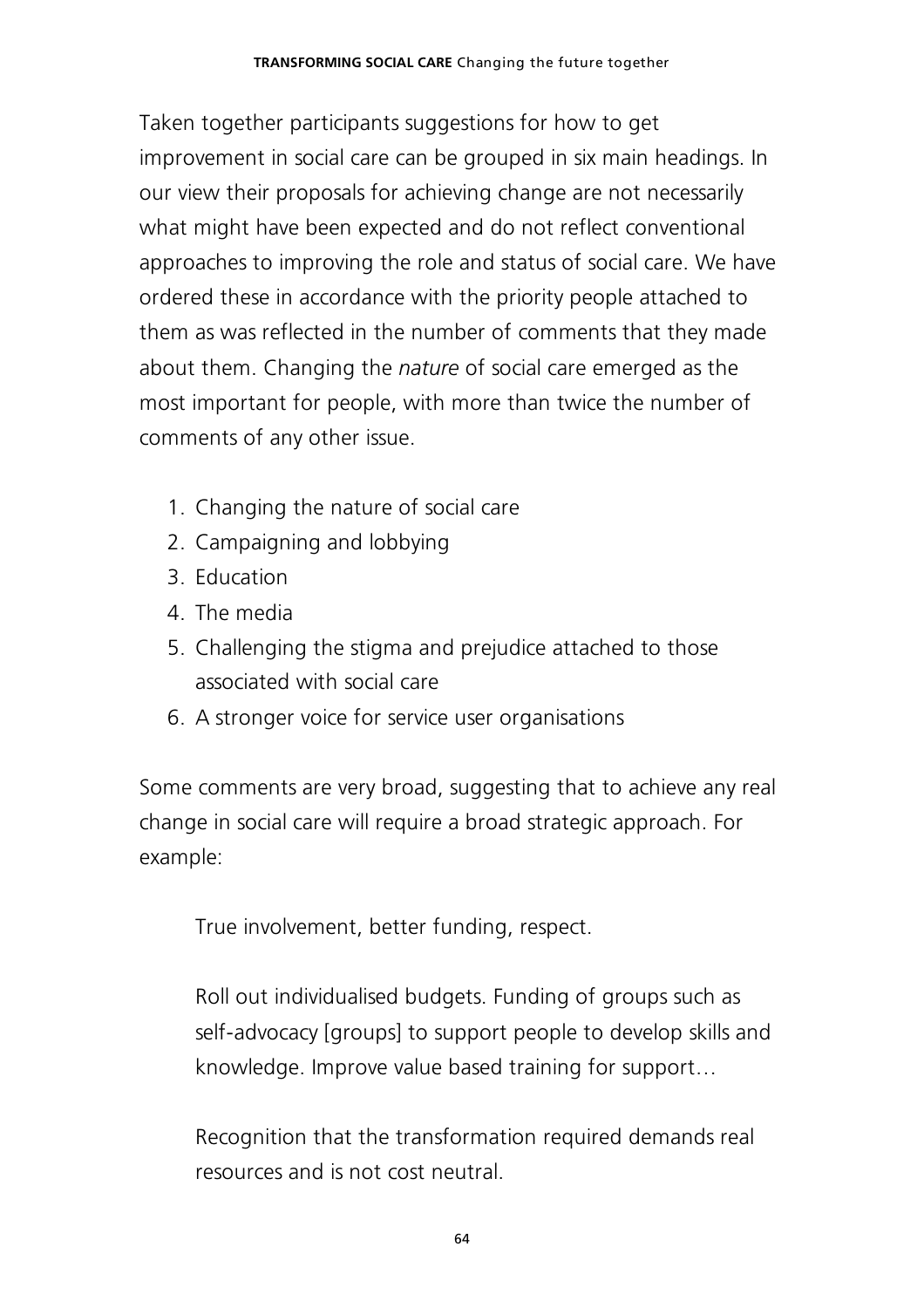## 1. Changing the nature of social care

In descending order of priority, these are the ways in which people see it as possible to get the social care that they want.

- Through a broader, more holistic understanding of social care
- Through culture and attitude change in social care
- Strengthening social care's evidence base
- Raising social care's status and profile
- Highlighting social care's political nature
- Improving terminology
- Through new legislation
- Improving the benefits system to make it fairer
- Make social care more attractive
- Through better planning

The first point accounted for nearly a third of all comments; the first four almost three quarters of all suggestions people raise.

### Through a broader, more holistic understanding of social care

Three concerns emerge under this heading. These are first to break down unhelpful barriers between social care and other helping services like health. Second, to be sensitive to the social care elements in all policies and services. At a time when we are seeing local post offices, shops, pubs and other amenities closing and the increasing centralisation of life in urban and out of town shopping centres only accessible by car, this has particular importance. Third, to see the individual in a holistic sense and not only as a bundle of needs. In some cases people relate this to the philosophy of 'independent living'.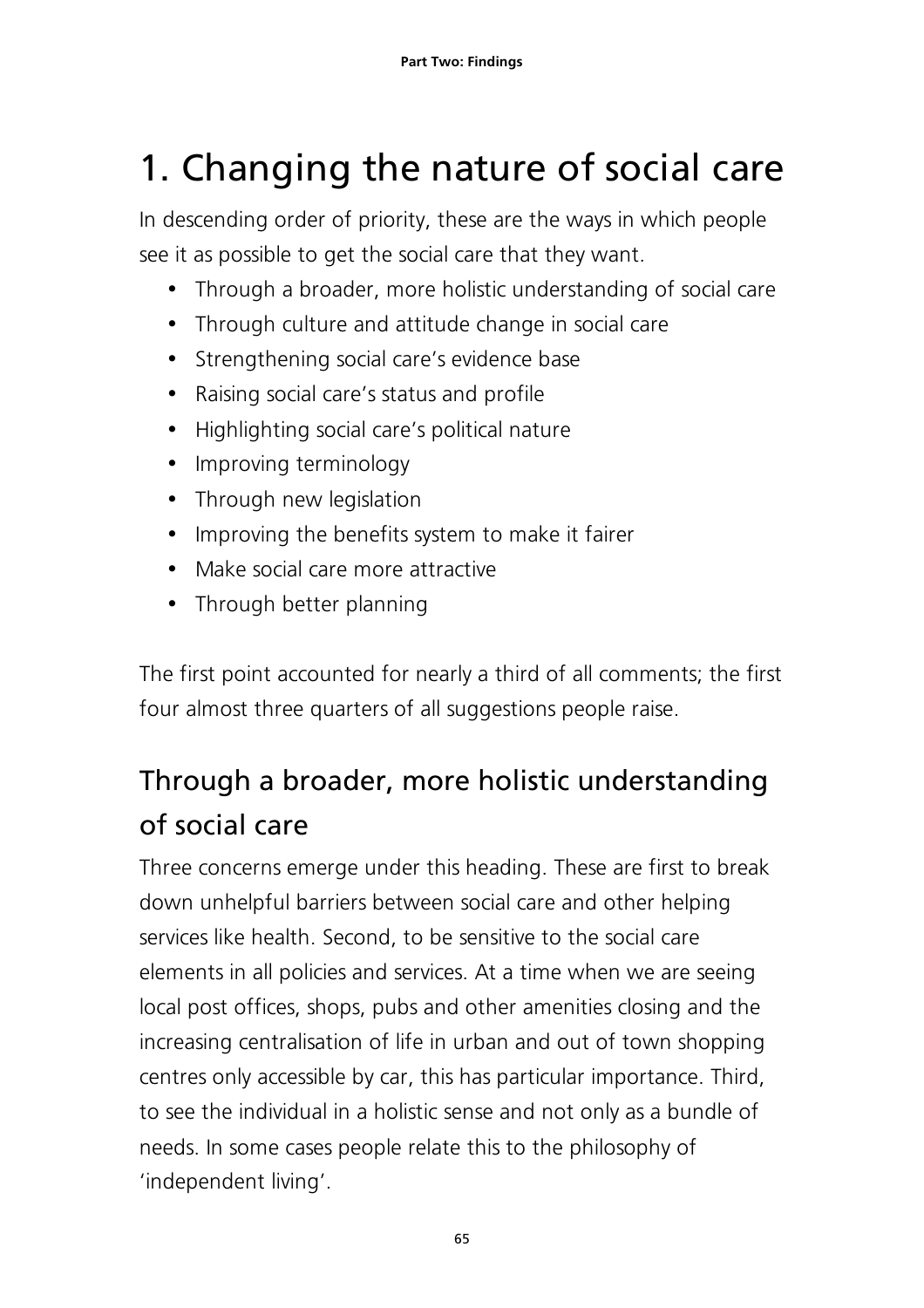We thought that social care was perhaps too narrow a place to have a debate about independent living.

I want to remove the distinction between nursing and social care.

Scrap health and social care needs and have life needs.

Focus funding on local communities so you have a whole life approach and communities can explore local solutions and develop appropriate services.

Social care, health and housing are all joined.

Instead of talking about 'social care', look for solutions from a broader context. Independent living is about housing, transport, education and removing barriers to all the things non-disabled people take for granted.

Through a wider and more inclusive definition of social care, as all our business, an approach to others, not simply a profession or special interest area.

Rethinking social care to include 'social services' that are not delivered under that banner and creating universal access to a particular standard of living.

Labels are used to justify [separate] funding streams and cause the disabled people's movement to be pitted against each other for limited resources.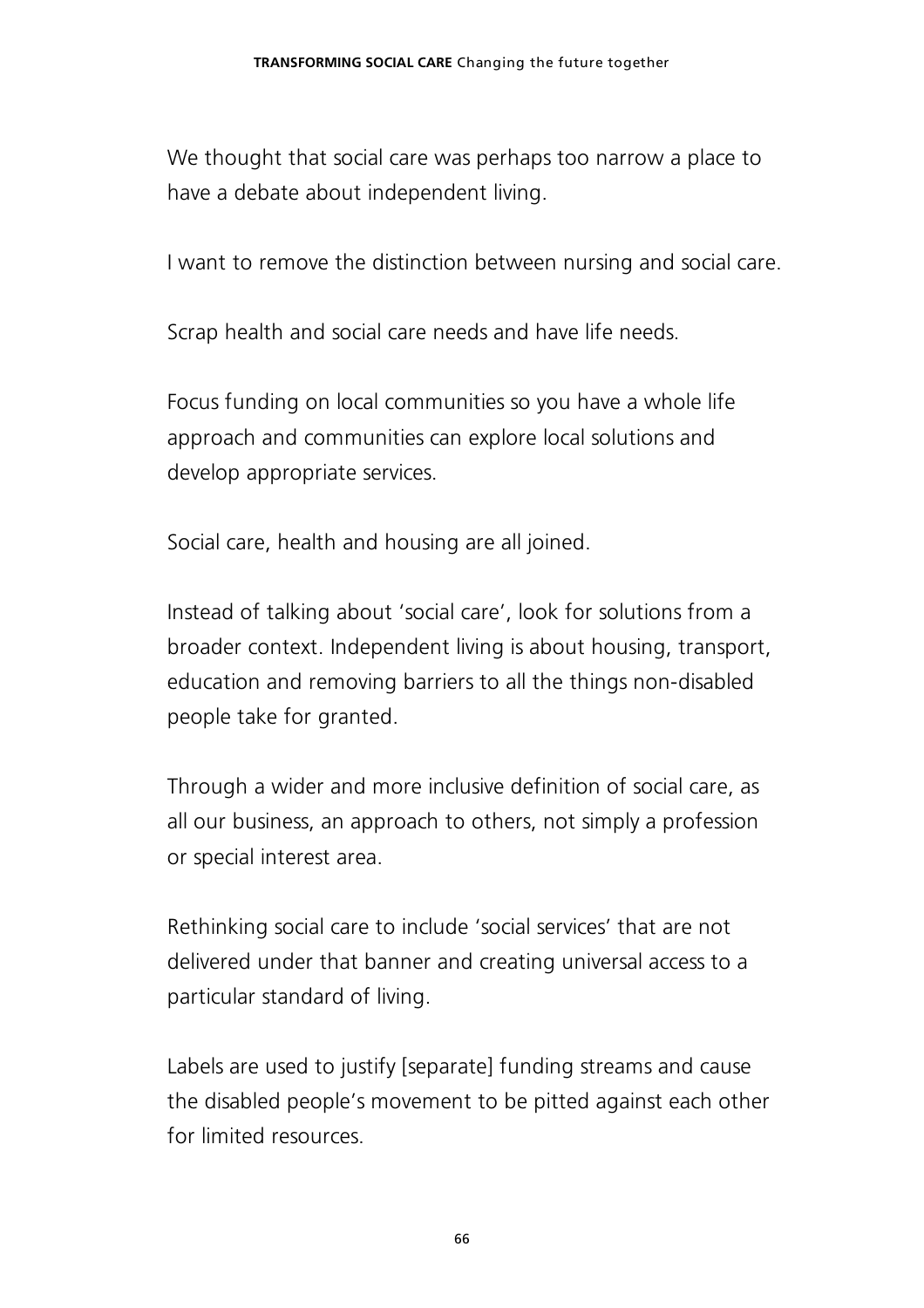Society must realise the quality of people's lives.

A wider view of what social care is would help.

To have life support, forget the artificial divide between health and social care. Independent living (should be the reason) for all interventions.

Social care needs to be tied up with the rights of people to participate in society and make choices. Funding needs to be in a form that honestly supports this agenda.

The concept of social care needs to be widened to embrace all aspects of life. I want to be seen as a human being who needs certain levels of support. Not just a medical label, not in terms of what I can't do, but as what I can contribute to other people and society. The system will need to change to help us all to become more human.

A holistic view of a healthy society needs to be taken, for example, the Danish or Swedish model of social care.

### Through culture and attitude change in social care

What links all these comments is that people want to highlight the importance of different philosophical models and more supportive, service user-centred attitudes to underpin social care if it is to become more mainstream for the future. People highlight models and values like independent living, the social model of disability and universalism as crucial if social care is to achieve more priority. They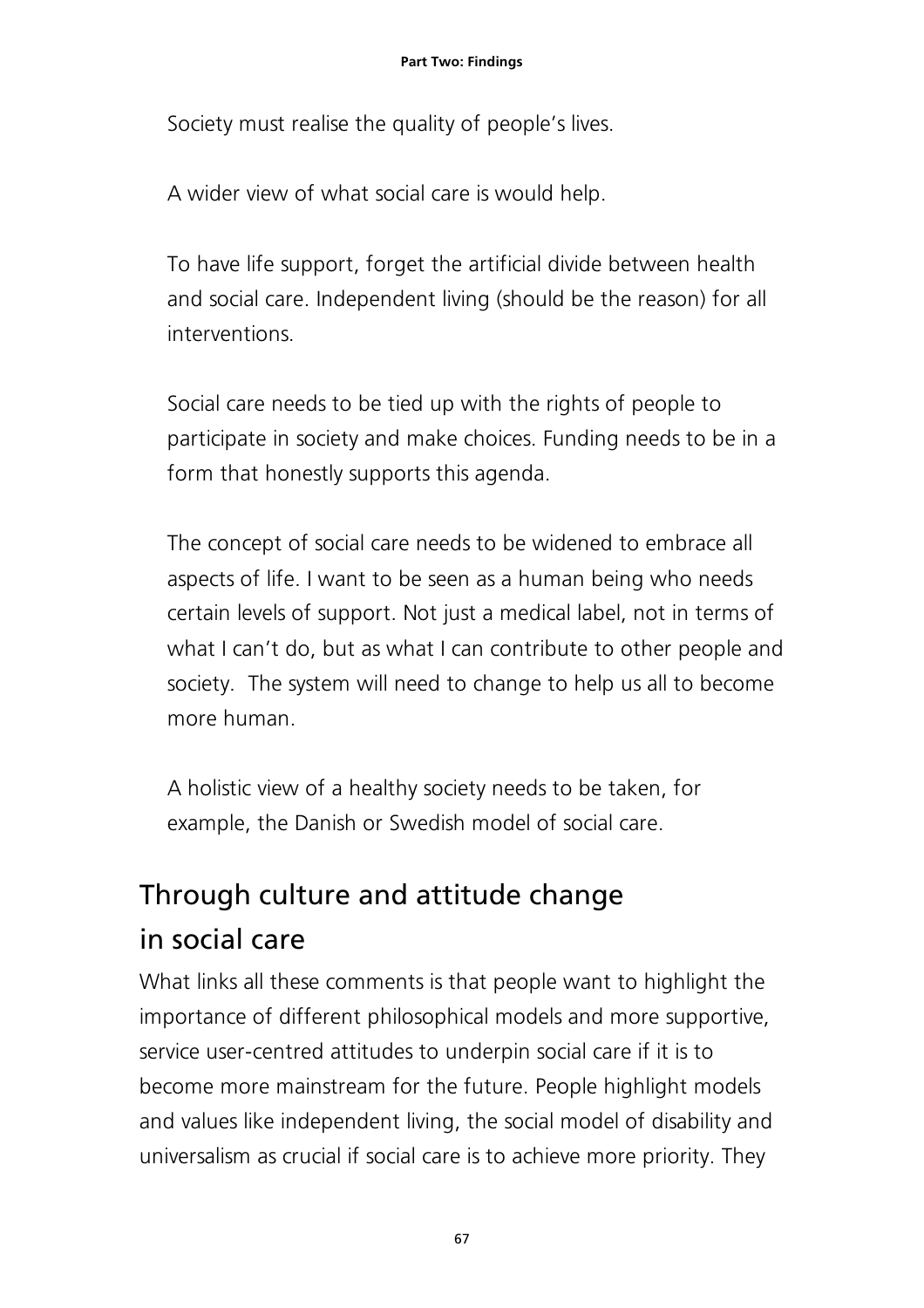emphasise the importance they attach to a value-based system of social care. As can be seen with an idea like individual budgets, there is not necessarily consensus among stakeholders.

A universal service raises the agenda. Everybody [can] need personal assistance.

We thought that the social model of disability should be promoted throughout society especially in the NHS and that requires some sort of big culture change.

Don't change what works!

More funding for the voluntary sector and direct payments. Promote the social model [of disability] throughout society, especially in the NHS – culture change.

Changing social care model from care management.

Personalisation won't help as it means more assessment for all elements of your service.

Social model of disability should be used by government departments and local authorities. Don't talk about 'people with disability'.

Informal carers are supported for economic reasons and this does not promote independent living.

Get rid of some of the people involved in our lives. I get 11 professionals!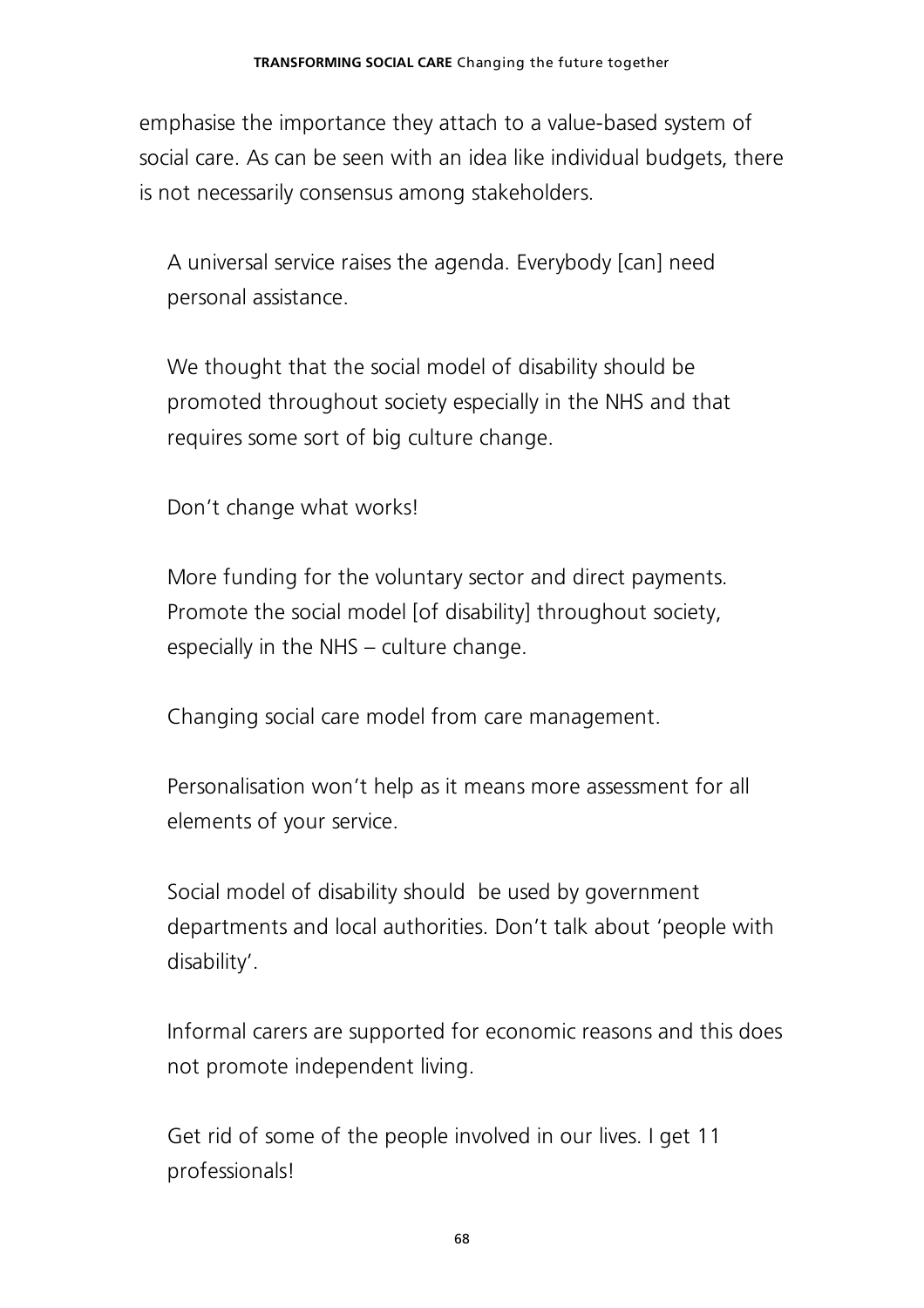Move towards a user centred approach.

Better training [for workers]. Better pay.

Through national alignment of entitlement for all.

Introduce individual budgets for all!

A cultural shift to encourage the valuing of social care and the benefits it affords people.

#### Strengthening social care's evidence base

Strengthening the evidence base of social care significantly is the next most common concern. While this might not be expected, it again highlights the central importance for social care, if it is to be taken seriously, of building policy and practice, change and reform on a strong basis of research, evaluation and direct experience.

Commission research on not providing social care support.

Through disabled people's organisations linking with universities for research.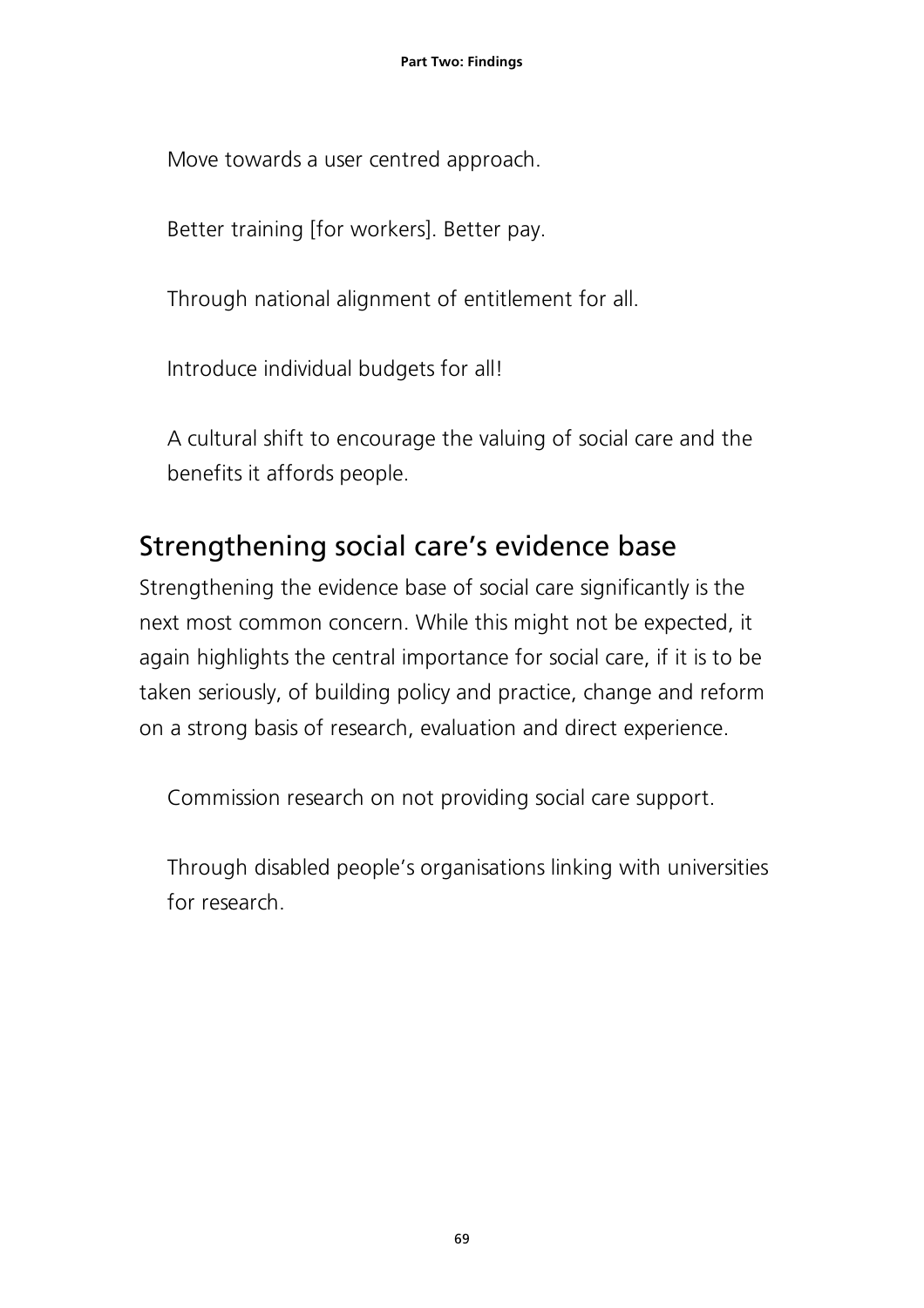#### Raising social care's status and profile

Some participants not only feel that raising social care's status and profile are key goals. They also feel that these have to be reflected in any effective strategies for change that are developed at local and particularly central level. Thus, for example, they say:

Re-introduce wage councils for social care setting high minimum standards of pay and training.

Raise the status of social care. Start from raising pay to workers to attract people who want to provide care to others.

Higher status and profile, more training and research for and by social care workers from social care assistants to social workers.

Promote positive social care.

Making care a professional body to be proud of.

#### Other suggestions

In other comments, participants highlight a range of additional issues which they think could help bring about improvement in social care. These include:

Through legislative change - through the Independent Living Bill

Social care to be called something else and find an alternative term for 'service users'.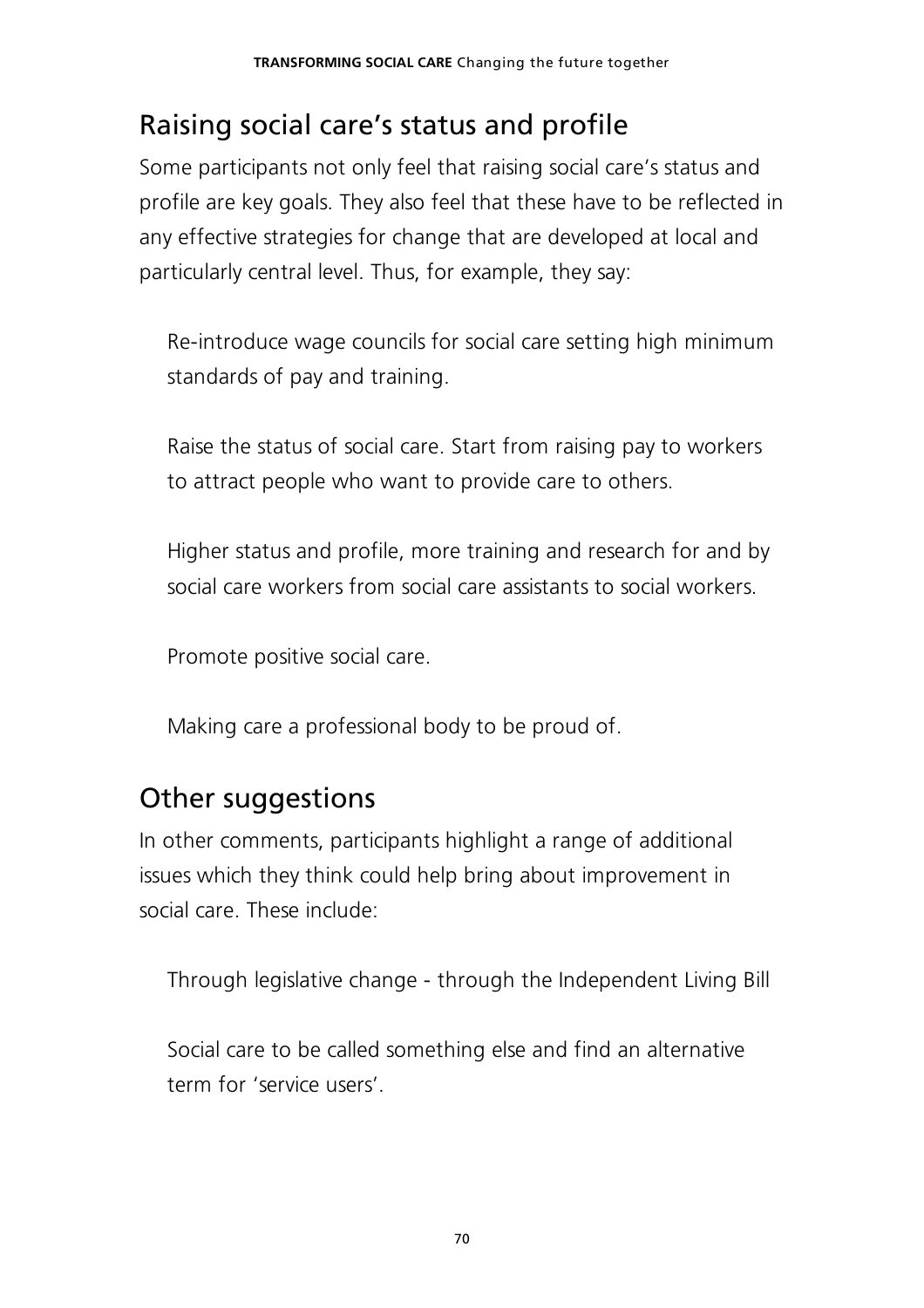Look at terminology around social care. It can confuse rather than inform.

Politicise social care in the way we have seen with health.

Making it a public issue.

Change the image. Social care looks like a place people go to as a last resort.

Make social care 'sexy' so everybody wants it. Changing structures does not change experience.

Reform the benefits system.

Identify small improvement steps.

Implement ideas, learn what works, use that, discard things that don't work.

### 2. Campaigning and lobbying

This category includes the second largest group of comments service users and policymakers have to make about routes to reforming social care. Here they highlight the important role they see to be played by:

- Campaigning, lobbying and direct action
- Forming alliances and developing dialogue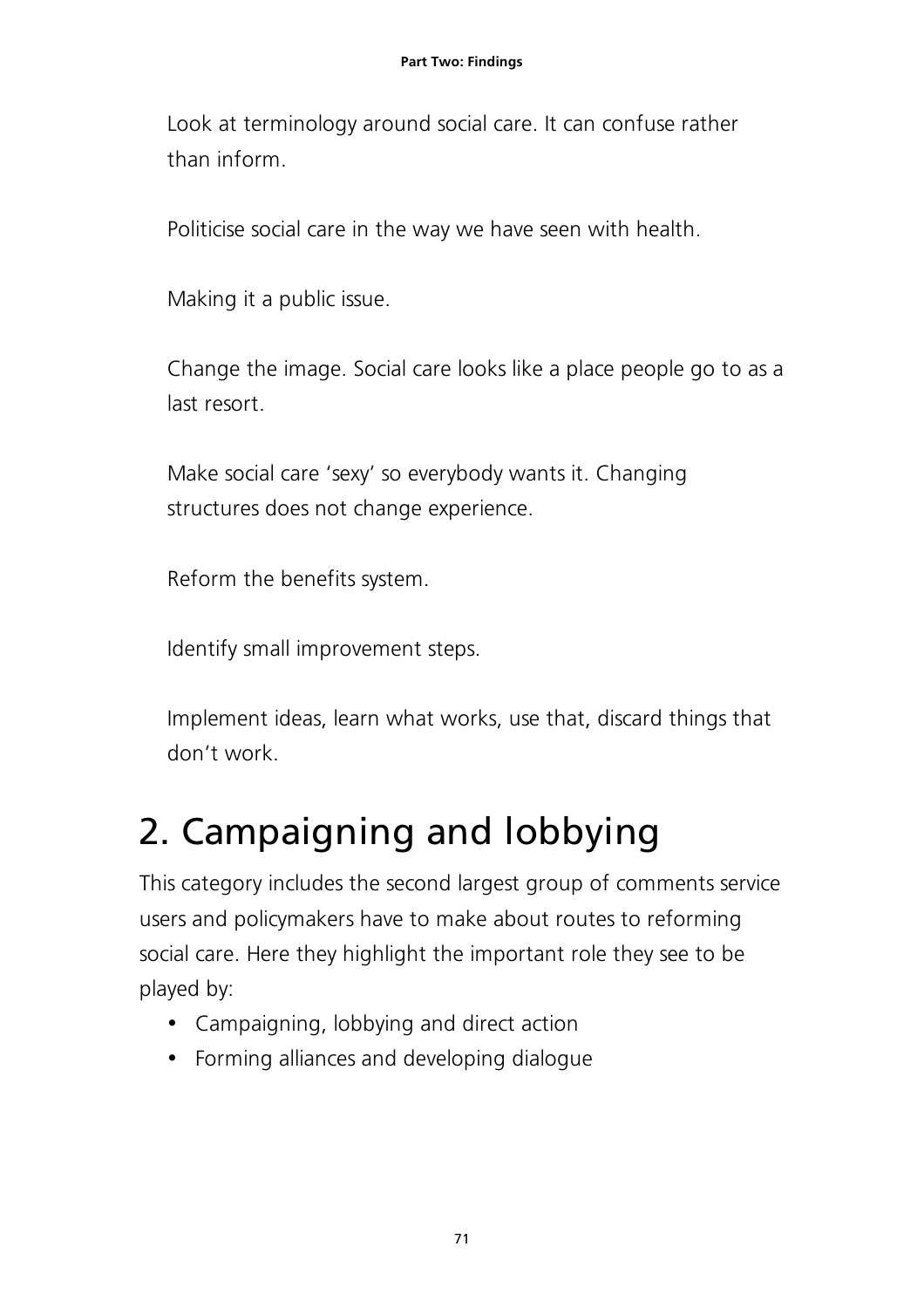#### Campaigning, lobbying and direct action

Participants stress the importance of collective action and service users campaigning if they are to achieve change.

Through service users campaigning for more individual budgets.

Service users need information to campaign.

Join DAN [the disabled people's' Direct Action Network] if you want to see REAL change happen.

Concerted campaigning around elder care nationally and locally.

Join our Our Lives Our Choices (Independent Living Bill) campaign.

Combine events like this with direct action.

Cut MPs' salaries by 75%!

Participants also see the importance of forming alliances and linking up with other groups to strengthen their impact in bringing about change.

Strengthening lobbying. Joint working between different stakeholders to make the political and economic case for more funding.

Support based on need not labels. We are all human beings. We want to get away from pity and blame and unit among disability movements and allies (maybe social care staff) to campaign for civil liberties.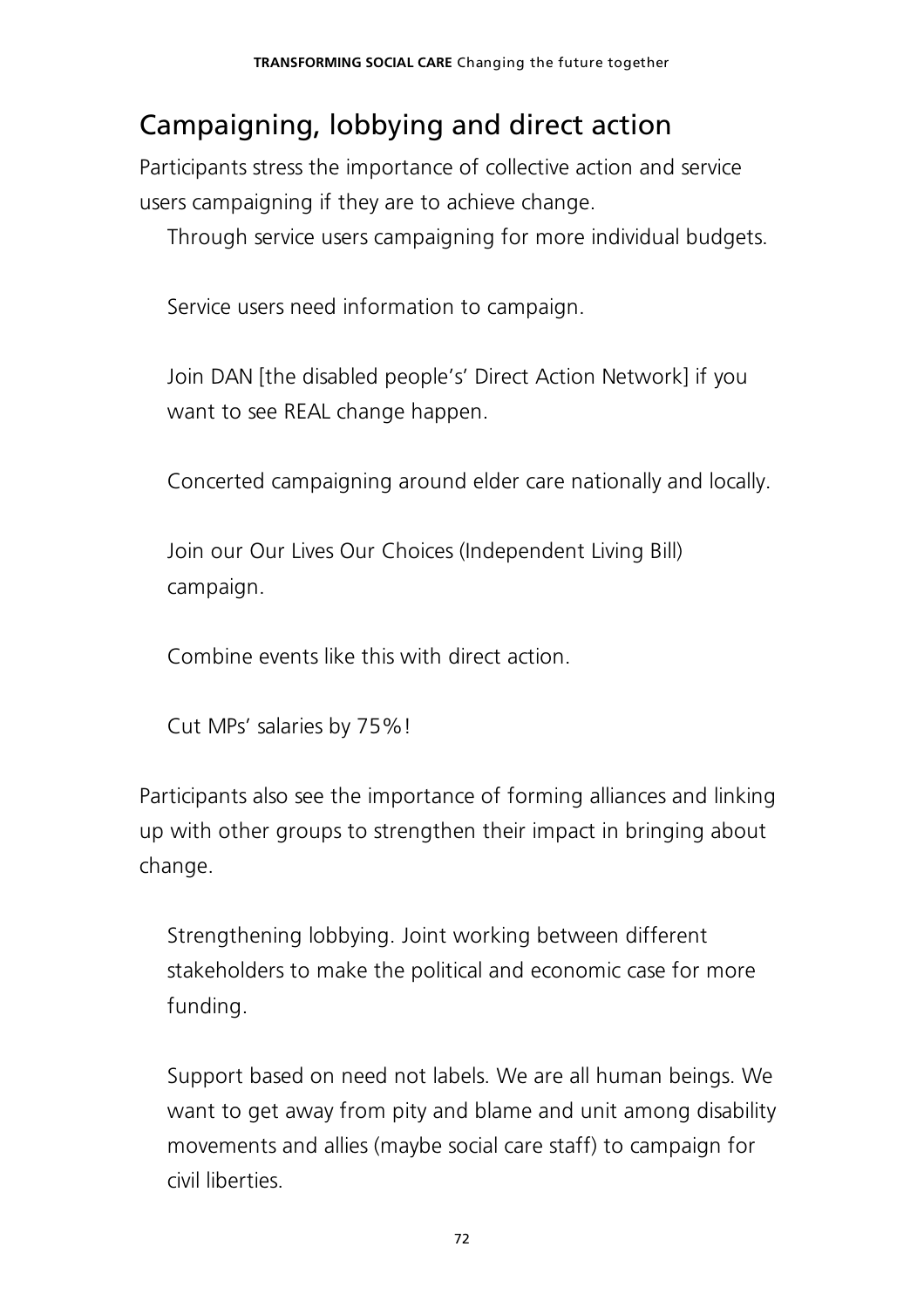Policymakers spending more time with service users.

'Nobble' local councillors.

MPs to be involved.

They talk about the need to develop dialogue and a more interactive and active form of consultation.

We need to change the kind of conversation in consultation. Listen to what we have been saying for years.

A continuing dialogue system needs to be put in place and userled organisations need to be involved.

### 3. Education

Educating people about social care is seen as an important way of improving understanding and extending support for it. This is highlighted as valuable for different groups and in different contexts. Educating service users and potential service users is seen as key to highlighting the true scale of demand for it and ensuring that people got the support they need:

Raising expectations. Not everyone, particularly older people, know what they are entitled to or how to get it or want to ask for it.

People don't know what choice and independence are until they have experienced them.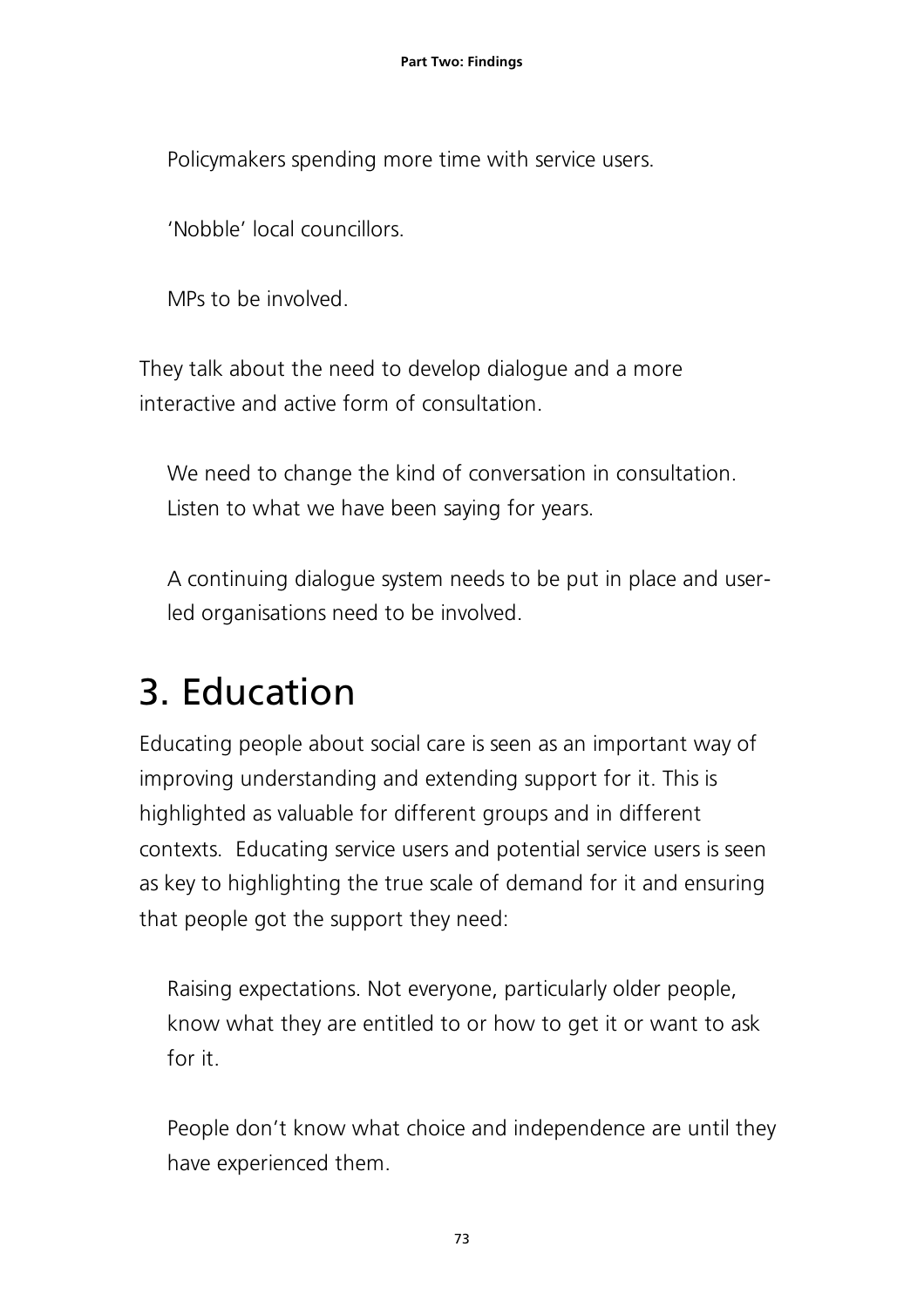More raised expectations. Why just expect to be consulted, when I could get the money (directly for support)?

It is seen as essential for service users' organisations if they are to achieve their demands:

Education and training for the disabled people's movement to include the development of political and lobbying skills, the planning and development of policy.

Service providers need more education if they are to deliver the kind of support that service users want:

Try and change attitudes (education).

Make people that make the decisions spend time at grass roots.

Education to those providing service to service users. There's a reluctance to embrace new schemes. I am part of an individual budget scheme. Even now when I attend events to tell my journey, they don't seem to be able to understand and I find it hard to relate to their working practices.

Educating children from an early age about social care is also seen as essential.

Mainstream education.

As is public education, if there is to be better public understanding and support for social care for the future.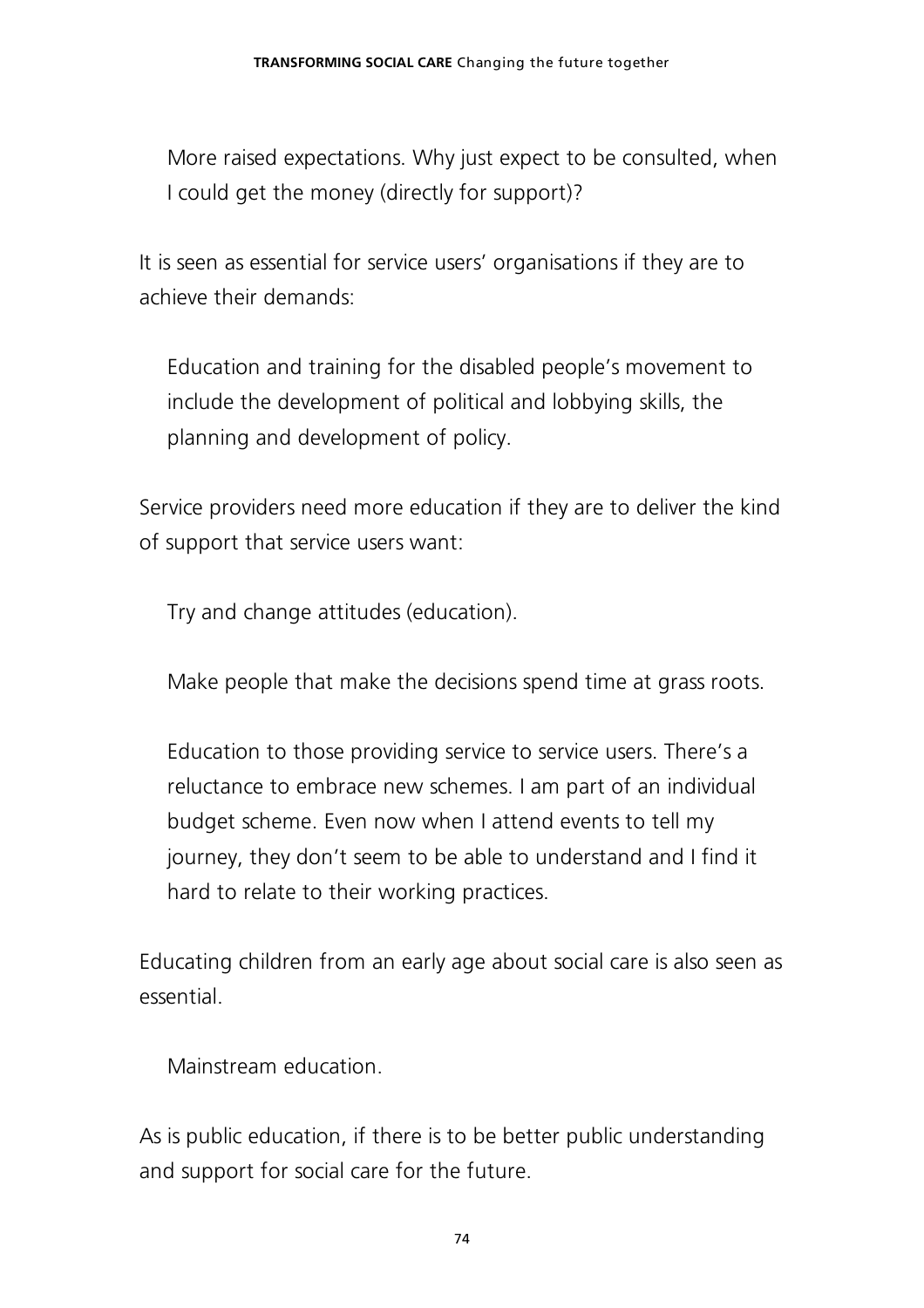Need to educate the public and media about what social care is.

Through education of general public about the need for social care. We might all need it.

### 4. The media

The media are seen as another way of bringing social care to public attention and helping improve public understanding of it and its public image.

There needs to be an increased awareness of how social care improves people's lives.

Improve the media portrayal of social care. It might increase recruitment.

Start as a quick win by having someone on East Enders being struck down by an accident and becoming disabled.

'Real life' stories in the media.

Using the media is also seen as a way of challenging stereotypes and advancing positive philosophies, like that of independent living and to:

Challenge stereotypes of disabled people, for example, *EastEnders*.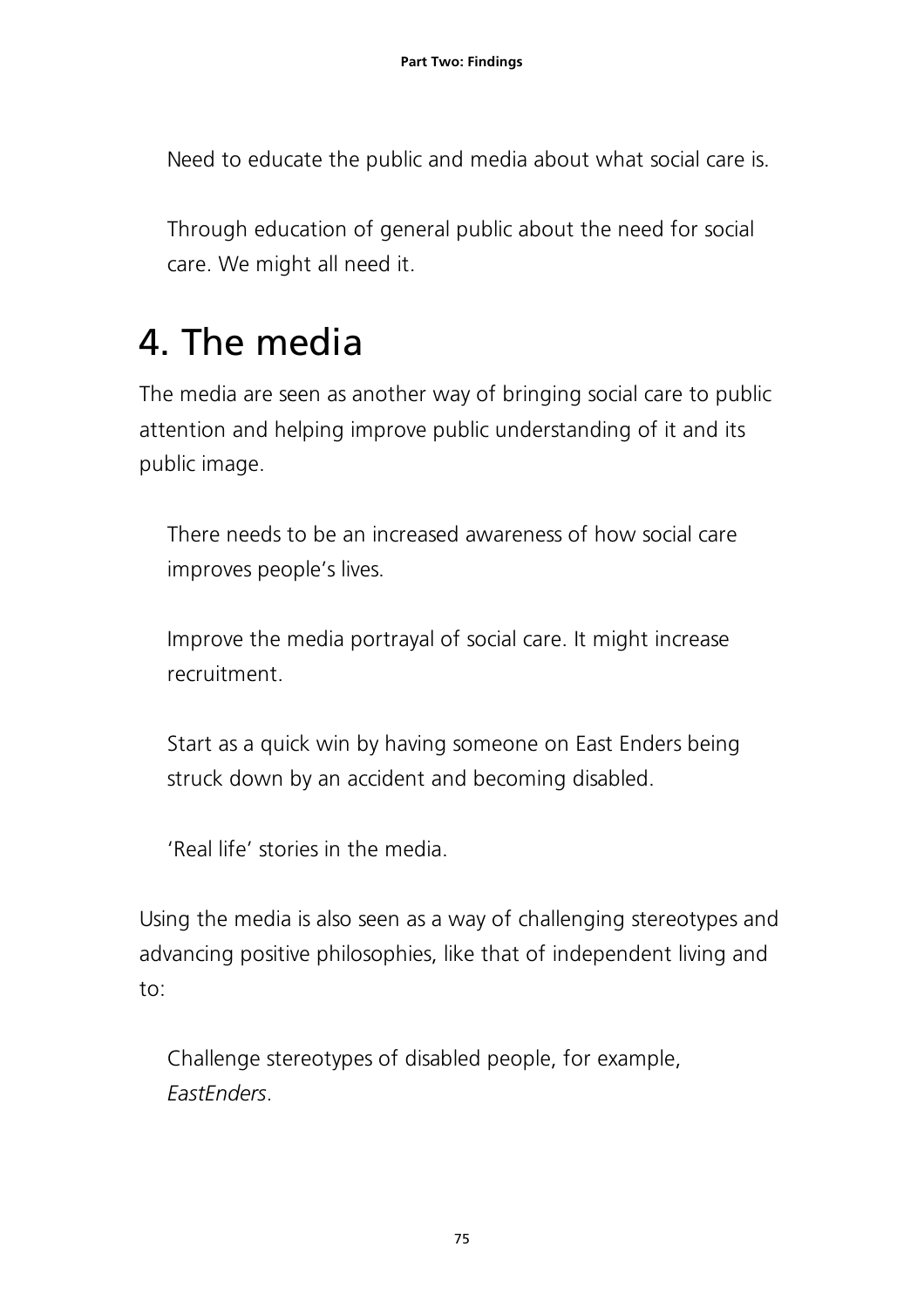Running publicity campaigns in the media about the importance of independent living.

Increase media attention to focus on benefits of social care for independent living.

However, there is also a concern that the media should be used appropriately.

Need media to persuade general public that social care is for everybody and can be used by them. Positive stories are needed. Use of celebrities should be treated with caution. Not 'triumph over tragedy' stories, nor denying the need for help.

Advertising in the media is seen as a means both to raise social care's profile positively and to increase people's understanding of what it can offer.

Public relations about social care, the end result being that people are helped to be independent, not help to cook dinners.

Better public relations in all forms of the media.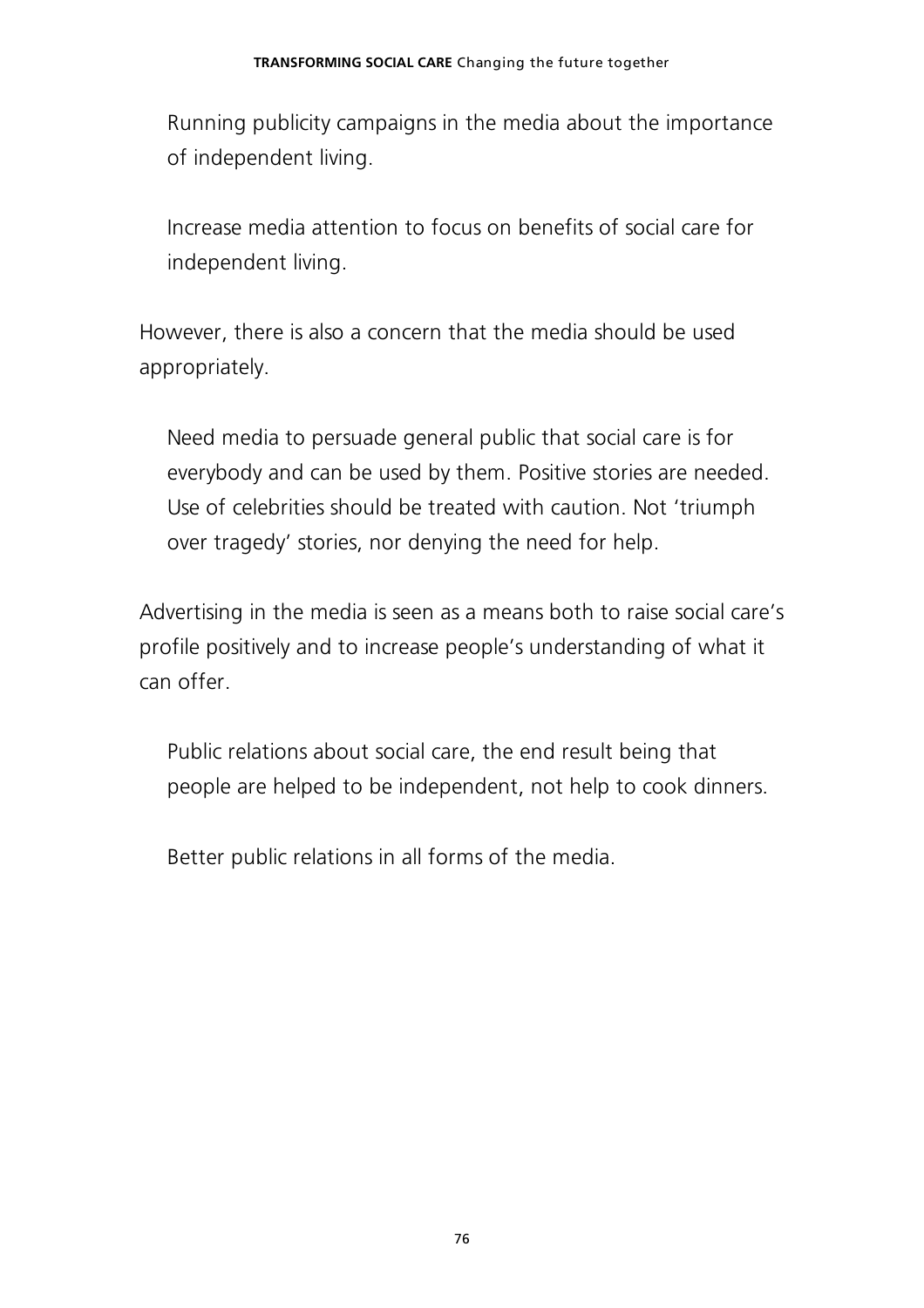## 5. Challenging the stigma and prejudice attached to those associated with social care

Stigma and discrimination are widely recognised as key problems facing social care service users. Some participants also see them as key problems limiting the support and priority given to social care services and argue that they need to be challenged if social care support is to improve. The role of the media is also highlighted here.

Stop the media breaking their legal duties under the Disability Discrimination Act, the Human Rights Act in how and the language they use to report disability.

People are objectified. They need to be seen as citizens, as part of society.

Challenge prejudice against disabled people.

Tackling the negative image of service users either through advertising, education in school or so that people/taxpayers are willing to pay more.

## 6. A stronger voice for service user organisations

For some participants a key route to improving social care is to increase the involvement of service users. To achieve this they call for increased support, including funding support for service users' own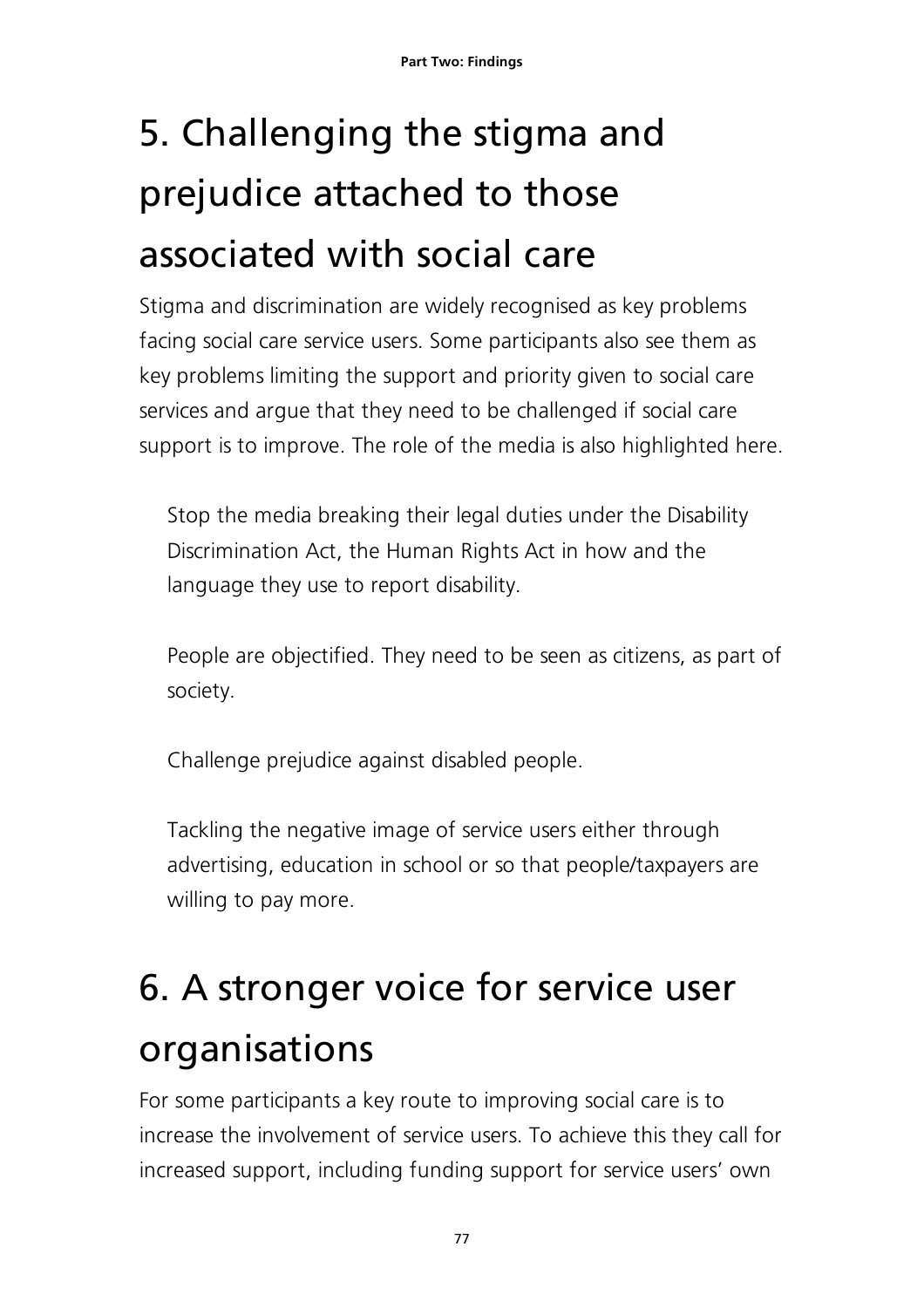organisations, capacity building for such organisations and greater use of user led support services.

How are you going to consult widely when there are a lot of organisations of disabled people who do not have the resources to be able to really effectively consult their members?

That charities basically are hundred percent representative of (service users') voice and 'nothing about us without us'.

Creating user controlled organisations and creating a hundred thousand jobs for disabled people that way (that's how many people are employed by these charities).

Service users as the managers and trainers of the support we get. Don't professionalise this without us.

Give priority to user led organisations.

Only fund hundred percent user led disabled people's organisations.

The encouragement, involvement and reliable funding of genuine local user-led support organisations who have a say in policy as well as service delivery.

Provide more funding to service users.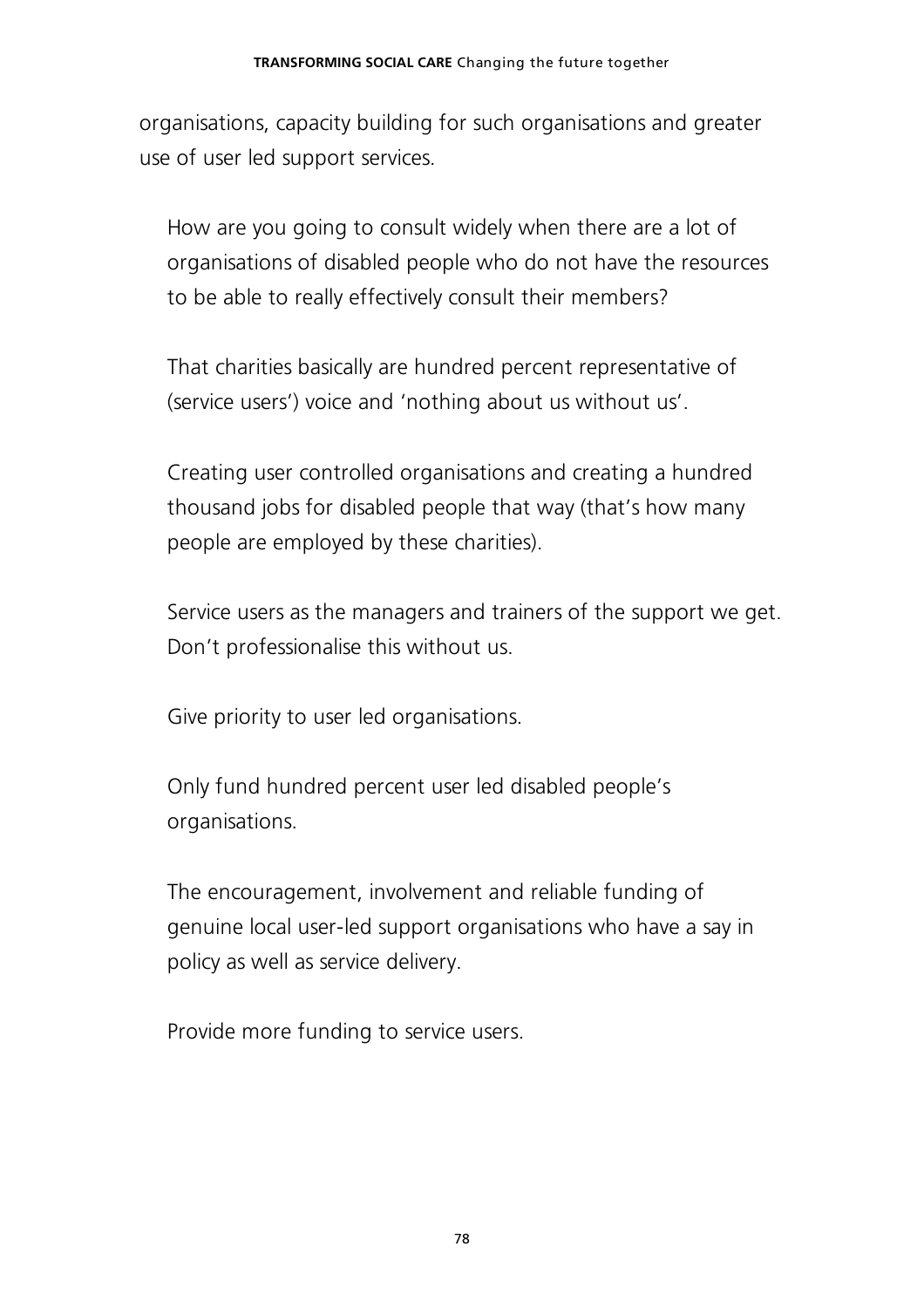# **4. The services and support people want**

## Introduction

If the first focus of what people talked about at the event was how better social care was to be achieved – ways to get better services the second was what it would look like. Participants also have a lot to say about this.

They identify a range of principles and improvements that they feel are needed to get the kind of services and support that people want. Their comments fall into eight overall categories. While all the issues that they highlight are common issues of concern, they have not necessarily been the issues most often raised in other discussions when social care reform is discussed – and certainly not with the particular pattern of ranking that service users and policy makers give them on this occasion. There is wide support for all of these issues. In descending order of the number of mentions they receive, they are:

- 1. Greater user involvement
- 2. An improved workforce
- 3. Better, more appropriate services
- 4. Improved funding
- 5. Changing from a restricted to an accessible universal service
- 6. Policy and provision based on rights and independent living
- 7. Policy and provision based on an holistic approach to people
- 8. Improved social care organisations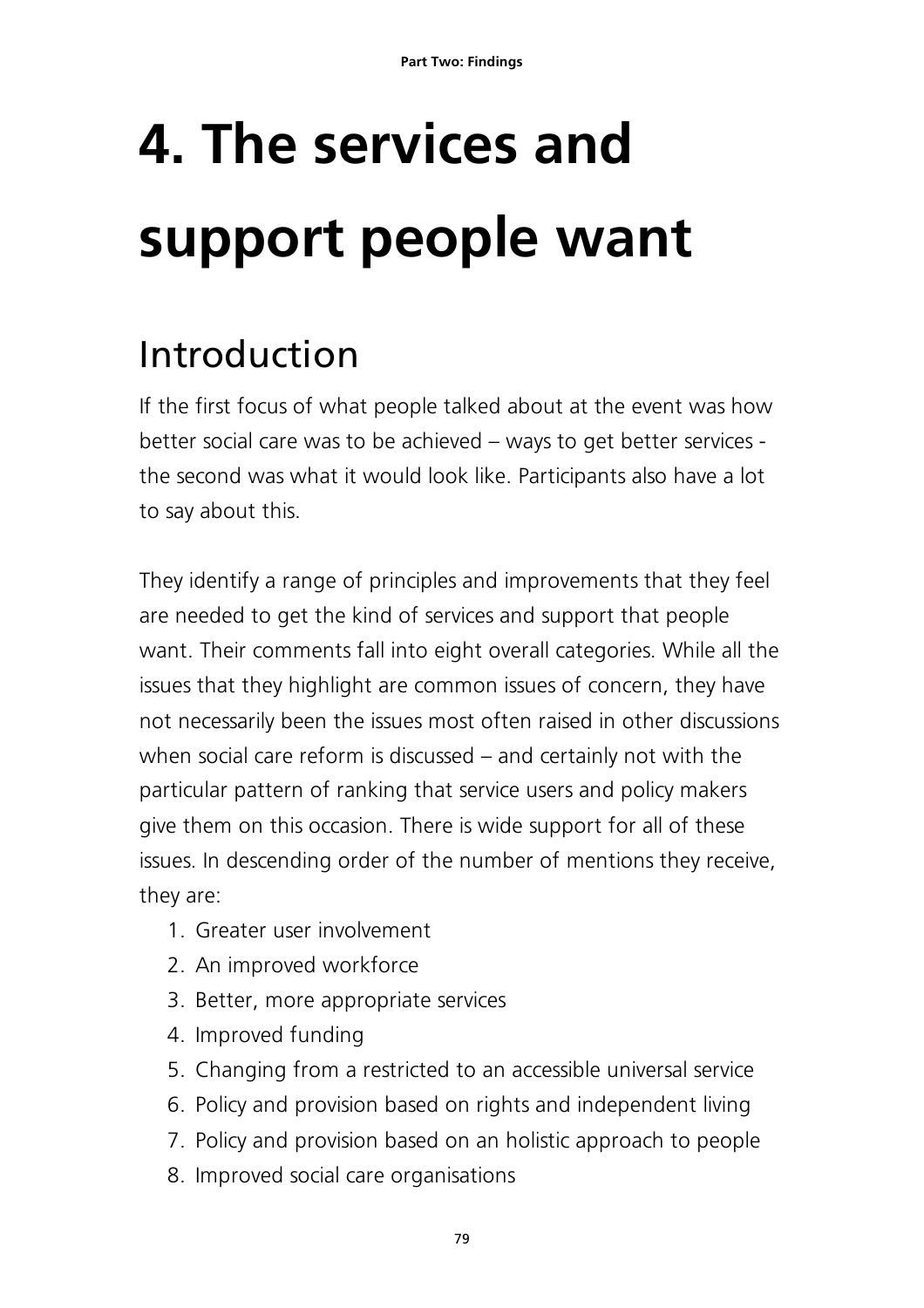## 1. Greater user involvement

Increased user involvement emerges as the most important single issue for improved social care provision. Service users repeatedly emphasise the importance they attach to user involvement, but it is important to remember that these responses came from a wide range of high level policymakers as well as service users.

Comments included in this category (again in descending order of how often they were mentioned) include:

- Increased user involvement
- More support for service user organisations
- More service user training
- More service user-led services
- Build service user capacity
- Develop self-assessment

#### Increased user involvement

This include general comments about the current problems from a lack of effective user involvement and the importance of improving it. For example:

My home care was took over by the private sector recently…I was not informed until the week it was going to change and I was not consulted any weeks before…Another neighbour more vulnerable than me was not consulted. It was only when I put pressure on and range somebody at county hall that I actually got a reply.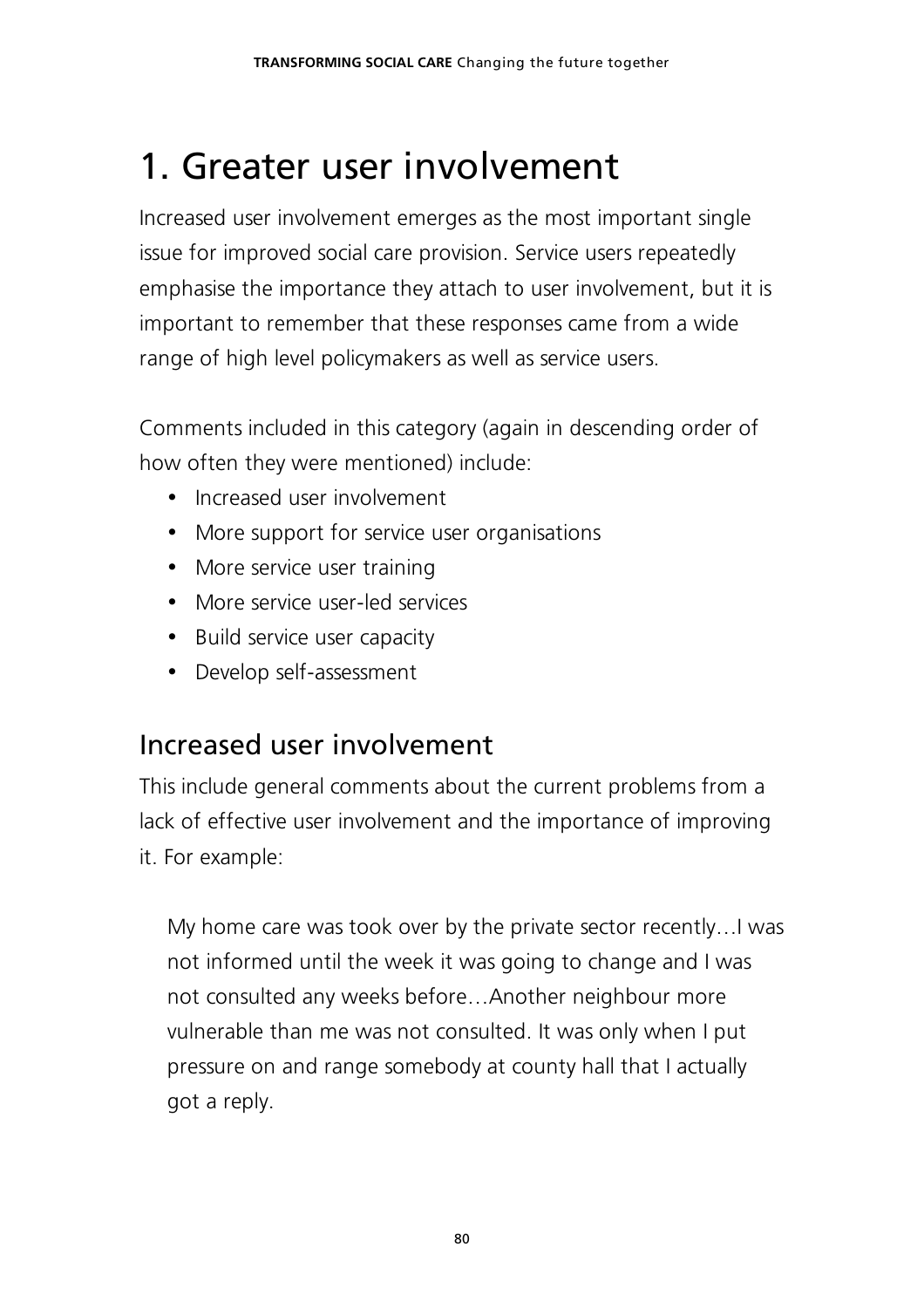I am keen to find a way of involving young people to enter this debate. It's not just a debate for older people. It's got to be younger people too. It's the younger people that are going to be paying the taxes that go into the system.

We need to transfer ownership of the processes as well as of the services to service users.

More input from service users at all levels.

More opportunities for people who use services to decide.

Real involvement of disabled people needs four to six months consultation.

#### More support for service user organisations

Participants highlight the continuing lack of adequate funding for service user controlled organisations and the need for this to change if they are to provide an effective basis for involvement and collective action.

Self advocacy groups offer many people life changing opportunities, but have to fight to survive. Needs some money to run, but not seen by some people as providing a measurable achievement.

Funding to advocacy groups to provide peer support.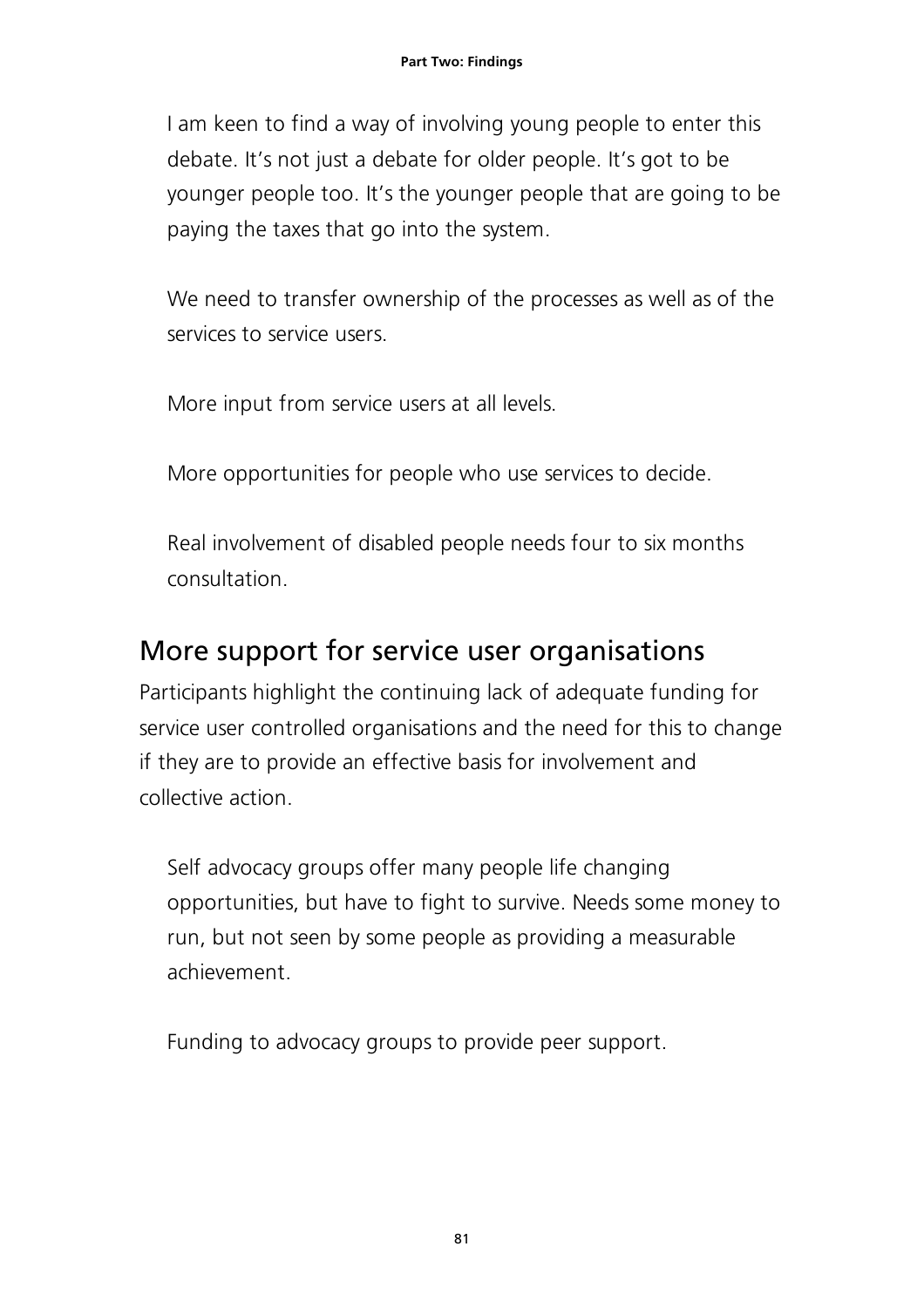#### More service user training

Service user training has long been identified as an effective means of changing the culture of services and supporting them to become more appropriate and user-centred.

Service users [should be] involved in training. This change needs to be supported by managers.

Involve service users in training of staff. Disability (equality) training to be delivered by disabled people.

People should not be forced to get an NVQ (National Vocational Qualification) before they work for us (service user). We should decide what training our employees need. Training we provide should be recognised.

#### More service user-led services

There is already strong evidence that service users particularly value services and support provided by other service users and this is reflected in comments made at the event.

User-led organisations to be funded to provide more services.

More resources to service user organisations to provide services.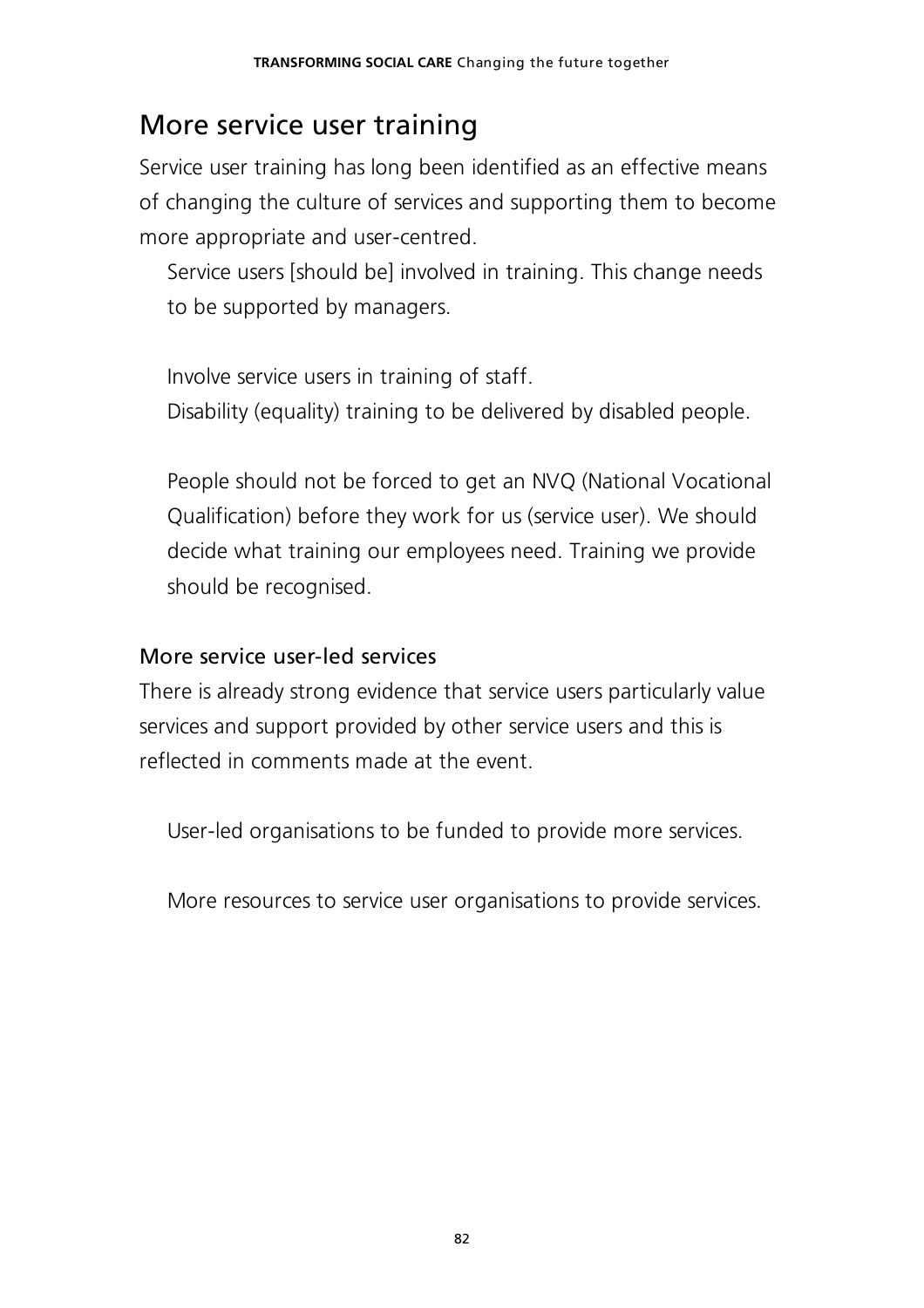## 2. An improved workforce

Comments included under this heading fall into three broad headings. These (in descending order of frequency) are concerned with improving:

- The role, status and conditions of workers
- Training for workers
- The social work role.

#### Improving the role, status and conditions of workers

Participants place a big emphasis on upgrading the jobs of social care practitioners so that they can be seen as having more skills, worth and value. The aim is clearly to improve both perceptions of what they do and the roles themselves.

Improve conditions of work (including pay)

Raise wages.

Pay above minimum wage

Attract more young support workers as a profession. Better training.

Provide continuity for both the service user's needs and worker development.

Raise standards of frontline workers.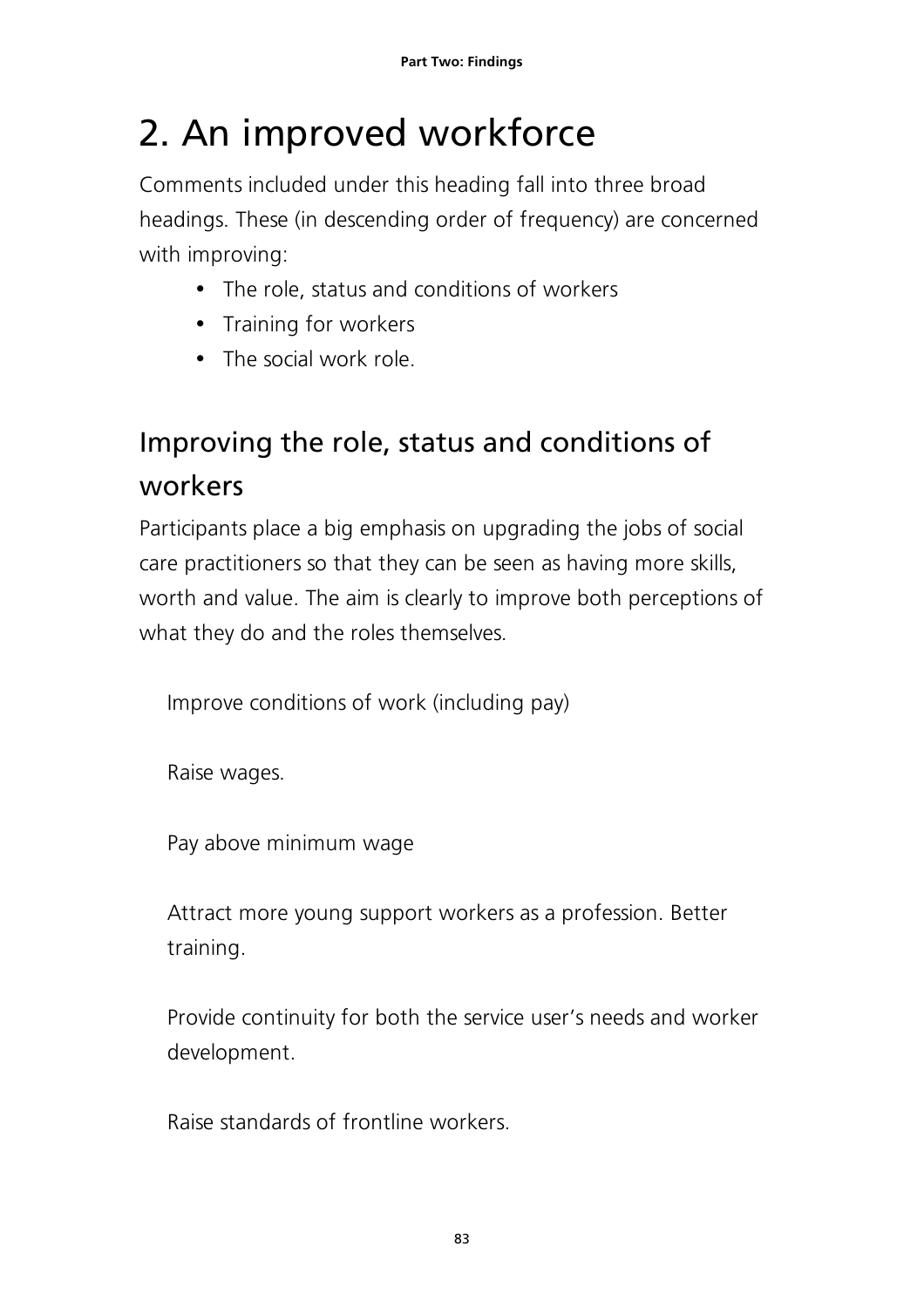Change social care model from care management.

Improve workers status

Let service users take informed risks.

Change social care staff roles to enable and empower.

#### Improving training for workers

Levels and standards of training among the face to face social care workforce are currently low, particularly in the private sector. Participants identify this as a major problem which needs to be addressed to achieve a good quality workforce.

Many employers are not providing enough training, including in direct payments.

Better training for social care workers and paid accordingly.

Training.

Training, enforce minimum standards.

Develop skills for staff employed in delivery of direct care.

Increase training for people working as carers in the community and in institutional care.

Enough budget for training and enforce it.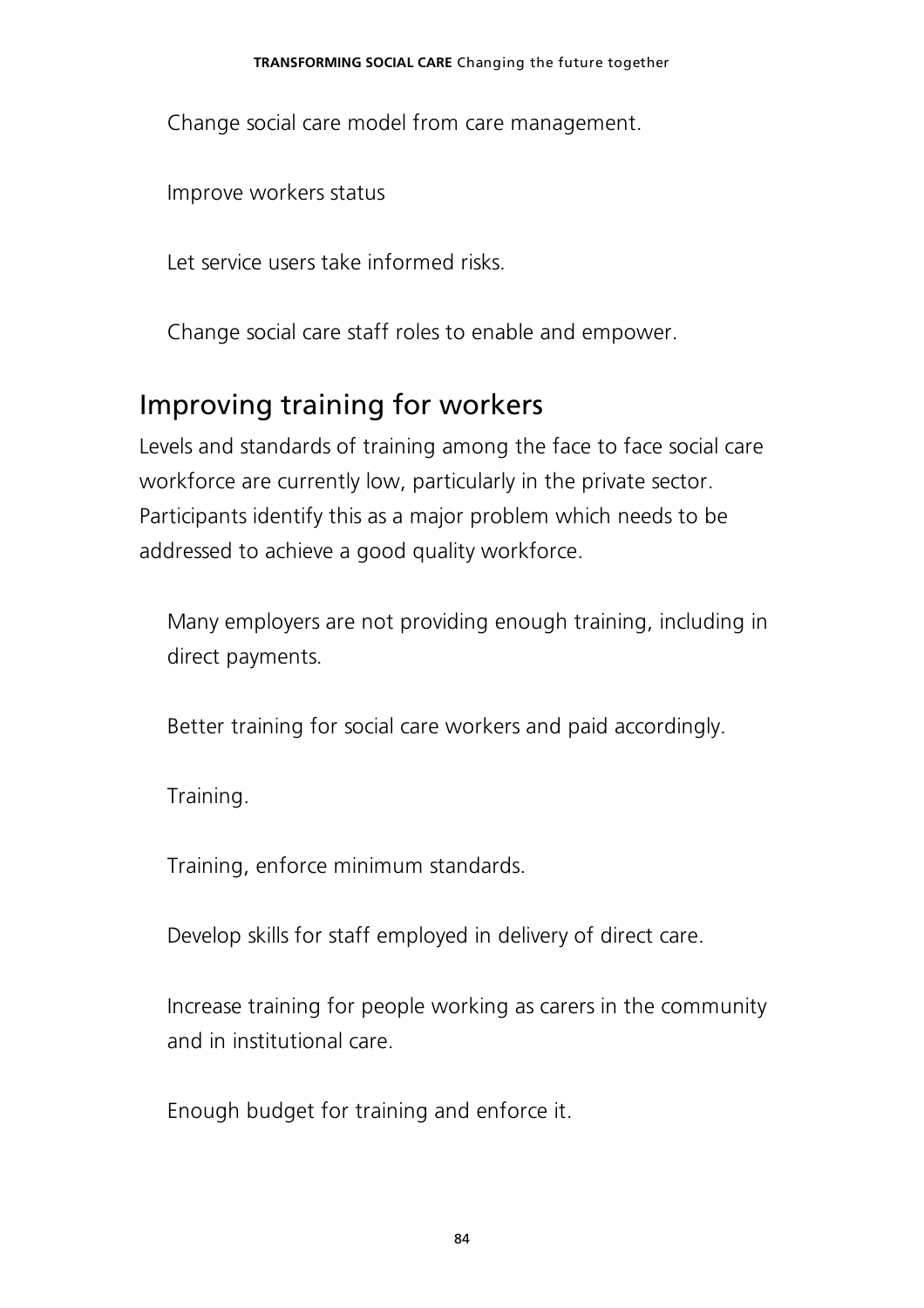#### Improving the social work role

Finally people talk specifically about the need to improve the social work role. Social workers are the key professional group in social care. There have been growing concerns that their role has been undermined both by its bureaucratisation and by them increasingly being put in the position of being rationers or 'gatekeepers' of services, restricting access, rather than providing support to service users.

Free up professionals from paper work. They need to do they job they want to.

Good social workers end up doing managerial roles and not carrying cases.

Social workers moving from a gate keeping to an advocacy role.

From a social work perspective, go back to long term social work instead of short term interventions, so the social worker can build better relationships with people.

More professional care that gives people real choice and supporters with the right attitudes without red tap and extra admin[istration].

Listen to service users. Social workers making decisions with service users not implementing them without consultation as I feel happens [now].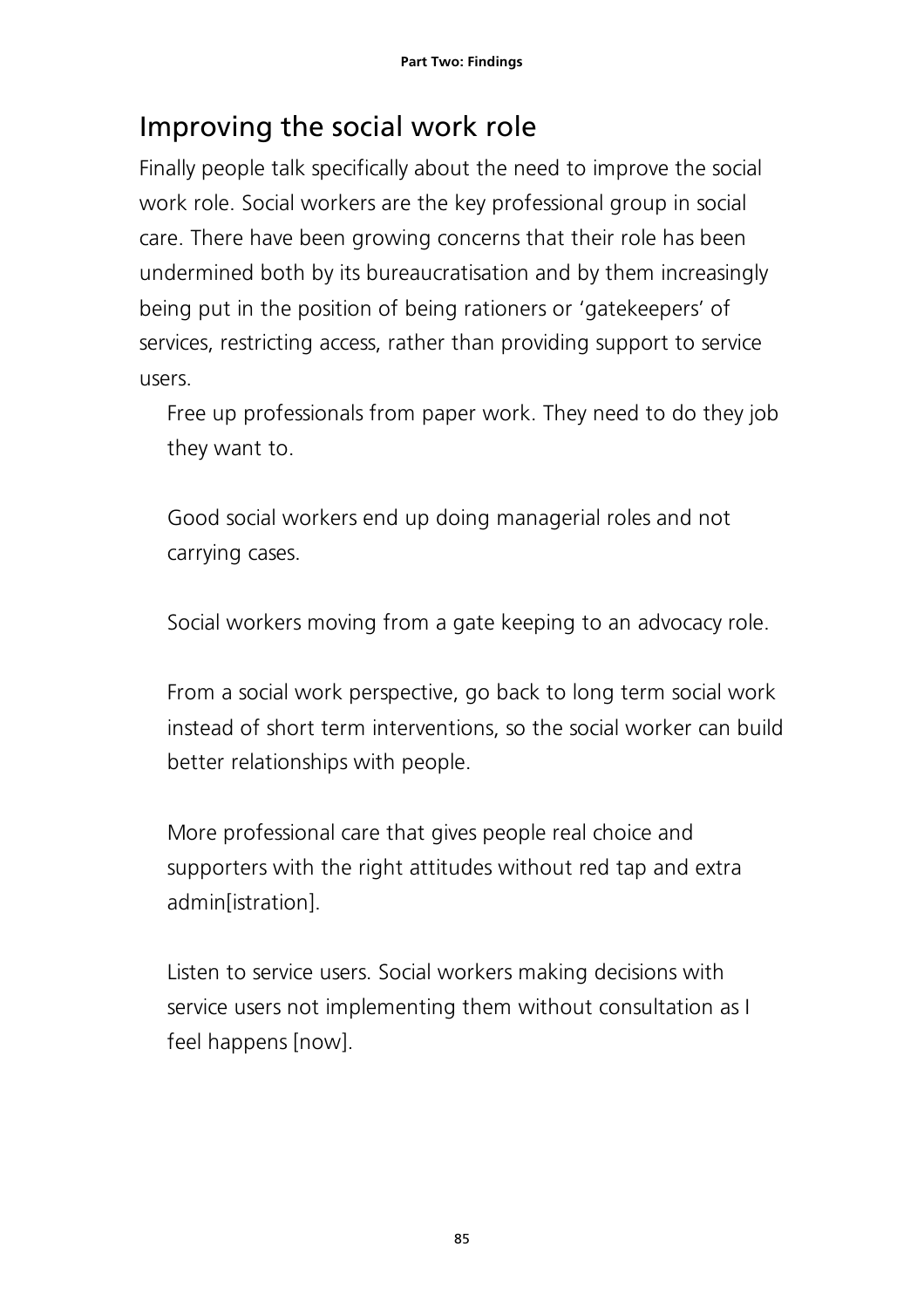## 3. Better, more appropriate services

A wide range of changes are identified by participants to provide better services. However, their comments mainly focus on the need for;

- Improved access to support and services
- Self-directed support
- Deinstitutionalisation

#### Improved access to support and services

This generated by far the greatest number of comments. People raise concerns about the need to be able to go to one place to sort out their support needs, the need for flexibility in services and for services to be preventive in philosophy, not waiting until things get worse or go wrong and also for access for particular groups facing marginalisation and exclusion.

We need a one stop shop.

Local authority to provide 24 hour care at home – not care homes.

There should be free phone contact. Most of the people that need to contact (social services) can't afford to worry about the cost of the call.

Simplify the system.

Implement the Disability Rights Commission Neurodiversity and Autism Action Group Majority Report which includes a charter of essential needs to be met.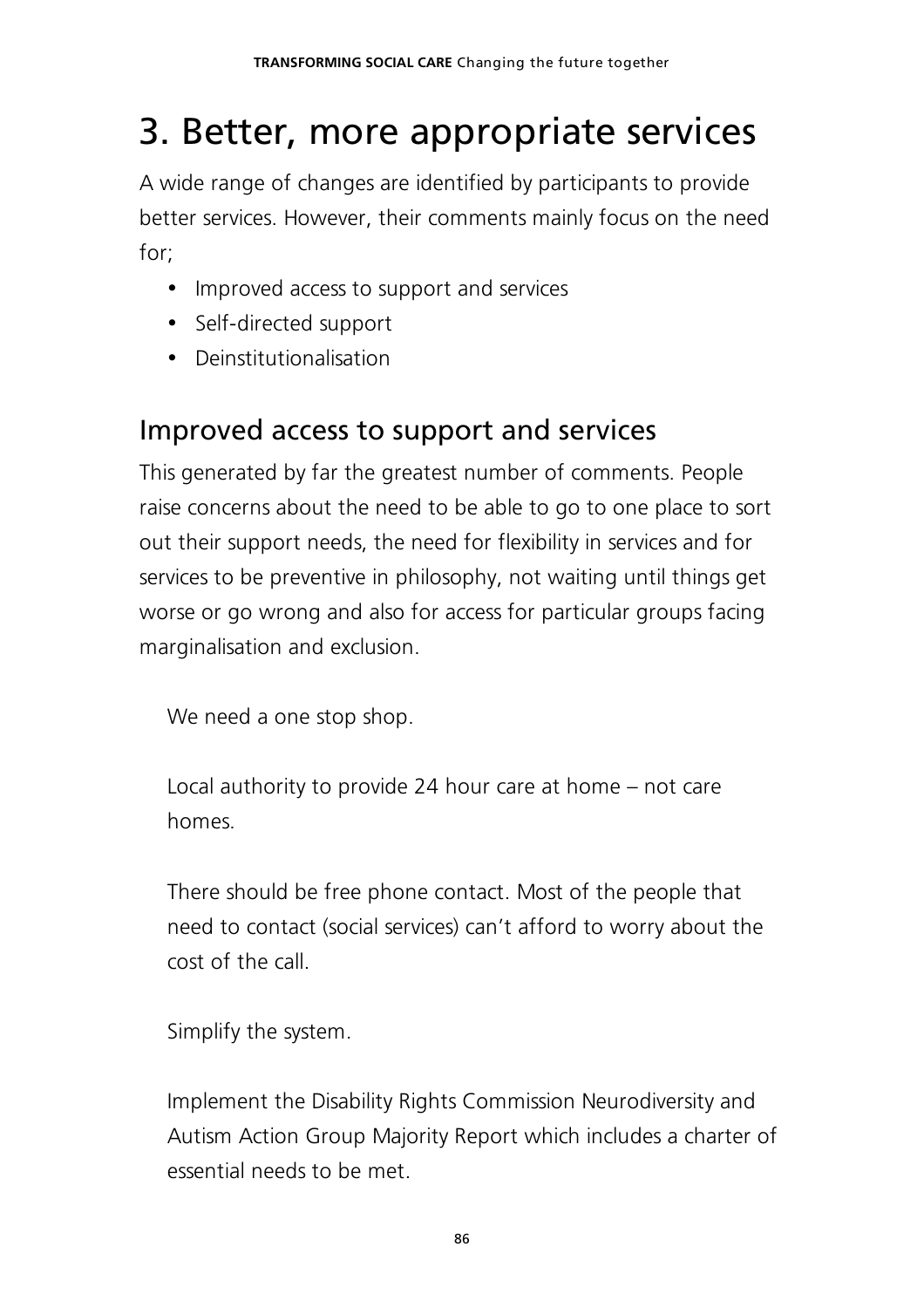You save by getting neurodiverse people out of prison by screening people at point of arrest. Neurodiversity includes mental health, head injury, brain injury an strokes, degenerative neurological conditions.

One stop shop with free phone.

There is insufficient attention paid to all the anomalies and inconsistencies in systems for supporting social care service users through direct payments, self-directed support, individual budgets and so on compared with other funding systems, for example for parents and unemployed people.

Money on preventative work will save money on acute needs.

Early intervention with support if requested. Compulsion is against citizens' human rights.

#### Self-directed support

The next most common focus for people's comments is self-directed support; that is direct payments and individual budgets. Their aim is to put the individual service user in charge of the state funding to which they are eligible (which may come from a range of streams) to work out their own package of support.

The government is now placing an enormous emphasis on such selfdirected support or personalisation, as we saw earlier from the comments of David Behan, the Director General of Social Care. The aim is for all social care to be based on a model of personalisation. However, what is interesting about the feedback from this event, is that personalisation was not identified as a key route to bringing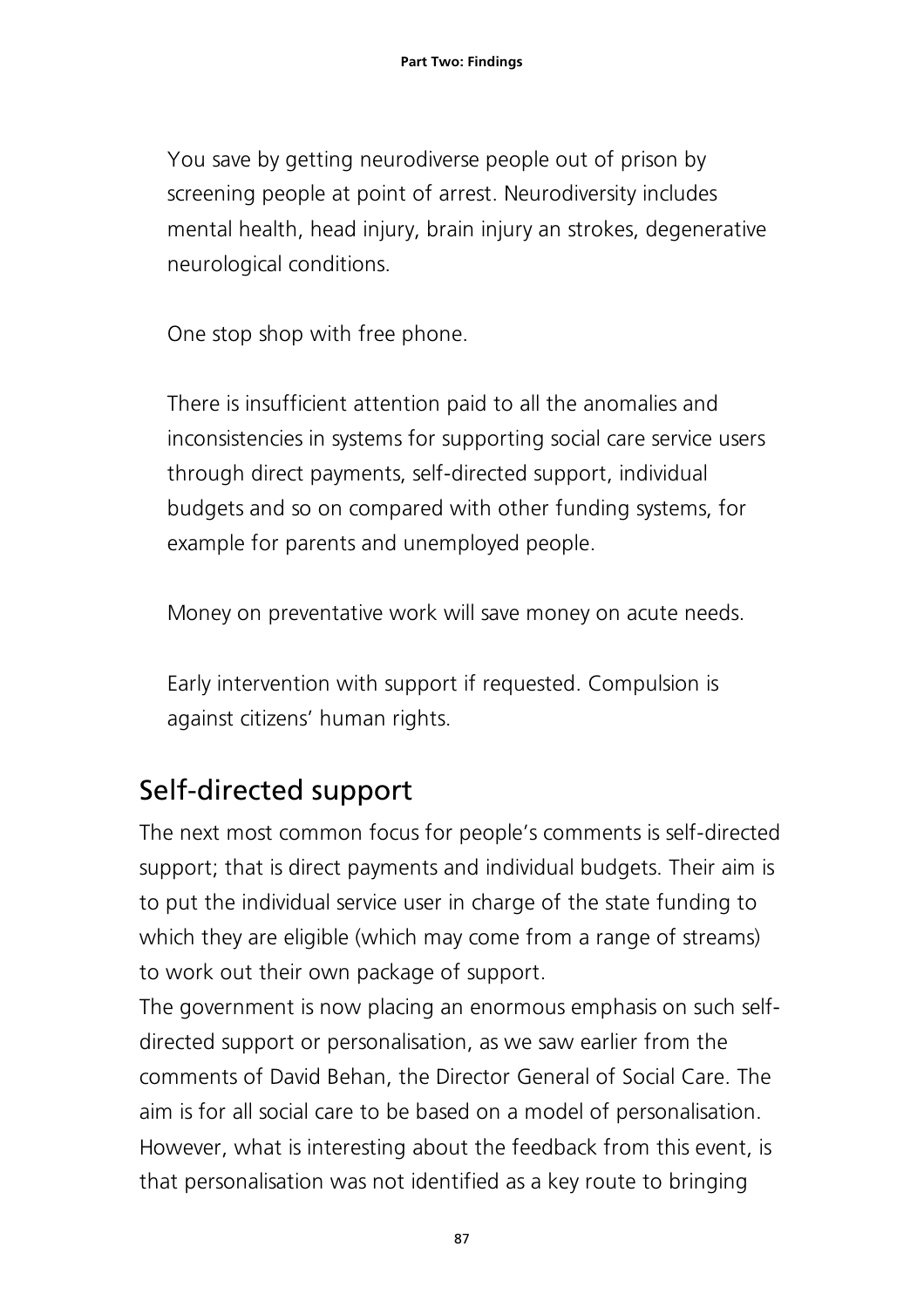about change in social care and was certainly not seen as a key means to improving it. Indeed, in their comments about individual budgets, reservations were raised. There wasn't unanimous support for self-directed support and some mention made about the importance of ensuring an adequate infrastructure. Thus:

Money to service users will save money on institutions.

Opposed to people being pressurised and bullied into individual budgets.

Change through individual budgets.

Individual budgets for everyone.

#### Deinstitutionalisation

Getting people out of institutions is the third issue that commanded a number of comments from participants. Nearly half a million adults, mostly older people still live in residential homes in Britain. But participants also express concern about the way that social care service users are also ending up in other kinds of institutions, notably prisons.

Moving people out of institutions.

No to all institutionalised care as a basic human right.

A lot of people are locked up in the prison system. I have been arrested many times for being autistic. They take me in and I know they will not meet my needs.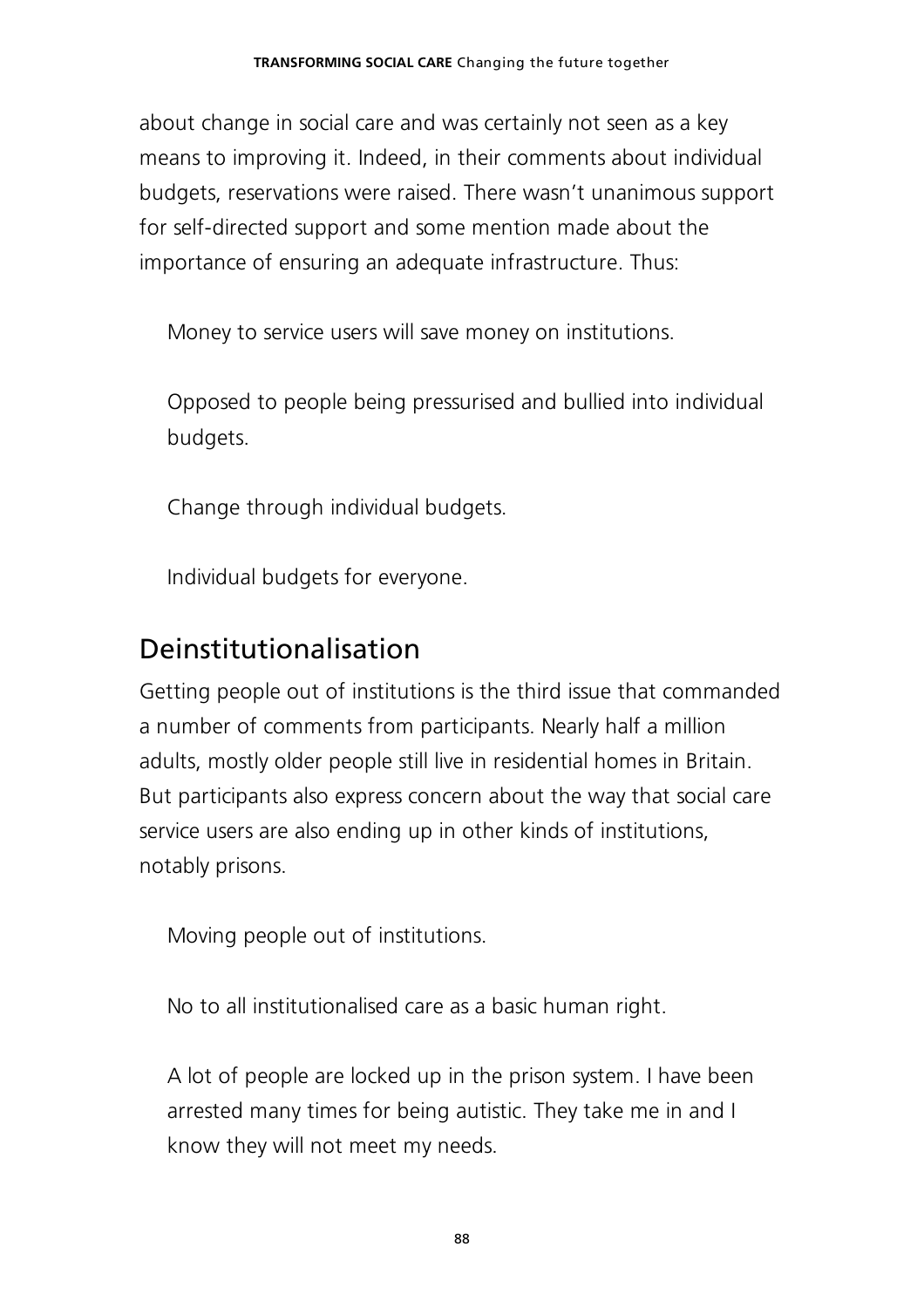There was one case where there was an ASBO for a lady committing suicide and other people with Aspergers and ADHD and especially Tourettes. What kind of society does that make us if we are criminalising some of the most vulnerable people in society?

#### Other improvements to services

People also comment on the need for other kinds of improvement in services, notably the establishment of minimum standards, greater reliability in services, better management of risk and the need for more advocacy support.

Who will set the minimum standards for support? Would we get a Rolls Royce, a Ford or a Mini kind of service?

Equity/equality

My home care is up and down. Sometimes I get it but other weeks it seems to be late.

Stability in services. Not change for change's sake.

Make the auditing commensurate with the risk. If there is loads of risk, then check. If not then don't.

We need creative ways to look at keeping people safe. Regulation as it stands doesn't do this.

Advocacy by independent people and access to free legal advice.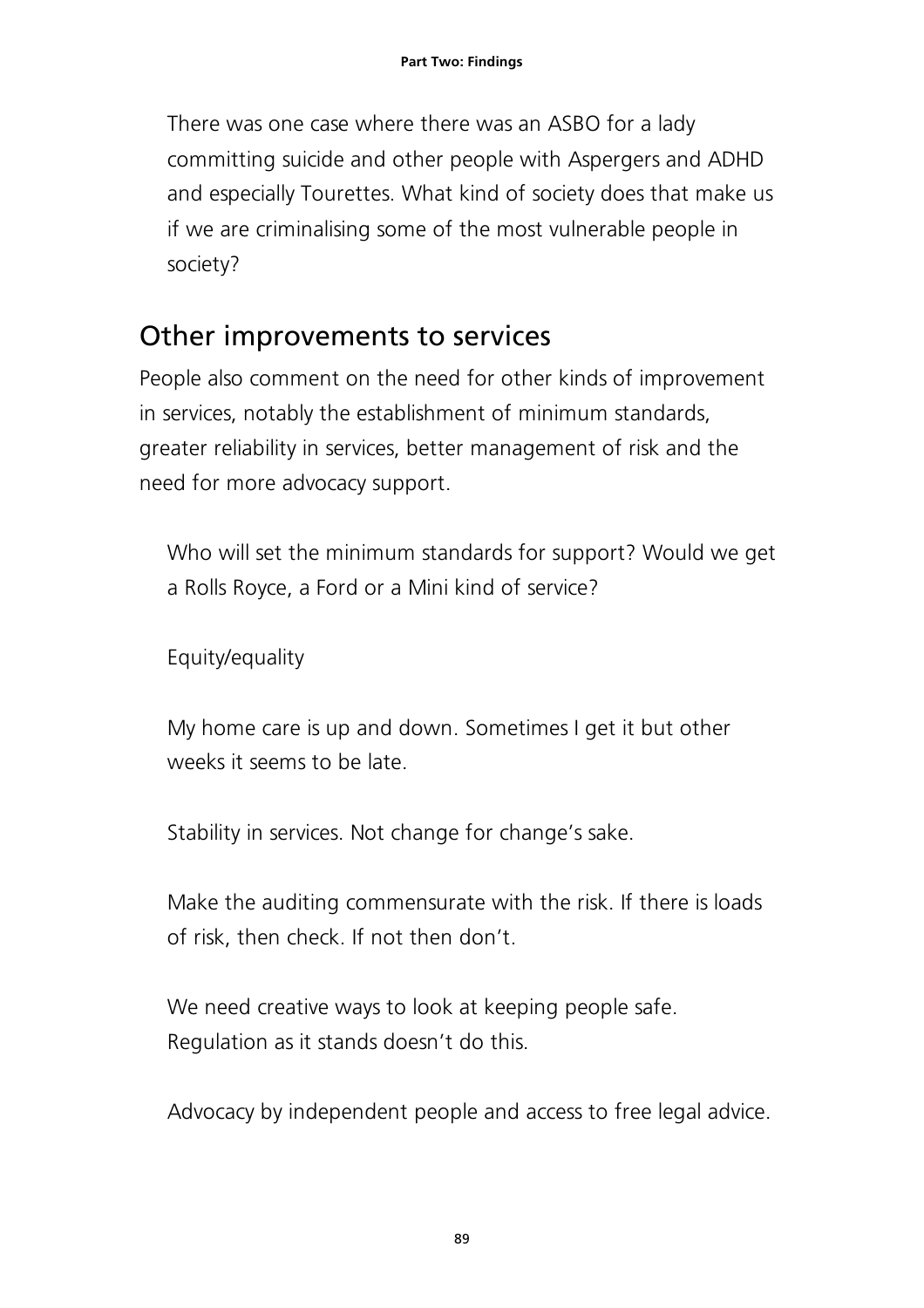## 4. Improved funding

Improved funding ranks next in people's concerns. People's main concern is the need for more funding for social care. Issues are also raised about where the money should go and the costs of not spending enough on social care. Thus:

There aren't enough resources for all budgets.

More money to local social services.

A larger budget allocation from the government to take the pressure off social services cut-backs.

More money!

How much does it cost *not* to provide appropriate social care support?

Participative budgets. Give money to affect change to people affected.

More money for social services.

Some people feel that there need to be separate funding streams for some disadvantaged groups, but others disagree.

There must be money spent on people included as having Autistic Spectrum Disorder.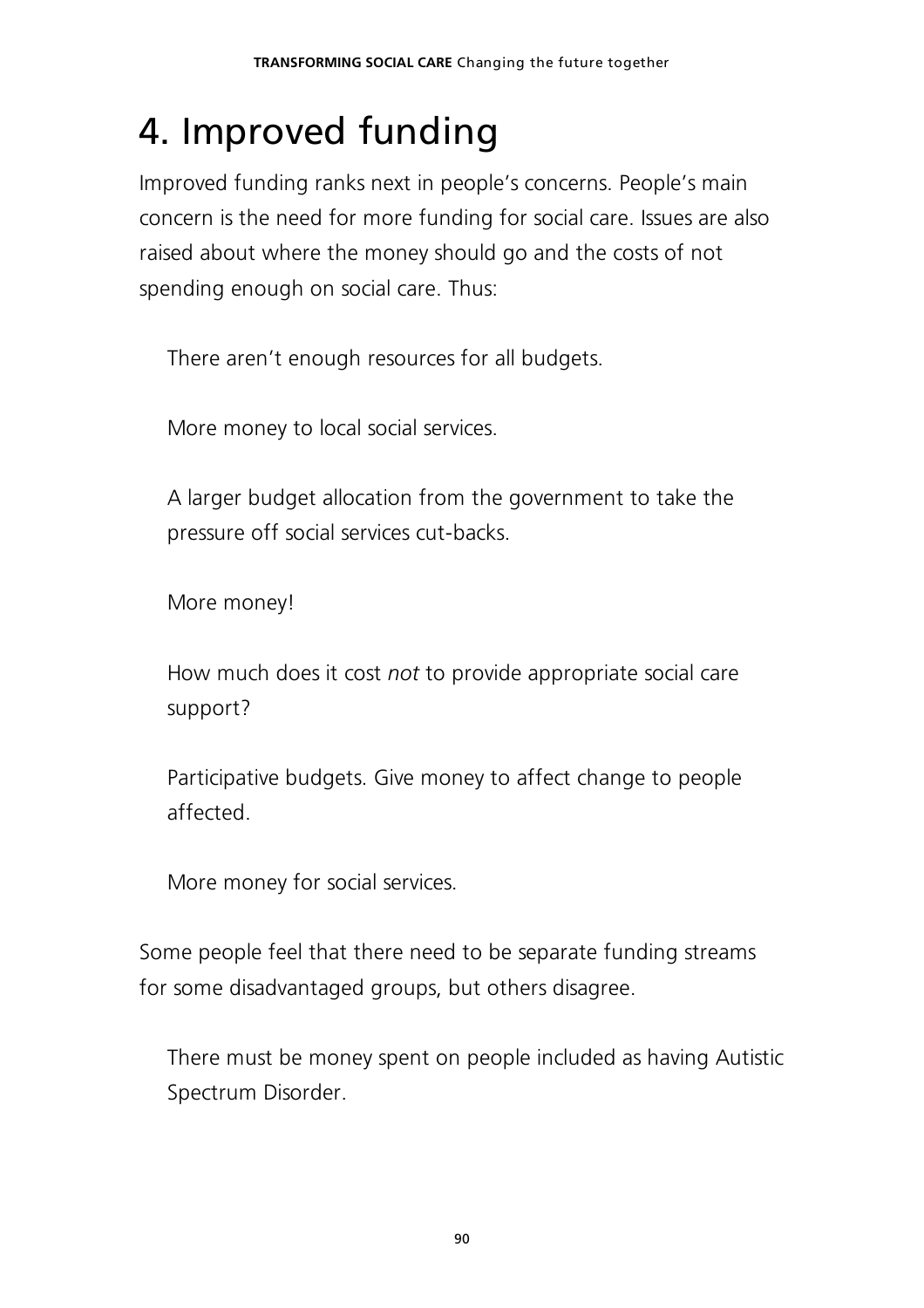Nearly a quarter of comments, however, also stress the need to make better use of existing funding.

Restructuring in terms of how funding is spent.

Better use of present resources. This would free up funds to provide support to others.

## 5. Changing from a restricted to an accessible universal service

While the NHS is a universalist service, largely available free at the point of delivery to everyone, social care is a means tested service and in recent years narrowing eligibility criteria have increasingly limited access to it and increased cost.

Close behind participants' calls for more and better funding for social care, is their view that it should change from being a meanstested to a universalist service. Participants call for the removal of narrow eligibility criteria and the ending of means testing. Thus, for example, they say:

No means testing!

Get rid of panels and eligibility criteria and provide an individualised service

community care charges work unfairly – needs change!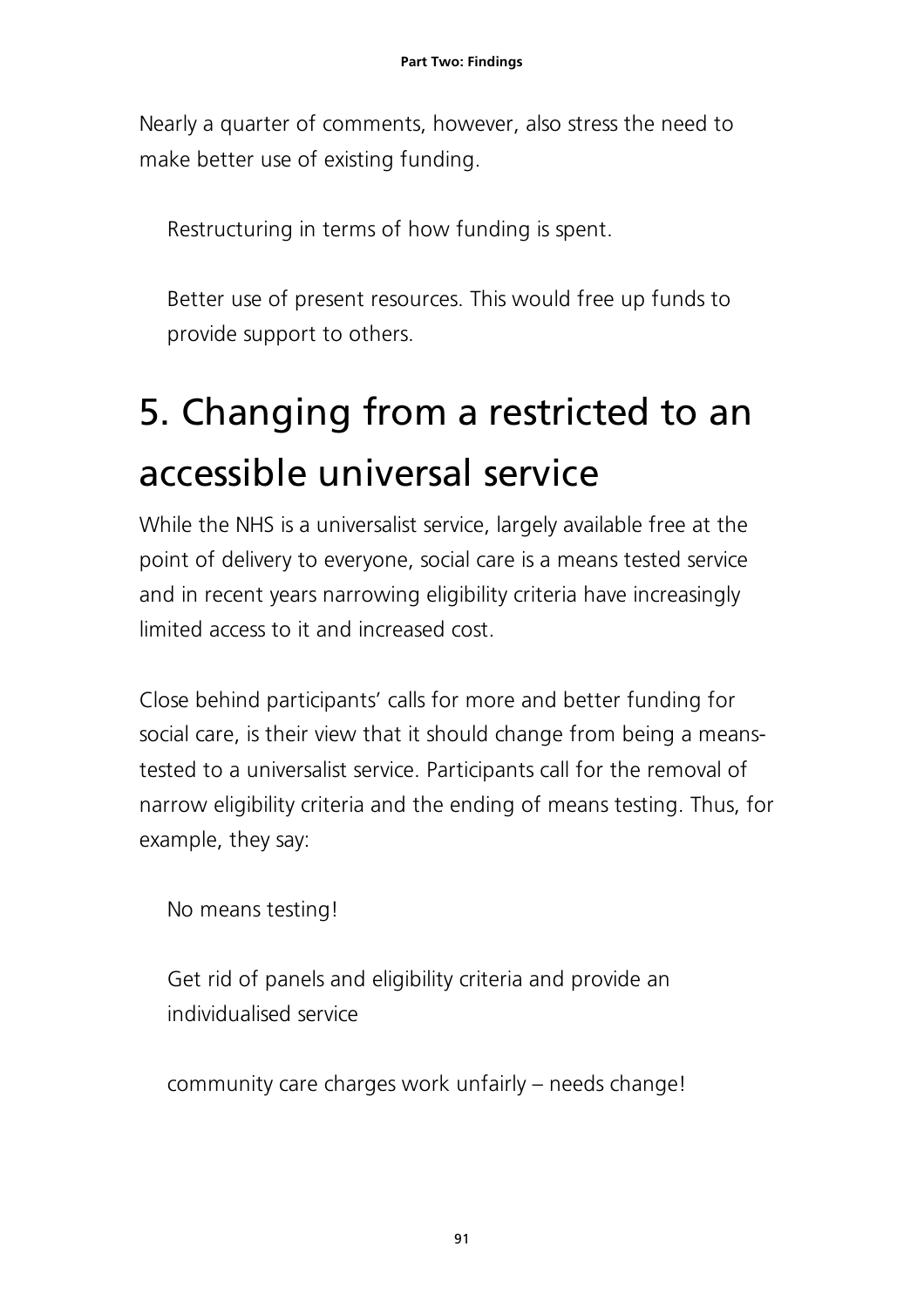Remove narrow entitlement criteria – use common national criteria.

People talk instead of the need for social care to be available as of right.

Having a rights based system which is appropriately resourced; more money and better use of the investment.

Funding support through a national rights-based system rather than a more discretionary, inconsistent local authority system.

Rights based entitlement

Most of the comments included under this heading emphasise the need for a universal service available for all.

Non-disabled people depend on care. We all need it. Acknowledge the universal need.

Include people who are self-funded.

Care and health service should be available to all.

Meaningful universal access, include, for example, parenting skills (development) for all parents.

Acknowledge that personal assistance should be a universal service.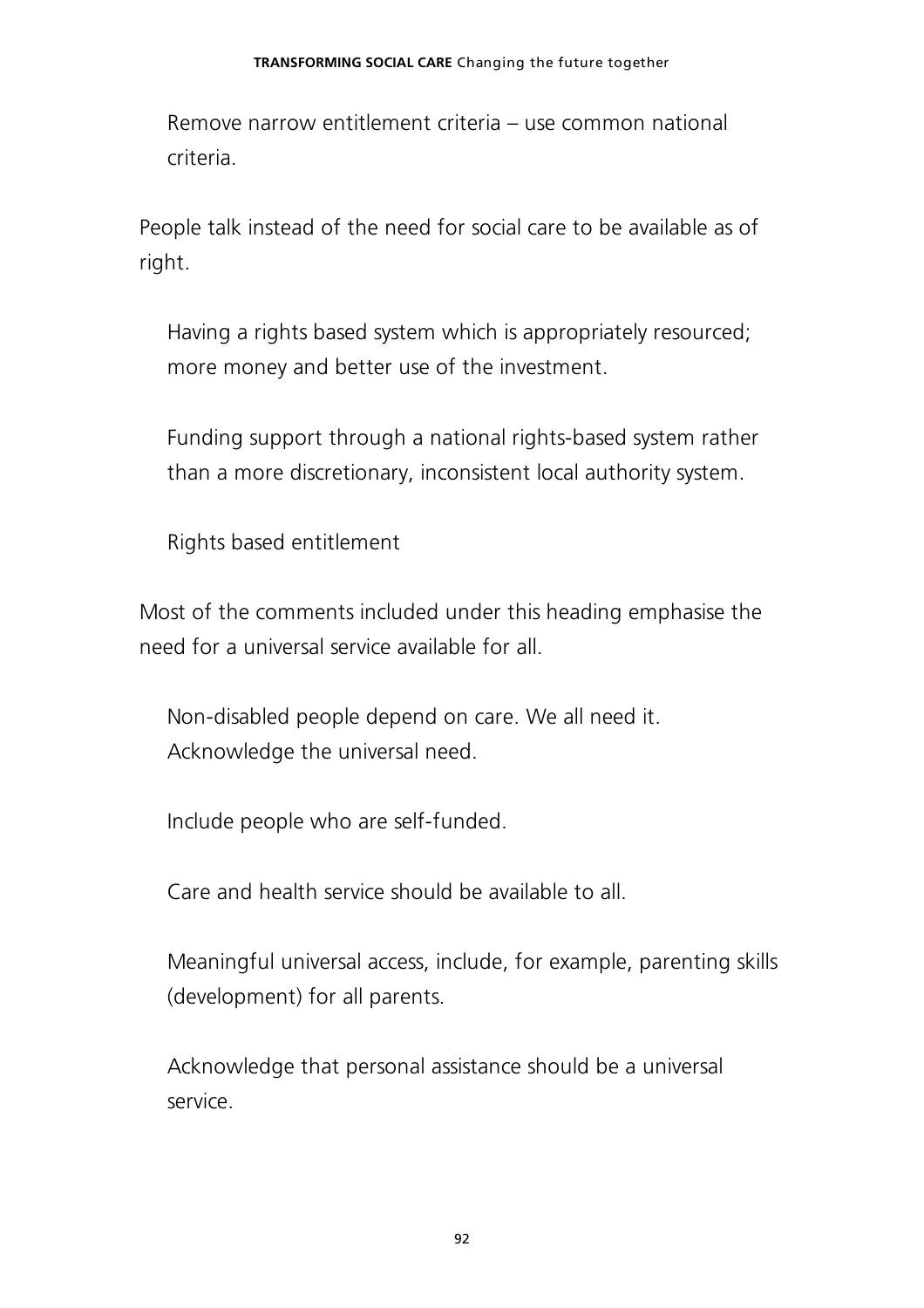It should be equal across the country. How can we do this when local authorities can make their own decisions?

Universal entitlement, factoring in possible risks of freeing up resources to enable it, as with health and education. Social workers supporting people not (being just part of) bureaucratic systems.

Everyone gets an equal and adequate support service.

A universal service with the same social and financial status given to other necessary services like health, education, etc.

Always told there isn't enough money.

Government has begun to talk about making a 'universal offer' in social care, for example, providing information and advice to all people who may need social care support, including self-funders and not just those paid for by the state. But it is clear that where participants talk about universalism they mean entitlement to social care support overall, not only to information about it.

## 6. Policy and provision based on rights and independent living

The next two issues people highlight are both concerned with the values which they think social care should be based on. The first of these stresses the importance of social care being based on a rights based approach and the philosophy of independent living. Independent living is the philosophy developed by the disabled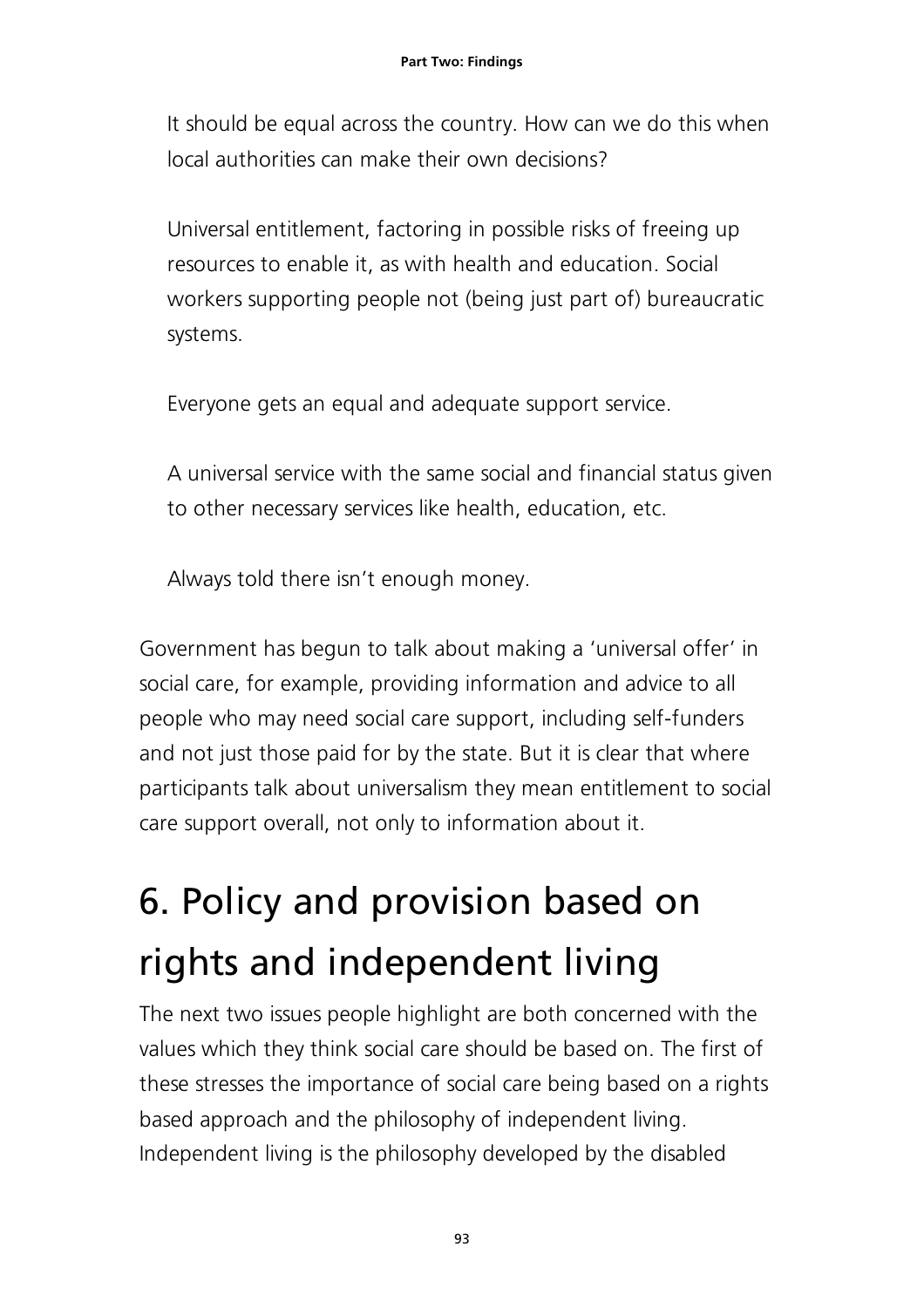people's movement which seeks to replace traditional understandings of them as dependant, with an emphasis on them to have control over the support they receive and equal access to mainstream life and services.

The philosophy of independent living is based on the social model of disability, which draws a distinction between the individual's perceived impairment and the discriminatory reactions they encounter in a disabling society. It does not mean standing on your own two feet, but rather to have the support to live on as equal terms as possible with other (non-disabled) people.

Make the duties of various statutory and non-statutory bodies to respect and meet the legal rights of individuals pro-active, not reactive and rights-based, not powers and duties-based system.

When people are enabled to be independent they become better citizens. They might employ people (who pay tax) Because they are out and about, they have spending power and they are *active citizens*, working, volunteering, etc.

For people's requirements to be listened to and acted upon in the framework of independent living. Better funding and training.

Promote independence and listen to what people want.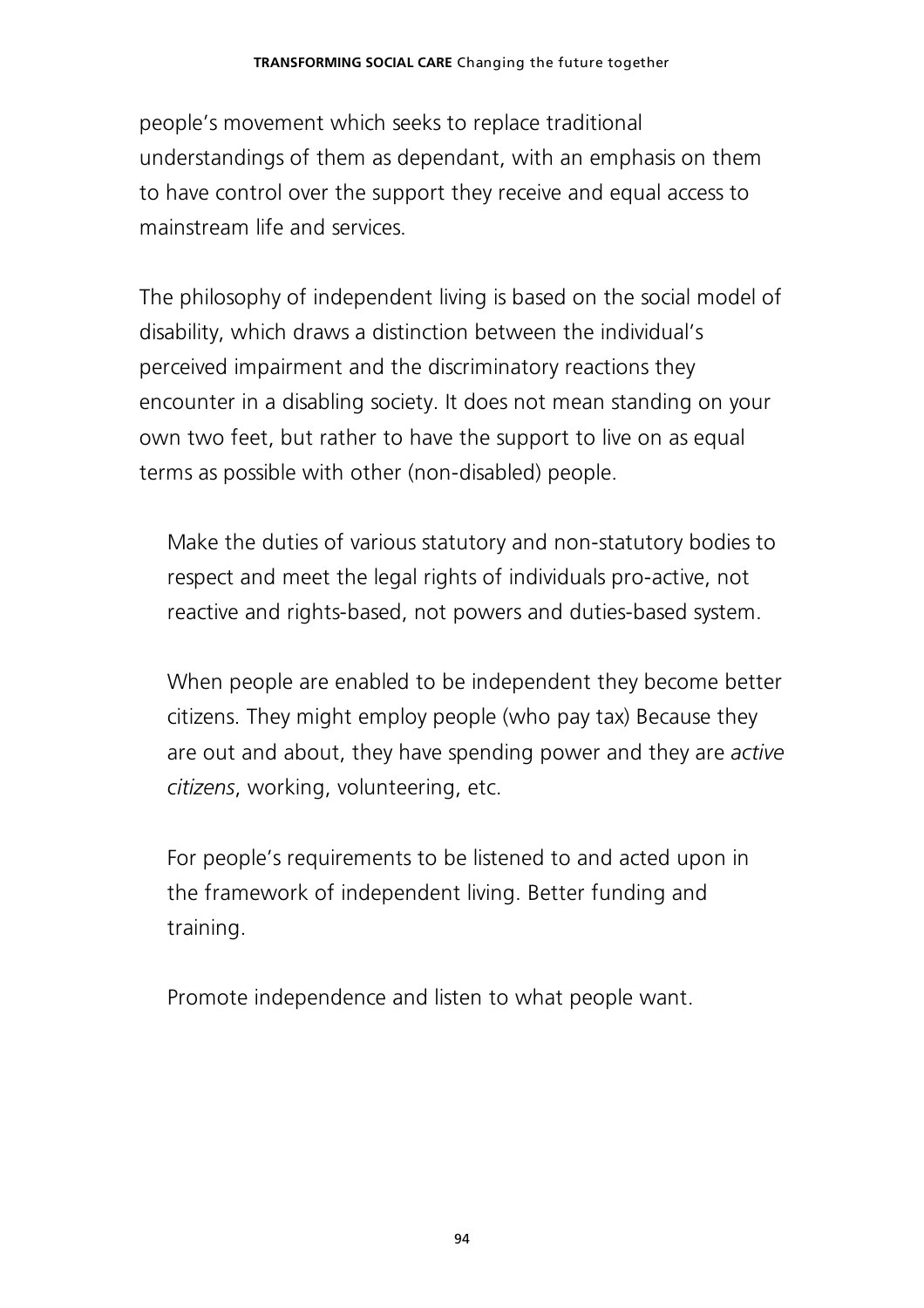## 7. Policy and provision based on an holistic approach to people

Two sets of comments are included in this category. First, those relating to people's sense that services and support need to be more locally and community based, reflecting the natural arenas that people live in and the links with other services and aspects of their life. Second, and related to this, that services need to see the individual as a whole person and seek to address the whole of their identity, rather than be based on narrow notions of particular 'social care' needs. This also highlights the need to address the improved integration of services. While this is most often talked about in policy discussions in terms of the integration of health and social care, in their comments people tend to go much further. Thus they say:

Focus funding on local community with identified needs, with the community to explore local solutions and develop appropriate services.

Very local, street or neighbourhood based social care workers available 24/7 that everybody could take their concerns to.

We need to use planning legislation to have fully accessible environments.

We need to link health care and housing.

Link social care to health (more).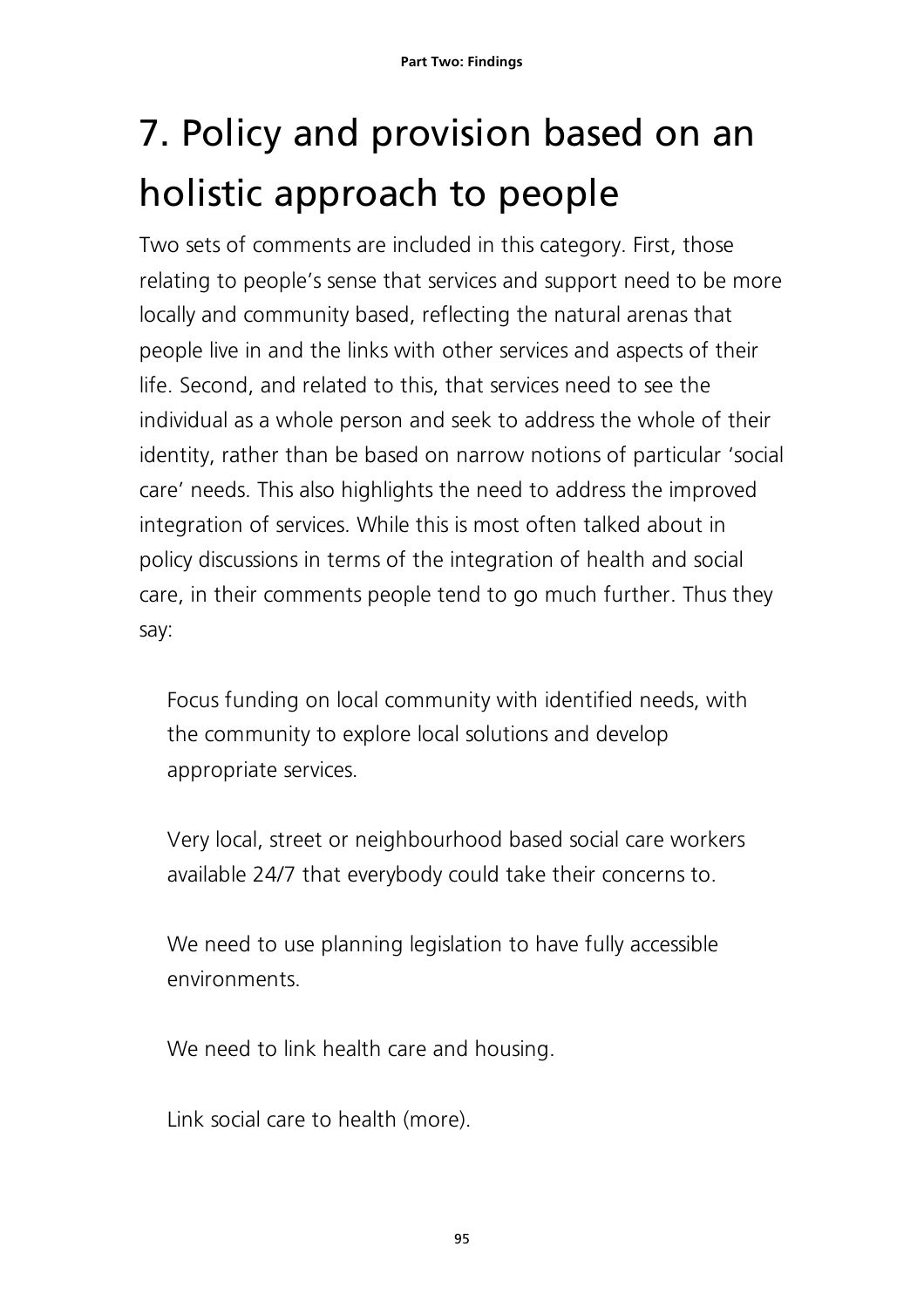Link social care to health, housing, benefits, justice.

Remove the distinction between nursing care and personal care.

Change the perspective of social care to stop focussing on services and 'need', really listening to people's views and focussing on how people want change to their lives and how their decisions can be maintained.

More team working between other organisations. I agree with the comments that it is 'life needs' not 'health' or 'social care' needs that we should be focusing on. Individual solutions for individuals.

## 8. Improved social care organisations

While participants mainly focus on improving policy, practice and funding in their comments, the final issue they identify is concerned with the need for organisational change in social care. There is a sense that social care's organisational structure needs to be improved. Both the statutory and for profit sectors are mentioned:

The problem of agencies trying to make a profit

Change the organisations

Simplify the system.

Getting the location of policy and financial control right. Where should social care are be located [what kind of organisations]?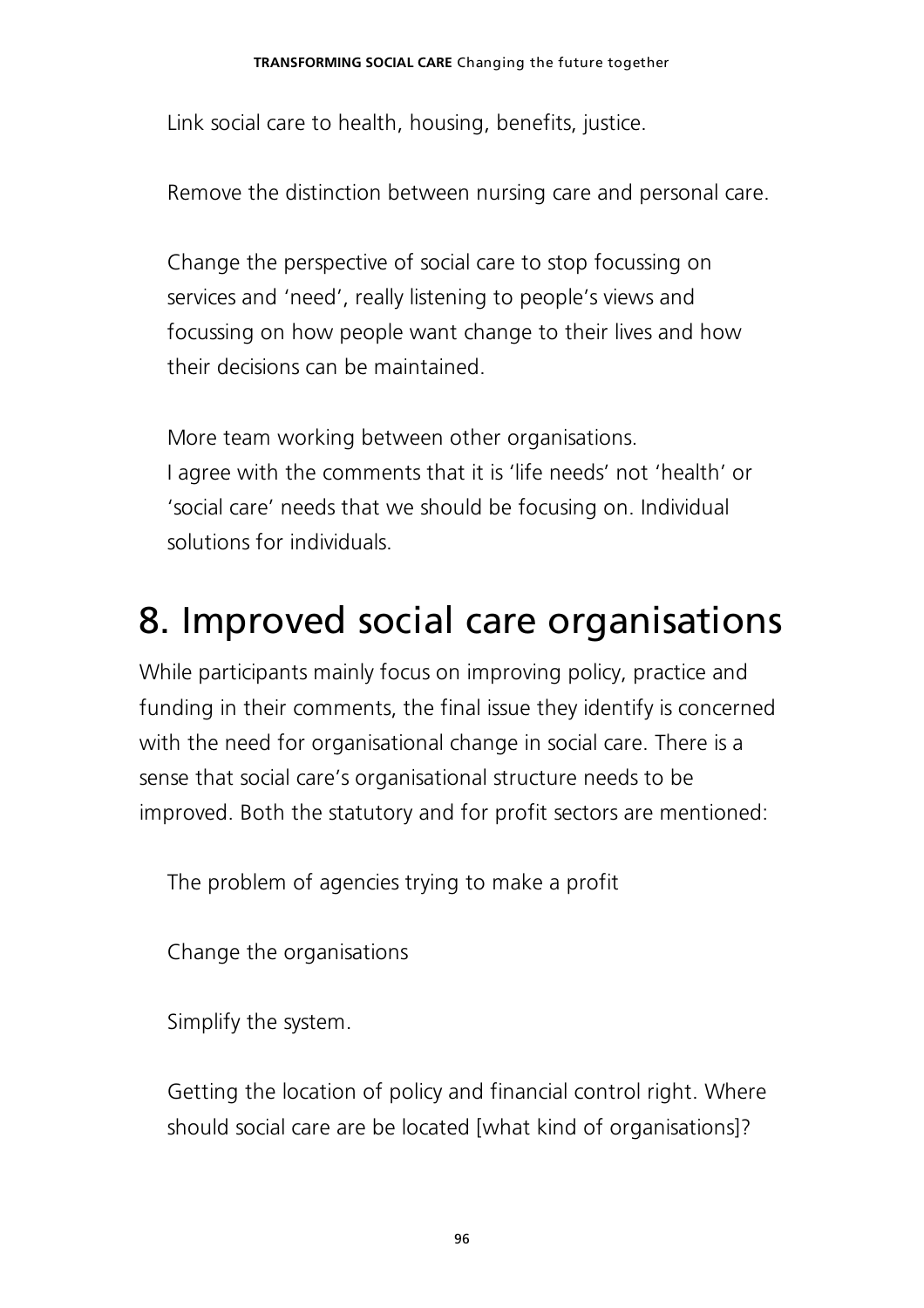The comments most often made in relation to organisations are concerned with reducing what people experience as their increasing bureaucracy. This is of particular interest, given that social care is a policy area that was one of the earliest to be subjected to structural change under Mrs Thatcher's governments under the mantra of cutting state bureaucracy.

Take bureaucracy away.

Less bureaucratisation – especially in local authorities – reduce how many resources are taken up by running the system.

Cut red tape.

Shift the emphasis from performance indicators back to social care.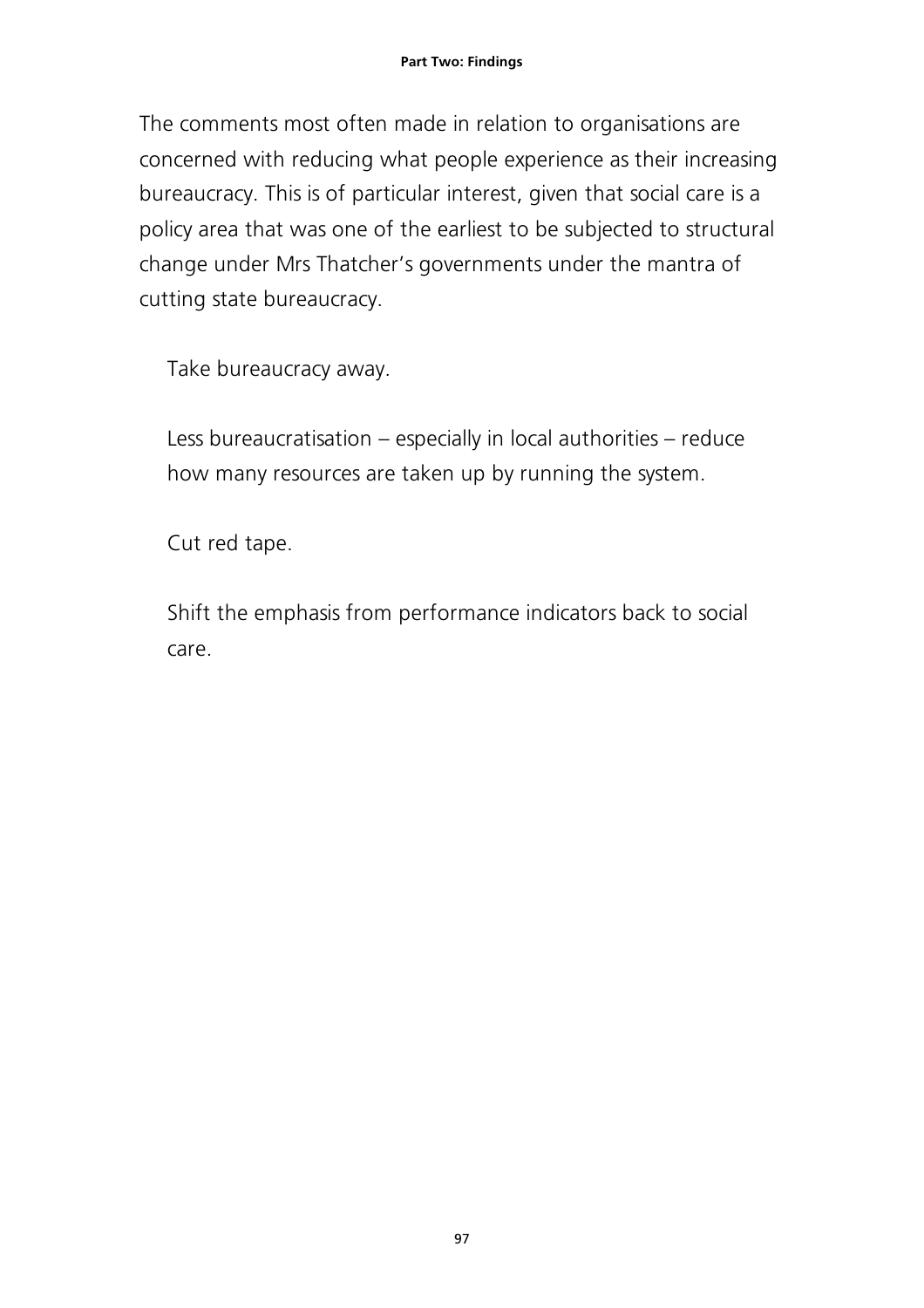**TRANSFORMING SOCIAL CARE** Changing the future together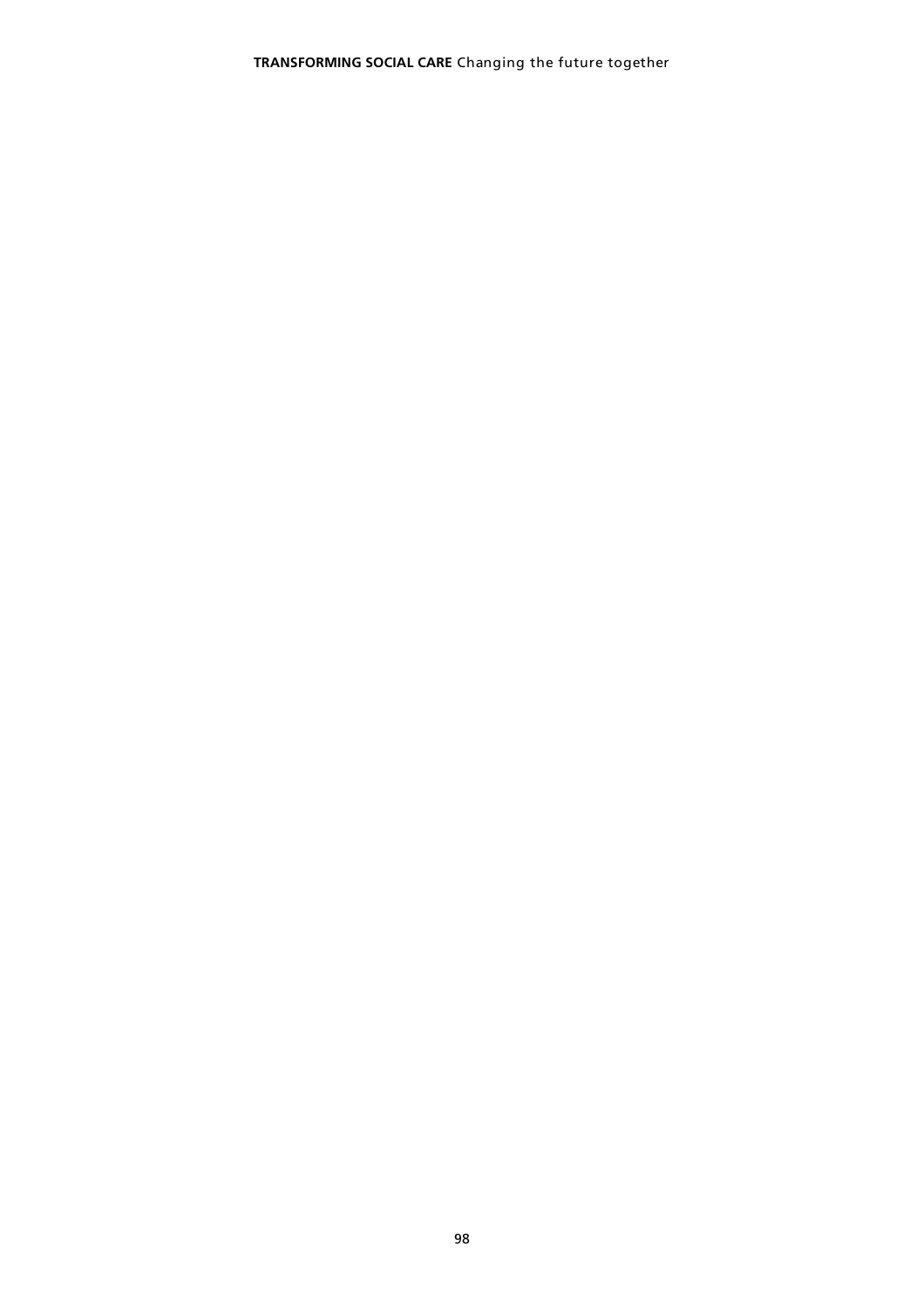## **Part Three**

# **Conclusion**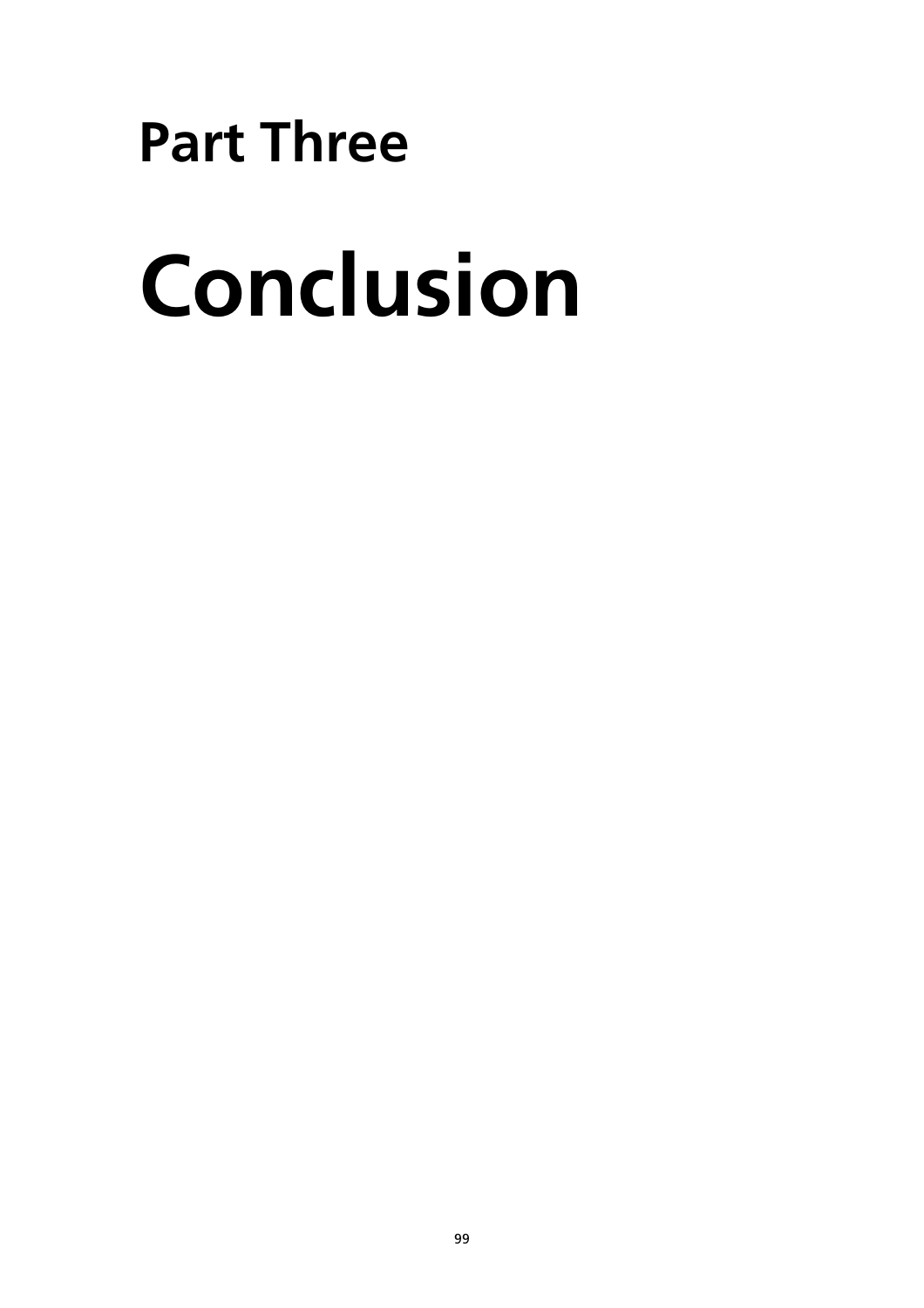## **Conclusion**

## The need for social care reform

There is now broad agreement, including from government, that social care policy and provision require reform. The government is now advancing radical proposals for such reform. What is interesting when we look at what everyone has to say about reforming social care is how similar their suggestions are. So much of what people seem to want, is the same as what government says it wants to do. The government prioritises the need to improve the training of the workforce, to make services more preventative, to increase user involvement and to treat people who use social care services with dignity and respect. The same concerns were highlighted at the event which we are now reporting. Of course the big issue will be how to convert the rhetoric into reality.

A rich and complex picture of the changes that are needed in social care and how to achieve them emerges from what service users and policymakers say. It can no longer honestly be argued that all people are asking for is more money or more of the same – even though these may have a part to play. Service users are now able to formulate sophisticated proposals for reform and how to achieve it. They make clear, as they have long done, that they want things that are genuinely different from the past.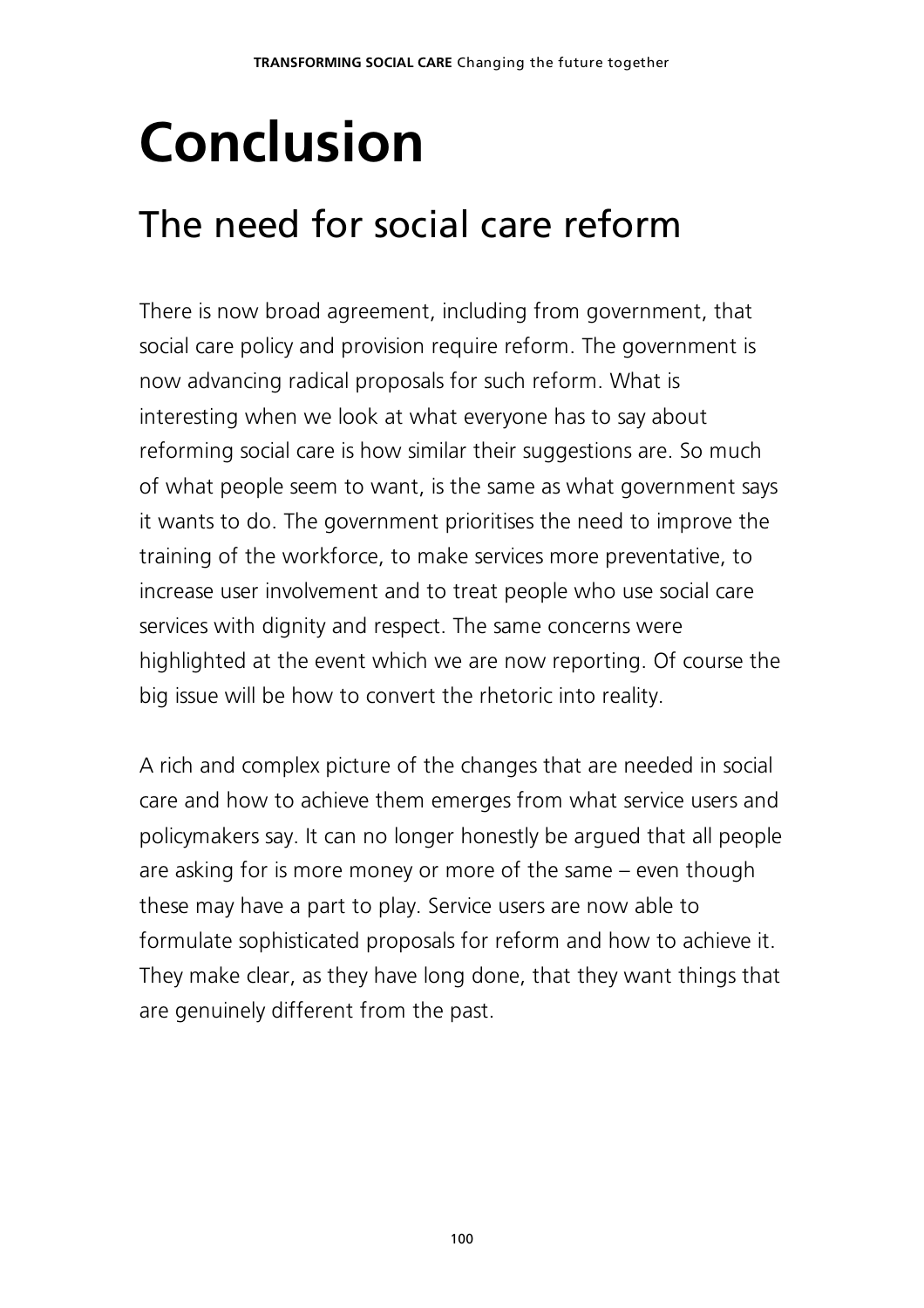## How to achieve change: the importance of involvement

It is the issue of how to achieve real change (rather than just what that change should look like) that is often forgotten. However, it was a central concern of this event. Here we see that participants have a lot to say about how change really can be made possible. Their key proposals for achieving change are for:

- More campaigning and lobbying
- More education
- More positive media involvement
- The building of alliances
- Challenging stigma
- More say for service user organisations
- And at the same time, crucially, social care services that can show themselves as worthy of more investment and priority

Thus they don't see it as something that is likely to happen just through the conventional top down processes of social policy. External pressure from service users and others is seen as essential. If social care is to change, then a whole set of attitudes among a wide range of people, including general public, professionals, services and service users, must change. At the heart of all these strategies is the message that there needs to be greater and more effective user involvement. If change is to be meaningful and not diluted during the processes of implementation, then it has to owned by and fully involve service users. It is not enough for government to put together what it sees as a positive programme and then try and set it up for service users and public. It has to be much more of a joint enterprise. So far the evidence is that national government is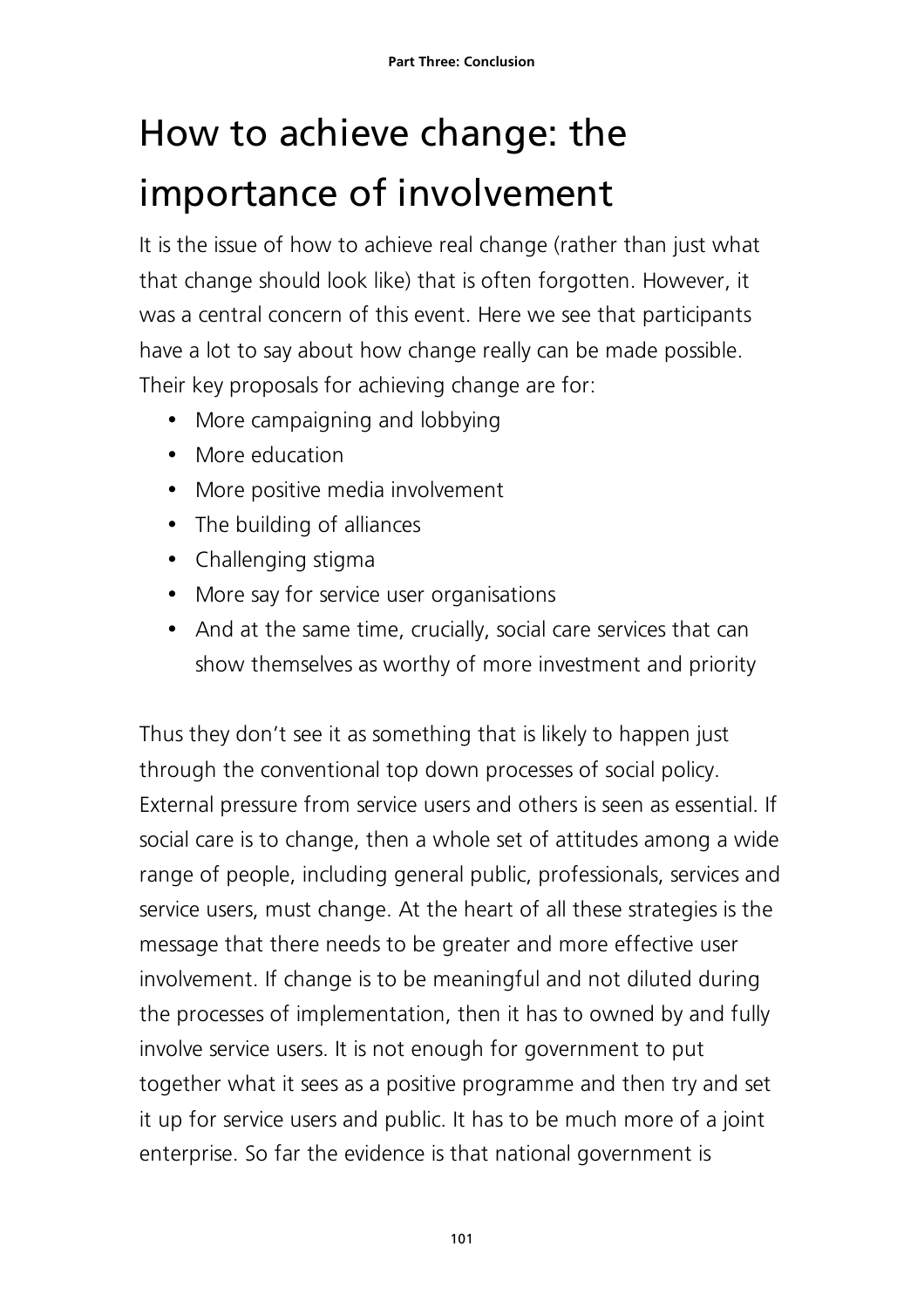coming to understand the importance of effective user involvement, but such involvement is far from being a reality on the ground.

## The support people want: a participatory, rights-based and holistic vision

When it comes to the kind of social care people want, there are also some differences in emphasis between what government is currently saying and what we heard from participants at this event. The government has placed an enormous emphasis on the ideas of 'personalisation', self-directed support and individual budgets. These do crop up among people's priorities, but much less centrally than in government policy statements and there is no consensus about them. There is a strong reminder in what people say that developments like individual budgets are means not ends. What crucially needs to happen is that people's life chances are greatly improved and extended.

Again what is given greatest priority is service user involvement. For most people this is key to real improvement. A much broader conception of improving social care services emerges, which includes better access to support, de-institutionalisation, better quality provision, a greater concern with equity and a positive approach to risk taking. More funding for social care emerges as a taken for granted requirement, not least if the quality of the workforce is truly to be improved.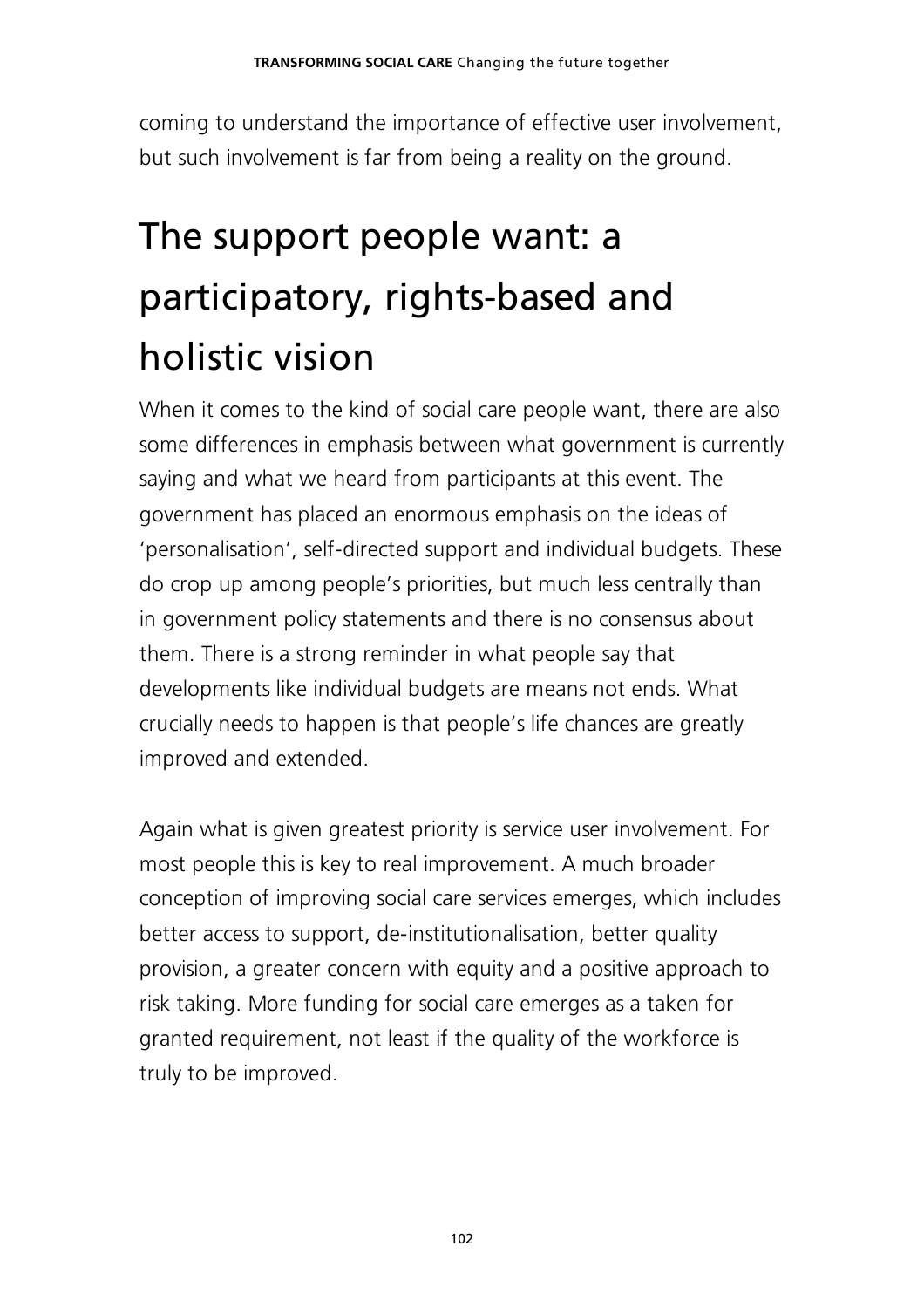## The importance of values

A particular emphasis also emerges on the value base of social care. People have much to say about the need for social care to be a universalist service with an end to means testing and eligibility criteria. There are strong calls for it to be rights based, based on a philosophy of independent living and holistic in approach, truly connected with other public policies, including health, but also extending far beyond it. Such an holistic approach is consistent with the values embodied in the government's new Independent Living Strategy, but as yet far from a reality in both social care and public policy more generally. Here we can see a gap between government and broader views. There seems little political enthusiasm to extend the NHS's universalist philosophy to social care, where notions of 'co-funding', between state and individual, instead seem to be gaining ground. Yet universalism and entitlement to social care by right were highlighted by many at this event.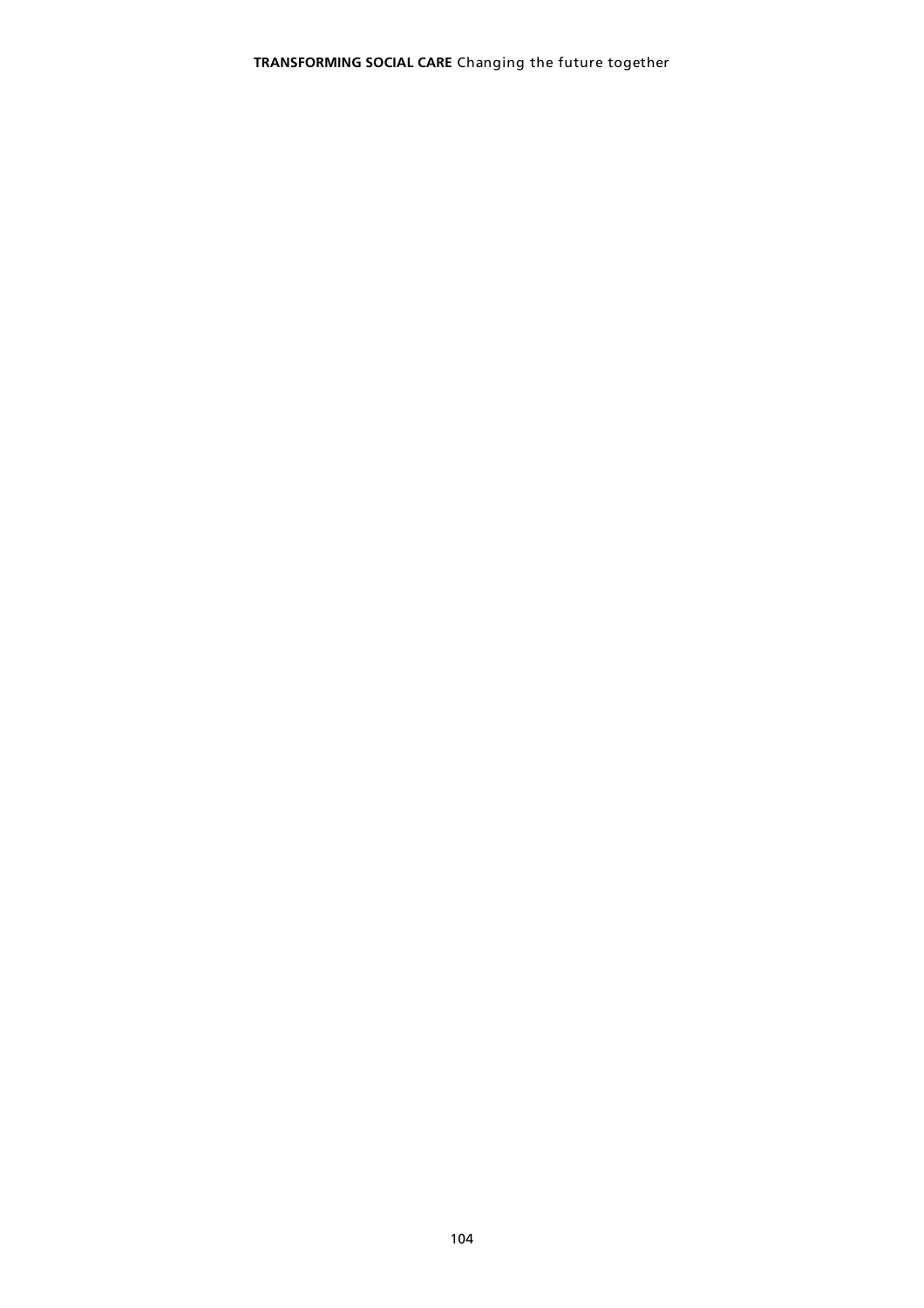## **References**

CSCI (2008) *State of social care in England 2006–2007*, London, Commission for Social Care Inspection.

CSCI (2009) *State of social care in England 2007–2008*, London, Commission for Social Care Inspection.

DH (2005) *Independence, well-being and choice: Our vision for the future of social care for adults in England*, Green Paper, Department of Health, London, The Stationery Office.

DH, (2006), *Our Health, Our Care, Our Say: A new direction for community services*, White Paper, Department of Health, London, The Stationery Office.

DH (2008) *Local authority circular LAC (DH)(2008)1: Transforming social care*, London. Department of Health.

DH and Department for Education and Skills (2006), *Options For Excellence: Building the social care workforce of the future,* London, Department of Health.

Glynn, M. Beresford, P. and others (2008) *Person-centred Support: What service users and practitioners Say*, York, Joseph Rowntree Foundation.

HM Government, (2007), *Putting People First: A shared vision and commitment to the transformation of adult social care*, London, The Stationery Office.

Office for Disability Issues, (2008), *Independent Living: A cross-government strategy about independent living for disabled people*, London, The Stationery Office.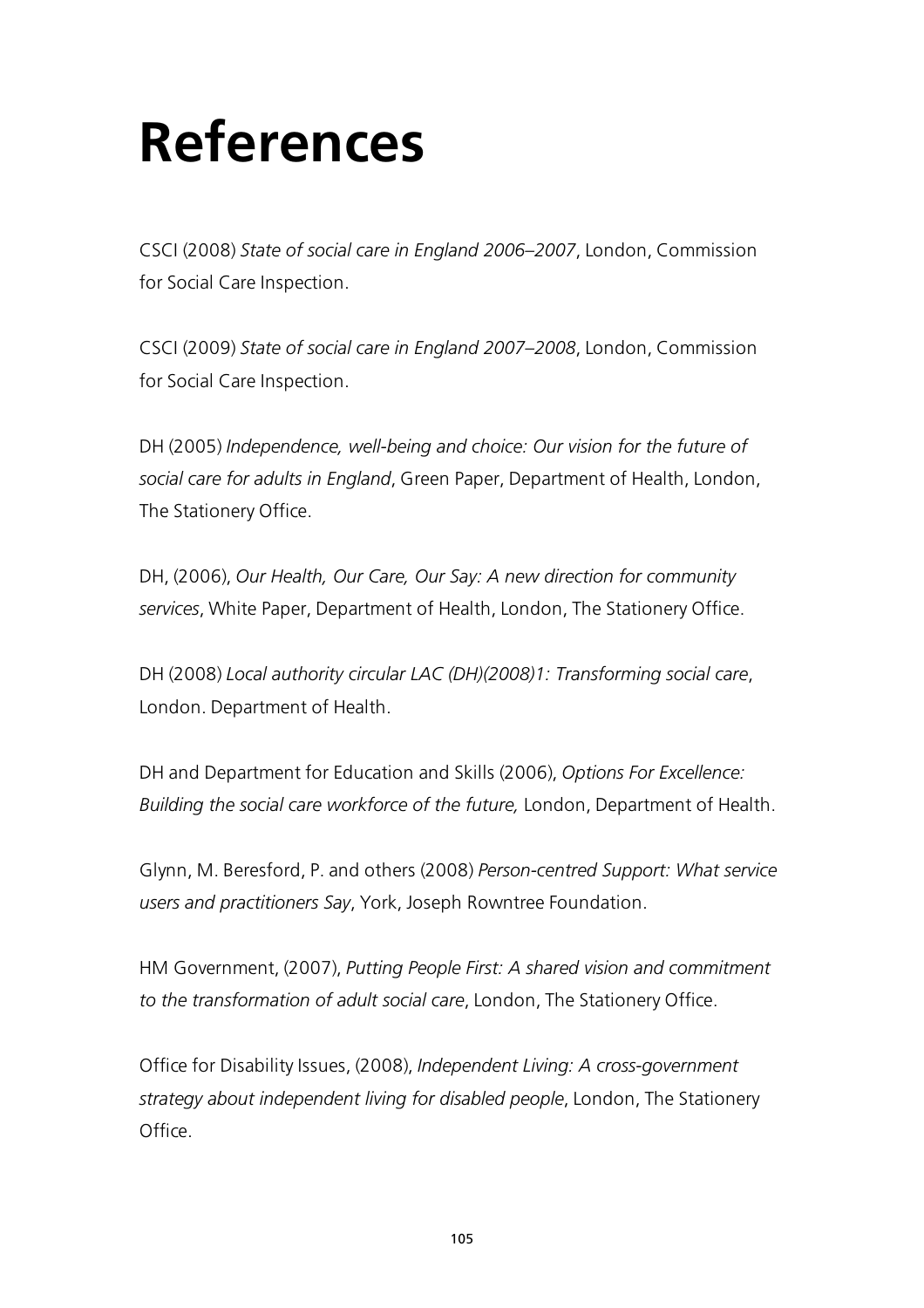Prime Minister's Strategy Unit, Cabinet Office, (2005), *Improving the Life Chances of Disabled People*, London, The Stationery Office.

Randerson, J. (2007), Scientists Hail The Web, Rockets And Radio In List Of Innovations, *The Guardian*, April 30, p5.

Shaping Our Lives, (2008), in, *General Social Care Council Social work at its best: A statement of social work roles and tasks for the 21st century*, London: General Social Care Council.

Shaping Our Lives National User Network and others, (2003), *Shaping our lives – from outset to outcome*, York, Joseph Rowntree Foundation.

Shaping Our Lives, National Centre for Independent Living and University of Leeds Centre for Disability Studies (2007) *People Management Knowledge Review 17: Developing social care: Service users driving culture change*, London, Social Care Institute for Excellence.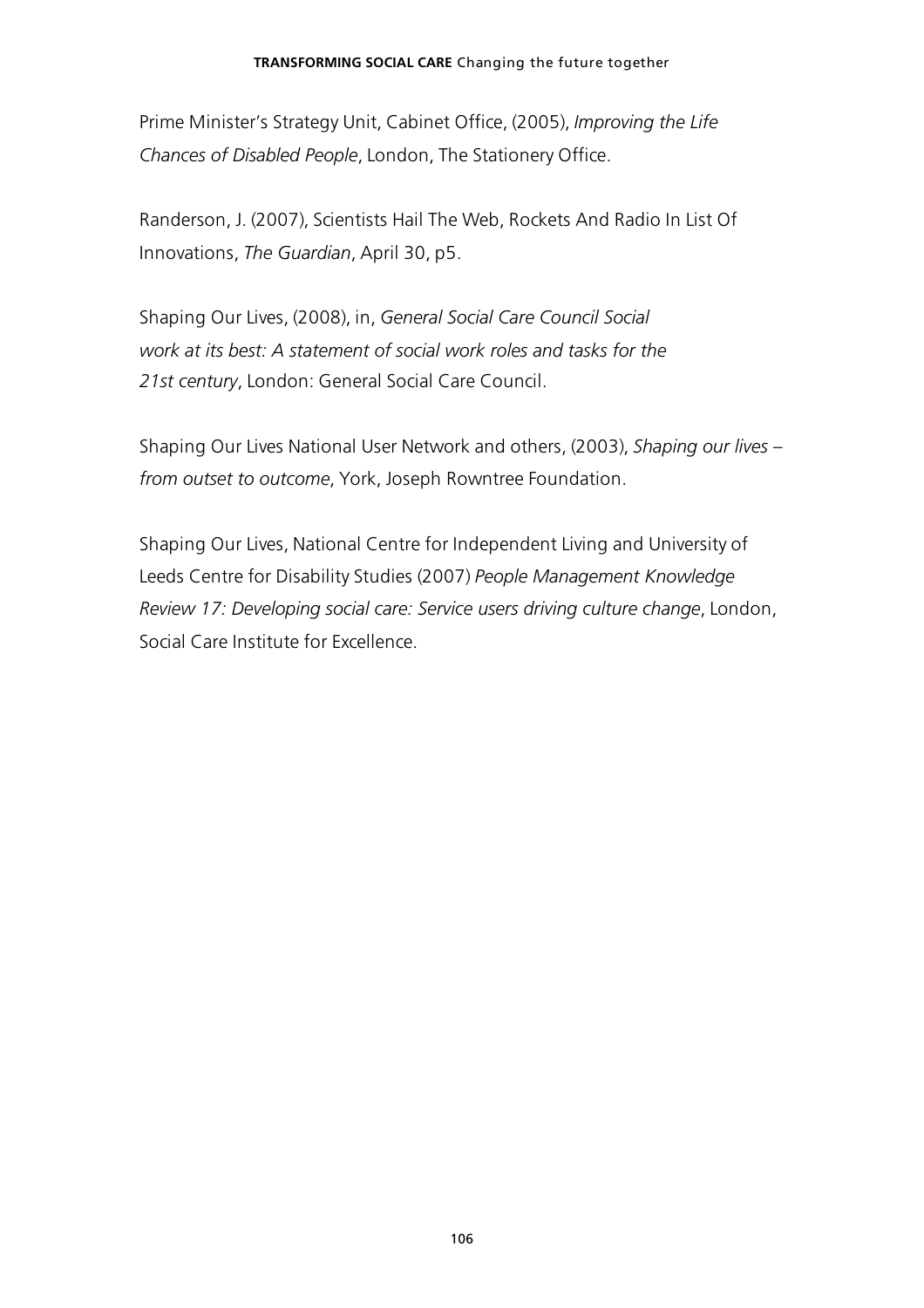# **Appendices**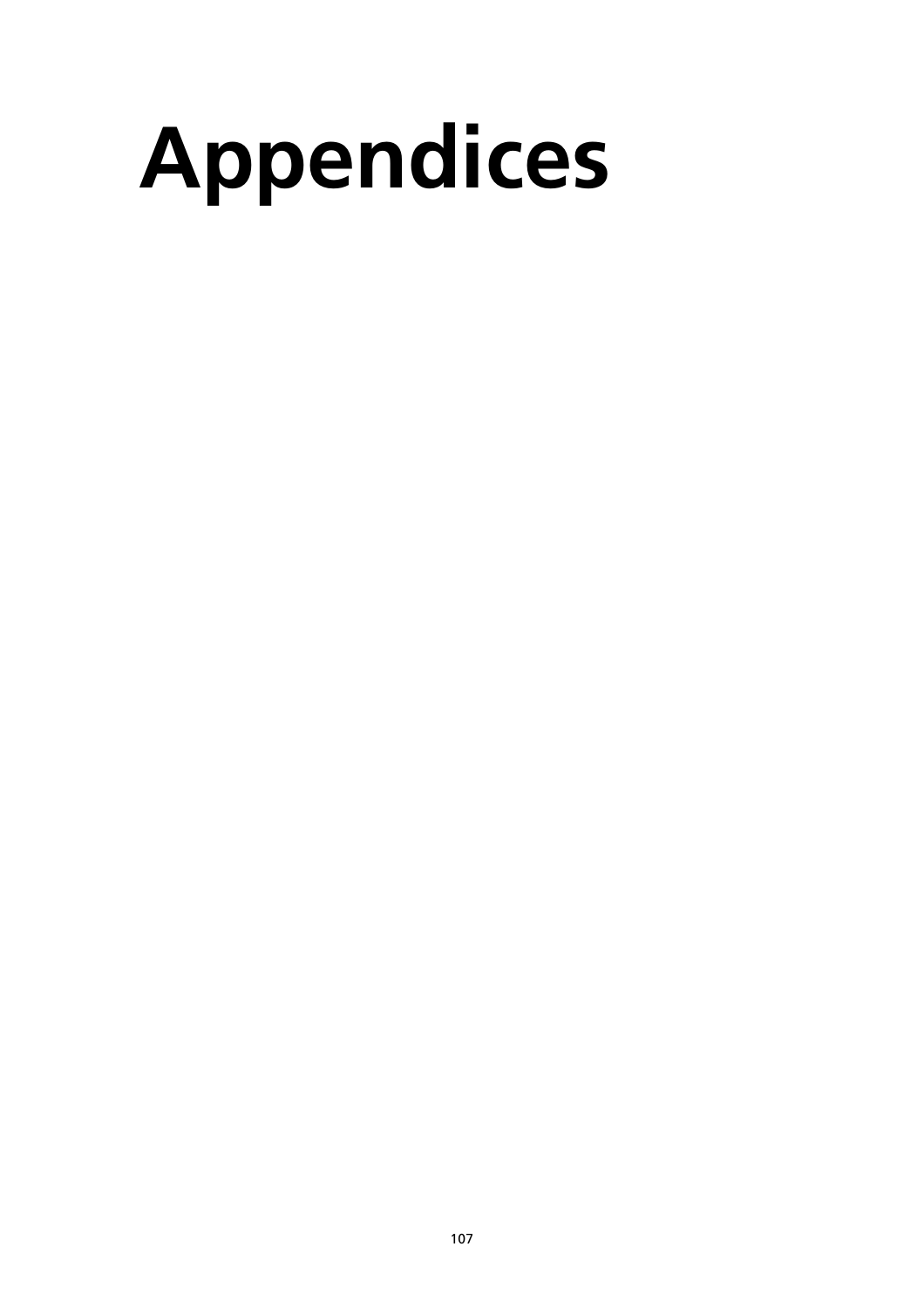



# **Recasting the Future of Social Care Together: From existence to living**

14 November 2007 The Resource Centre, 356 Holloway Road London

A national event, jointly organised by the CSCI and Brunel University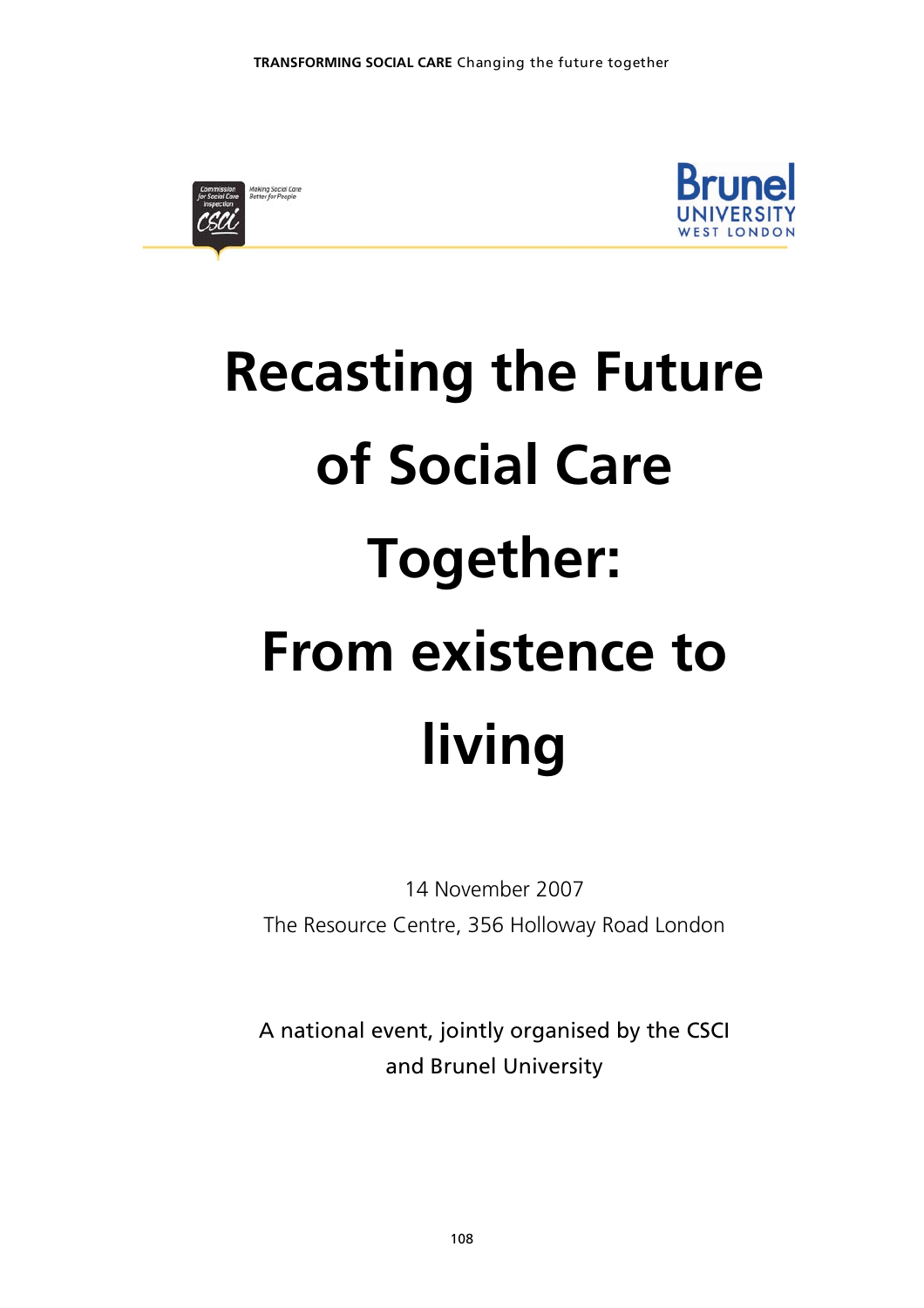## **Agenda**

| <b>Time</b> | <b>Item</b>                                                                                    |
|-------------|------------------------------------------------------------------------------------------------|
| 12:00       | Sign in and lunch                                                                              |
| 13:15       | Welcome:<br>from the Chair, Frances Hasler, CSCI                                               |
|             | Setting The Scene:<br>Dame Denise Platt, DBE Chair, CSCI                                       |
|             | Aims for the Future:<br>David Behan, Director General for Social Care,<br>Department of Health |
|             | Opportunity for comments and questions                                                         |
| 14.00       | Visions for the Future:<br>Peter Beresford OBE, Brunel University                              |
| 14:30       | Small group discussion:<br>Developing positive futures                                         |
| 15:30       | Pulling things together and next steps                                                         |
| 15:50       | Closing comments:<br>Chris Jenks, Vice Chancellor, Brunel University                           |
| 16.00       | Event close, goodbyes and tea                                                                  |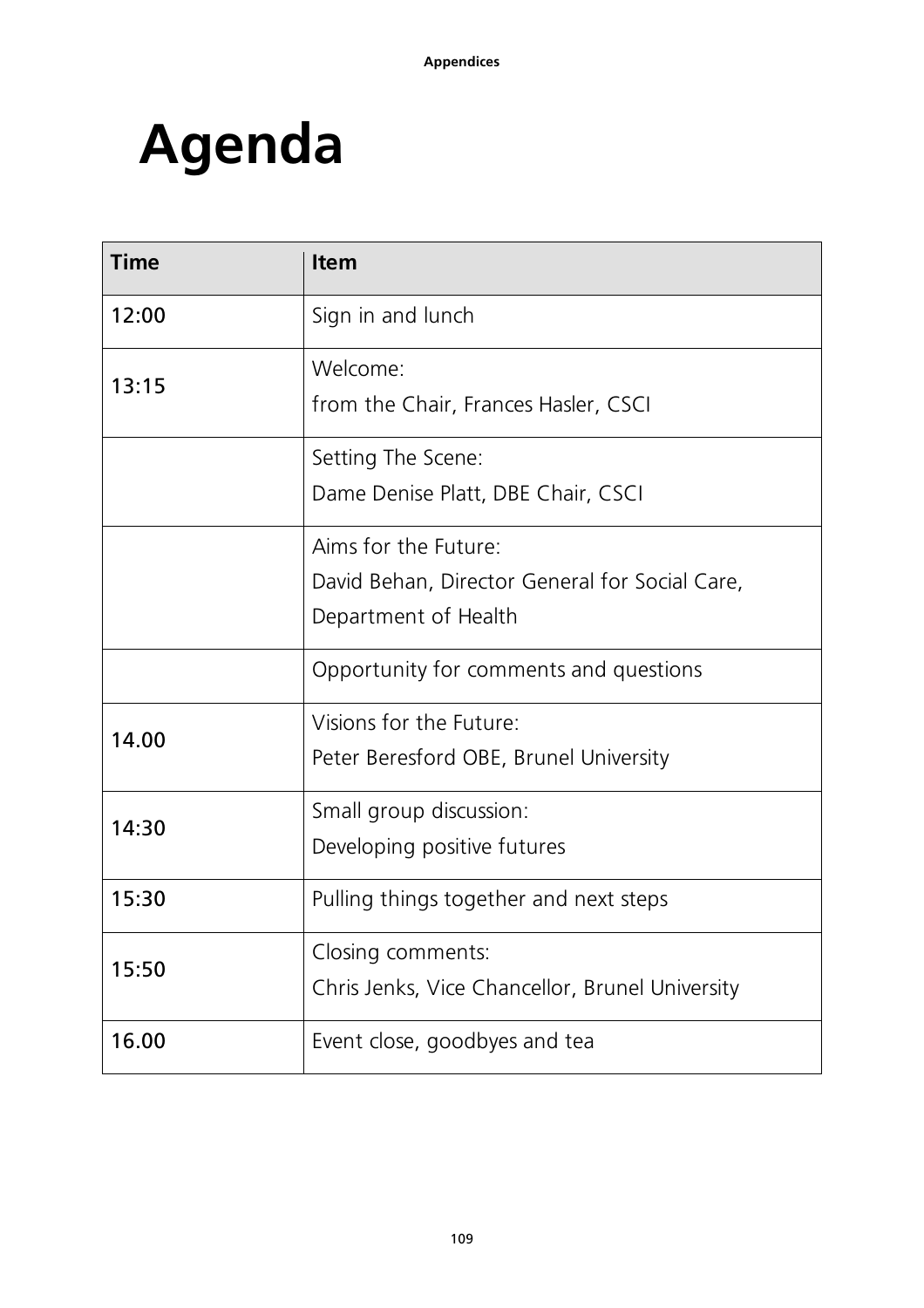## **This event is supported by the following organizations**



social care institute for excellence















**Third Sector Leaders** 

acevo











- Research in Practice for Adults
- London Borough of Lambeth
- Care & Health
- Community Care Magazine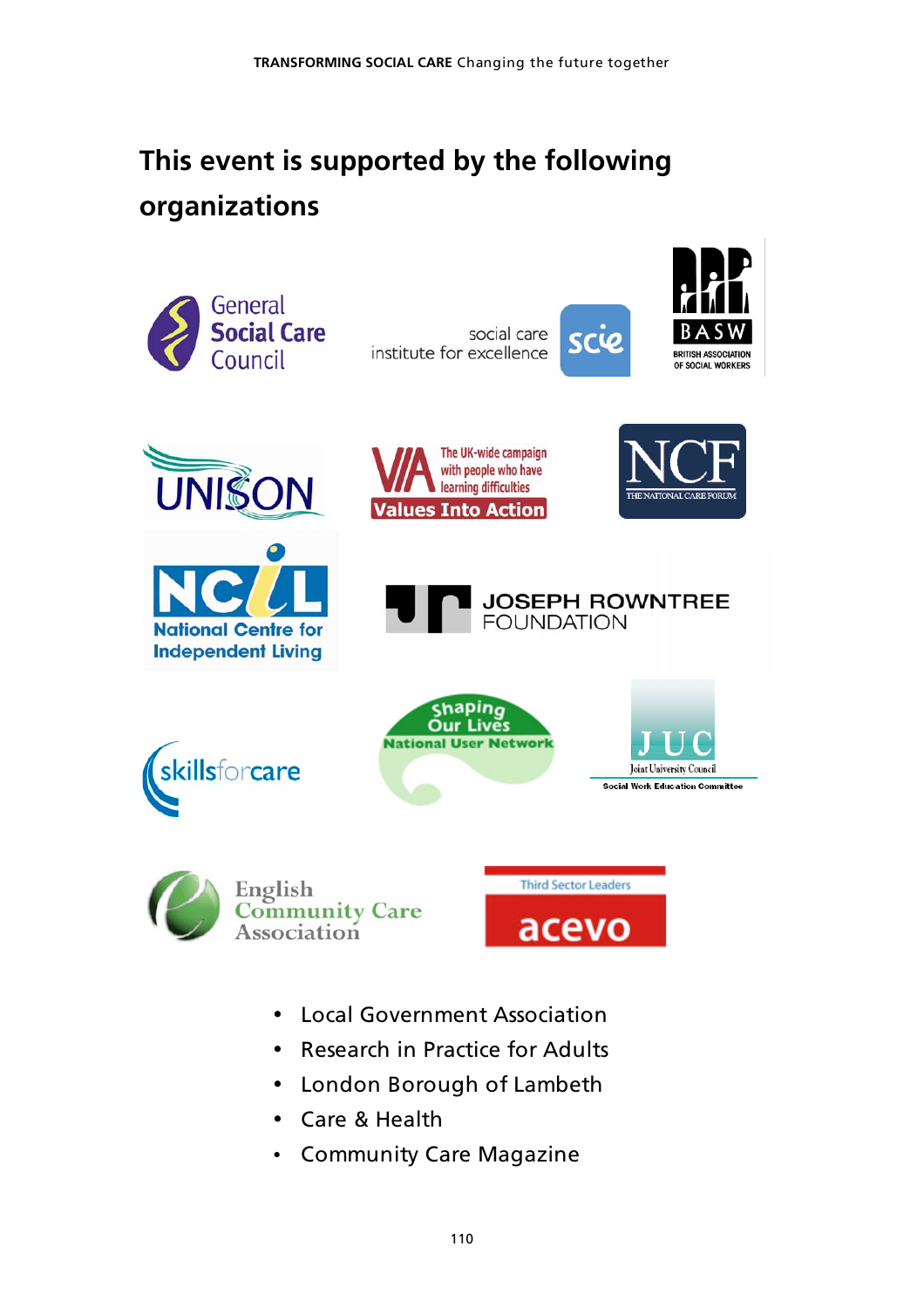





## **Recasting The Future of Social Care Together**

14 November 2007 **Evaluation Form**

**Please complete and hand to Tanja Hosch or Alice Terry. Or send this form to them at this address: 33 Greycoat Street, London, SW1 2QF**

1. Do you think you are a service user?







2. What did you find most helpful about the event?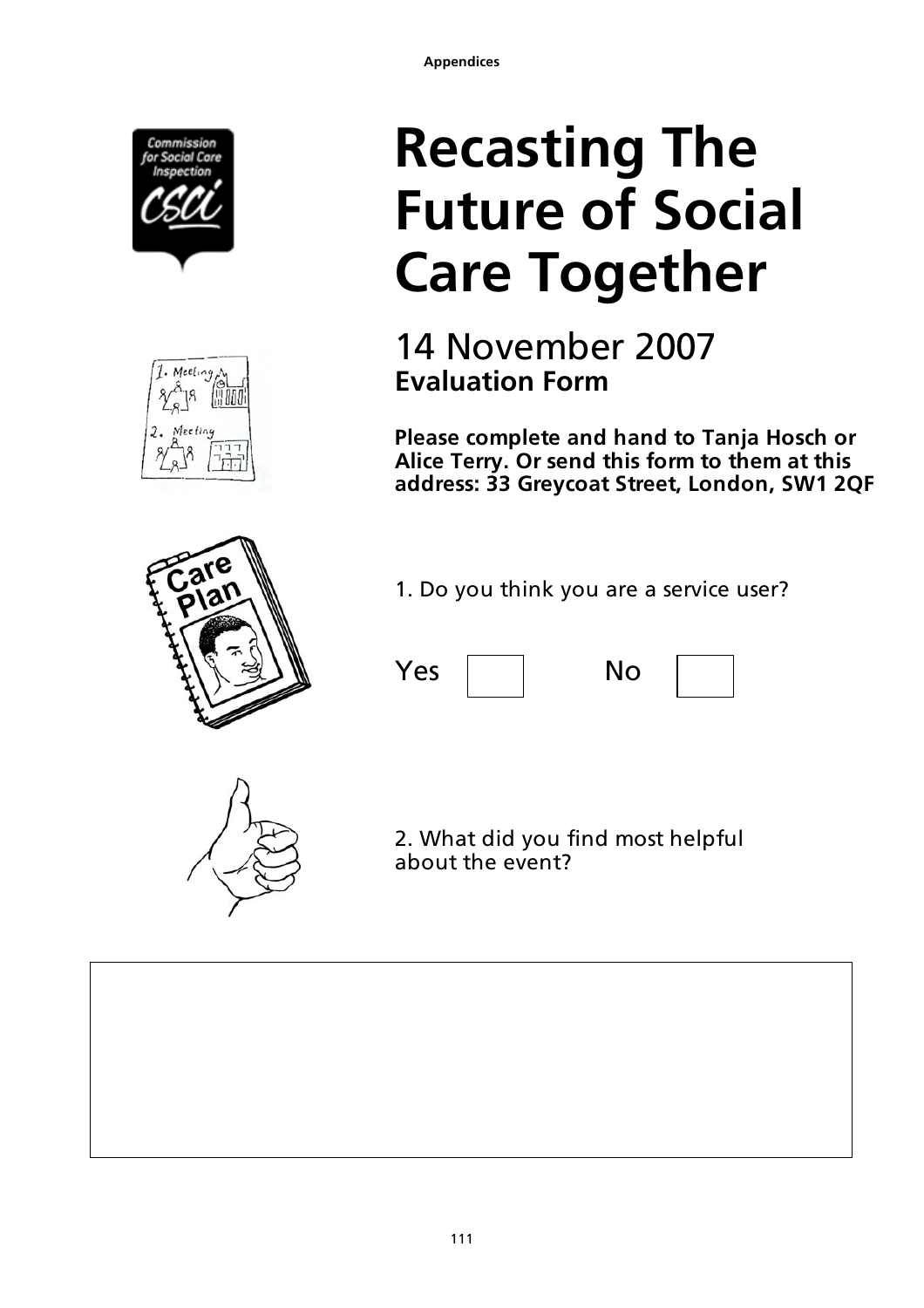

3. What did you find least helpful about the event?



4. What do you think is the most important thing that needs to happen to get better social care support?